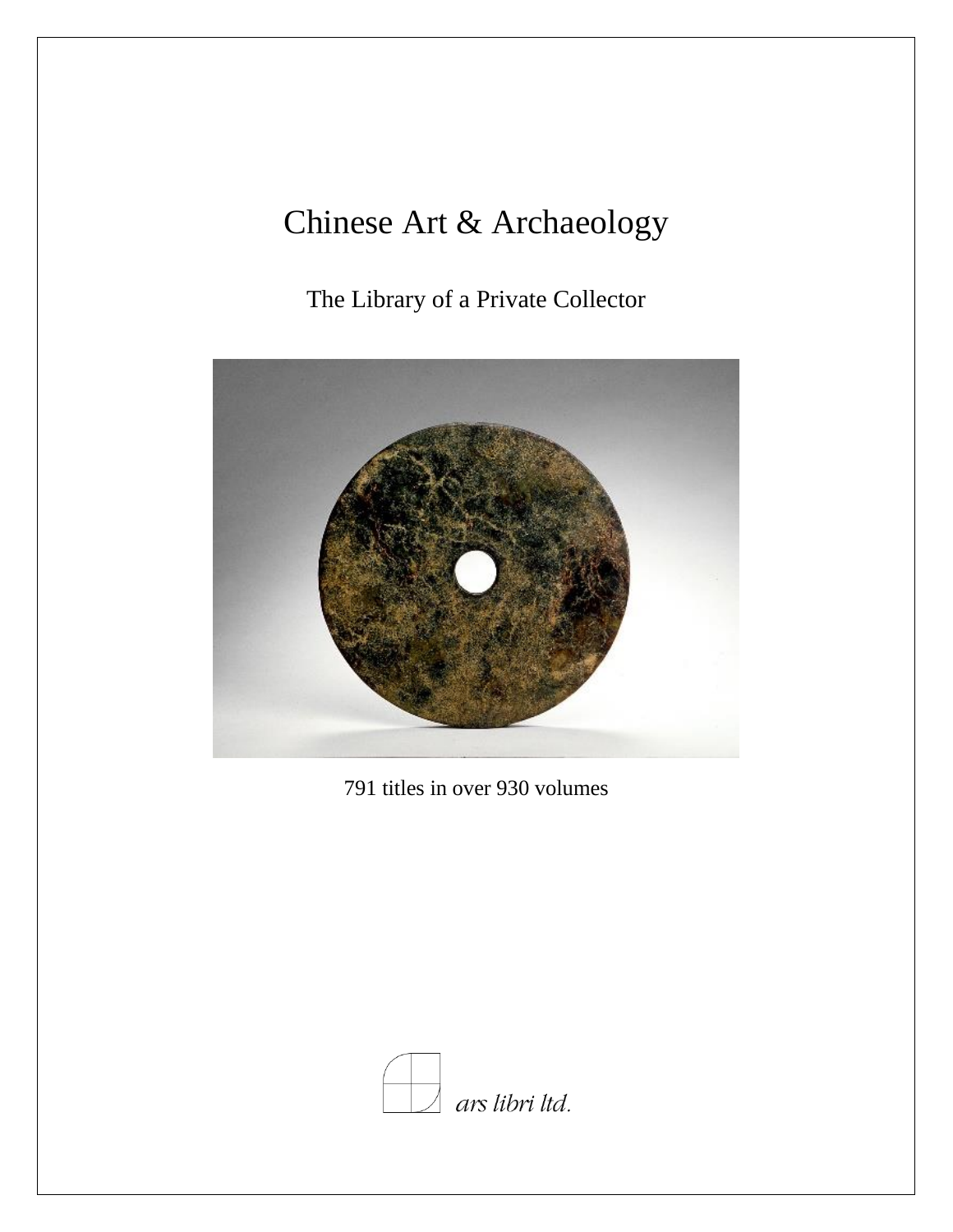## GENERAL WORKS

- 1 **ABAZOV, RAFIS. The Palgrave Concise Historical Atlas of Central Asia.** xvii, (1), 124pp. 50 maps. Sm. 4to. Wraps. New York/Basingstoke, Hampshire (Palgrave Macmillan), 2008.
- 2 **ADDIS, J.M. Chinese Ceramics from Datable Tombs and Some Other Dated Material: A Handbook.** xiii, (1), 184, (6)pp. Prof. illus. 4to. Cloth. D.j. London/New York (Sotheby Parke Bernet), 1978.
- 3 **AKIYAMA, TERUKAZU, ET AL. Arts of China: Neolithic Cultures to the T'ang Dynasty. Recent discoveries.** [By] Terukazu Akiyama, Kosei Ando, Saburo Matsubara, Takashi Okazaki, Takeshi Sekino. Coordinated by Mary Tregear. 251pp. 386 illus., text figs. Folio. Cloth. D.j. Tokyo/ Palo Alto (Kodansha International), 1968. *Arntzen/RainwaterI509*
- 4 **ALLAN, SARAH. The Way of Water and Sprouts of Virtues.** (SUNY Series in Chinese Philosophy and Culture.) xiv, 181pp. 8 plates. Lrg. 8vo. Boards. Binghamton (State University of New York Press), 1997.
- 5 **ALLCHIN, F. R. The Archaeology of Early Historic South Asia: The Emergence of Cities and States.** With contributions from George Erdosy, R.A.E. Cunningham, D.K. Chakrabarti and Bridget Allchin. xvii, (1), 371pp. Prof. illus. 4to. Wraps. Cambridge (Cambridge University Press), 1995.
- 6 **ALLSEN, THOMAS T. Commodity and Exchange in the Mongol Empire: A Cultural History of Islamic Textiles.** (Cambridge Studies in Islamic Civilization.) xiv, (2), 137pp. Sm. 4to. Cloth. D.j. Cambridge (Cambridge University Press), 1997.
- 7 **ALLSEN, THOMAS T. The Royal Hunt in Eurasian History.** (Encounters with Asia.) x, 406pp. 21 illus. Sm. 4to. Cloth. D.j. Philadelphia (University of Pennsylvania Press), 2006.
- 8 **AMSTERDAM. SOTHEBY'S. Chinese and Japanese Ceramics and Works of Art.** Sale, Oct. 17, 1988. 39, (1)pp. Prof. illus. 4to. Wraps. Amsterdam, 1988.
- 9 **AN, JIAYAO. Early Chinese Glassware.** Translated by Matthew Henderson. (The Oriental Ceramic Society: Translations No. 12.) v, (1), 46pp. 50 illus. Lrg. 4to. Wraps. Hong Kong (Millenia), [1987].
- 10 **ANDERSSON, J.G. Researches Into the Prehistory of the Chinese.** (The Museum of Far Eastern Antiquities. Bulletin No. 15.) 304pp., 202 plates. 136 text figs. 4to. Wraps. (spine chipped). Stockholm (Östasiatiska Museet), 1943.
- 11 **ANDERSSON, J.G. The Site of Chu Chia Chai, Hsi Ning Hsien, Kansu.** (Reprinted from the Bulletin of the Museum of Far Eastern Antiquities, No. 17.) 63, (1)pp., 29 plates 4to. Wraps. Stockholm (Museum of Far Eastern Antiquities), 1945.
- 12 **ANGKOR: MILLENNIUM OF GLORY.** (Connaissance des Arts. Numéro hors série.) 82pp. 83 illus. Lrg. 4to. Wraps. Published in conjunction with the exhibition "Sculpture of Angkor and Ancient Cambodia: Millenium of Glory" at the National Gallery of Art, Washington, D.C., June-Sept. 1997. Paris (Connaissance des Arts), 1997.
- 13 **ANTHONY, DAVID W. The Horse, the Wheel and Language: How Bronze-Age Riders from the Eurasian Steppes Shaped the Modern World.** xii, 553pp. Prof. illus. Sm. 4to. Cloth. D.j. Princeton/Oxford (Princeton University Press), 2007.
- 14 **ASIA-PACIFIC TRIENNIAL OF CONTEMPORARY ART (3RD : 1999 : BRISBANE). Beyond the Future: The Third Asia-**Pacific Triennial of Contemporary Art. Queensland Art Gallery, Sept. 1999-Jan. 2000. 279pp. Prof. illus. Lrg. 4to. Wraps. Brisbane (Queensland Art Gallery), 1999.
- 15 **AVITABILE, GUNHILD. Early Masters: Ukiyo-e Prints and Paintings from 1680-1750.** 139, (1)pp. 62 plates (numerous color). Lrg. 4to. Wraps. D.j. Published in conjunction with an exhibition "Early Masters: Japanese Woodblock Prints From 1680-1750" at the Japan Society Gallery, Oct.-Nov. 1991. New York (Japan Society), 1991.
- 16 **AYERS, JOHN. A Jade Menagerie: Creatures Real and Imaginary from the Worrell Collection.** Introduction by Gene Worrell. 72pp. 41 color plates. Sm. sq. 4to. Cloth. D.j. London (Azimuth Editions), 1993.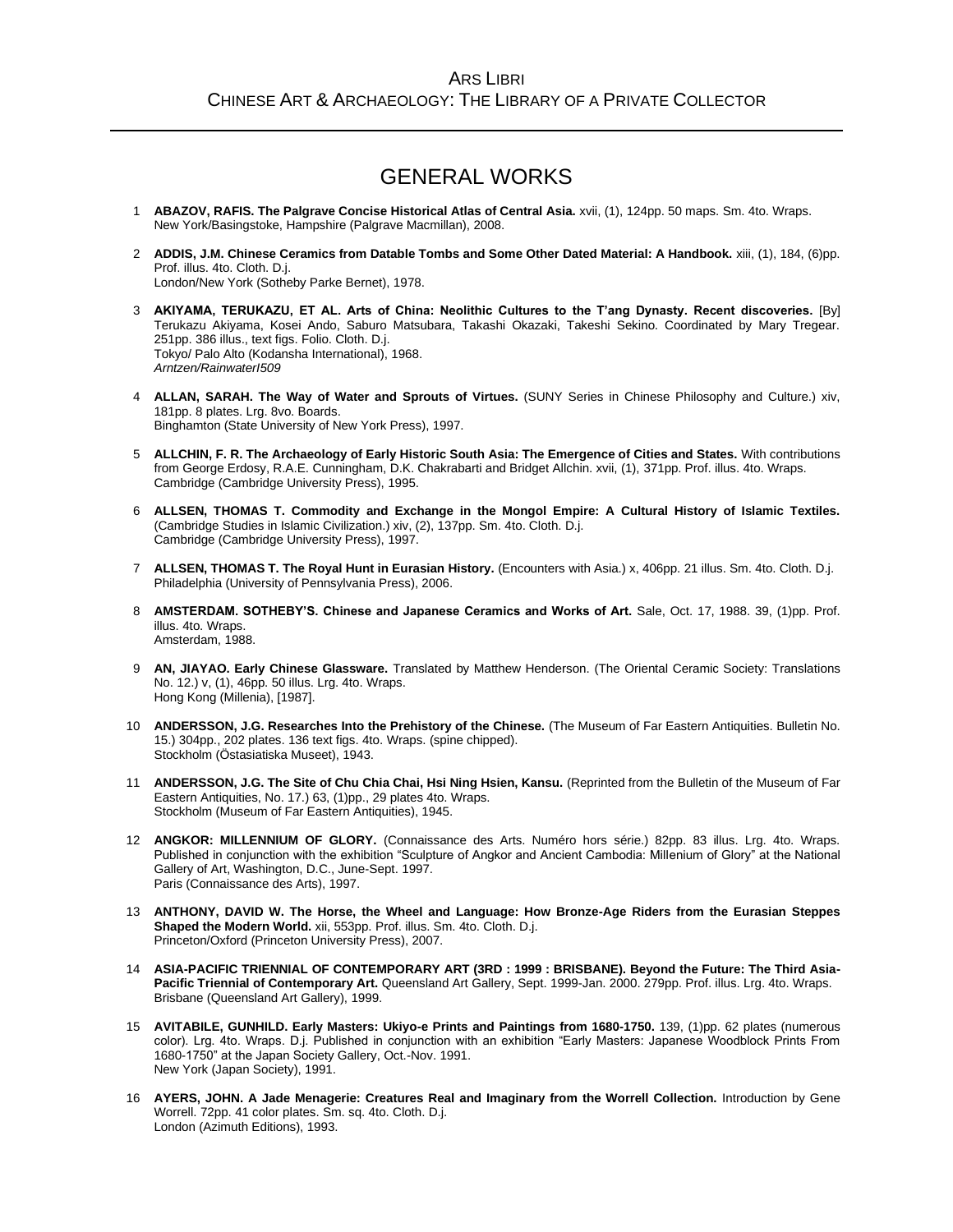- 17 **AYERS, JOHN. Blanc de Chine: Divine Images in Porcelain.** With an essay by Yuan Bingling. 139pp. 77 color plates, 8 text illus., reference figs. Tall 4to. Wraps. Published in conjunction with an exhibition at the China Institute Gallery, China Institute, New York, Sept.-Dec. 2002. New York (China Institute Gallery, China Institute), 2002.
- 18 **BADEN-BADEN. STAATLICHE KUNSTHALLE. Im Schatten hoher Bäume: Malerei der Ming- und Qing-Dynastien (1368-1911) aus der Volksrepublik China.** Jan.-March 1985. 248pp. Prof. illus. Lrg. 4to. Wraps. Presentation copy. Baden-Baden, 1985.
- 19 **BAGLEY, ROBERT W. Shang Ritual Bronzes in the Arthur M. Sackler Collections.** (Ancient Chinese Bronzes in the Arthur M. Sackler Collections. 1.) 599pp. Most prof. illus. Stout folio. Cloth. D.j. Washington/Cambridge (Arthur M. Sackler Foundation/ Arthur M. Sackler Museum, Harvard University), 1987.
- 20 **BALFOUR-PAUL, JENNY. Indigo.** vii, 264pp. Prof. illus. in color. Lrg. 4to. Cloth. D.j. London (British Museum Press), 1998.
- 21 **BANDINI, ROSEMARY. Shishi and Other Netsuke: The Collection of Harriet Szechenyi.** 174pp. Prof. illus. (numerous color). 4to. Cloth. D.j. London (Rosemary Bandini), 1999.
- 22 **BARBER, E.J.W. Prehistoric Textiles: The Development of Cloth in the Neolithic and Bronze Ages.** With special reference to the Aegean. xxix, (3), 471pp. Prof. illus. 4to. Wraps. Third printing. Princeton (Princeton University Press), 1992. *Marmor/Ross P813*
- 23 **BARFIELD, THOMAS J. The Perilous Frontier: Nomadic Empires and China.** (Studies in Social Discontinuity.) xiii, (3), 325pp. 1 map. Sm. 4to. Cloth. D.j. Cambridge/Oxford (Basil Blackwell), 1989.
- 24 **BARKER, NICOLAS, ET AL. Treasures of the British Library.** Compiled Nicolas Barker and the curatorial staff of the British Library. 280pp. Prof. illus. 4to. Cloth. D.j. London (The British Library), 2005.
- 25 **BARNHART, RICHARD M. Along the Border of Heaven: Sung and Yüan Paintings from the C.C. Wang Family Collection.** 191pp. 81 illus. Sm. folio. Cloth. Slipcase. New York (The Metropolitan Museum of Art), 1983. *Marmor/Ross M585*
- 26 **BARNHART, RICHARD M. Peach Blossom Spring: Gardens and Flowers in Chinese Paintings.** 143pp. Prof. illus. Lrg. 4to. Wraps. Published in conjunction with an exhibition at The Metropolitan Museum of Art, New York. New York (The Metropolitan Museum of Art), 1983. *Marmor/Ross M587*
- 27 **BARNHART, RICHARD M., ET AL. Three Thousand Years of Chinese Painting.** [By] Richard M. Barnhart, James Cahill, Wu Hung, Yang Xin, Nie Chongzheng, Lang Shaojun. 402pp. 325 illus. Lrg. 4to. Cloth. D.j. New Haven/London (Yale University Press), 1997. *Marmor/Ross M610*
- 28 **BARTOL'D, V. V. Turkestan Down to the Mongol Invasion.** Third edition, with an additional chapter, hitherto unpublished...edited by C.E. Bosworth, and with further addenda and corrigenda by C.E. Bosworth. xxxii, 573pp., 1 folding map. Sm. 4to. Cloth. D.j. Reprint of the London 1928 edition. Taipei (Southern Materials Center), [1968].
- 29 **BATH. THE MUSEUM OF EAST ASIAN ART. Inaugural Exhibition.** April 1993. 2 vols. I: Chinese Ceramics. 280pp. 225 color illus. II: Chinese Metalwares and Decorative Arts. 188pp. 129 color illus. Lrg. 4to. Cloth. D.j. Parallel texts in English and Chinese. Bath, 1993.
- 30 **BEACH, MILO CLEVELAND & KOCH, EBBA. King of the World: The Padshahnama. An imperial Mughal manuscript from the Royal Library, Windsor Castle.** With new translations by Wheeler Thackston. 248pp. 217 illus. (81 color). Folio. Wraps. Published in conjunction with an exhibition at the Arthur M. Sackler Gallery, Washington, D.C. London (Azimuth Editions), 1997.
- 31 **BECKWITH, CHRISTOPHER I. Empires of the Silk Road: A History of Central Eurasia from the Bronze Age to the Present.** xxv, (3), 472pp. Sm. 4to. Cloth. D.j. Princeton/Oxford (Princeton University Press), 2009.
- 32 **BECKWITH, CHRISTOPHER I. The Tibetan Empire in Central Asia: A History of the Struggle for Great Power Among Tibetans, Turks, Arabs, and Chinese During the Early Middle Ages.** xxii, (2), 269, (1)pp. 2 maps. Lrg. 8vo. Cloth. D.j.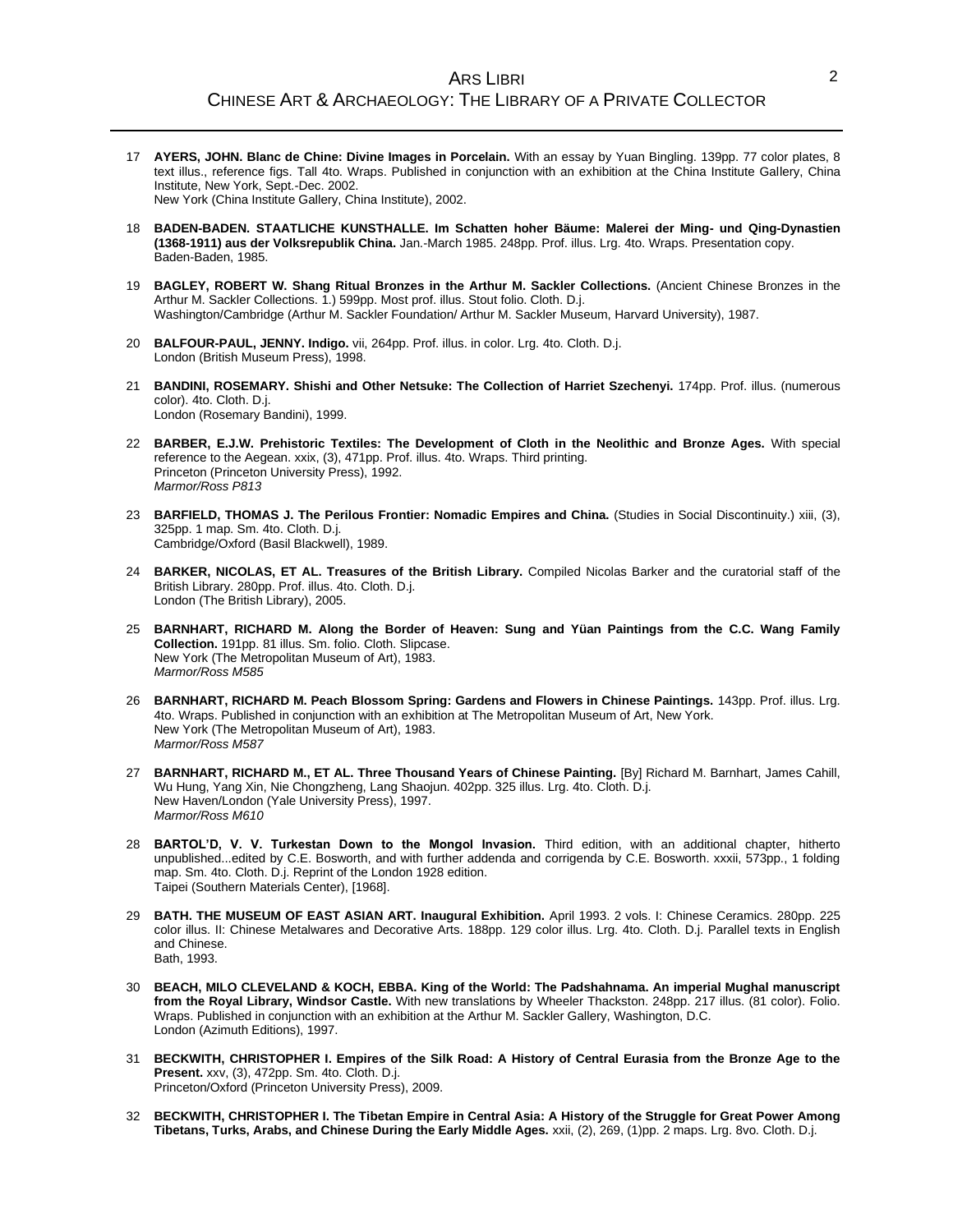Princeton (Princeton University Press), 1987.

33 **BEIJING. BEIJING DA XUE. SAIKELE KAO GU YU YI SHU BO WU GUAN. Beijing da xue Saikele kao gu yu yi shu bo wu guan cang pin xuan (1998).** / Arthur M. Sackler Museum of Art and Archaeology at Peking University: A Selection (1998). Department of Archaeology, Peking University. iv, 165pp. 100 plates. 4to. Wraps. Parallel texts in Chinese and English.

Beijing (Ke xue chu ban she/ Xin hua shu dian Beijing fa xing suo fa xing), 1998.

- 34 **BEIJING. GU GONG BO WU YUAN. Gu gong cang yu.** / Jade Artifact Collection in the Palace Museum. 158pp. 150 color illus. 4to. Wraps. D.j. Parallel texts in Chinese and English. Beijing (Zi jin cheng chu ban she), 1996.
- 35 **BEIJING. ZHONGGUO LI SHI BO WU GUAN. Exhibition of Chinese History.** Editorial direction: Yu Weichao, Du Yaoxi. 190, (2)pp. Prof. illus. Lrg. 4to. Wraps. Beijing (Morning Glory Publishers), 1998.
- 36 **BELENITSKII, A.M. Central Asia.** (Archaeologia Mundi.) 250, (2)pp. 54 color plates, 89 illus. Sm. 4to. Buckram. D.j. Cleveland/New York (World Publishing Company), 1968.
- 37 **BENINGSON, SUSAN L. & LIU, CARY Y. Providing for the Afterlife: "Brilliant Artifacts" from Shandong.** With contributions from Annette L. Juliano, Zhixin Sun, and David A. Graff. Edited by J. May Lee Barrett. xix, (1), 115pp. Prof. illus. 4to. Wraps. Published in conjunction with an exhibition at the China Institute Gallery, China Institute, New York, Feb.-June 2005.

New York (China Institute Gallery, China Institute), 2005.

- 38 **BERKELEY. UNIVERSITY OF CALIFORNIA. UNIVERSITY ART MUSEUM. The Restless Landscape: Chinese Painting of the Late Ming Period.** Catalogue edited by James Cahill. 180pp. Prof. illus. Lrg. oblong 4to. Wraps. Berkeley, 1971.
- 39 **BERKELEY. UNIVERSITY OF CALIFORNIA. UNIVERSITY ART MUSEUM. Shadows of Mt. Huang: Chinese Painting and Printing of the Anhui School.** Jan.-March 1981. James Cahill, editor. 150pp. Prof. illus. Lrg. 4to. Wraps. Berkeley, 1981.
- 40 **BERLIN. MARTIN-GROPIUS-BAU. Palastmuseum Peking: Schätze aus der Verbotenen Stadt.** Herausgegeben von Lothar Ledderose, unter Mitarbeit von Herbert Butz. May-Aug. 1985. (Berliner Festspiele.) 270pp. 126 illus. ( some color). 4to. Wraps. Frankfurt (Insel Verlag), 1985.
	-
- 41 **BERLINER, NANCY. Beyond the Screen: Chinese Furniture of the 16th and 17th Centuries.** By Nancy Berliner. With contributions by Craig Clunas, Curtis Evarts, Sarah Handler, Wang Zhengshu. 158pp. 132 illus. (64 color). Lrg. 4to. Wraps. Published in conjunction with an exhibition at the Museum of Fine Arts, Boston, May 1996. Boston (Museum of Fine Arts), 1996.
- 42 **BERLINER, NANCY & HANDLER, SARAH. Friends of the House: Furniture from China's Towns and Villages.** (Peabody Essex Museum Collections. Vol. 131#2.) 133, (3)pp. Prof. illus. (numerous color). Lrg. 4to. Cloth. D.j. Salem (Peabody Essex Museum), 1995.
- 43 **BERLINER, NANCY. The 8 Brokens: Chinese Bapo Painting.** 159, (1)pp. 70 color illus. 4to. Cloth. D.j. Published in conjunction with an exhibition at the Museum of Fine Arts, Boston, June-Oct. 2017. Boston (MFA Publications/ Museum of Fine Arts), 2018.
- 44 **BEURDELEY, MICHEL. Chinese Furniture.** 199pp. 237 illus. Lrg. 4to. Cloth. D.j. Slipcase. Tokyo/ New York (Kodansha), 1979. *Marmor/Ross P397*
- 45 **BICKFORD, MAGGIE. Bones of Jade, Soul of Ice: The Flowering Plum in Chinese Art.** With contributions by M.G. Neill, H.H. Frankel, C. Ch'ung-ho, and Hui-Lin Li. 315pp. 139 illus. Tall 4to. Wraps. Published in conjunction with an exhibition at the Yale University Art Gallery, April-June 1985. New Haven (Yale University Art Gallery), 1985.
- 46 **BILLETER, JEAN-FRANÇOIS. The Chinese Art of Writing.** 319pp. Prof. illus. 4to. Cloth. D.j. New York (Skira/ Rizzoli), 1990.
- 47 **BLUNDEN, CAROLINE & ELVIN, MARK. Cultural Atlas of China.** 237pp. 365 illus. (204 color), 58 maps. Lrg. 4to. Cloth. D.j.

New York (Facts On File), 1988.

48 **BODDE, DERK. Essays on Chinese Civilization.** Edited and introduced by Charles Le Blanc and Dorothy Borei. xvii, (3), 454, (4)pp. Sm. 4to. Cloth.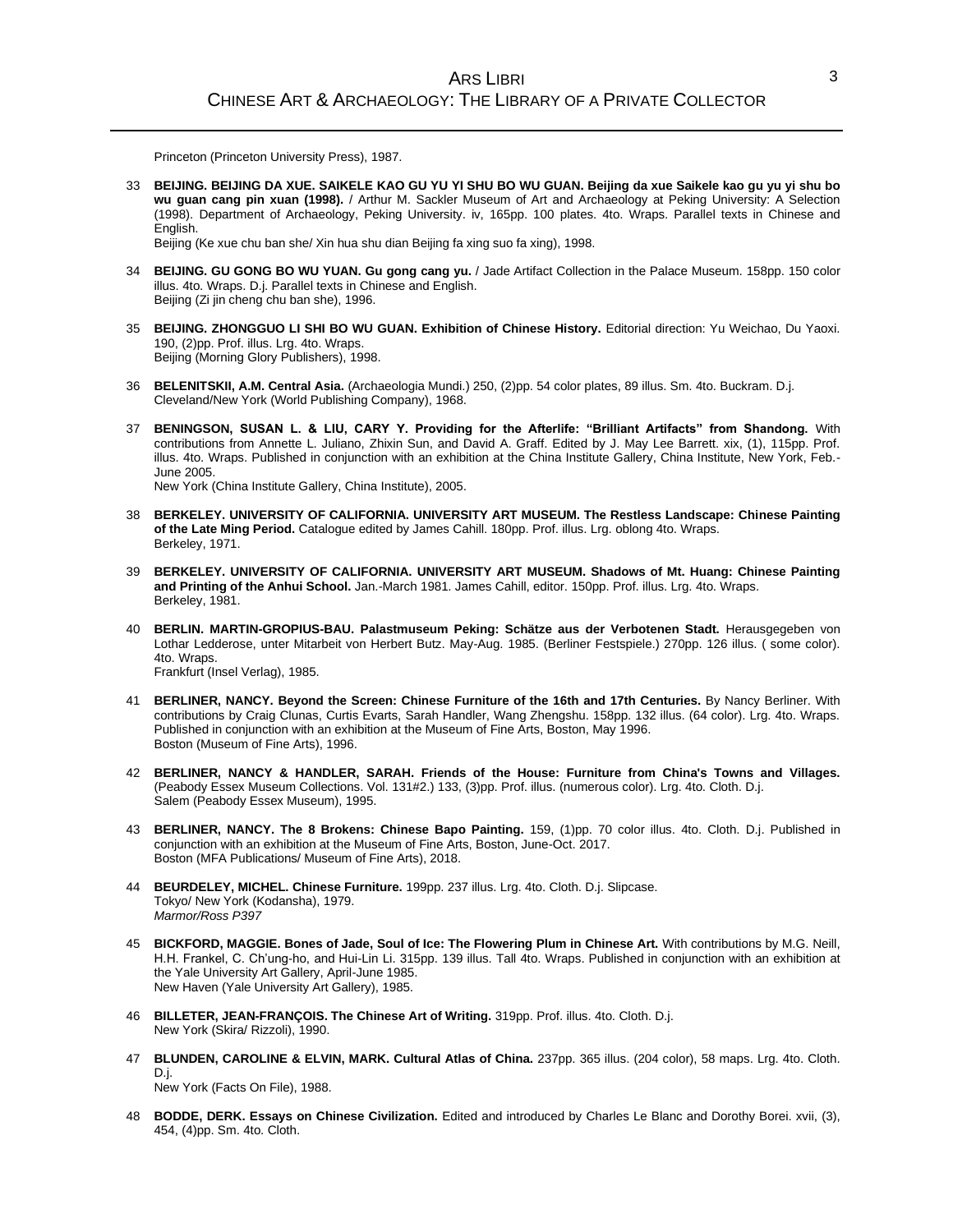Princeton (Princeton University Press), 1981.

- 49 **BOISSELIER, JEAN. The Heritage of Thai Sculpture.** With commentaries by Jean-Michel Beurdeley. 268pp. 169 illus. (partly tipped-in color). Lrg. 4to. Cloth. D.j. New York/Tokyo (Weatherhill), 1975. *Arntzen/Rainwater K237*
- 50 **BOISSELIER, JEAN. Tendances de l'art khmér: Commentaires sur 24 chefs-d'oeuvre du Musée de Phnom-Penh.** (Publications de Musée Guimet. Bibliothèque de Diffusion. 62.) 118pp., 24 plates. Wraps. D.j. Paris (Presses Universitaires de France), 1956.
- 51 **BONAVIA, JUDY. The Silk Road: From Xi'an to Kashgar.** Revised by Christoph Baumer. 352, (2)pp. Prof. illus. Wraps. [Hong Kong] (Odyssey), 2004.
- 52 **BOSTON. MUSEUM OF FINE ARTS. The Charles B. Hoyt Collection in the Museum of Fine Arts, Boston.** 2 vols. I: Chinese Art. Neolithic period through T'ang Dynasty and Sino-Siberian bronzes. [By] Hsien-ch'i Tseng & Robert Paul Dart. (260)pp. 163 illus. (partly tipped-in color). II: Chinese Art: Liao, Sung, and Yüan Dynasties. [By] Hsien-ch'i Tseng & Robert Paul Dart. (312)pp. 151 illus. Lrg. 4to. Cloth. Slipcase. Boston, 1964-1972.
- 53 **BOULNOIS, LUCE. Silk Road: Monks, Warriors & Merchants on the Silk Road.** Translated by Helen Loveday with additional material by Bradley Mayhew and Angela Sheng. 575, (1)pp. 57 color plates, 17 maps. Lrg. 8vo. Wraps. Hong Kong (Odyssey Books & Guides), 2005.
- 54 **BOWER, VIRGINIA L. From Court to Caravan: Chinese Tomb Sculptures from the Collection of Anthony M. Solomon.** Edited by Robert D. Mowry. 149pp. 60 color plates, 2 maps (1 double-page). Lrg. 4to. Wraps. Published in conjunction with an exhibition at the Arthur M. Sackler Museum, Harvard University, July-Sept. 2002. Cambridge/New Haven (Harvard University Art Museum/ Yale University Press), 2002.
- 55 **BOYD, ANDREW. Chinese Architecture and Town Planning, 1500 B.C.-A.D. 1911.** vi, 166pp., 144 plates with 158 illus. 84 text figs. Sq. 8vo. Wraps. London (Alec Tiranti), 1962. *Arntzen/Rainwater J345*
- 56 **BOYLE, JOHN ANDREW. The Mongol World Empire, 1206-1370.** Preface by Owen Lattimore. (316)pp. Illus. Sm. 4to. Cloth.

London (Variorum Reprints), 1977.

- 57 **BRAND, MICHAEL & LOWRY, GLENN D. Akbar's India: Art from the Mughal City of Victory.** 162, (6)pp. Prof. illus. Lrg. 4to. Wraps. Published in conjunction with exhibitions at The Asia Society Galleries, Oct. 1985-Jan. 1986, and two additional venues. New York (The Asia Society), 1985. *Marmor/Ross I546*
- 58 **BRAND, MICHAEL & CHUCH PHOEURN. The Age of Angkor: Treasures from the National Museum of Cambodia.** Introduction by Pich Keo. (Studies in Asian Art. No. 1.) 112pp. Prof. illus. in color. Lrg. 4to. Wraps. Published in conjunction with an exhibition at the Australian National Gallery, Canberra, Aug.-Oct. 1992. Parallel texts in Khmer and English. Canberra (Australian National Gallery), 1992.
- 59 **BRAND, MICHAEL (EDITOR). Traditions of Asian Art: Traced Through the Collection of the National Gallery of Australia.** With contributions by Michael Brand, Robyn Maxwell, Christine Dixon, Michael Desmond, Jane Kinsman and Jeni Allenby. (Studies in Asian Art. No. 3.) 95pp. Prof. illus. (mostly color). Lrg. 4to. Wraps. Canberra/Melbourne (National Gallery of Australia/ Thames and Hudson), 1995.
- 60 **BREDON, JULIET. Peking: A Historical and Intimate Description of Its Chief Places of Interest.** Second edition, revised and enlarged. x, (4), 478pp., 6 maps (1 lrg. folding). 24 illus. hors texte. Lrg. stout 8vo. Orig. dec. cloth (slightly shaken). Shanghai (Kelly & Walsh), 1922.
- 61 **BREDON, JULIET & MITROFANOV, IGOR'. The Moon Year: A Record of Chinese Customs and Festivals.** xx, 514pp., 38 plates (2 color), 1 folding chart. Lrg. stout 8vo. Orig. cloth. Shanghai (Kelly & Walsh), 1927.
- 62 **BRILL, ROBERT H. & MARTIN, JOHN H. (EDITORS). Scientific Research in Early Chinese Glass.** Proceedings of The Archaeometry of Glass Sessions of the 1984 International Symposium on Glass, Beijing, September 7, 1984 with Supplementary Papers. ix, (3), 212pp. Prof. illus. 4to. Cloth. D.j. Corning, New York (The Corning Museum of Glass), 1991.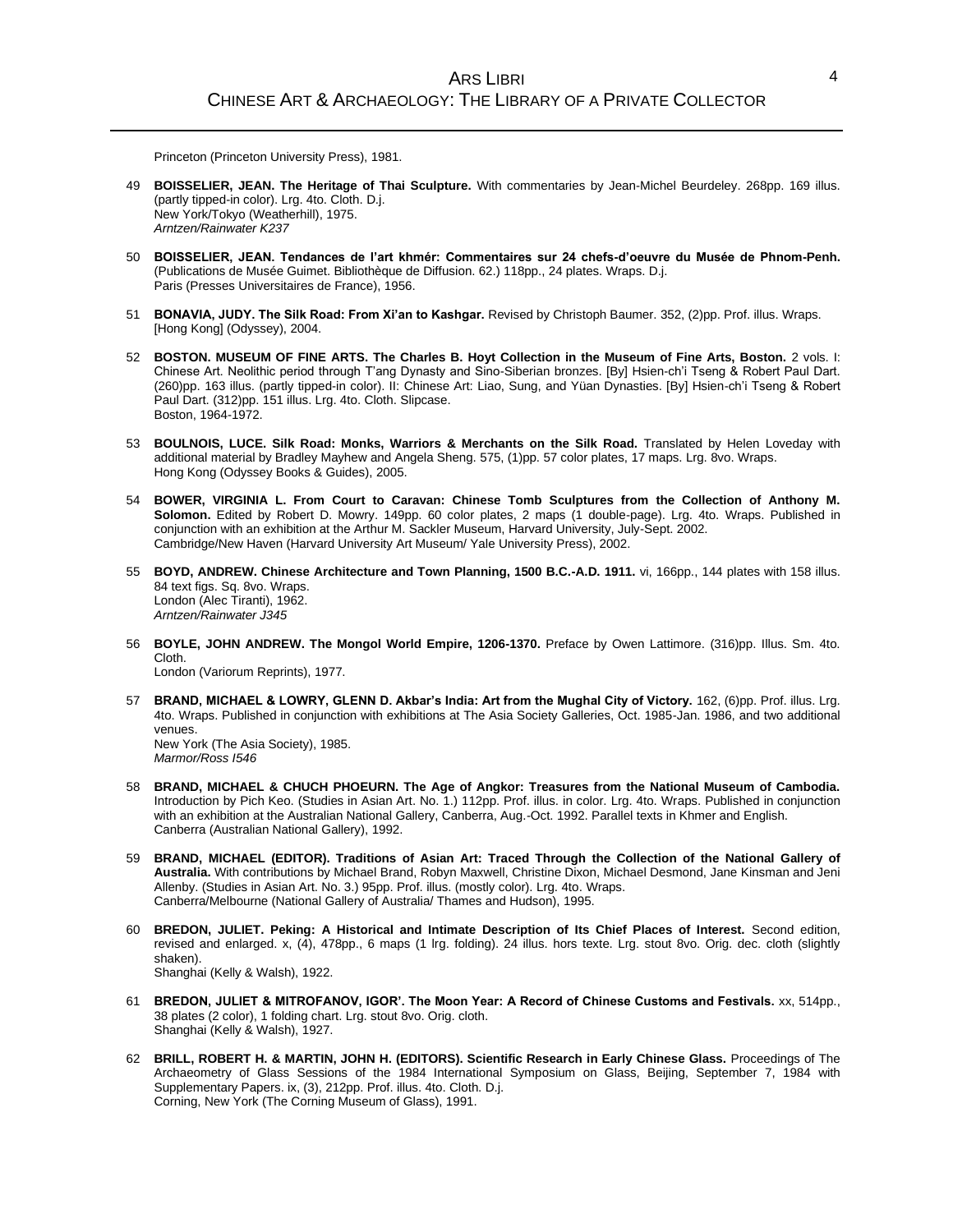- 63 **BRINKER, HELMUT & LUTZ, ALBERT. Chinese Cloisonné: The Pierre Uldry Collection.** 144, (16)pp. 381 illus. hors texte. 84 figs. Sq. 4to. Wraps. New York (The Asia Society Galleries), 1989.
- 64 **BROOK, TIMOTHY. Mr. Selden's Map of China: Decoding the Secrets of a Vanished Cartographer.** xxiv, 211pp. 28 illus. hors texte. Sm. 4to. Cloth. D.j. New York/London (Bloomsbury Press), 2013.
- 65 **BROWN, CLAUDIA & CHOU, JU-HSI. Transcending Turmoil: Painting at the Close of China's Empire 1796-1911.** 368pp. 110 plates, reference illus. Lrg. 4to. Wraps. Published in conjunction with exhibitions at the Phoenix Art Museum, Aug.-Oct. 1991, and three subsequent venues. Phoenix (Phoenix Art Museum), 1991.
- 66 **BROWN, CLAUDIA & RABINER, DONALD. Clear as Crystal, Red as Flame: Later Chinese Glass.** 103pp. 70 color plates. Tall 4to. Wraps. Published in conjunction with an exhibition at the China House Gallery, China Institute in America, New York, April-June 1990. New York (China House Gallery, China Institute in America), 1990.
- 67 **BROWN, ROXANNA M. The Ceramics of South-East Asia: Their Dating and Identification.** (Oxford in Asia Studies in Ceramics.) xiv, 82, (2)pp., 63 plates with 223 illus. (84 color). 28 figs., 4 maps. Lrg. 4to. Cloth. D.j. Second printing. Kuala Lumpur/London/New York (Oxford University Press), 1978.
- 68 **BRUXELLES. GISÈLE CROËS. From Ancient Kingdoms to Imperial China.** New York International Asian Art Fair, March 27-April 1, 1998. 110, (2)pp. Prof. illus. Tall 4to. Wraps. Bruxelles, 1998.
- 69 **BUNKER, EMMA C. Nomadic Art of the Eastern Eurasian Steppes: The Eugene V. Thaw and Other New York Collections.** With contributions by James C.Y. Watt and Zhixin Sun. 233pp. 240 illus. (175 color), 2 maps. Lrg. 4to. Cloth. D.j. Published in conjunction with an exhibition at The Metropolitan Museum of Art, New York, Oct. 2002-Jan. 2003. New York/New Haven (The Metropolitan Museum of Art/ Yale University Press), 2002.
- 70 **BUNKER, EMMA C., ET AL. "Animal Style" Art from East to West.** [By] Emma C. Bunker, C. Bruce Chatwin, Ann R. Farkas. 185, (1)pp. 178 illus. (some color). 4to. Cloth. D.j. Published in conjunction with an exhibition at The Asia Society, New York, Jan.-March 1970. New York (The Asia Society), 1970.
- 71 **BUNKER, EMMA C. & LATCHFORD, DOUGLAS. Adoration and Glory: The Golden Age of Khmer Art.** 495pp. 181 color plates, numerous text and reference illus. Lrg. 4to. Cloth. D.j. Chicago (Art Media Resources), 2004.
- 72 **BURLING, JUDITH & BURLING, ARTHUR. Chinese Art.** 384pp. Over 200 illus. (partly in color). 4to. Cloth. New York (The Studio Publications/ T.Y. Crowell), 1953.
- 73 **BUSH, SUSAN. The Chinese Literati on Painting: Su Shih (1037-1101) to Tung Ch'i-ch'ang (1555-1636).** (Harvard-Yenching Institute Studies. 27.) x, (2), 227pp. Illus. Sm. 4to. Wraps. Cambridge (Harvard University Press), 1971. *Arntzen/Rainwater H217*
- 74 **BUSH, SUSAN & MURCK, CHRISTIAN (EDITORS). Theories of the Arts in China.** xxvi, 447pp. Prof. illus. 4to. Cloth. D.j. Papers presented at a conference at the Breckinridge Public Affairs Center, Bowdoin College, York, Maine, June 6-12, 1979. Texts by 16 contributors. Princeton (Princeton University Press), 1983. *Marmor/Ross G82*
- 75 **BUSH, SUSAN & SHIH, HSIO-YEN. Early Chinese Texts on Painting.** xii, (2), 391, (1)pp. 4to. Wraps. Cambridge/London (Harvard University Press), 1985.
- 76 **CABLE, MILDRED & FRENCH, FRANCESCA. The Gobi Desert.** 303, (1)pp. Prof. illus. with hors-texte plates (1 color); 1 folding map. Lrg. 8vo. Cloth. Tenth impression. London (Hodder and Stoughton), 1954.
- 77 **CABOT, MABEL H. Vanished Kingdoms: A Woman Explorer in Tibet, China & Mongolia, 1921-1925.** Preface by Rubie Watson 190, (2)pp. Prof. illus. Lrg. oblong 4to. Cloth. D.j. Presentation copy, inscribed by the author. New York/Cambridge (Aperture/ The Peabody Museum of Archaeology and Ethnology, Harvard University), 2003.
- 78 **CAHILL, JAMES. Chinese Painting.** (Treasures of Asia.) 211, (3)pp. 100 tipped-in color plates. Lrg. sq. 4to. Cloth. D.j. Slipcase. Geneva (Skira), 1960.

*Arntzen/Rainwater M523*; *Lucas p. 23*; *Rowland p. 61*; *Gombrich: Story of Art, p. 647*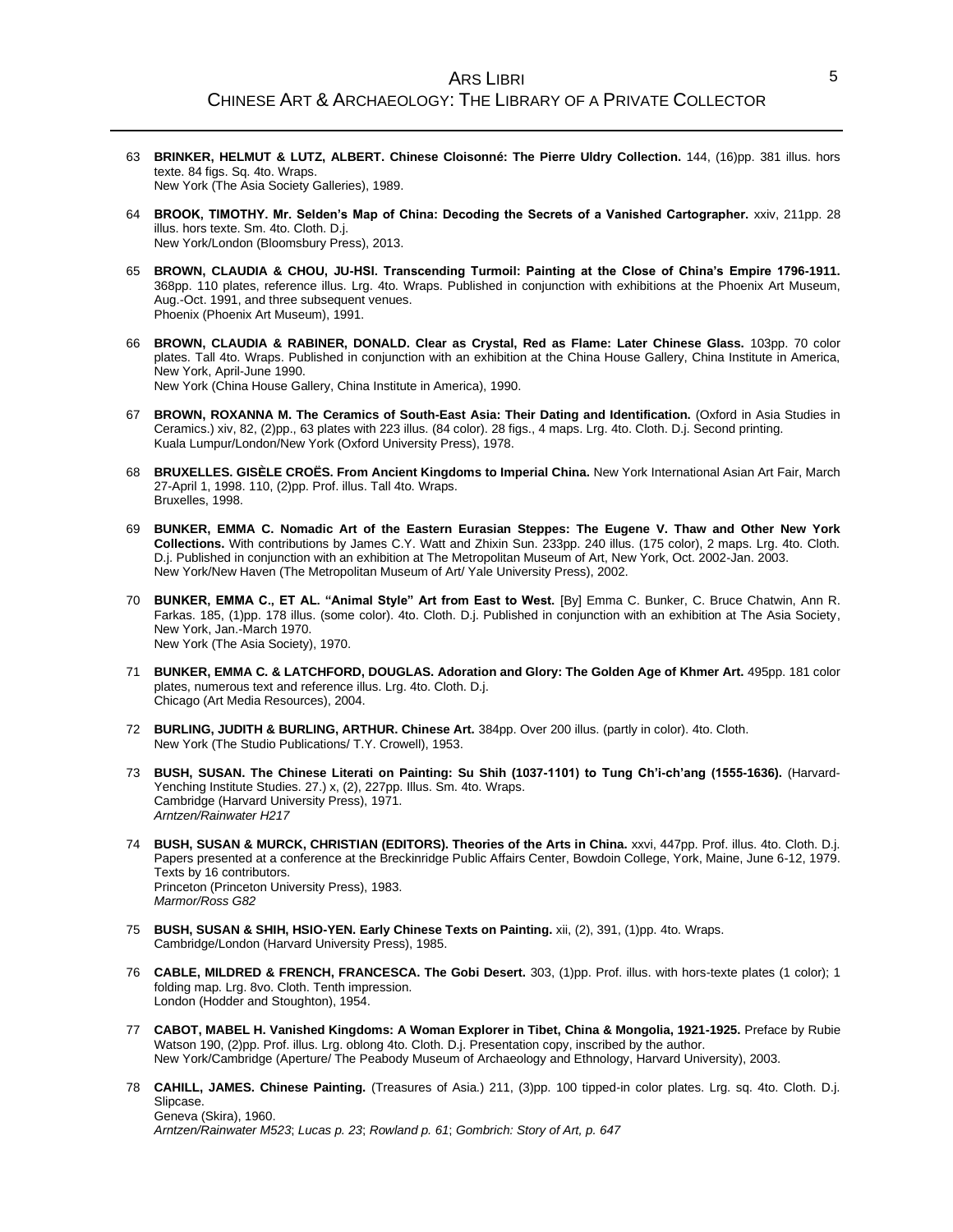- 79 **CAHILL, JAMES. The Compelling Image: Nature and Style in Seventeenth-Century Chinese Painting.** (The Charles Eliot Norton Lectures. 1979.) (10), 250pp. Prof. illus. Lrg. 4to. Wraps. Cambridge/London (Harvard University Press), 1982. *Marmor/Ross M590*
- 80 **CAHILL, JAMES. The Distant Mountains: Chinese Painting of the Late Ming Dynasty, 1570-1644.** xvi, (4), 302pp. 157 illus. (18 color), numerous text illus. Lrg. 4to. Cloth. D.j. New York/Tokyo (Weatherhill), 1982.
- 81 **CAHILL, JAMES. Fantastics and Eccentrics in Chinese Painting.** 122pp. Prof. illus. 4to. Wraps. Published in conjunction with an exhibition at the Asia House Gallery, New York, March-May 1967, and two further venues. New York (The Asia Society), 1967. *Arntzen/Rainwater M525*
- 82 **CAHILL, JAMES. Hills Beyond a River: Chinese Painting of the Yüan Dynasty, 1279-1368.** xv, (5), 198pp., 8 color plates. 94 illus. Lrg. 4to. Cloth. D.j. New York/Tokyo (Weatherhill), 1976. *Arntzen/Rainwater M526*
- 83 **CAHILL, JAMES. The Painter's Practice: How Artists Lived and Worked in Traditional China.** (Bampton Lectures in America.) xi, (3), 187pp. Prof. illus. Lrg. 4to. Boards, 1/4 cloth. New York (Columbia University Press), 1994. *Marmor/Ross M593*
- 84 **CAHILL, JAMES. Parting at the Shore: Chinese Painting of the Early and Middle Ming Dynasty, 1368-1580.** xiv, (2), 281, (3)pp. 149 illus. (14 color). Lrg. 4to. Cloth. D.j. New York/Tokyo (Weatherhill), 1978.
- 85 **CAMBRIDGE. FOGG ART MUSEUM, HARVARD UNIVERSITY. Grenville L. Winthrop: Retrospective for a Collector.** Jan.-March 1969. Preface by Agnes Mongan. xix, (1), 261, (1)pp. 146 plates. Wraps. Cambridge, 1969.
- 86 **THE CAMBRIDGE HISTORY OF CHINA.** General editors: Denis Twitchett and John K. Fairbank. 11 vols., as follows: 1: The Ch'in and Han Empires, 221 B.C.-A.D. 220. xli, (1), 981pp. 3: Sui and T'ang China, 589-906, Part I. xx, 850pp.
	- 6: Alien Regimes and Border States, 907-1368. xxix, (1), 864pp.
	- 7: The Ming Dynasty, 1368-1644, Part 1. xix, (7), 976pp.
	- 8: The Ming Dynasty, 1368-1644, Part 2. xxi, (7), 1203pp.
	- 10: Late Ch'ing, 1800-1911, Part 1. xvi, 713pp.
	- 11: Late Ch'ing, 1800-1911, Part 2. xx, 754pp.
	- 12: Republican China 1912-1949, Part 1. xviii, 1002pp.
	- 13: Republican China 1912-1949, Part 2. xix, (1), 1092pp.
	- 14: The People's Republic of China, Part I: The Emergence of Revolutionary China, 1949-1965. xvii, (3), 722pp.
	- 15: The People's Republic of China, Part 2: Revolutions within the Chinese Revolution, 1966-1982. xxv, (1), 1108pp. Stout 4to. Cloth. D.j. One volume in Taipei reprint.
	- Cambridge (Cambridge University Press), 1979-1998.
- 87 **CAMBRIDGE. PEABODY MUSEUM, HARVARD UNIVERSITY. China's Inner Asian Frontier: Photographs of the Wulsin Expedition to Northwest China in 1923 from The Archives of The Peabody Museum, Harvard University and The National Geographic Society.** Edited by M.E. Alonso. Historical text by Joseph Fletcher. Nov. 1979-May 1980. 108pp. Prof. illus. Sm. oblong 4to. Wraps. Cambridge, 1979.
- 88 **CHANG, AMOS IH TIAO. The Tao of Architecture.** 72pp. Text illus. Lrg. 8vo. Wraps. Princeton (Princeton University Press), 1981.
- 89 **CHANG, KWANG-CHIH. The Archaeology of Ancient China.** Fourth edition, revised and enlarged edition. xxv, (1), 450pp. 337 illus. Sq. 4to. Wraps. New Haven/London (Yale University Press), 1986. *Arntzen/Rainwater I511*
- 90 **CHANG, K.C. Art, Myth, and Ritual: The Path to Political Authority in Ancient China.** x, (2), 142pp. 49 illus. Lrg. 8vo. Cloth. D.j. Cambridge/London (Harvard University Press), 1983.
- 91 **CHANG, K.C. Early Chinese Civilization: Anthropological Perspectives.** (Harvard-Yenching Institute Monograph Series. 23.) xv, (3), 229pp. 21 figs., 4 tables. Sm. 4to. Cloth. D.j. Cambridge/London (Harvard University Press), 1976.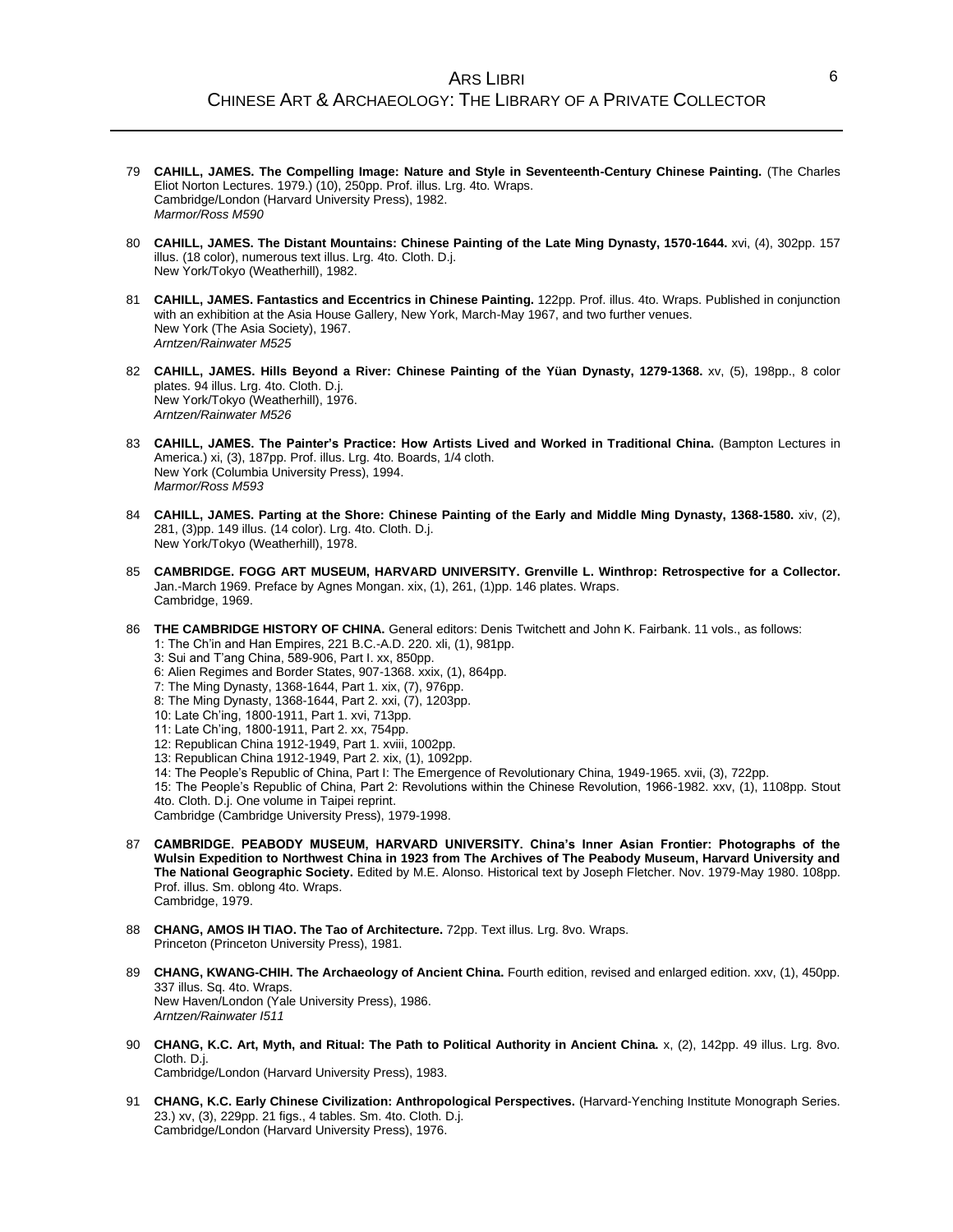- 92 **CHANG, KWANG-CHIH. Shang Civilization.** (Early Chinese Civilizations Series.) xvii, (1), 417pp. 93 illus. Sm. 4to. Cloth. Reprint of the New Haven/London 1980 edition. Taipei (Southern Materials Center), [1980].
- 93 **CHANG, KWANG-CHIH (EDITOR). Studies of Shang Archaeology: Selected Papers from the International Conference on Shang Civilization.** xiv, (2), 325pp. 63 illus. Sm. 4to. Cloth. D.j. New Haven/London (Yale University Press), 1986.
- 94 **CHANG, KWANG-CHIH, ET AL. The Formation of Chinese Civilization: An Archaeological Perspective.** [By] Kwangchih Chang, Xu Pingfang, Lu Liancheng, Shao Wangping, Wang Youping, Yan Wenming, Zhang Zhongpei with Xu Hong and Wang Renxiang. Edited and with an introduction by Sarah Allen. Foreword by Peter J. Ucko. (Culture & Civilization of China.) xiv, (4), 363pp. Prof. illus. Sm. folio. Cloth. D.j. New Haven/Beijing (Yale University Press/ New World Press), 2005.
- 95 **CHANG, WEI-JEN. Chinese Legal Thought: Lecture Notes.** 2 vols. 36, (2), 224pp.; 364pp. Lrg. 4to. Leatherette. Mimeograph. Presentation copy, inscribed by the author. Cambridge (Harvard Law School), 1990.
- 96 **CHANGSHA MAWANGDUI YI HAO HAN MU.** Hunan Sheng bo wu guan, Zhongguo ke xue yuan kao gu yan jiu suo bian. 2 vols. (8), 162pp.; (18)pp., 244 plates. Text figs. Cloth. With: English-language abstract. The Han Tomb No. 1 at Mawangtui, Changsha. 9pp. Wraps. Folio. Slipcase. Beijing (Wen wu chu ban she), 1973.
- 97 **CHANGSHA MAWANGDUI YI HAO HAN MU GU SHI YAN JIU.** "Changsha Mawangdui yi hao Han mu gu shi yan jiu" bian ji wei yuan hui bian; Hunan yi xue yuan zhu bian. 2, 346pp. Prof. illus. 4to. Cloth. English-language summary "Study of an Ancient Cadaver in Mawangtui Tomb no. 1 of the Han Dynasty in Changsha." Beijing (Wen wu chu ban she/ Xin hua shu dian fa xing), 1980.
- 98 **CHASE, W. THOMAS. Ancient Chinese Bronze Art: Casting the Precious Sacral Vessel.** Catalogue with the assistance of Jung May Lee. Introduction by K.C. Chang. 110pp. 8 color plates, 52 illus. 4to. Wraps. Published in conjunction with an exhibition at the China House Gallery, China Institute in America, April-June 1991. New York (China House Gallery, China Institute in America), 1991.
- 99 **CHAVES, JONATHAN. The Chinese Painter as Poet.** 159pp. Prof. illus. 4to. Wraps. Published in conjunction with an exhibition at the China Institute Gallery, China Instiute, New York, Sept.-Dec. 2000. New York (China Institute Gallery, China Instiute), 2000.
- 100 **CHEN, JIANMING (EDITOR). Noble Tombs at Mawangdui: Art and Life of the Changsha Kingdom. Third century BCE to first century CE.** / Mawangdui Han mu: Gu Changsha guo de yi shu yu sheng huo. Hunan Sheng bo wu guan; zhu bian Chen Jianming. xix, (1), 196pp. Prof. illus. 4to. Wraps. Parallel texts in English and Chinese. Changsha Shi (Yue lu shu she), 2008.
- 101 **CH'EN, PAUL HENG-CHAO. Chinese Legal Tradition Under the Mongols: The Code of 1291 as Reconstructed.** (Studies in East Asian Law, Harvard University.) xix, (1), 205, (3)pp. Lrg. 8vo. Cloth. D.j. Princeton (Princeton University Press), 1979.
- 102 **CHEN, YUAN. Western and Central Asians in China Under the Mongols: Their Transformation Into Chinese.** Yuan xi yu ren Hua hua kao. Translated and annotated by Ch'ien Hsing-hai and L. Carrington Goodrich. (Monumenta Serica. Monograph XV.) iv, 328pp. 4to. Cloth. D.j. Los Angeles (Monumenta Serica at the University of California), 1966.
- 103 **CHEN, ZHIMAI. Chinese Calligraphers and Their Art.** [By] Ch'en Chih-mai. xx, 286pp. 79 plates. Lrg. 4to. Cloth. D.j. Melbourne (Melbourne University Press), 1966. *Arntzen/Rainwater M527*
- 104 **CHICAGO. THE ART INSTITUTE OF CHICAGO. The Radiance of Jade and the Clarity of Water: Korean Ceramics From the Ataka Collection.** Organized by Ikutaro Itoh and Yutaka Mino, with contributions by Jonathan W. Best and Pamela B. Vandiver. Nov. 1991-Jan. 1992. 158pp. 313 illus. (289 color). 4to. Cloth. D.j. Chicago/New York (The Art Institute of Chicago/ Hudson Hills Press), 1991.
- 105 **CHICAGO. THE ART INSTITUTE OF CHICAGO. The Great Eastern Temple: Treasures of Japanese Buddhist Art from Todai-ji.** Organized by Yutaka Mino. With contributions from John M. Rosenfield, William H. Coaldrake, Samuel C. Morse, and Christine M.E. Guth. June-Sept. 1986. 180pp. Prof. illus. (partly color). Sq. 4to. Wraps. Chicago, 1986. *Marmor/Ross I585*
- 106 **CHICAGO. THE UNIVERSITY OF CHICAGO. THE DAVID AND ALFRED SMART GALLERY. Ritual and Reverence: Chinese Art at The University of Chicago.** Catalogue by Robert J. Poor, Edward L. Shaughnessy, and Harrie A.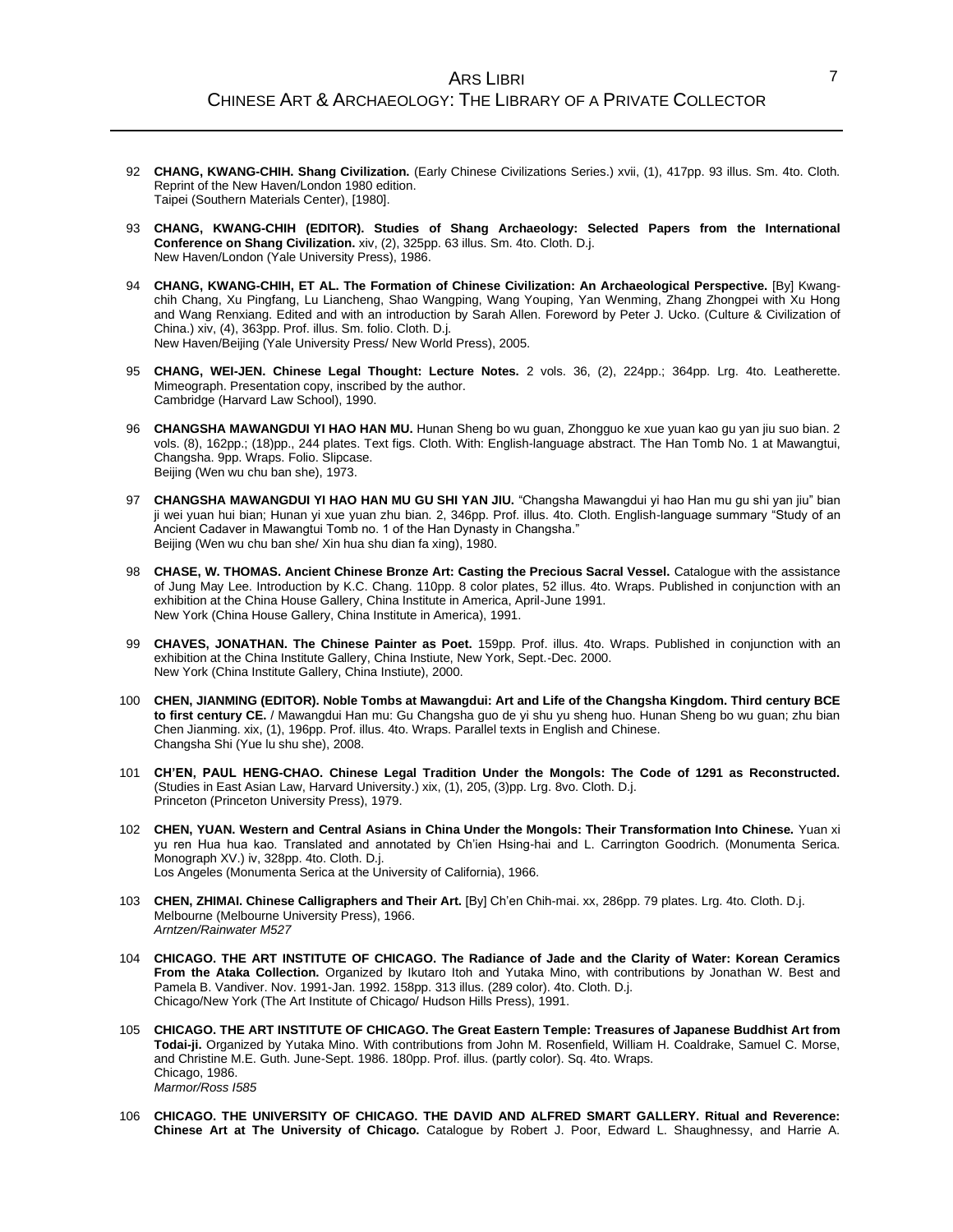Vanderstappen, with an introduction by Richard A. Born. Edited by Harrie A. Vanderstappen, Rochard A. Born, and Sue Taylor. Oct.-Dec. 1989. 146, (2)pp. 121 illus., 1 map, text illus. 4to. Wraps. Chicago, 1989.

- 107 **CHINA ARCHAEOLOGY AND ART DIGEST.** Vols. 1 4 [all published]. 4to. Wraps. Vol. 3#1: Qingzhou Statues; Vol. 3#203: Music and Ritual; Vol. 3#4: Porcelain and Society; Vol. 4#1: Zoroastrianism in China; Vol. 4#2-3: Urban Design in Mongol China.Vol. 4#4: Fortune, Games and Gaming. Hong Kong (Art Text), 1996-2002.
- 108 **CHINESE AND CENTRAL ASIAN TEXTILES: SELECTED ARTICLES FROM ORIENTATIONS 1983-1997.** 230, (20)pp. Prof. illus. Lrg. 4to. Wraps. Hong Kong (Orientations), 1998.
- 109 **CHINESE JADE: SELECTED ARTICLES FROM ORIENTATIONS 1983-2003.** 194, (26)pp. Prof. illus. Lrg. 4to. Wraps. Hong Kong (Orientations Magazine), 2005.
- 110 **CHOU, JU-HSI & BROWN, CLAUDIA. The Elegant Brush: Chinese Painting Under the Qianlong Emperor, 1735-1795.** 376pp. Prof. illus. (partly color). Lrg. 4to. Wraps. Published in conjunction with exhibitions at the Phoenix Art Museum, Aug.- Oct. 1985, and three subsequent venues. Phoenix (Phoenix Art Museum), 1985.
- 111 **CHOU, JU-HSI & BROWN, CLAUDIA (EDITORS). Chinese Painting under the Qianlong Emperor: The Symposium**  Papers. (Phoebus. Vol. 6.) 2 vols. 418pp. Prof. illus. Lrg. 8vo. Wraps. Tempe (Art History Faculty, School of Art, College of Fine Arts, Arizona State University), 1988-1991.
- 112 **CHOU, MARK. "Yu" ming cheng ci dian.** / Dictionary of Jade Nomenclature. Zhou Zhiren zhu. 150pp. Prof. illus. Boards. Hong Kong (The Author), 1987.
- 113 **CHRISTIE'S ASIAN ART REVIEW.** Year: 1996 [all published]. 56pp. Prof. illus. Lrg. 4to. Wraps. London, [1996].
- 114 **CLEAVES, FRANCIS WOODMAN. The Secret History of the Mongols.** For the first time done into English out of the original tongue and provided with an exegetical commentary. Vol. I [all published]: Translation. lxv, (1), 277pp. Sm. 4to. Cloth.

Cambridge/London (Harvard-Yenching Institute/ Harvard University Press), 1982.

- 115 **CLEVELAND. THE CLEVELAND MUSEUM OF ART. Eight Dynasties of Chinese Painting: The Collections of the Nelson Gallery-Atkins Museum, Kansas City, and The Cleveland Museum of Art.** With essays by Wai-kam Ho, Sherman E. Lee, Laurence Sickman, Marc F. Wilson. lvi, 408pp. 8 color plates, 291 illus., 1 map. Lrg. 4to. Cloth. D.j. Cleveland, 1980. *Marmor/Ross M600*
- 116 **CLUNAS, CRAIG. Chinese Painting and Its Audiences.** (The A.W. Mellon Lectures in the Fine Arts, National Gallery of Art, Washington./ Bollingen Series XXXV. Vol. 61.) x, (2), 288, (4)pp. 250 illus. (200 color). Lrg. 4to. Cloth. D.j. Princeton/Oxford (Princeton University Press), 2017.
- 117 **CLUNAS, CRAIG. Pictures and Visuality in Early Modern China.** 221pp. 96 illus. Sm. 4to. Cloth. D.j. Princeton (Princeton University Press), 1997.
- 118 **CLUNAS, CRAIG. Superfluous Things: Material Culture and Social Status in Early Modern China.** vii, (3), 219, (1)pp., 8 plates. Sm. 4to. Cloth. D.j. Cambridge (Polity Press), 1991.
- 119 **COHEN, JEROME ALAN, ET AL. (EDITORS). Essays on China's Legal Tradition.** Edited by Jerome Alan Cohen, R. Randle Edwards and Fu-mei Chang Chen. (Studies in East Asian Law, Harvard University.) (4), 438, (2)pp. Sm. 4to. Cloth. D.j. Princeton (Princeton University Press), 1980.
- 120 **COLLCUTT, MARTIN, ET AL. Cultural Atlas of Japan.** By Martin Collcutt, Marius Jansen and Isao Kumakura. 240pp. 53 maps, 336 illus. (266 color). Lrg. 4to. Cloth. D.j. New York (Facts on File Publications), 1988.
- 121 **CONFUCIUS. Lun yu yi zhu.** Yang Bojun yi zhu. (Zhong hua gu ji yi cong.) 37, (3), 316pp. Lrg. 8vo. Wraps. Xianggang (Zhonghua shu ju [Xianggang)] you xian gong si), 1987.
- 122 **(CONFUCIUS) BROOKS, E. BRUCE & BROOKS, A. TAEKO. The Original Analects: Sayings of Confucius and His Successors.** / Lun yu bian. (Translations from the Asian Classics.) x, 342pp. Sm. 4to. Boards, 1/4 cloth. D.j. New York (Columbia University Press), 1998.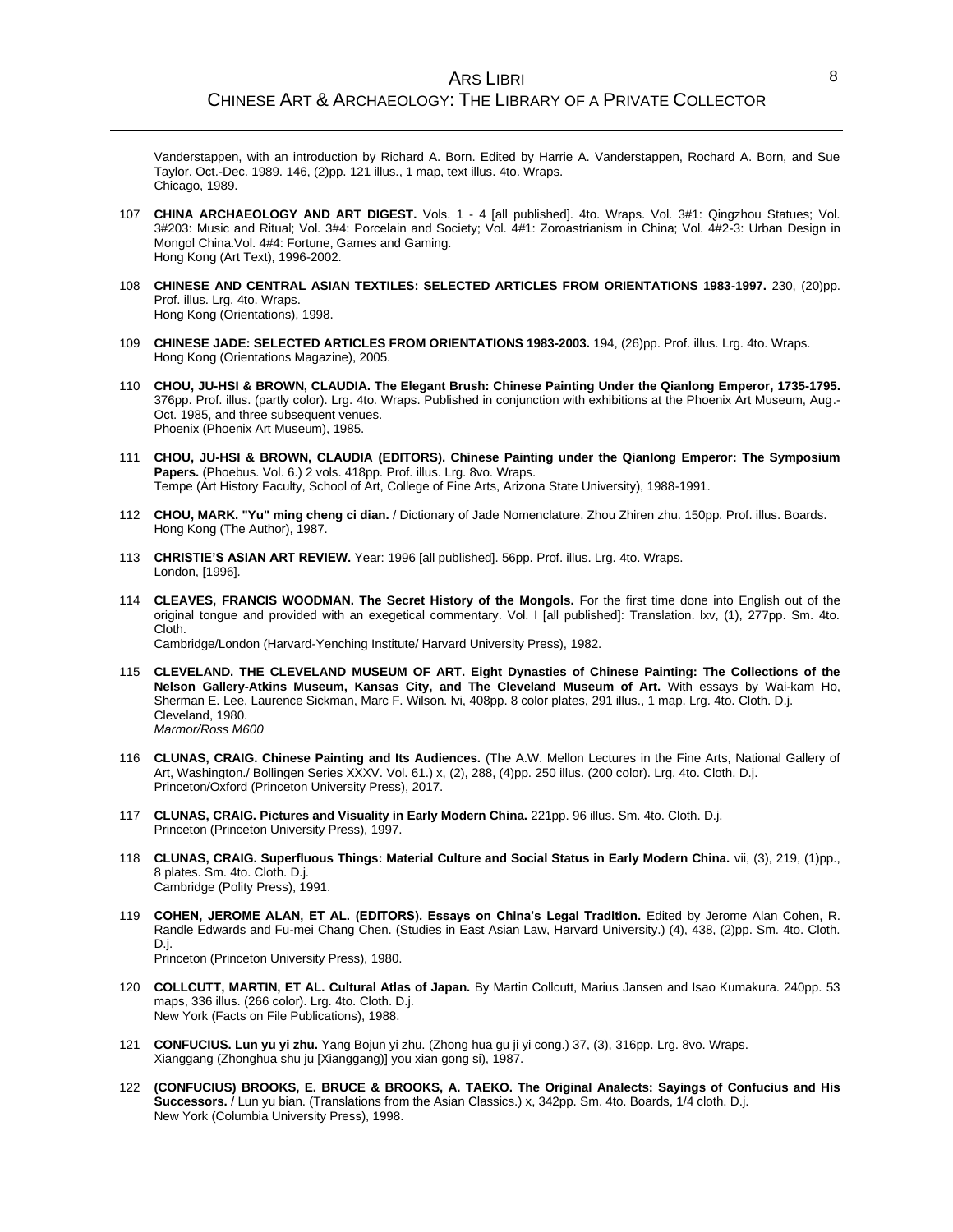- 123 **CONTAG, VICTORIA & WANG, CHI-CH'IEN. Seals of Chinese Painters and Collectors of the Ming and Ch'ing Periods.** Reproduced in facsimile size and deciphered. Introduction by James Cahill. Revised edition with supplement. lxviii, 726, (6)pp. Numerous facsimiles in text. Lrg. 4to. Wraps. Edition limited to 1500 copies. Second impression. Hong Kong (Hong Kong University Press), 1982.
- 124 **CONWAY, SUSAN. Silken Threads Lacquer Thrones: Lan Na Court Textiles.** 281pp. Prof. illus. Lrg. 4to. Cloth. D.j. Chicago (Art Media Resources), 2002.
- 125 **COOK, CONSTANCE A. & MAJOR, JOHN S. (EDITORS). Defining Chu: Image and Reality in Ancient China.** ix, (1), 254pp. Prof. illus. 4to. Cloth. D.j. Honolulu (University of Hawai'i Press), 1999.
- 126 **COOPER, EMMANUEL. Ten Thousand Years of Pottery.** Fourth edition, revised. 352pp. Prof. illus. Lrg. 4to. Cloth. D.j. London (British Museum Press), 2000.
- 127 **CORT, LOUISE ALLISON & STUART, JAN. Joined Colors: Decoration and Meaning in Chinese Porcelain. Ceramics from collections in the Min Chiu Society, Hong Kong.** With a contribution by Laurence Chi-sing Tam. 158pp. Prof. illus. in color (79 plates). 4to. Wraps. Published in conjunction with an exhibition at the Arthur M. Sackler Gallery, Jan.-Nov. 1993. Washington, D.C. (Arthur M. Sackler Gallery, Smithsonian Institution), 1993.
- 128 **CREEL, HERRLEE GLESSNER. The Birth of China: A Survey of the Formative Period of Chinese Civilization.** 395, (1)pp., 16 plates, 2 diagrams. Cloth. New York (John Day/ Reynal & Hitchcock), 1937.
- 129 **CURTIS, JULIA B. Trade Taste & Transformation: Jingdezhen Porcelain for Japan, 1620-1645.** With contributions from Stephen Little and Mary Ann Rogers. Edited by J. May Lee Barrett. xix, (1), 135pp. 104 color plates, 12 text illus., 1 map. 4to. Boards. Chinese-language summary. Published in conjunction with an exhibition at the China Institute Gallery, China Institute, New York, Feb.-June 2006. New York (China Institute Gallery, China Institute), 2006.
- 130 **CUTIVONGS, NANDANA & LEIDY, DENISE PATRY. Buddha of the Future: An Early Maitreya from Thailand.** 111, (1)pp. Prof. illus. (partly color). 4to. Wraps. Published in conjunction with an exhibition at the Asia Society Galleries, New York, April-July 1994, and the Kimbell Art Museum, Fort Worth, Sept.-Nov. 1994. New York (The Asia Society Galleries), 1994.
- 131 **CZUMA, STANISLAW J. Kushan Sculpture: Images from Early India.** With the assistance of Rekha Morris. xiv, 242pp. Prof. illus. 4to. Wraps. Published in conjunction with an exhibition at The Cleveland Museum of Art, Nov. 1985-Jan. 1986. Cleveland (The Cleveland Museum of Art), 1985. *Marmor/Ross K367*
- 132 **DARDESS, JOHN W. Confucianism and Autocracy: Professional Elites in the Founding of the Ming Dynasty.** ix, (1), 358pp. Lrg. 8vo. Wraps. Berkeley/Los Angeles (University of California Press), 1983.
- 133 **DAVISON, GERALD. A Guide to Marks on Chinese Porcelain.** 108pp. 451 reproductions of marks. 12mo. Leatherette. London (Bamboo Publishing), 1987.
- 134 **DAWSON, CHRISTOPHER (EDITOR). The Mongol Mission: Narratives and Letters of the Franciscan Missionaries in Mongolia and China in the Thirteenth and Fourteenth Centuries.** Edited and with an introduction by Christopher Dawson. (The Makers of Christendom.) xxxix, (3), 246pp., 1 folding map. Cloth. Reprint of the London 1955 edition. New York (AMS Press), 1980.
- 135 **DENG, SHUPIN. Lantian shan fang cang yu bai xuan.** / One Hundred Jades from the Lantien Shanfang Collection. [By] Teng Shu P'ing. 293, (1)pp. 100 color plates, reference illus., text figs. Folio. Cloth. Slipcase. Parallel texts in Chinese and English. Taibei Shi (Cai tuan fa ren Nian xi wen jiao ji jin hui), 1995.
- 136 **DENWOOD, PHILIP (EDITOR). Arts of the Eurasian Steppelands.** A colloquy held 27-29 June 1977. (Colloquies on Art & Archaeology in Asia. No. 7.) 232, (2)pp. Prof. illus. Sm. 4to. Wraps. London (University of London, Percival David Foundation of Chinese Art), 1977. *Marmor/Ross R31*; *Creswell Suppl. II, 271*
- 137 **DESAI, CHELNA. Ikat Textiles of India.** 154pp. Prof. illus. Tall 4to. Wraps. San Francisco (Chronicle Books), 1988.
- 138 **DESAI, VISHAKHA N. & MASON, DARIELLE (EDITORS). Gods, Guardians and Lovers: Temple Sculptures from North India A.D. 700 - 1200.** 288pp. Prof. illus. (73 plates, partly color). Lrg. 4to. Wraps. Published in conjunction with exhibitions at the Asia Society, New York, March-Aug. 1993 and the Nelson-Atkins Museum of Art, Kansas City, Missouri, Oct.-Nov. 1993.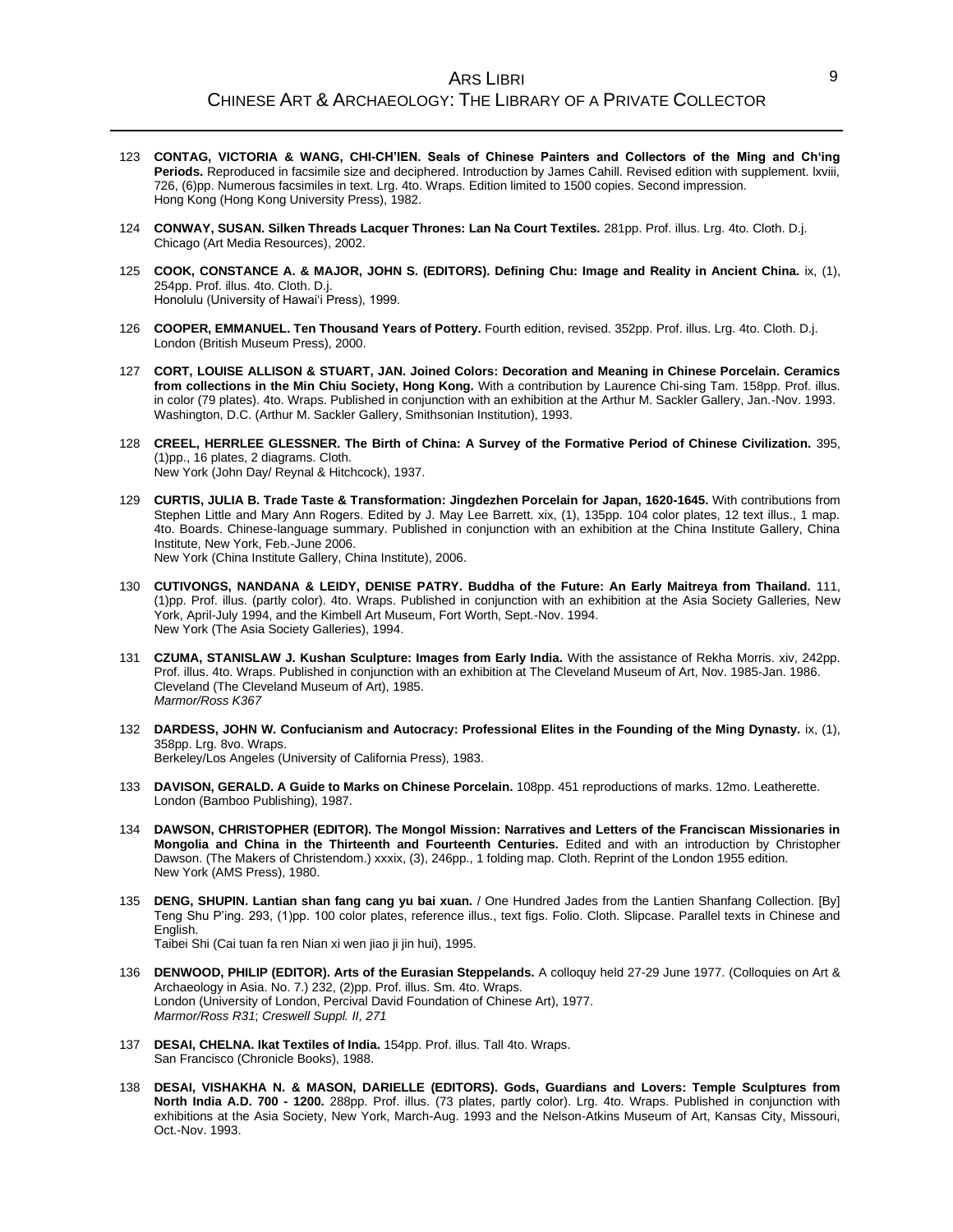New York (Asia Society), 1993.

- 139 **DEYDIER, CHRISTIAN. Les bronzes archaïques chinois./ Archaic Chinese Bronzes.** I [all published]: Xia & Shang. 289, (5)pp. Prof. illus. Lrg. 4to. Clolth. D.j. Paris (Les Éditions d'Art et d'Histoire ARHIS), 1995.
- 140 **DI COSMO, NICOLA. Ancient China and Its Enemies: The Rise of Nomadic Power in East Asian History.** ix, (1), 369pp. Sm. 4to. Cloth. D.j. Cambridge (Cambridge University Press), 2002.
- 141 **DIEN, ALBERT E. (EDITOR). State and Society in Early Medieval China.** viii, 414pp. Sm. 4to. Cloth. D.j. Stanford (Stanford University Press), 1990.
- 142 **DI FRANCO, TONI L. Chinese Clothing & Theatrical Costumes: In the San Joaquin County Historical Museum.** v, (1), 30pp. Illus. Lrg. 8vo. Wraps. [Lodi] (San Joaquin County Historical Museum), 1981.
- 143 **DIGBY, ADRIAN. Maya Jades.** Revised edition. 32pp., 16 plates. Frontis. in color, 4 text figs. Cloth. D.j. London (British Museum), 1978. *Berlo 415*; *Kendall 93*
- 144 **DREXLER, ARTHUR. The Architecture of Japan.** 286pp. 235 plates. 4to. Cloth. D.j. New York (The Museum of Modern Art), 1955.
- 145 **DRISCOLL, LUCY & TODA, KENJI. Chinese Calligraphy.** (A Swan House Book.) vii, (1), 70, (2)pp. 17 plates. 4to. Cloth. First edition. Chicago (The University of Chicago Press), 1935.
- 146 **DU, FU. Selected Poems.** Compiled by Feng Chih. Translated by Rewi Alley. 178pp., 9 plates. Boards. D.j. First published 1962. Hong Kong (The Commercial Press), 1977.
- 147 **DUDBRIDGE, GLEN. Lost Books of Medieval China.** (The Panizzi Lectures, 1999.) vi, 79pp. Wraps. London (The British Library), 2000.
- 148 **DYE, DANIEL SHEETS. Chinese Lattice Designs.** 469, (7)pp. Prof. illus. Sm. 4to. Wraps. Reprint of the 1949 edition. New York (Dover Publications), 1974.
- 149 **EARLY CHINA: ANNUAL JOURNAL OF THE SOCIETY FOR THE STUDY OF EARLY CHINA.** Vols. 1-29. 4to. Wraps. Vols. 1-6, 8-9/10 in photocopy. Berkeley (Society for the Study of Early China and the Institute of East Asian Studies, University of California, Berkeley), 1975-2004.
- 150 **THE EAST ASIAN LIBRARY JOURNAL.** Vols. 1-14 [all published]. 4to. Wraps. Vols. 1-6 published as: The Gest Library Journal. Lacking 4 issues: Vol. 2#2, 7#1, 11#1-2. Princeton (The Gest Library of Princeton University), 1986-2010.
- 151 **EBERHARD, WOLFRAM. A Dictionary of Chinese Symbols: Hidden Symbols in Chinese Life and Thought.** Translated from the German by G.L. Campbell. 332pp. Prof. illus. Lrg. 8vo. Cloth. D.j. London/New York (Routledge & Kegan Paul), 1986.
- 152 **EBREY, PATRICIA BUCKLEY. Accumulating Culture: The Collections of Emperor Huizong.** xxii, 495pp. 37 color illus. hors texte. Numerous text illus. Lrg. 4to. Cloth. D.j. Seattle/London (University of Washington Press), 2008.
- 153 **ECKE, GUSTAV. Chinese Domestic Furniture.** 161, (1)pp. Prof. illus. Sm. folio. Leatherette. D.j. Slipcase. Rutland, Vermont/Hong Kong (Charles E. Tuttle Company/ Hong Kong University Press), 1976. *Arntzen/Rainwater M530*
- 154 **ECKE, TSENG YU-HO. Chinese Calligraphy.** (220)pp. 152 illus. Lrg. 4to. Cloth. D.j. Published in conjunction with exhibitions at the Philadelphia Museum of Art, the Nelson Gallery-Atkins Museum, Kansas City, and The Metropolitan Museum of Art, New York. Boston/Philadelphia (David R. Godine/ Philadelphia Museum of Art), 1971. *Arntzen/Rainwater M531*
- 155 **EDGREN, SÖREN, ET AL. Chinese Rare Books in American Collections.** [By] Sören Edgren, Tsuen-hsuin Tsien, Wang Fang-yu, Wan-go H.C. Weng. Oct. 1984-Jan. 1985. 143pp. 40 plates, 26 figs., numerous reference illus. 4to. Wraps. Published in conjunction with an exhibition at China House Gallery, China Institute in America, Oct. 1984-Jan. 1985. New York (China House Gallery, China Institute in America), 1984.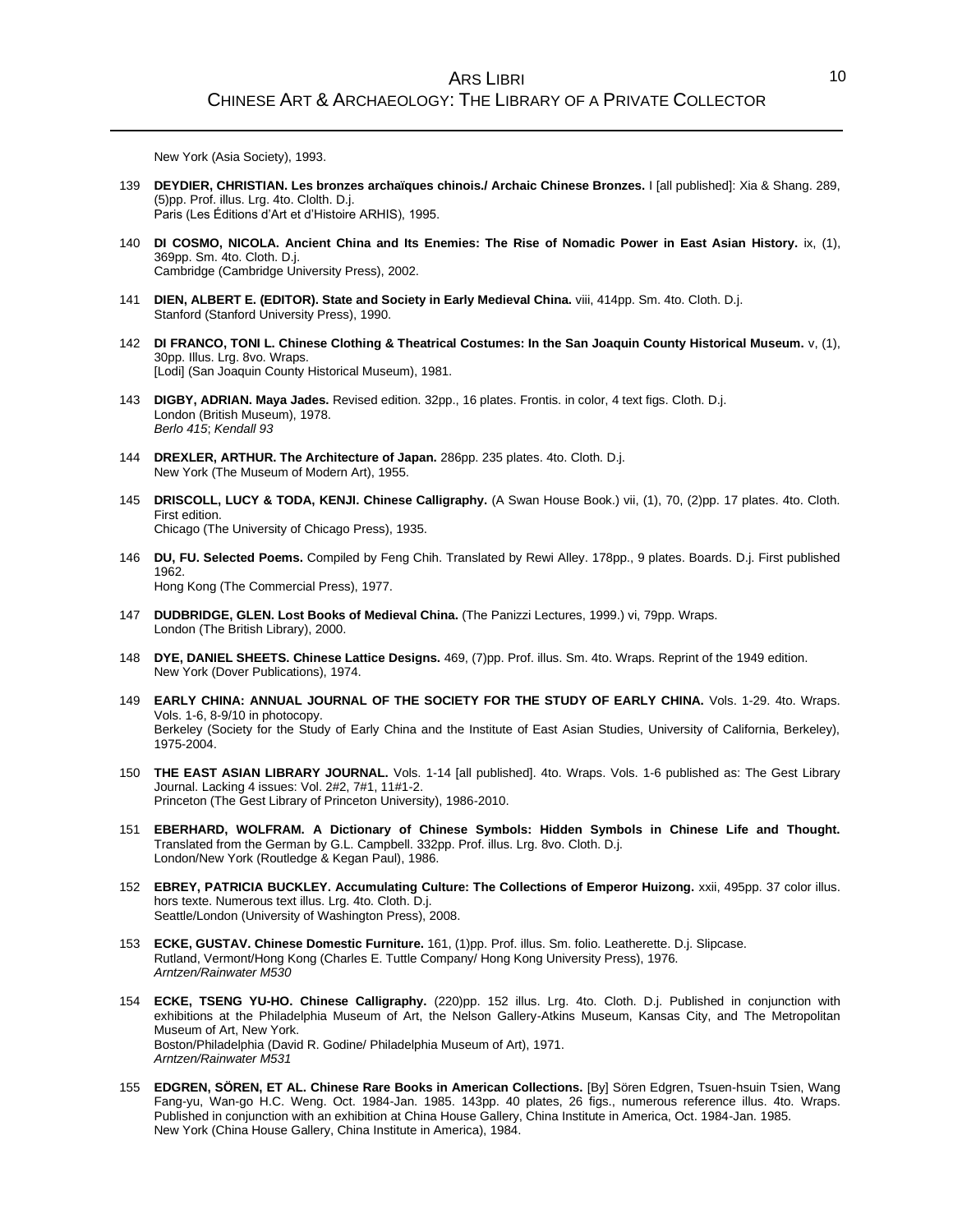- 156 **ELLSWORTH, ROBERT HATFIELD. Chinese Furniture: Hardwood Examples of the Ming and Early Ch'ing Dynasties.** 299, (5)pp. Prof. illus. (numerous color plates). Sm. folio. Cloth. Slipcase. New York (Random House), [1971].
- 157 **ELLSWORTH, ROBERT HATFIELD. Later Chinese Painting and Calligraphy, 1800-1950.** Research and translation by Keita Itoh and Lawrence Wu, with Jean Schmitt and Caron Smith. Introductory comment by James C.Y. Watt. 3 vols. I: Text. xvi, 399, (1)pp. II: Painting. xviii, (2), 369, (1)pp. III: Calligraphy. xxiii, (1), 281, (1)pp. Most prof. illus. throughout, primarily in color. 118 figs. Massive folio. Cloth. A.e.g. Publisher's clamshell box (cloth). An exhaustive scholarly work, superbly illustrated. New York (Random House), 1987.
- 158 **ELVIN, MARK. The Pattern of the Chinese Past.** 346, (2)pp. 9 maps. Lrg. 8vo. Cloth. D.j. Stanford (Stanford University Press), 1973.
- 159 **EMPSON, WILLIAM. The Face of the Buddha.** Edited by Rupert Arrowsmith. lxii, (2), 152pp. 25 color illus. hors texte. 74 text illus. 4to. Cloth. D.j. Oxford (Oxford University Press), 2016.
- 160 **ENDICOTT-WEST, ELIZABETH. Mongolian Rule in China: Local Administration in the Yuan Dynasty.** (Harvard-Yenching Institute Monograph Series. 29.) (6), 217, (1)pp. Frontis. Sm. 4to. Cloth. D.j. Cambridge (Council on East Asian Studies, Harvard University/ Harvard-Yenching Institute), 1989.
- 161 **ERDMANN, KURT. Oriental Carpets: An Account of Their History.** 80pp. 179 illus. hors texte. 10 text figs. 4to. Cloth. D.j. London (The Crosby Press), 1976.
- 162 **THE E. SCHLOSS COLLECTION OF CHINESE POTTERY FIGURINES.** (30)pp. 48 illus., 1 map. 12mo. Wraps. New York (Friendly House Publishers), 1963.
- 163 **FAIRBANK, WILMA. Adventures in Retrieval: Han Murals and Shang Bronze Molds.** (Harvard-Yenching Institute Studies. 28.) (8), 201pp. Prof. illus. 4to. Wraps. Cambridge (Harvard University Press), 1972.
- 164 **FALKENHAUSEN, LOTHAR VON. Suspended Music: Chime-Bells in the Culture of Bronze Age China.** xxvi, 481pp. 157 illus. 4to. Cloth. D.j. Berkeley/Los Angeles (University of California Press), 1993.
- 165 **FANSHAN.** Zhejiang Sheng wen wu kao gu yan jiu suo. (Liangzhu yi zhi qun kao gu bao gao. 2.) 2 vols. 8, 378pp.; 26, 374pp. Most prof. illus. Lrg. 4to. Boards. Beijing (Wen wu chu ban she), 2005.
- 166 **FARRER, ANNE. 'The Brush Dances & the Ink Sings:' Chinese Paintings and Calligraphy from The British Museum.** 143, (1)pp. Tipped-in color frontis., 57 plates, text illus. Lrg. oblong 8vo. Wraps. D.j. Published in conjunction with an exhibition at the Hayward Gallery, London, Sept.-Nov. 1990. London (The South Bank Art Centre), 1990.
- 167 **FEI, XIAOTONG (EDITOR). Yu hun guo po: Zhongguo gu dai yu qi yu chuan tong wen hua xue shu tao lun hui wen ji.** / The Jade Soul and the National Spirit: Selected Papers from the Academic Conference on the Ancient Chinese Jades and Traditional Culture. vi, 249, (1)pp., 7 color plates. Prof. illus. 4to. Boards. Beijing (Beijing yan shan chu ban she), 2002.
- 168 **FENG, GENGWU (EDITOR). Shaanxi History Museum.** Special edition. 130pp. Prof. illus. 4to. Wraps. [Xi'an] (Shanxi li shi bo wu guan), 2008.
- 169 **FENOLLOSA, ERNEST. The Chinese Written Character as a Medium for Poetry: An Ars Poetica.** With a foreword and notes by Ezra Pound. (The Ideogranic Series. Edited by Ezra Pound. 1.) 52pp. 5 plates. Sm. 4to. Cloth, 1/4 boards. D.j. (discolored). London (Stanley Nott), 1936.
- 170 **FESTSCHRIFT HAROLD ACTON. Oxford, China and Italy: Writings in Honour of Sir Harold Acton on His Eightieth Birthday.** Edited by Edward Chaney and Neil Ritchie. 246pp. Frontis., 32 illus. 4to. Cloth. D.j. Texts by 29 contributors, including J. Betjeman, S. Sitwell, P. Quennell, L. Sickman, F. Haskell, H. Honour, D. Sutton, J. Pope-Hennessy. Bibliography. London (Thames and Hudson), 1984.
- 171 **FESTSCHRIFT TA-TUAN CH'EN & FREDERICK W. MOTE. The Power of Culture: Studies in Chinese Cultural History. Presented in honor of T.T. Ch'en and F.W. Mote on the occasion of their retirement from the East Asian Studies Department of Princeton University, May 1987.** Edited by Willard J. Peterson, Andrew H. Plaks, Ying-shih Yün. xii, (2), 366pp. Illus. Sm. 4to. Cloth. D.j. Texts by 19 contributors.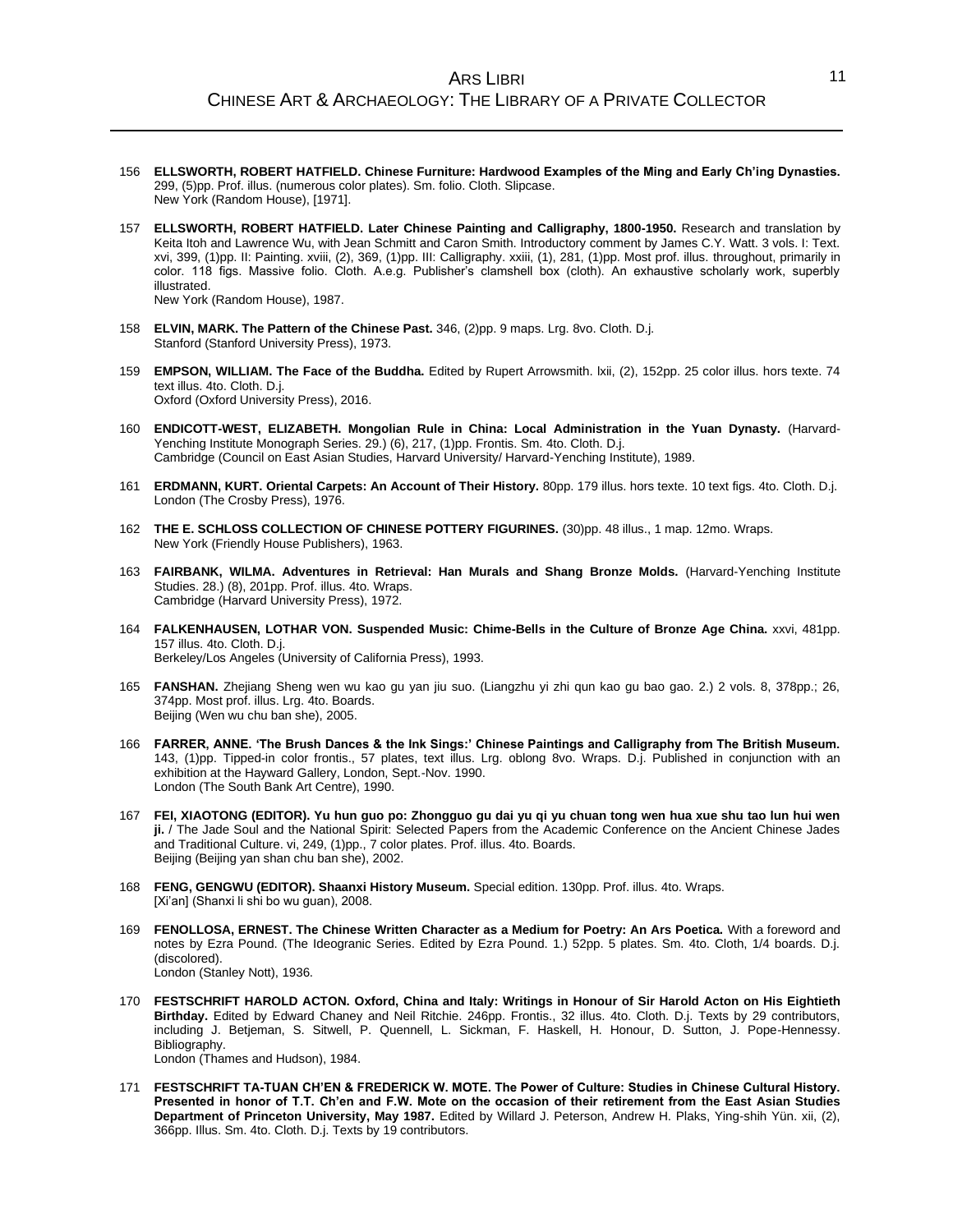Hong Kong (The Chinese University Press), 1994.

- 172 **FESTSCHRIFT WEN C. FONG. Bridges to Heaven: Essays on East Asian Art in Honor of Professor Wen C. Fong.** Edited by Jerome Silbergeld, Dora C.Y. Ching, Judith G. Smith, and Alfreda Murck. 2 vols. xvi, 935pp. Prof. illus. Sm. folio. Cloth. D.j. Texts by 39 contributors. Bibliography. Princeton (P.Y. and Kinmay W. Tang Center for East Asian Art, Department of Art and Archaeology, Princeton University/ Princeton University Press), 2011.
- 173 **FESTSCHRIFT IKUO HIRAYAMA. Studies in Silk Road Coins and Culture: Papers in Honour of Professor Ikuo Hirayama on His 65th Birthday.** Edited by Katsumi Tanabe, Joe Cribb, Helen Wang. (Silk Road Art and Archaeology. Special Volume 1997.) 332pp. Prof. illus. Sm. folio. Cloth. Texts by 16 contributors. Bibliography. Kamakura (The Institute of Silk Road Studies), 1997.
- 174 **FESTSCHRIFT WILLIAM WATSON. Style in East Asian Tradition.** Colloquy held 29 June-1 July 1987 in honour of William Watson. Edited by Rosemary E. Scott and Graham Hutt. (Colloquies on Art & Archaeology in Asia. 14./ Percival David Foundation of Chinese Art.) 227pp. Prof. illus. Lrg. 4to. Wraps. Texts by 12 contributors. Bibliography. London (School of Oriental and African Studies), 1987. *Marmor/Ross R31*
- 175 **FEUCHTWANG, STEPHEN D.R. An Anthropological Analysis of Chinese Geomancy.** Introduction by Jacques Lemoine. iii, (9), 263, (1)pp. Illus. Lrg. 4to. Buckram. [Vientiane/Taipei] (Vithagna/ [Southern Materials Center]), 1974.
- 176 **FINGARETTE, HERBERT. Confucius: The Secular As Sacred.** xi, (1), 84pp. Wraps. New York (Harper Torchbooks), 1972.
- 177 **FITZGERALD, C.P. Barbarian Beds: The Origin of the Chair in China.** xvii, (1), 85pp. 17 plates, 8 text figs. Tall 4to. Cloth. D.j. South Brunswick/New York (A.S. Barnes), 1966.
- 178 **FITZGERALD, FRANCES & CROSS, MARY. Vietnam: Spirits of the Earth.** Photographs by Mary Cross; text by Frances FitzGerald. 208pp. 100 color plates. Lrg. 4to. Cloth. D.j. Boston/New York (Bulfinch Press/ Little, Brown and Company), 2001.
- 179 **FLETCHER, JOSEPH F. Studies on Chinese and Islamic Inner Asia.** Edited by Beatrice Forbes Manz. (Collected Studies Series. 480.) xiv, (266)pp. Lrg. 8vo. Cloth. Aldershot, Hampshire/Brookfield, Vermont (Variorum/ Ashgate), 1995.
- 180 **FONG, WEN C. Sung and Yuan Paintings.** With catalogue by Marilyn Fu. 162pp. Prof. illus. Oblong 4to. Cloth. New York (The Metropolitan Museum of Art), 1973.
- 181 **FONG, WEN C., ET AL. Images of the Mind: Selections from the Edward L. Elliott Family and John B. Elliott Collections of Chinese Calligraphy and Painting at The Art Museum, Princeton University.** By] Wen C. Fong and Alfreda Murck, Shou-chien Shih, Pao-chen Ch'en, and Jan Stuart. xvi, 504pp. 70 plates, numerous text and reference illus. Stout folio. Wraps. Published in conjunction with an exhibition at The Art Museum, Princeton University, April-June 1984. Princeton (The Art Museum, Princeton University), 1984. *Marmor/Ross M597*
- 182 **FONG, WEN C. & WATT, JAMES C.Y. Possessing the Past: Treasures from the National Palace Museum, Taipei.** With contributions by Chang Lin-sheng, James Cahill, Wai-kam Ho, Maxwell K. Hearn, Richard M. Barnhart. xv, (1), 648pp. 600 illus. (436 color), 7 maps. Lrg. 4to. Cloth. D.j. Published in conjunction with an exhibition at The Metropolitan Museum of Art, New York, March-May 1996. New York (The Metropolitan Museum of Art), 1996. *Marmor/Ross I532*
- 183 **FONTEIN, JAN. The Sculpture of Indonesia.** With essays by R. Soekmono, Edi Sedyawati. 312pp. 180 illus. (106 color). Lrg. 4to. Wraps. Published in conjunction with an exhibition at the National Gallery of Art, Washington, D.C., June-Nov. 1990. Washington (National Gallery of Art), 1990.

*Marmor/Ross K400*

- 184 **FONTEIN, JAN & WU, TUNG. Unearthing China's Past.** 239, (1)pp. 122 plates, 133 illus. Lrg. 4to. Wraps. Boston/Greenwich (Museum of Fine Arts/ New York Graphic Society), 1973.
- 185 **FORSYTH, ANGUS & MCELNEY, BRIAN. Jades from China.** Foreword: John Ayers. 422pp. Prof. illus. (numerous color). Lrg. 4to. Cloth. D.j. Published in conjunction with an exhibiton at The Museum of East Asian Art, Bath, June 1994. Parallel texts in English and Chinese. Bath (The Museum of East Asian Art), 1994.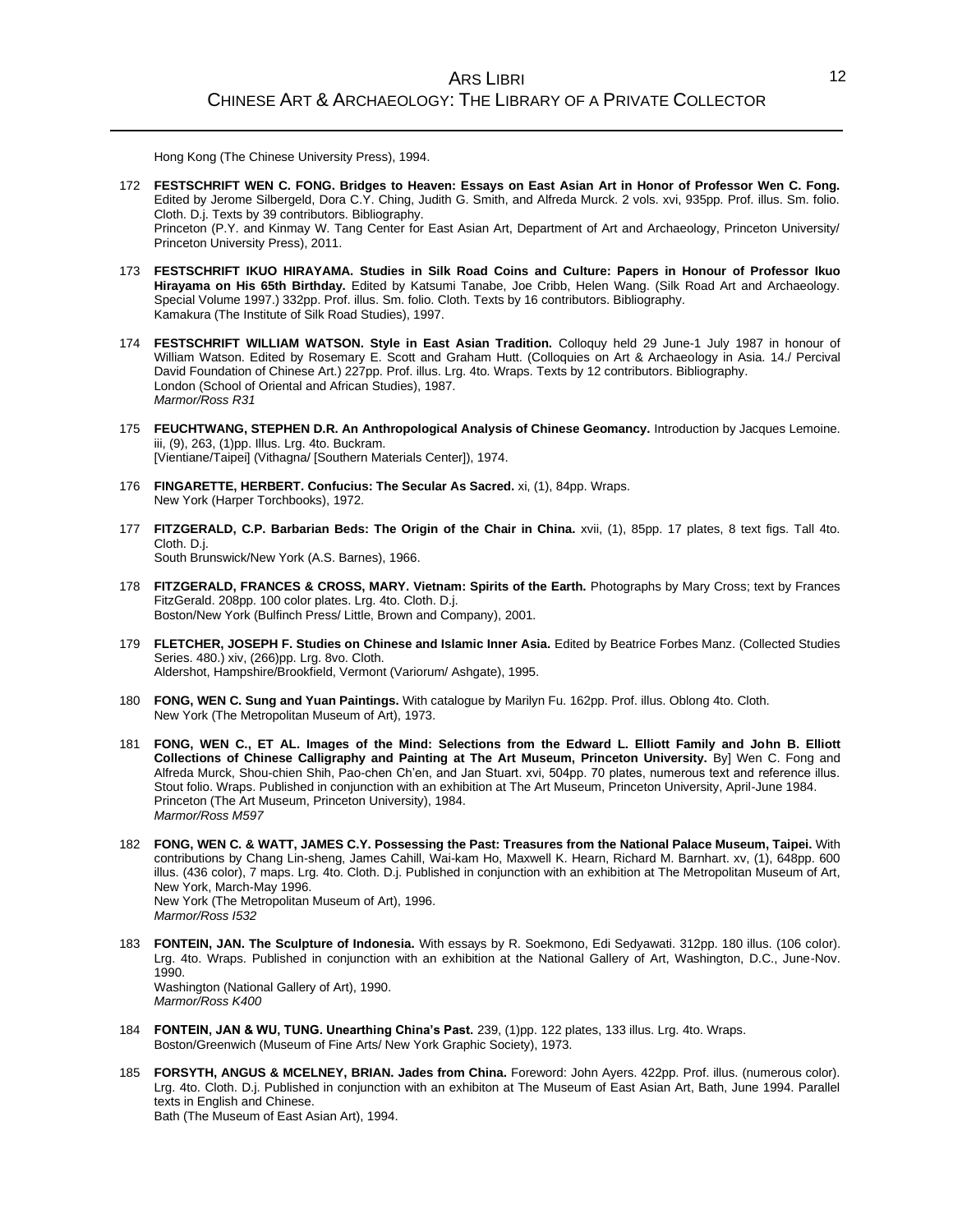- 186 **FOURCADE, FRANÇOIS. Art Treasures of the Peking Museum.** 177pp. 85 tipped-in color plates. Lrg. 4to. Cloth. D.j. New York (Harry N. Abrams), [1965].
- 187 **FRASCHÉ, DEAN F. Southeast Asian Ceramics: Ninth Through Seventeenth Centuries.** 144pp. 109 plates (partly color). Sq. 4to. Wraps. Published in conjunction with exhibitions at The Asia Society, New York, Fall 1976, and three additional venues. New York (The Asia Society/ John Weatherhill), 1976.
- 188 **FRESNO. FRESNO METROPOLITAN MUSEUM OF ART, HISTORY AND SCIENCE & TAIPEI. NATIONAL MUSEUM OF HISTORY. Zhongguo yu qi./ 4,000 Years of Chinese Jade.** 184pp. Prof. illus. Sm. sq. 4to. Wraps. Fresno/Taipei, 1984.
- 189 **FRYE, RICHARD N. The Heritage of Central Asia: From Antiquity to the Turkish Expansion.** (Princeton Series on the Middle East.) (2), 264pp. 21 figs. Lrg. 8vo. Wraps. Second printing. Princeton (Markus Wiener Publishers), 1998.
- 190 **FU, SHEN C.Y., ET AL. Traces of the Brush: Studies in Chinese Calligraphy.** By Shen C.Y. Fu in collaboration with Marilyn W. Fu, Mary G. Neill, Mary Jane Clark. xii, 314pp. Prof. illus. Lrg. 4to. Wraps. Published in conjunction with exhibitions at the Yale University Art Gallery, New Haven, April-June 1977, and the University Art Museum, University of California, Berkeley, Sept.-Nov. 1977. New Haven (Yale University Art Gallery), 1977.
- 191 **GANSU CAI TAO.** Gansu sheng bo wu guan, Gansu sheng wen wu gong zuo dui bian. Second edition. 8, (4), 14pp., 30 color plates, 1 folding map. 168 illus. hors texte. 4to. Wraps. D.j. Beijing (Wen wu chu ban she), 1974.
- 192 **GAO, MING. The Lute: Kao Ming's P'i-p'a chi.** Translated by Jean Mulligan. (Translations from the Oriental Classics.) (6), 317, (7)pp. Lrg. 8vo. Wraps. New York (Columbia University Press), 1980.
- 193 **GARNER, HARRY. Oriental Blue and White.** Third edition. (Faber Monographs on Pottery and Porcelain.) xxx, 86, (4)pp., 110 plates (10 color). Sm. 4to. Cloth. D.j. London (Faber and Faber), 1977. *Arntzen/Rainwater P355*
- 194 **GENÈVE. MUSÉE BARBIER-MUELLER. Power and Gold: Jewelry from Indonesia, Malaysia and the Philippines. From the Collection of the Barbier-Müller Museum, Geneva.** Text by Susan Rodgers. 369, (3)pp. Prof. illus. (numerous full-page color plates & 252 color illus.) Lrg. 4to. Stiff wraps. An exhibition organized by the Barbier-Müller Museum, the Asia Society, and the Smithsonian Traveling Exhibition Service. Genève, 1985.
- 195 **GERNET, JACQUES. Daily Life in China on the Eve of the Mongol Invasion, 1250-1276.** (Daily Life Series. 7.) 254pp., 15 plates. Wraps.

Stanford (Stanford University Press), 1970.

- 196 **GERNET, JACQUES. A History of Chinese Civilization.** xxiii, (5), 772pp. 92 illus., 28 maps, 29 figs. 4to. Cloth. D.j. Cambridge (Cambridge University Press), 1983.
- 197 **GIACALONE, VITO. The Eccentric Painters of Yangzhou.** With an essay by Ginger Cheng-chi Hsü. 92pp. Prof. illus. (partly color). 4to. Wraps. Published in conjunction with an exhibition at the China House Gallery, China Institute of America, New York, Oct.-Dec. 1990. New York (China House Gallery, China Institute of America), 1990.
- 198 **GITTINGER, MATTIEBELLE. Master Dyers to the World: Technique and Trade in Early Indian Dyed Cotton Textiles.** 207pp. 177 illus. (partly color). Lrg. 4to. Wraps. Published in conjunction with exhibitions at The Textile Museum, Washington, D.C.; the Field Museum of Natural History, Chicago; and the Asia Society, New York. Washington (The Textile Museum), 1982.
- 199 **GOODALL, JOHN A. Heaven and Earth: 120 Album Leaves from a Ming Encyclopedia: San-ts'ai t'u-hui, 1610.** (The Sacred Art of the World.) 192pp. 120 illus. Sm. folio. Cloth. D.j. Boulder, Colorado (Shambhala), 1979.
- 200 **GRAY, BASIL. Buddhist Cave Paintings at Tun-huang.** Photographs by J.B. Vincent. Preface by Arthur Waley. 87pp., 70 plates. Lrg. 4to. Cloth. Chicago (University of Chicago Press), 1959. *Arntzen/Rainwater M535*
- 201 **GRYAZNOV, MIKHAIL P. The Ancient Civilization of Southern Siberia.** (Ancient Civilizations.) 250pp. 170 illus. (78 color). Sm. 4to. Cloth. D.j.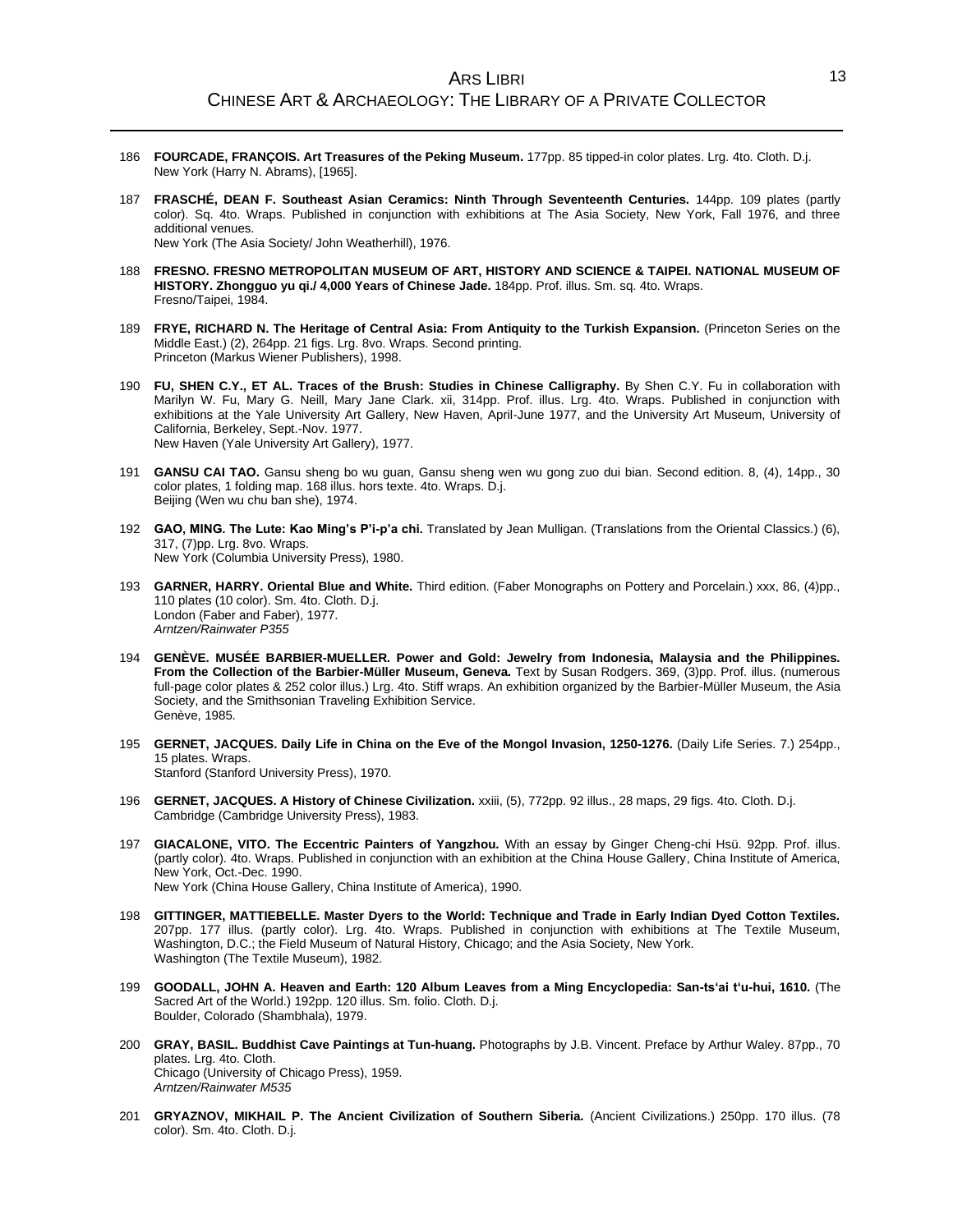New York (Cowles Book Company), 1969.

- 202 **GROUSSET, RENÉ. The Empire of the Steppes: A History of Central Asia.** xxx, (2), 687pp. Maps. Lrg. stout 8vo. Wraps. New Brunswick (Rutgers University Press), 1991.
- 203 **GRUBE, ERNST J. & SIMS, ELEANOR (EDITORS). Between China and Iran: Paintings from Four Istanbul Albums.** A colloquy held 23-26 June 1980. (Colloquies on Art & Archaeology in Asia. 10.) xxviii, 179, (3)pp. 490 illus. hors texte. Lrg. 4to. Wraps.

London (Percival David Foundation of Chinese Art, University of London, School of Oriental and African Studies), 1985. *Marmor/Ross R31*

- 204 **GUANGXI CHU TU WEN WU.** Guangxi Zhuangzu Zizhiqu wen wu guan li wei yuan hui bian. 6, 23pp. 209 illus. hors texte. 1 map, text figs. Folio. Cloth. Slipcase. English-language summary "Cultural Relics Unearthed in Kwangsi Chuang Autonomous Region," 4pp., loosely inserted, as issued. Beijing (Wen wu chu ban she/ Xin hua shu dian fa xing), 1978.
- 205 **GULIK, R.H. VAN. The Gibbon in China: An Essay in Chinese Animal Lore.** 123pp. Prof. illus. 1 audio disc (analog, 45 rpm; 7 in.) in rear pocket. Lrg. 4to. Cloth. Leiden (E.J. Brill), 1967.
- 206 **GULIK, R.H. VAN. The Lore of the Chinese Lute: An Essay in the Ideology of the Ch'in.** New edition, revised and reset. (Monumenta Nipponica Monographs.) xi, (1), 224, 13pp. Prof. illus. 4to. Cloth. D.j. Originally published 1941. Tokyo/Rutland, Vermont (Sophia University/ Charles E. Tuttle Company), 1969.
- 207 **GUO, BAOJUN. Shang Zhou tong qi qun zong he yan jiu.** / A Comprehensive Study of the Shang and Zhou Bronze Vessel Group. 2, 4, 217pp., 96 plates. Frontis., text figs. 4to. Boards, 1/4 cloth. English-language summary. Beijing (Wen wu chu ban she/ Xin hua shu dian Beijing fa xing suo fa xing), 1981.
- 208 **[GUO, DASHUN, ET AL.] Niuheliang Hongshan wen hua yi zhi yu yu qi jing cui.** Liaoning Sheng wen wu kao gu yan jiu suo bian. Bian zhuan Guo Dashun, Fang Dianchun, Zhu Da. (2), 102pp. 101 illus., text figs. 4to. Wraps. D.j. Beijing (Wen wu chu ban she), 1997.
- 209 **GURE, DESMOND. Selected Examples from the Jade Exhibition at Stockholm, 1963; a Comparative Study.** (Reprinted from The Museum of Far Eastern Antiquities: Bulletin No. 36.) (42)pp., 34 plates. 4to. Wraps. Stockholm (Museum of Far Eastern Antiquities), 1964.
- 210 **GUY, JOHN. Lost Kingdoms: Hindu-Buddhist Sculpture of Early Southeast Asia.** 336pp. 360 illus. (304 color). Lrg. 4to. Cloth. D.j. Published in conjunction with an exhibition at The Metropolitan Museum of Art, New York, April-July 2014, with essays by 21 contributors. New York (The Metropolitan Museum of Art), 2014.
- 211 **GYLLENSVÄRD, BO. Chinese Gold, Silver and Porcelain: The Kempe Collection.** 135pp. Prof. illus. Sm. sq. 4to. Wraps. Published in conjunction with an exhibition at The Asia Society, New York, spring 1971. New York (The Asia Society), 1971. *Arntzen/Rainwater P544 (citing 1953 edition)*
- 212 **GYLLENSVÄRD, BO & POPE, JOHN ALEXANDER. Chinese Art from the Collection of H.M. King Gustaf VI Adolf of Sweden.** 147, (1)pp. 150 illus. (8 color plates). 4to. Cloth. D.j. Published in conjunction with an exhibition at the National Gallery of Art, Washington, D.C., Sept.-Oct. 1966. New York (The Asia Society), 1966.
- 213 **HAEGER, JOHN WINTHROP (EDITOR). Crisis and Prosperity in Sung China.** xv, (1), 264pp. 1 map. Sm. 4to. Wraps. Tucson (The University of Arizona Press), 1975.
- 214 **HAMBLY, GAVIN (EDITOR). Central Asia.** Contributors: Gavin Hambly, Alexandre de Bennigsen, David Bivar, Hélène Carrère d'Encausse, Mahin Hajianpur, Alastair Lamb, Chantal Lemercier-Quelquejay, Richard Pierce. (Delacorte World History. 16.) xii, 388pp. 44 illus. hors texte. Sm. 4to. Cloth. New York (Delacorte Press), 1969.
- 215 **(HAN, FEI) WATSON, BURTON (TRANSLATOR). Han Fei Tzu: Basic Writings.** (UNESCO Collection of Representative Works: Chinese Series.) vi, (4), 134pp. Wraps. New York (Columbia University Press), [1997].
- 216 **HANSEN, VALERIE. The Silk Road: A New History.** 304pp., 16 color plates. Text illus. Sm. 4to. Boards, 1/4 cloth. D.j. Oxford/New York (Oxford University Press), 2012.
- 217 **HANSFORD, S. HOWARD. A Glossary of Chinese Art and Archaeology.** Second edition, revised. (China Society Sinological Series. 4.) xi, (1), 104pp. Lrg. 8vo. Wraps. London (The China Society), 1979.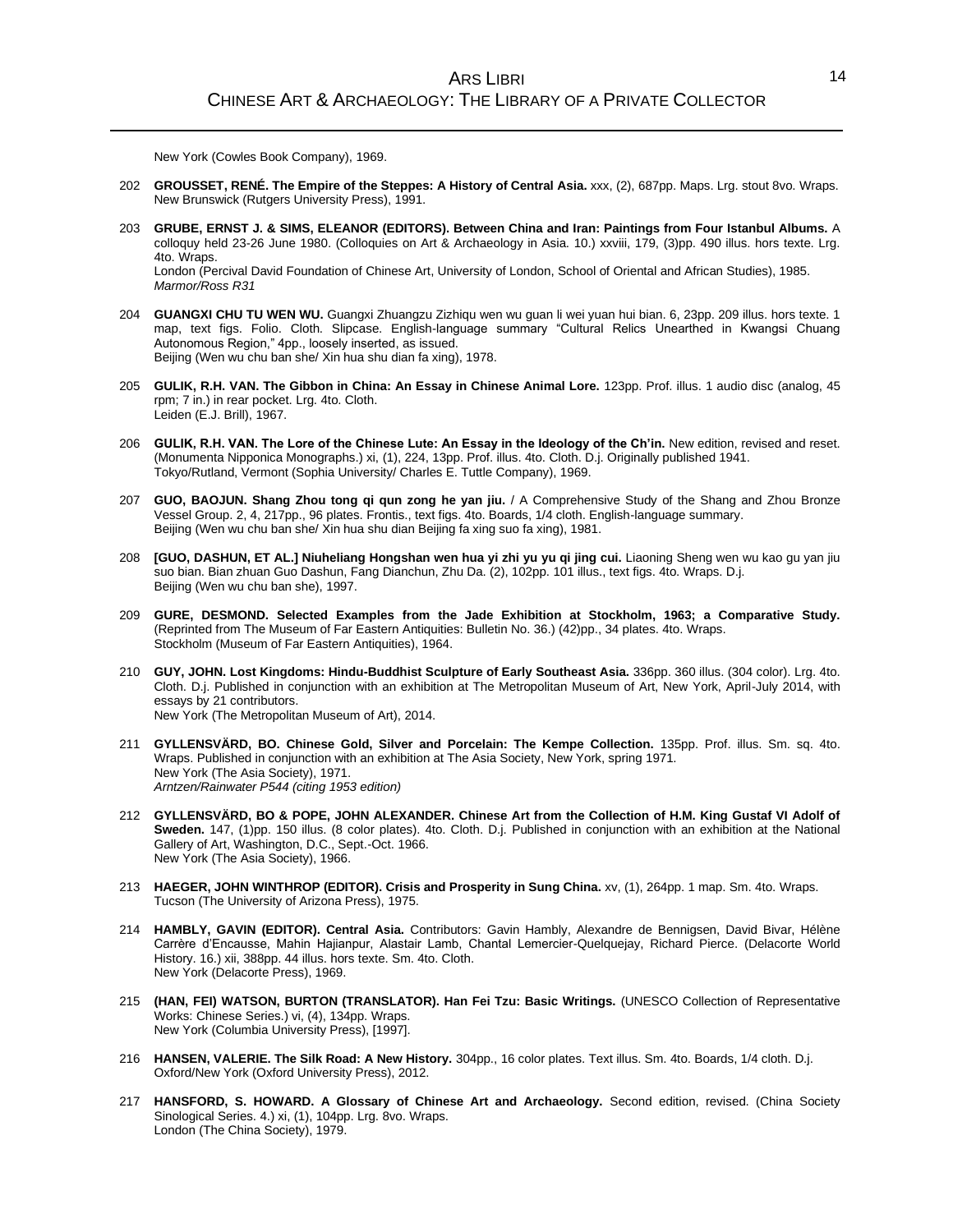*Arntzen/Rainwater E181*; *Chamberlin 184*; *Rowland p. 57*

- 218 **HARPER, DONALD J. Early Chinese Medical Literature: The Mawangdui Medical Manuscripts. Translation and study.** (The Sir Henry Wellcome Asian Series.) (10), 549pp. 4to. Wraps. London/New York (Routledge), 2009.
- 219 **HARPER, PRUDENCE OLIVER. The Royal Hunter: Art of the Sasanian Empire.** With contributions by Jens Kröger, Carol Manson Bier, and Martha L. Carter. 176pp. Prof. illus. 4to. Wraps. Published in conjunction with exhibitions at the Asia House Gallery, New York, winter 1978, and two subsequent venues. New York (The Asia Society/ John Weatherhill), 1978.
- 220 **HARRIS, VICTOR. Shinto: The Sacred Art of Ancient Japan.** 224pp. Prof. illus. in color. Lrg. 4to. Wraps. London (The British Museum Press), 2001.
- 221 **HARRIS, VICTOR & MATSUSHIMA, KEN. Kamakura: The Renaissance of Japanese Sculpture, 1185-1333.** / Kamakura jidai no chokoku. 128pp. 38 color plates, text and reference illus. Lrg. 4to. Wraps. Published in conjunction with an exhibition. London (British Museum Press), 1991.
- 222 **HARRISON-HALL, JESSICA. Catalogue of Late Yuan and Ming Ceramics in the British Museum.** 640pp. 1160 illus. (1025 color). Lrg. 4to. Cloth. D.j. London (The British Museum Press), 2001.
- 223 **HARRIST, ROBERT E., JR. The Landscape of Words: Stone Inscriptions from Early and Medieval China.** xi, (5), 397pp., 20 color plates. Prof. illus. 4to. Cloth. D.j. Seattle/London (University of Washington Press), 2008.
- 224 **HARRIST, ROBERT E., JR. Power and Virtue: The Horse in Chinese Art.** With contributions by Virginia Bower. 136pp. 29 color plates, 20 text illus. 4to. Wraps. Published in conjunction with an exhibition at the China Institute Gallery, China Institute, New York Sept.-Dec. 1997. New York (China Institute Gallery, China Institute), 1997.
- 225 **HARRIST, ROBERT E., JR. & FONG, WEN C. The Embodied Image: Chinese Calligraphy from the John B. Elliott Collection.** [By] Robert E. Harrist, Jr., Wen C. Fong. With contributions by Qianshen Bai, Dora C.Y. Ching, Chuan-hsing Ho, Cary Y. Liu, Amy McNair, Zhixin Sun, and Jay Xu. xx, 449, (3)pp. Prof. illus. Lrg. 4to. Cloth. D.j. Published in conjunction with exhibitions at The Art Museum, Princeton University, March-June 1999, and two additional venues. Princeton (The Art Museum, Princeton University), 1999.
- 226 **HARTMAN, JOAN M. Ancient Chinese Jades from the Buffalo Museum of Science.** 80pp. 118 illus. Sm. 4to. Wraps. Published in conjunction with an exhibition at the China House Gallery, China Institute in America, April-June 1975. New York (China House Gallery, China Institute in Americ), 1975.
- 227 **HAY, JOHN. Kernels of Energy, Bones of Earth: The Rock in Chinese Art.** Oct. 1985-Jan. 1986. [By] John Hay. 160pp. 71 plates. Lrg. 4to. Wraps. Published in conjunction with an exhibition of the China House Gallery, China Institute in America, Oct. 1985-Jan. 1986. New York (China House Gallery, China Institute in America), 1985.
- 228 **HE LIN GE ER HAN MU BIA HUA.** Nei meng gu zi zhi qu bo qu guan wen wu gong zuo dui bian zhu. 147, (5)pp. Prof. illus. Folio. Cloth. D.j. Slipcase. Beijing (Wen wu chu ban she), 1978.
- 229 **HE, PEIXIONG. Gu shi shi jiu shou./ The Nineteen Ancient Poems.** Translated and with an introduction by Kenneth P.H. Ho. 158pp. Illus. Lrg. 8vo. Wraps. Hong Kong (Kelly & Walsh), 1977.
- 230 **HE, ZHENGGUANG & XU, LIPING. Gu dai tao ci da quan.** Yi shu jia gong ju shu bian wei hui zhu bian; He Zhengguang, Xu Liping ce hua./ The Ancient Ceramics. 480pp. Prof. illus. Lrg. 8vo. Buckram. D.j. Taibei Shi (Yi shu jia chu ban she/ Zong jing xiao Yi shu tu shu gong si), 1989.
- 231 **HEARN, MAXWELL K. Ancient Chinese Art: The Ernest Erickson Collection in The Metropolitan Museum of Art.** 95, (1)pp. Prof. illus. Lrg. 4to. Wraps. New York (The Metropolitan Museum of Art), 1987.
- 232 **HEARN, MAXWELL K. & SMITH, JUDITH G. (EDITORS). Chinese Art: Modern Expressions.** 311, (1)pp. Prof. illus. 4to. Wraps. Published in conjunction with the international symposium held at The Metropolitan Museum of Art, New York, May 19, 2001.

New York (Department of Asian Art, The Metropolitan Museum of Art), 2001.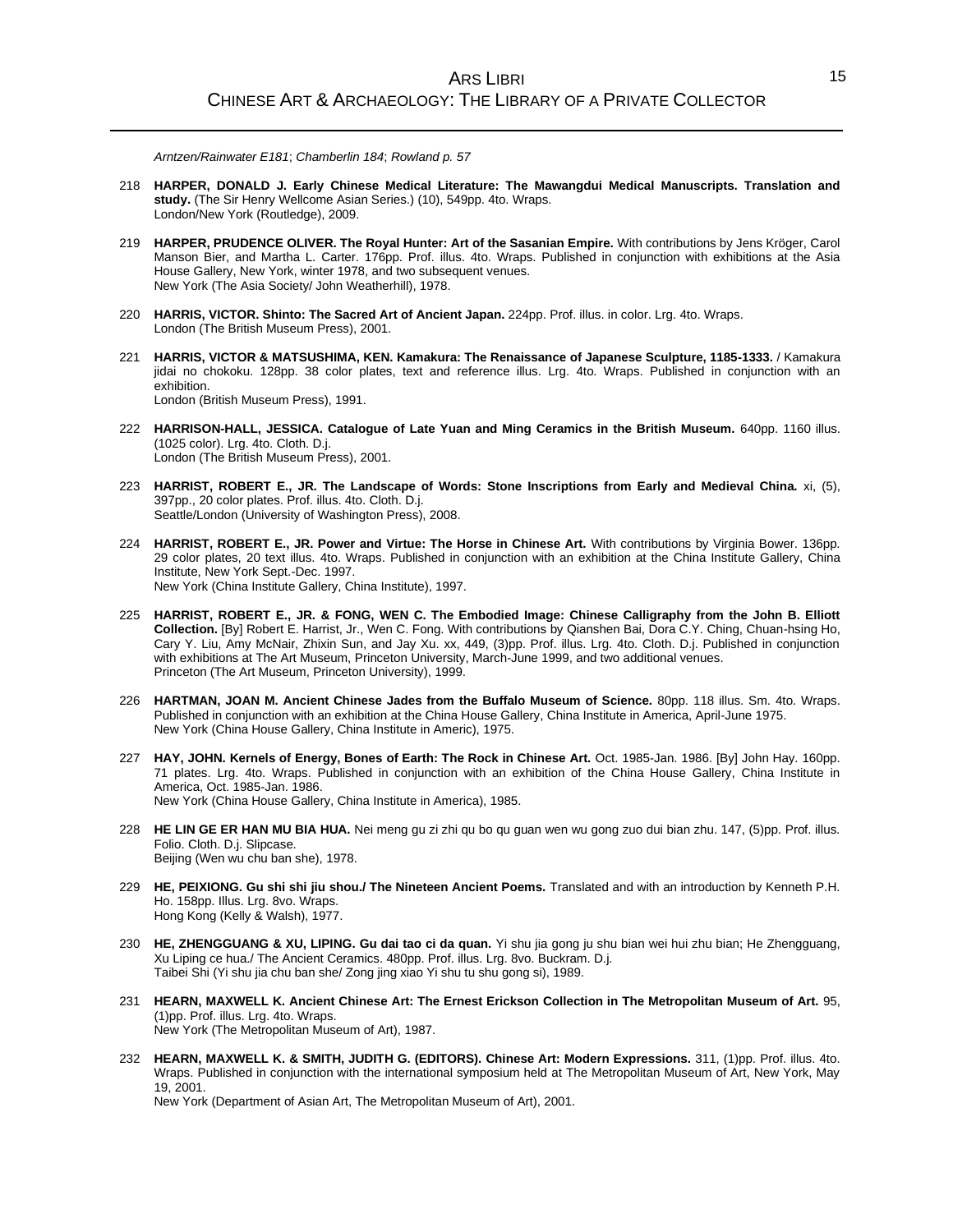- 233 **HEARN, MAXWELL K. How to Read Chinese Paintings.** 173, (1)pp. Prof. illus. (numerous color). Lrg. 4to. Wrap. Published in conjunction with an exhibition at The Metropolitan Museum of Art, New York, March-Aug. 2008. New Haven/London (Yale University Press), 2008.
- 234 **HEARN, MAXWELL K. & SMITH, JUDITH G. (EDITORS). Arts of the Sung and Yüan.** Papers prepared for an international symposium organized by The Metropolitan Museum of Art in conjunction with the exhibition 'Splendors of Imperial China: Treasures from the National Palace Museum, Taipei.' 367, (7)pp. Prof. illus. 4to. Wraps. New York (Department of Asian Art, The Metropolitan Museum of Art), 1996.
- 235 **HEDIN, SVEN. Central Asia and Tibet: Towards the Holy City of Lassa.** 2 vols. xvii, (3), 608pp., 2 folding maps (of 4); xiv, 664pp., 1 lrg. folding map. Frontis., prof. illus. Stout 4to. Orig. dec. cloth, gilt. Lacking two of the 5 maps. London/New York (Hurst and Blackett/ Charles Scribners Sons), 1903.
- 236 **HENAN CHU TU SHANG ZHOU QING TONG QI.** ""Henan chu tu Shang Zhou qing tong qi" bian ji zu bian. Vol. I [all published]. 2, 16, 296, 60, (2), 4pp. 4to. Cloth. English-language introduction "The Unearthed Bronzes of Shang-Zhou Dynasty in Henan Province: A Brief Introduction." Beijing (Wen wu chu ban she/ Xin hua shu dian Beijing fa xing suo fa xin), 1981.
- 237 **HILDESHEIM. ROEMER- UND PELIZAEUS-MUSEUM. Schätze Chinas aus Museen der DDR.** April-July 1990. 380pp. Prof. illus. in color. Sm. sq. 4to. Cloth. D.j. Hildesheim, 1990.
- 238 **HINTON, DAVID. Mountain Home: The Wilderness Poetry of Ancient China.** Selected and translated by David Hinton. xxi, (1), 295, (3)pp. 1 map. Lrg. 8vo. Wraps. New York (New Directions), 2005.
- 239 **HIRTH, F. China and the Roman Orient: Researches Into Their Ancient and Medieval Relations as Represented in Old Chinese Records.** xvi, (2), 329, (1)pp., 1 folding plate, 1 folding map. Wraps. Reprint of the Shanghai/Hongkong 1885 edition. Chicago (Ares Publishers), 1974.

- 240 **HISAMATSU, SHIN'ICHI. Zen and the Fine Arts.** 400pp. 276 plates. 10 illus. hors texte. Lrg. 4to. Wraps. Tokyo/Palo Alto (Kodansha), 1982.
- 241 **HISTORY OF CIVILIZATIONS OF CENTRAL ASIA.** Vol. III: The Crossroads of Civilizations: A.D. 250 to 750. Editor: B.A. Litvinsky. Co-editors: Zhang Guang-da and R. Shabani Samghabadi. 569pp. Prof. illus. 4to. Boards. Paris (UNESCO Publishing), 1996.
- 242 **HO, WING MENG. Straits Chinese Silver.** 268pp. 150 color illus. Lrg. 8vo. Cloth. D.j. First edition. Singapore (University Education Press), 1976.
- 243 **HONG KONG. CHINESE UNIVERSITY OF HONG KONG. ART MUSEUM. Dong fang wen ming zhi guang: Liangzhu wen hua yu qi.** / Jades of the Liangzhu Culture: The Dawn of Chinese Civilization. 113pp. 95 color illus., 95 catalogue figs., 2 maps. Tall 4to. Cloth. D.j. Parallel texts in Chinese and English. [Xianggang/Yuhang Shi] (Xianggang zhong wen da xue wen wu guan/ Liangzhu wen hua bo wu guan).
- 244 **HONG KONG. CHINESE UNIVERSITY OF HONG KONG. INSTITUTE OF CHINESE STUDIES. ART GALLERY. Gu gong bo wu yuan cang Ming dai hui hua.** Gu gong bo wu yuan, Xianggang Zhong wen da xue wen wu guan lian he zhu ban. [Bian ji Gao Meiqing]./ Paintings of the Ming Dynasty from the Palace Museum. 283, (1)pp. Prof. illus. 4to. Cloth. D.j. Parallel texts in Chinese and English.

Beijing/Xianggang (Gu gong bo wu yuan/ Xianggang Zhong wen da xue wen wu guan), 1988.

- 245 **HONG KONG. CHINESE UNIVERSITY OF HONG KONG. INSTITUTE OF CHINESE STUDIES. ART GALLERY. Gu gong bo wu yuan cang Qing dai Yangzhou hua jia zuo pin.** Gu gong bo wu yuan, Xianggang Zhong wen da xue wen wu guan lian he chu ban. [Bian ji Gao Meiqing]./ Paintings by Yangzhou Artists of the Qing Dynasty from the Palace Museum. Nov. 1984-Jan. 1985. 296, (2)pp. Prof. illus. Lrg. 4to. Cloth. D.j. Beijing/Xianggang (Gu gong bo wu yuan/ Xianggang Zhong wen da xue wen wu guan), 1984.
- 246 **HONG KONG. CHINESE UNIVERSITY OF HONG KONG. ART GALLERY. Sui Gang Han mu chu tu wen wu.** Guangzhou bo wu guan, Xianggang Zhong wen da xue wen wu guan he ban; [bian ji Lin Yeqiang]./ Archaeological Finds from Han Tombs at Guangzhou and Hong Kong. Nov. 1983-Jan. 1984. 261pp. 100 plates, numerous text and reference illus. 4to. Wraps. Parallel texts in Chinese and English. Guangzhou/Xianggang (Guangzhou bo wu guan/ Xianggang Zhong wen da xue wen wu guan), 1983.
- 247 **HONG KONG. CHINESE UNIVERSITY OF HONG KONG. INSTITUTE OF CHINESE STUDIES. ART GALLERY. Wen wu guan jian jie.** / Art Gallery Handbook. Texts by James C.Y. Watt. (40)pp. Prof. illus. (partly color). 4to. Wraps. Parallel texts in Chinese and English. Hong Kong, n.d.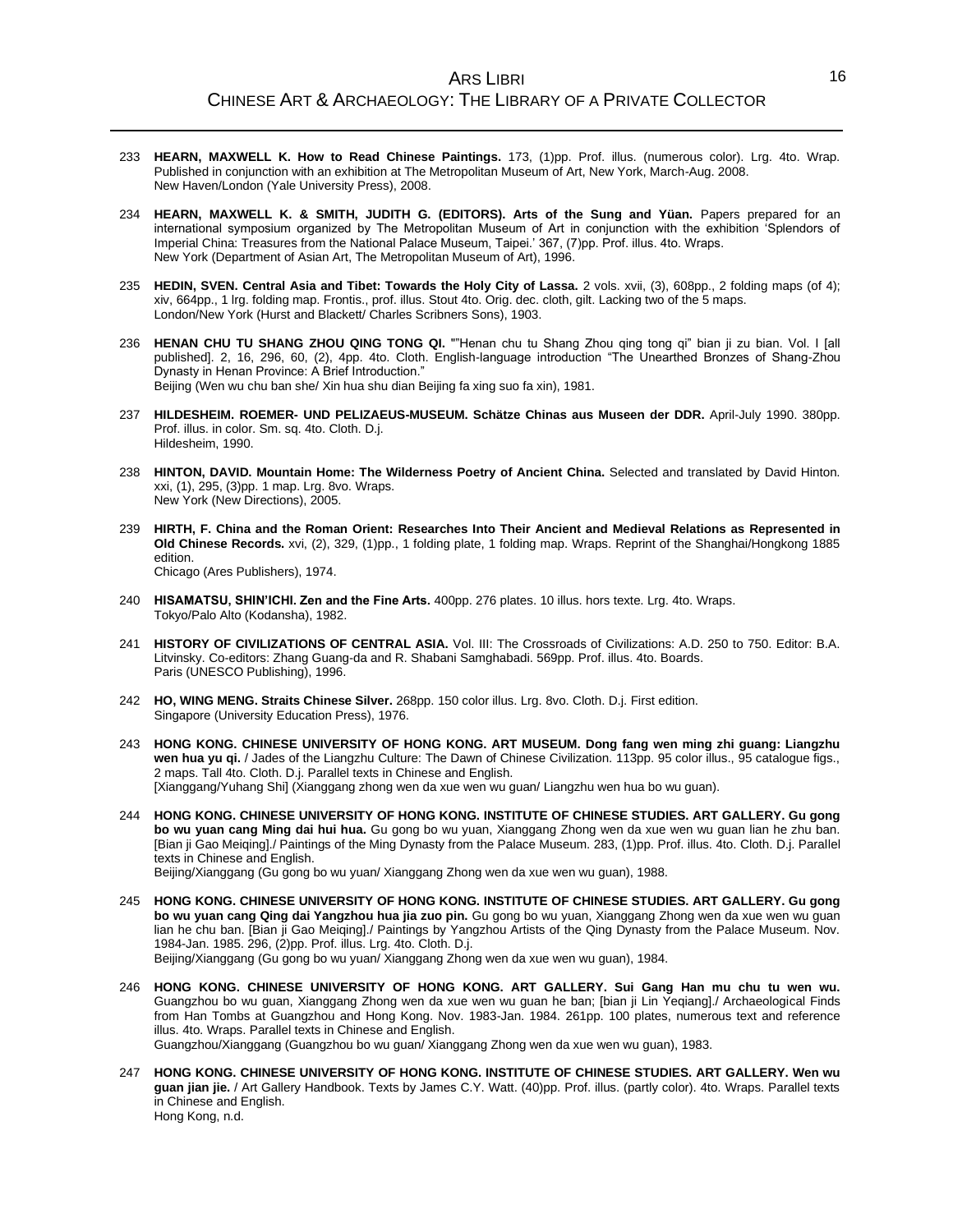- 248 **HONG KONG. CHINESE UNIVERSITY OF HONG KONG. INSTITUTE OF CHINESE STUDIES. ART GALLERY. Wen wu guan jian jie.** / Art Gallery Handbook. Texts by James C.Y. Watt. (40)pp. Prof. illus. (partly color). 4to. Wraps. Parallel texts in Chinese and English. Hong Kong, n.d.
- 249 **HONG KONG. FUNG PING SHAN MUSEUM, UNIVERSITY OF HONG KONG. Arts from the Scholar's Studio.** Oct.-Dec. 1986. 287, (1)pp. Prof. illus. (numerous color). Folio. Cloth. D.j. Hong Kong, 1986.
- 250 **HONG KONG. FUNG PING SHAN MUSEUM, UNIVERSITY OF HONG KONG. Jingdezhen chu tu Wu dai zhi Qing chu ci zhan.** Xianggang da xue Feng Pingshan bo wu guan ji Jingdezhen Shi tao ci kao gu yan jiu suo lian he zhu ban./ Ceramic Finds from Jingdezhen Kilns (10th-17th Century). April-June 1992. 168, (4)pp. 365 color illus. hors texte. Numerous text illus. Lrg. 4to. Cloth. D.j. Texts in Chinese and English. Xianggang (Xianggang da xue Feng Pingshan bo wu guan), 1992.
- 251 **HONG KONG. HONG KONG MUSEUM OF ART. Ancient Chinese Bronzes in the Collection of the Shanghai Museum./ Shanghai bo wu guan zhen cang Zhongguo qing tong qi Xianggang yi shu guan zhan lan tu ji: Xianggang yi shu guan.** Feb.-April 1983. Introductions by Shen Zhiyu and Laurence C.S. Tam, curator. (Hong Kong Arts Festival 1983.) 136, (4)pp. 50 color plates. 4to. Wraps. Parallel text in Chinese and English. Hong Kong (Urban Council), 1983.
- 252 **HONG KONG. HONG KONG MUSEUM OF ART. An Anthology of Chinese Ceramics.** / Zhongguo tao ci ya ji. Oct.-Dec. 1980. (5th Festival of Asian Arts.) 202, (2)pp. 160 color illus. 4to. Cloth. D.j. Parallel texts in English and Chinese. Hong Kong, 1980.
- 253 **HONG KONG. HONG KONG MUSEUM OF ART. Chinese Jade Animals./ Zhongguo xiao sheng yu diao.** April-July 1996. 189, (1)pp. Prof. illus. in color. Lrg. 4to. Wraps. Parallel texts in English and Chinese. Xianggang (Xianggang shi zheng ju), 1996.
- 254 **HONG KONG. HONG KONG MUSEUM OF ART. Guo bao: Zhongguo li shi wen wu jing hua zhan.** Zhongguo guo jia wen wu ju, Xianggang lin shi shi zheng ju lian he chu ban; Xianggang yi shu guan, Zhongguo li shi bo wu guan, Zhongguo wen wu jiao liu zhong xin lian he chou hua./ National Treasures - Gems of China's Cultural Relics. Dec. 1997-March 1998. 400pp. 163 color plates, numerous text and reference illus. Sm. folio. Cloth. D.j. Parallel texts in Chinese and English. Xianggang (Xianggang lin shi shi zheng ju), 1997.
- 255 **HONG KONG. HONG KONG MUSEUM OF ART. Transitional Wares and Their Forerunners.** / Ming mo Qing chu ci zhan. Jan-March 1981. Text by Richard S. Kilburn. 223, (1)pp. 217 illus. (partly color). Lrg. 4to. Cloth. D.j. Parallel text in English and Chinese.

Hong Kong (The Oriental Ceramic Society/ Urban Council), 1981.

- 256 **HONG KONG. ORIENTAL CERAMIC SOCIETY & FUNG PING SHAN MUSEUM, UNIVERSITY OF HONG KONG. Jingdezhen Wares: The Yuan Evolution.** March-May 1984. Texts by J.M. Addis, M. Tregear, M. Medley, P. Wen-chee Mao, D. Macintosh, A. Joseph. 167pp. 163 illus. (partly in color), text figs. Lrg. 4to. Cloth. D.j. Parallel texts in English and Chinese. Hong Kong, 1984.
- 257 **HONG KONG. SOTHEBY PARKE BERNET LTD. Catalogue of Fine Chinese Jades.** Property from an important private collection sold for the benefit of an American University.... Sale, Nov. 29, 1979. (42)pp. Prof. illus. Sq. 4to. Wraps. Hong Kong, 1979.
- 258 **HONG KONG. SOTHEBY PARKE BERNET LTD. Catalogue of Fine Chinese Jades and Works of Art.** Sale, Nov. 30, 1980. 62pp. Prof. illus. Sm. 4to. Wraps. Hong Kong, 1980.
- 259 **HONG, YANG. Weapons in Ancient China.** iii, (1), 298pp. 57 color illus. hors texte. 388 text illus. 4to. Boards. New York/Beijing (Science Press), 1992.
- 260 **HONOLULU. HONOLULU ACADEMY OF ARTS. Chinese Hardwood Furniture in Hawaiian Collections.** Selected and catalogued by Robert Hatfield Ellsworth. Preface and essays: Robert Hatfield Ellsworth. Essay, gallery organization and editing: Howard A. Link. Jan.-Feb. 1982. 100pp. 91 illus., text figs. 4to. Wraps. Honolulu, 1982.
- 261 **HONOLULU. HONOLULU ACADEMY OF ARTS. Masterworks of Ming and Qing Painting from the Forbidden City.** By Howard Rogers and Sherman E. Lee. Jan.-Feb. 1989. 207pp. 76 color illus. Lrg. 4to. Wraps. The exhibition subsequently traveled to four additional venues. Lansdale, Pennsylvania (International Arts Council), 1988.
- 262 **HONOUR, HUGH. Chinoiserie: The Vision of Cathay.** viii, (2), 294pp. 144 illus. 4to. Wraps. London (Harper & Row), 1973.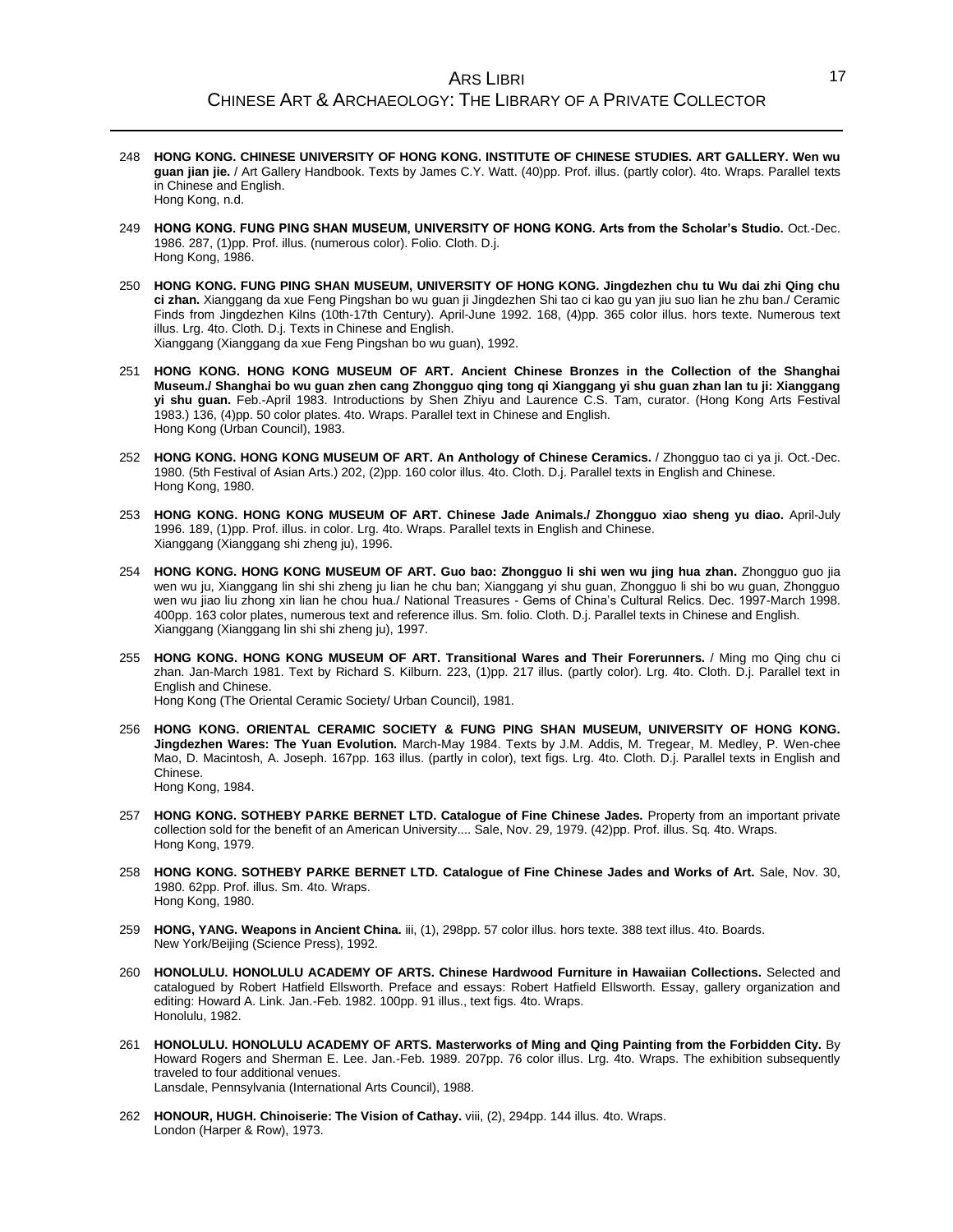263 **HOWARD, ANGELA FALCO. Summit of Treasures: Buddhist Cave Art of Dazu, China.** 206pp. 181 illus. Lrg. 4to. Cloth. D.j.

Trumbull, Connecticut (Weatherhill), 2001.

- 264 **HSU, CHO-YUN. Han Agriculture: The Formation of Early Chinese Agrarian Economy (206 B.C.-A.D. 220).** Edited by Jack L. Dull. (Han Dynasty China. II.) xxv, (1), 377pp. Sm. 4to. Cloth. D.j. Seattle/London (University of Washington Press), 1980.
- 265 **HUANG, MARTIN W. Literati and Self-Re/Presentation: Autobiographical Sensibility in the Eighteenth-Century Chinese Novel.** xii, (2), 237pp. Lrg. 8vo. Cloth. D.j. Stanford (Stanford University Press), 1995.
- 266 **HUANG, PARKER PO-FEI, ET AL. Twenty Lectures on Chinese Culture: An Intermediary Chinese Textbook.** By Parker Po-fei Huang, Richard I. Feng Chang, Howard H. Chao, Linda T. Hsia, Yen-chan Wang. (Yale Linguistic Series.) xvii, (1), 225pp. 4to. Wraps. New Haven/London (Yale University Press), 1967.
- 267 **HUANG, RAY. Taxation and Governmental Finance in Sixteenth-Century Ming China.** (Cambridge Studies in Chinese History, Literature and Institutions.) xvi, 385pp. 1 map. Sm. 4to. Cloth. D.j. Cambridge (Cambridge University Press), 1974.
- 268 **HUANG, TSUI-MEI. The Role of Jade in the Late Neolithic Culture of Ancient China: The Case of Liangzhu.** xvi, 294pp. 69 illus. Lrg. 8vo. Wraps. Ph.D. thesis, University of Pittsburgh, 1992, in microfilm photocopy. Ann (Arbor UMI Dissertation Services), 1994.
- 269 **HUBER, LOUISA G. FITZGERALD. The Traditions of Chinese Neolithic Pottery.** (Reprinted from The Bulletin of The Museum of Far Eastern Antiquities, Stockholm, No. 53.) 256pp. 250 illus. 4to. Wraps. Stockholm (The Museum of Far Eastern Antiquities), 1981.
- 270 **HUO, XUCHU & QI, XIAOSHAN (EDITORS). Si chou zhi lu, Xinjiang fo jiao yi shu.** Xinjiang Weiwu'er Zizhiqu dui wai wen hua jiao liu xie hui bian; Huo Xuchu, Qi Xiaoshan bian zhu./ The Buddhist Art in Xinjiang Along the Silk Road./ Shiruku Rodo, Shinkyo Bukkyo geijutsu. 175, (1)pp. Prof. illus. 4to. Wraps. Parallel texts in Chinese, English, and Japanese. Wulumuqi Shi (Xinjiang da xue chu ban she), 2006.
- 271 **HWANG, MING-CHORNG. Ming-tang: Cosmology, Political Order and Monuments in Early China.** xix, 901pp. Prof. illus. Lrg. stout 8vo. Wraps. Ph.D. thesis, Harvard University, 1996, in microfilm photocopy. Ann Arbor (UMI Dissertation Services), 1997.
- 272 **HYLAND, ALICE R.M. The Literati Vision: Sixteenth Century Wu School Painting and Calligraphy.** 104pp. Prof. illus. Lrg. 4to. Wraps. Published in conjunction with exhibitions at the Brooks Museum of Art, Memphis, Sept.-Oct. 1984, and the Kimbell Art Museum, Fort Worth, Texas Dec. 1984-Jan. 1985. Memphis (Brooks Museum of Art), 1984.
- 273 **INOUE, YASUSHI & TSUKAMOTO, ZENRYU. Byodoin.** Kanshu Inoue Yasushi, Tsukamoto Zenryu; [chosha] Takenishi Hiroko, Miyagi Hiroshi. (Koji junrei. Kyoto. 8.) 149pp. 57 color plates, text illus. 4to. Cloth. D.j. Kyoto (Tankosha), 1976.
- 274 **INOUE, YASUSHI & TSUKAMOTO, ZENRYU. Shin'yakushiji.** Kanshu Inoue Yasushi, Tsukamoto Zenryu; [chosha] Sugimoto Hidetaro, Nakata Shokan [et al.]. (Koji junrei. Nara. 4.) 133pp. 69 color plates, text illus. 4o. Cloth. D.j. Kyoto (Tankosha), Showa 54 [1979].
- 275 **INTERNATIONAL CONFERENCE ON TAOIST STUDIES (2ND : 1972). Facets of Taoism: Essays in Chinese Religion.** Edited by Holmes Welch, Anna Seidel. (2), 301, (1)pp. Sm. 4to. Wraps. New Haven/London (Yale University Press), 1979.
- 276 **INTERNATIONAL CONFERENCE ON THE BEGINNING OF THE USE OF METALS AND ALLOYS (2ND : 1986 : ZHENGZHOU-SHI). The Beginning of the Use of Metals and Alloys.** Papers from the Second International Conference on the Beginning of the Use of Metals and Alloys, Zhengzhou, China, 21-26 October 1986. Edited by Robert Maddin. xiv, 393pp. Prof. illus. Lrg. 4to. Cloth. D.j. Cambridge/London (The MIT Press), 1988.
- 277 **ISAACS, RALPH & BLURTON, T. RICHARD. Visions from the Golden Land: Burma and the Art of Lacquer.** 240pp. 185 illus. 4to. Wraps. London (British Museum Press), 2000.
- 278 **ITO, TEIJI. Imperial Gardens of Japan.** Photographs by Takeji Iwamiya. With essays by Yukio Mishima, Yasushi Inoue, and Jiro Osaragi, and a foreword by Loraine Kuck. 290pp. 131 gravure plates, 131 reference illus. Sm. folio. Cloth. D.j. Third printing.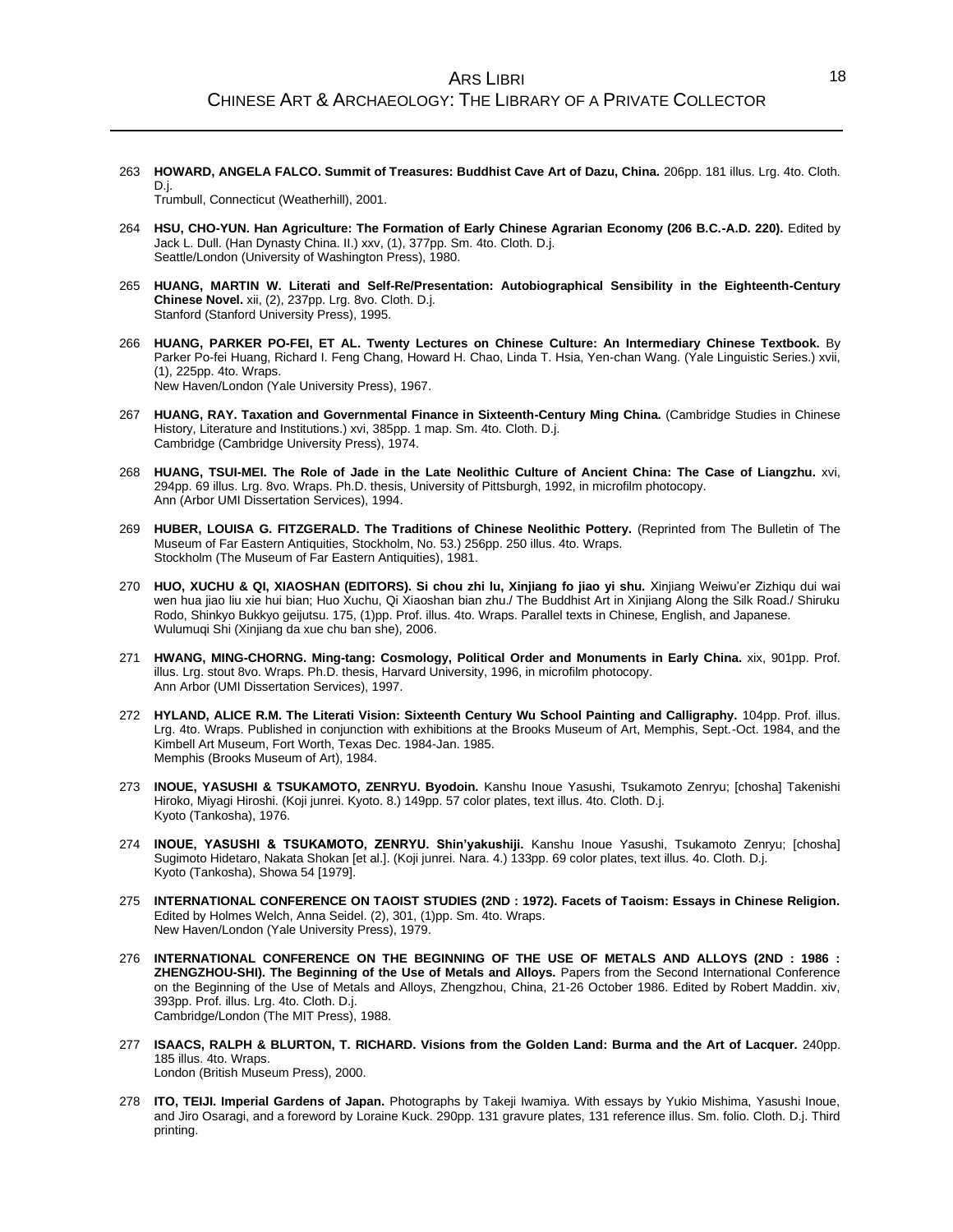New York/Tokyo (Weatherhill/ Takosha), 1978.

- 279 **JACOB, D'ANCONA. The City of Light.** Translated and edited by David Selbourne. xv, (5), 538pp., 16 plates. 1 doublepage map. Sm. 4to. Boards, 1/4 cloth. D.j. New York (Citadel Press/ Kensington Publishing Corp.), 2000.
- 280 **JAMES, JEAN M. A Guide to the Tomb and Shrine Art of the Han Dynasty, 206 B.C.-A.D. 220.** (Chinese Studies. 2.) xvi, 266, (6)pp. 92 illus. Sm. 4to. Cloth. Lewiston, Maine/Queenston, Ontario (The Edwin Mellen Press), 1996.
- 281 **JARRY, MADELEINE. Chinoiserie: Chinese Influence on European Decorative Art, 17th and 18th Centuries.** 256pp. 249 illus. Lrg. 4to. Cloth. D.j. New York (The Vendome Press/ Sotheby Publications), [1981].
- 282 **JENYNS, SOAME. Chinese Archaic Jades in the British Museum.** xxxviii, (2)pp., 40 plates. Sm. 4to. Boards, 1/4 cloth. D.j. London (The Trustees of the British Museum), 1951.
- 283 **JENYNS, SOAME. Ming Pottery and Porcelain** Second edition. (The Faber Monographs on Pottery and Porcelain.) xviii, 237, (1)pp., 18 color plates. 230 illus. Marks. 4to. Cloth. D.j. London/ Boston (Faber and Faber), 1988. *Arntzen/Rainwater P370 (citing 1953 edition)*; *Marmor/Ross P550*
- 284 **JENYNS, R. SOAME & WATSON, WILLIAM. Chinese Art II: Gold, Silver, Later Bronzes, Cloisonné, Cantonese Enamel, Lacquer, Furniture, Wood.** 277, (1)pp. Prof. illus. (partly color). Lrg. 4to. Wraps. Second revised edition. New York (Rizzoli), 1980.
- 285 **JESSUP, HELEN IBBITSON. Art & Architecture of Cambodia.** (World of Art.) 224pp. 196 illus. (96 color). Wraps. New York (Thames & Hudson), 2004.
- 286 **JESSUP, HELEN IBBITSON & ZÉPHIR, THIERRY (EDITORS). Sculpture of Angkor and Ancient Cambodia: Millennium of Glory.** xxxii, 380pp. Prof. illus. Lrg. 4to. Wraps. Published in conjunction with an exhibition at the National Gallery of Art, Washington, D.C., June-Sept. 1997, and three further venues in France and Japan. New York (Thames and Hudson), 1997. *Marmor/Ross K401*
- 287 **[JIANG, YINGJU, ET AL.] Shandong Han hua xiang shi xuan ji.** Shandong sheng bo wu guan, Shandong sheng wen wu kao gu yan jiu suo bian; [bian zhu zhe Jiang Yingju, Wu Wenqi, Guan Tianxiang]. 54pp., 240 plates with 585 illus. Oblong folio. Boards, 1/4 cloth. D.j. [Jinan] (Qi lu shu she), 1982.
- 288 **JIAO, TIANLONG (EDITOR). Lost Maritime Cultures: China and the Pacific.** 219pp. Prof. illus. Sm. folio. Cloth. D.j. Honolulu (Bishop Museum Press), 2007.
- 289 **JIN CI.** Taiyuan shi wen wu guan li wei yuan hui, Shanxi Jin ci wen wu bao guan suo. 9, (3), 5, (1), 5, (1)pp., 68 color plates. Sm. 4to. Stiff wraps. D.j. English-language summary "Jin Memorial Temple." Beijing (Wen wu chu ban she), 1981.
- 290 **JULIANO, ANNETTE L. Art of the Six Dynasties: Centuries of Change and Innovation.** 91, (1)pp. 57 illus. Sm. sq. 4to. Wraps. Published in conjunction with an exhibition at the China House Gallery, China Institute in America, New York, Oct. 1975-Feb. 1976. New York (China House Gallery/China Institute in America), 1975.
- 291 **JULIANO, ANNETTE L. Buddhist Sculpture from China: Selections from the Xi'an Beilin Museum, Fifth Through Ninth Centuries.** With contributions from Zhao Liguang, Eugene Y. Wang, Xiuqin Zhou, Susan L. Beningson, Selen Shen Wang, Dorothy C. Wong, and Stanley K. Abe. xix, (1), 155pp. 66 color plates. Frontis., 1 map, text illus. Tall 4to. Wraps. Published in conjunction with an exhibition at the China Institute Gallery, China Institute, New York, Sept.-Dec. 2007.
- New York (China Institute Gallery, China Institute), 2007. 292 **JULIANO, ANNETTE L. Unearthed: Recent Archaeological Discoveries from Northern China.** With an essay by An Jiayao. 175pp. 18 color plates, 81 figs. 4to. Wraps. Published in conjunction with an exhibition at the Sterling and Francine Clark Art Institute, Williamstown, Massachusetts, June-Oct. 2012 Williamstown, Massachusetts (Sterling and Francine Clark Art Institute), 2012.
- 293 **JULLIEN, FRANÇOIS. The Propensity of Things: Toward a History of Efficacy in China.** 317, (3)pp. 15 plates. Sm. 4to. Cloth. D.j. New York (Zone Books), 1995.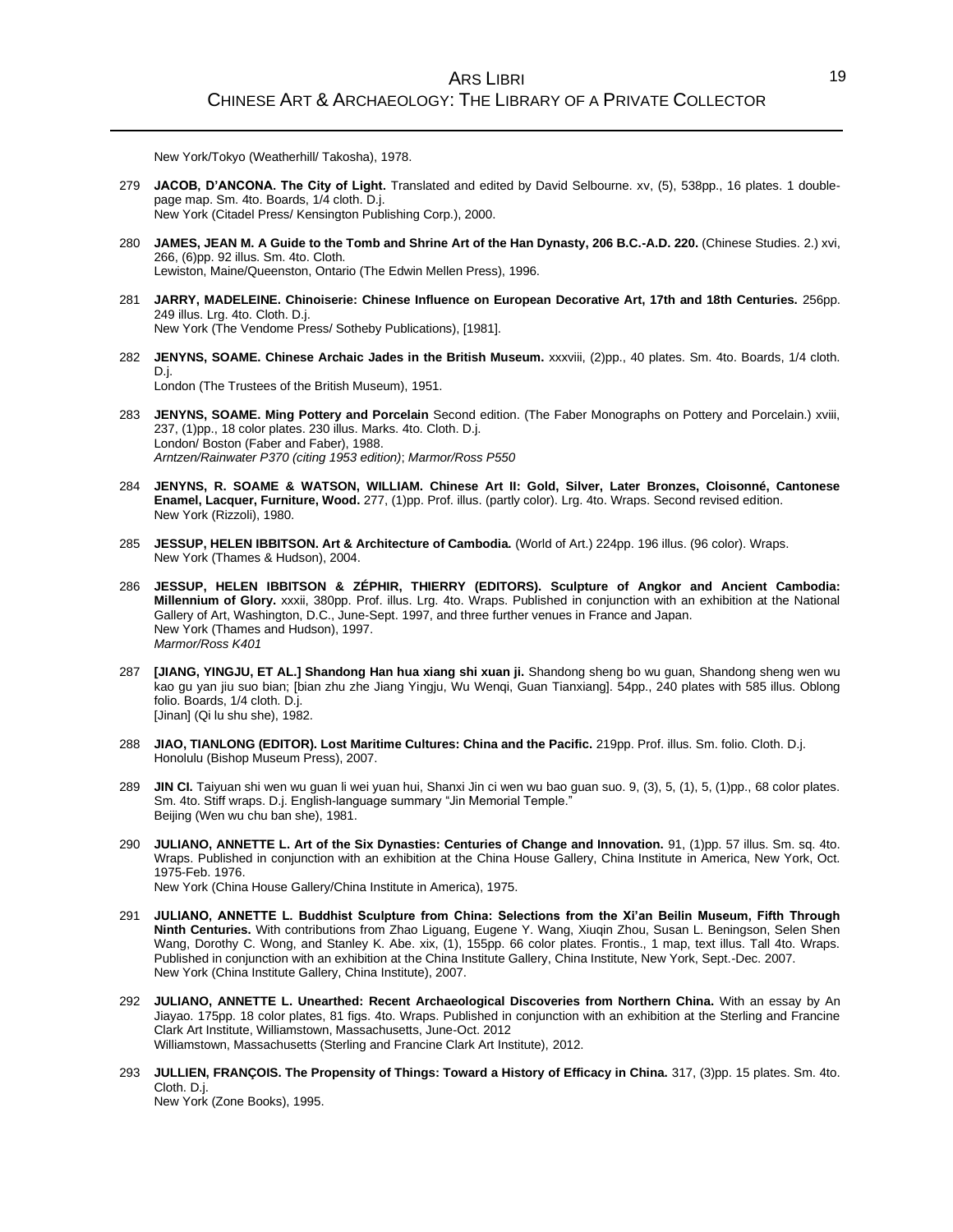- 294 **KAHN, PAUL. The Secret History of the Mongols: The Origin of Chinghis Khan.** An adaptation of the Yuan Ch'ao Pi Shih, based primarily on the English translation by Francis Woodman Cleaves. xxix, (5), 204, (8)pp. 4 plates. Sm. 4to. Wraps. D.j. San Francisco (North Point Press), 1984.
- 295 **KAPLAN, ROBERT D. Eastward to Tartary: Travels in the Balkans, the Middle East and the Caucasus.** xvi, 364pp. Sm. 4to. Boards, 1/4 cloth. D.j. New York (Random House), 2000.
- 296 **KARLGREN, BERNHARD. The Book of Documents.** (Reprinted from the Museum of Far Eastern Antiquities, Bulletin 22.) 81pp. 4to. Wraps.

Göteborg (Elanders Boktryckeri), 1950.

- 297 **KARLGREN, BERNHARD & WIRGIN, JAN. Chinese Bronzes: The Natanael Wessén Collection.** (The Museum of Far Eastern Antiquities, Stockholm. Monograph Series. 1.) 172, (4)pp. Prof. illus. Sm. 4to. Boards, 1/4 cloth. Stockholm (The Museum of Far Eastern Antiquities), 1969.
- 298 **KATES, GEORGE N. Chinese Household Furniture.** From examples selected and measured by Caroline F. Bieber and Beatrice M. Kates. Photographs by Hedda Hammer Morrison. xiii, (1), 125, (5)pp. 112 illus. hors texte. Stiff wraps. Reprint of the New York 1948 edition. New York (Dover Publications), 1962.
- 299 **KATES, GEORGE N. The Years That Were Fat: The Last of Old China.** With an introduction by John K. Fairbank; photographs by Hedda Hammer Morrison. viii, (4), 268pp., 8 plates. 1 double-page plan. Cloth. D.j. First published New York 1952.

Cambridge/London (The M.I.T. Press), 1976.

300 **KEIGHTLEY, DAVID N. Sources of Shang History: The Oracle-Bone Inscriptions of Bronze Age China.** xvii, (1), 281pp. 33 figs. Sm. folio. Wraps.

Berkeley (University of California Press), 1985.

- 301 **KEIGHTLEY, DAVID N. (EDITOR). The Origins of Chinese Civilization.** With contributions by Noel Barnard, K.C. Chang, Te-tzu Chang, Cheung Kwong-yue, Wayne H. Fogg, Ursula Martius Franklin, Morton H. Fried, W.W. Howells, Louisa G. Fitzgerald Huber, Karl Jettmar, David N. Keightley, Fang Kuei Li, Hui-lin Li, William Meacham, Richard Pearson, E.G. Pulleyblank, Robert Orr Whyte. (Studies on China. 1.) xxix, (3), 617pp. Prof. illus. Sm. 4to. Cloth. D.j. Berkeley/Los Angeles (University of California Press), 1983.
- 302 **KELLER, DOMINIK & SCHORTA, REGULA (EDITORS). Fabulous Creatures from the Desert Sands: Central Asian Woolen Textiles from the Second Century BC to the Second Century AD.** With contributions by: Emma C. Bunker, Judith H. Hofenk de Graaff, Dominik Keller, Regina Knaller, Regula Schorta, Maarten R. van Bommel, Wang Bo, Xiao Xiaoyong. (Riggisberger Berichte. 10.) 156pp. Prof. illus. Sm. folio. Wraps. Waterdamaged. Riggisberg (Abegg-Stiftung), 2001.
- 303 **KESSLER, ADAM T. Empires Beyond the Great Wall: The Heritage of Genghis Khan.** Contributors: Shao Qinglong, Wen Shanzhen, Hung Xueying, Zhang Wenfang, An Li, Ding Yong. 175, (1)pp. Prof. illus. (numerous color). Lrg. 4to. Cloth. D.j. Published in conjunction with an exhibition at the Natural History Museum of Los Angeles County, March-Aug. 1984. Los Angeles (Natural History Museum of Los Angeles County), 1984.
- 304 **KESWICK, MAGGIE. The Chinese Garden: History, Art & Architecture.** Contributions and conclusion by Charles Jencks. 216pp. 214 illus. Lrg. 4to. Cloth. D.j. New York (Rizzoli), 1978.
- 305 **KIDD, DAVID. Peking Story.** xi, (1), 207pp., 8 plates. Wraps. New York (Clarkson N. Potter), 1988.
- 306 **KIM, HONGNAM (EDITOR). Korean Arts of the Eighteenth Century: Splendor & Simplicity.** Curators: Chung Yang Mo, Kang Woo-bang, Hongham Kim. 239, (1)pp. Prof. illus. in color. Lrg. 4to. Wraps. Published in conjunction with an exhibition at the Asia Society Galleries, Oct. 1993-Jan. 1994. New York (Asia Society Galleries), 1993.
- 307 **KLIMBURG-SALTER, DEBORAH E. The Silk Route and the Diamond Path: Esoteric Buddhist Art on the Trans-Himalayan Trade Routes.** Essays by M. Klimburg, D.L. Snellgrove, F. Staal, M. Strickmann, C. Trungpa Rinpoche. 254, (2)pp. Prof. illus. Sq. 4to. Wraps. Published in conjunction with an exhibition at The Frederick S. Wight Gallery, University of California, Los Angeles, Nov. 1982-Jan. 1983. Los Angeles, 1982. *Marmor/Ross I559*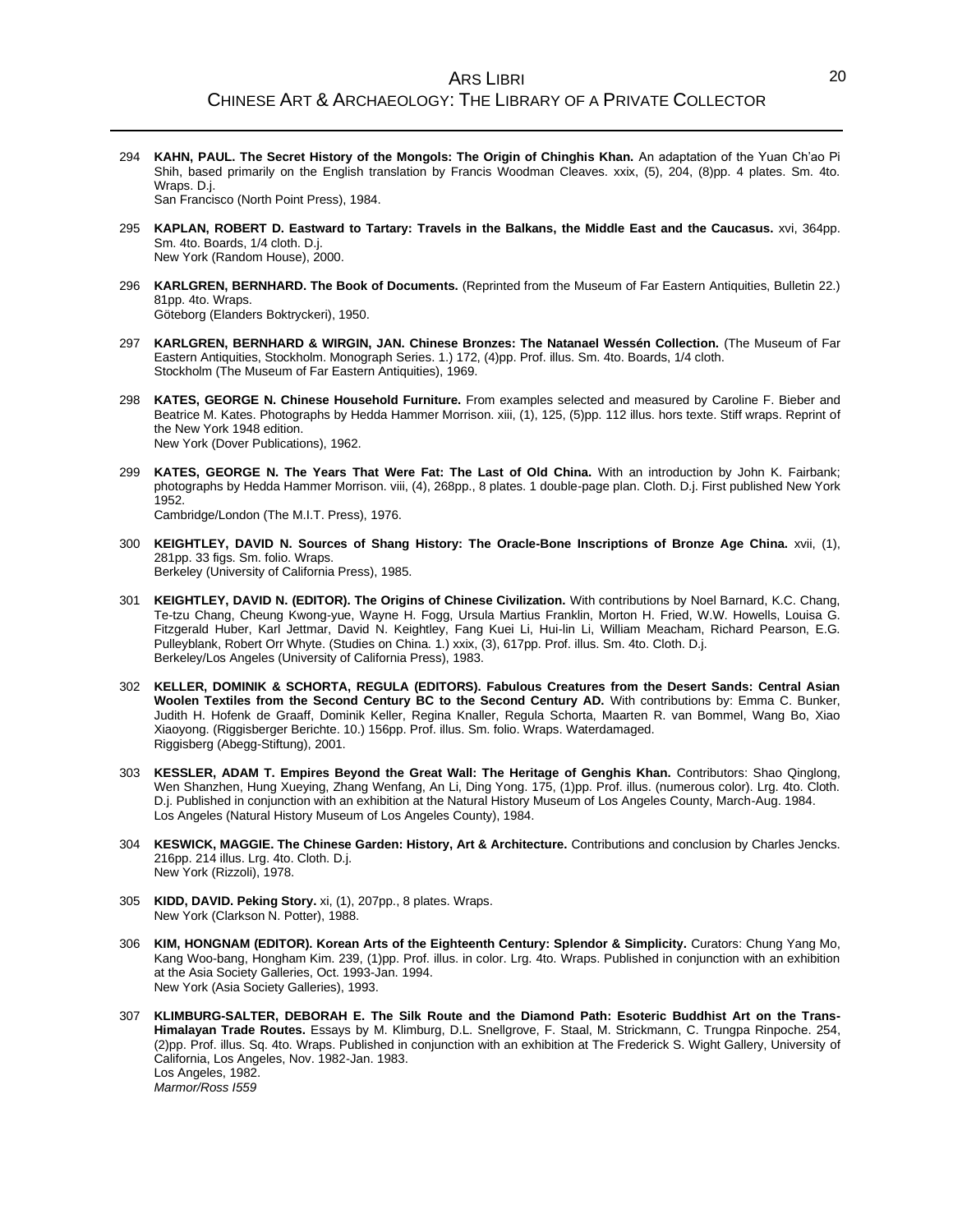- 308 **KLIMBURG-SALTER, DEBORAH E. Tabo, a Lamp for the Kingdom: Early Indo-Tibetan Buddhist Art in the Western Himalaya.** With contributions by Christian Luczanits, Luciano Petech, Ernst Steinkellner, Erna Wandl. 279pp. 240 illus. (150 color). Lrg. 4to. Cloth. D.j. Milano (Skira), 1997.
- 309 **KNAUER, ELFRIEDE REGINA. The Camel's Load in Life and Death: Iconography and Ideology of Chinese Pottery Figurines from Han to Tang and Their Relevance to Trade Along the Silk Routes.** 159, (1)pp. 92 illus. (partly color). Sm. 4to. Wraps. Zürich (Akanthus), 1998.
- 310 **KOOP, ALBERT J. Early Chinese Bronzes.** viii, 84, (2)pp., 110 collotype plates. Lrg. 4to. Cloth. Reprint of the London 1924 edition.

New York (Hacker Art Books), 1971.

- 311 **KRAHL, REGINA. Chinese Ceramics from the Meiyintang Collection.** 2 vols. 343pp.; 319pp. 1012 color illus., reproductions of marks. Lrg. folio. Cloth. Slipcase. London (Azimuth Editions), 1994.
- 312 **KRAHL, REGINA, ET AL. Chinese Ceramics in the Topkapi Saray Museum, Istanbul. A Complete Catalogue.** 3 vols. 1381, (1)pp. 5000 illus. (200 color). as follows: Vol. I. Historical Introductions, Yuan and Ming Dynasty Celadon Wares. By Regina Krahl and Nurdan Erbahar. Edited by John Ayers. With historical studies by Unsal Yücel and Julian Raby. Vol. II. Yuan and Ming Dynasty Porcelains. By Regina Krahl. Edited by John Ayers. Vol. III: Qing Dynasty Porcelains. By Regina Krahl, John Ayers, and Nurdan Erbahar. Lrg. folio. Cloth. D.j. Slipcase. Edition limited to 1,500 copies. London (Sotheby`s Publications), 1986.
- 313 **KRAHL, REGINA & MORGAN, BRIAN. From Innovation to Conformity: Chinese Lacquer from the 13th to 16th Centuries.** 92pp. Folding frontis. in color, 32 color plates, text and reference illus. Tall 4to. Wraps. Published in conjunction with an exhibition at Bluett & Sons, London, June 1989. London (Bluett & Sons), 1989.
- 314 **KUCK, LORAINE. The World of the Japanese Garden: From Chinese Origins to Modern Landscape Art.** Photographs by Takeji Iwamiya. 414pp. 212 illus. (44 color). 4to. Cloth. D.j. New York/Tokyo (Walker/ Weatherhill), 1980.
- 315 **KURODA, TAIZO, ET AL. Worlds Seen and Imagined: Japanese Screens from The Idemitsu Museum of Art.** [By] Taizo Kuroda, Melinda Takeuchi, Yuzo Yamane. 166pp. Prof. illus. (numerous color). Lrg. oblong 4to. Wraps. Published in conjunction with exhibitions at the Asia Society Galleries, New York, Oct.-Dec. 1995 and The Art Institute of Chicago, Feb.- April 1996.

New York (Asia Society Galleries/ Abbeville Press), 1995..

- 316 **KUWAYAMA, GEORGE. Chinese Jade from Southern California Collections.** 74pp. 62 illus. 4to. Wraps. Published in conjunction with an exhibituion at the Los Angeles County Museum of Art, Oct. 1976-Feb. 1977. Los Angeles (Los Angeles County Museum of Art), 1976.
- 317 **KUWAYAMA, GEORGE (EDITOR). Ancient Mortuary Traditions of China: Papers on Chinese Ceramic Funerary Sculptures.** 105pp. Prof. illus. Tall 4to. Wraps. Symposium at the Los Angeles County Museum of Art, Dec. 5-6, 1987. Texts by David N. Keightley, Robert L. Thorp, Albert Dien, Judy Chungwa Ho, Mary H. Fong. Los Angeles (Far Eastern Art Council, Los Angeles County Museum of Art), 1991.
- 318 **KUWAYAMA, GEORGE (EDITOR). The Great Bronze Age of China: A Symposium.** May 23-24, 1981, Los Angeles County Museum of Art. 136pp. 103 text illus. 4to. Wraps. Texts by 10 contributors. Los Angeles (Los Angeles County Museum of Art), 1983. *Marmor/Ross I527n*
- 319 **KUZ'MINA, E.E. The Prehistory of the Silk Road.** Edited by Victor H. Mair. (Encounters with Asia.) xii, 248pp. 15 maps, 57 figs. Lrg. 8vo. Cloth. D.j. Philadelphia (University of Pennsylvania Press), 2008.
- 320 **KWANTEN, LUC. Imperial Nomads: A History of Central Asia, 500-1500.** xv, (1), 352pp. 9 illus., 4 maps. 4to. Cloth. Philadelphia (University of Pennsylvania Press), 1979.
- 321 **LAI, T.C. Chinese Proverbs.** 96pp. Illus. Tall 8vo. Wraps. Hong Kong (Swindon Book Company), 1978.
- 322 **LAI, T.C. The Eight Immortals.** 90pp. Text illus. Lrg. 8vo. Cloth. D.j. Reprint of the 1972 edition. Hong Kong (Swindon Book Company), 1977.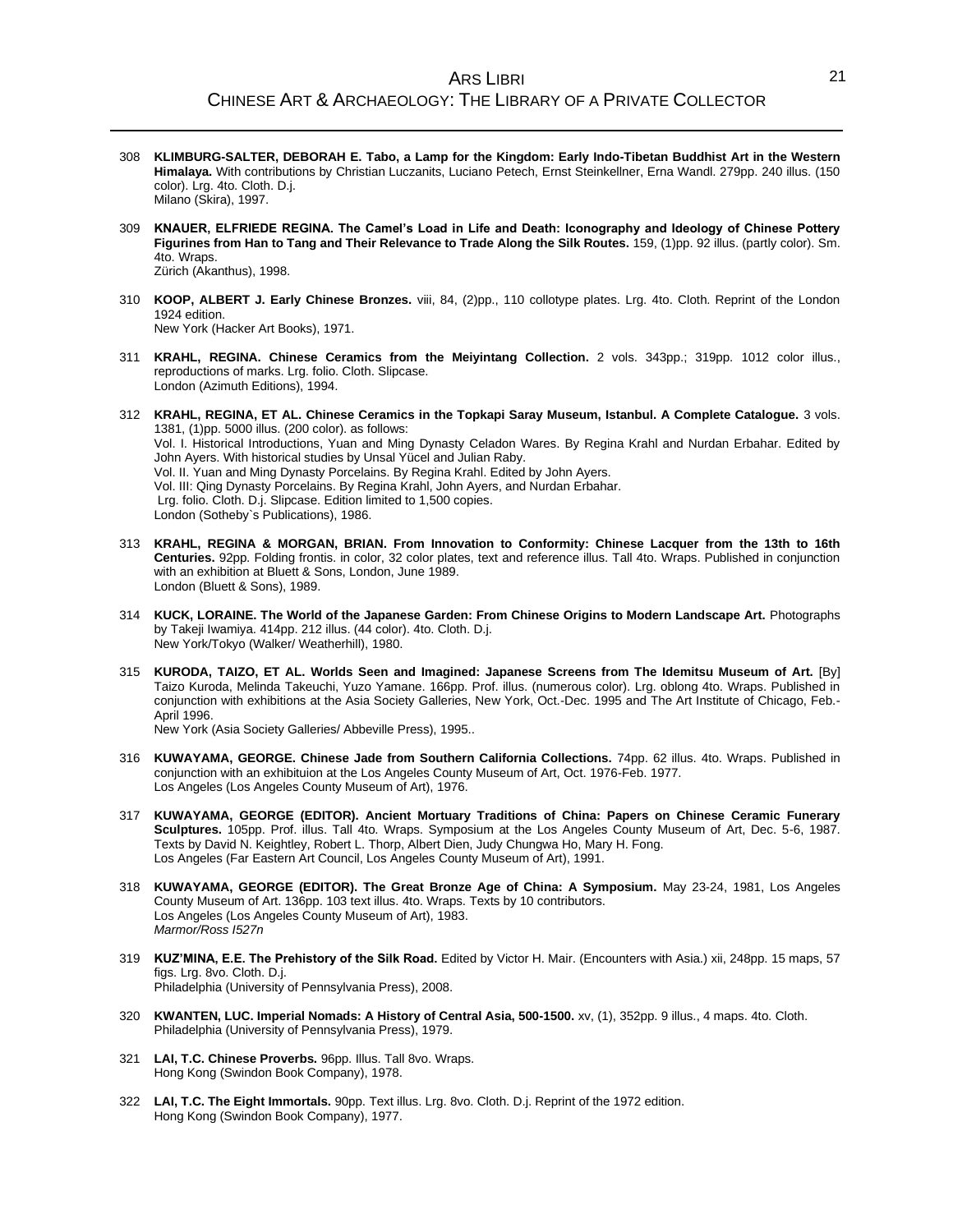- 323 **(LAOZI) HENRICKS, ROBERT G. Lao-tzu: Te-tao ching.** A new translation based on the recently discovered Ma-wang-tui texts. Translated, with an introduction and commentary, by Robert G. Henricks. (Classics of Ancient China.) xxxi, (1), 282pp. Sm. 4to. Boards, 1/4 cloth. D.j. New York (Ballantine Books), 1989.
- 324 **LAROCCA, DONALD J. Warriors of the Himalayas: Rediscovering the Arms and Armor of Tibet.** With essays by John Clarke, Amy, Heller, and Lozang Jamspal. xii, 307pp. 135 plates, 42 text illus., numerous reference figs. Lrg. 4to. Wraps. Published in conjunction with an exhibition at The Metropolitan Museum of Art, New York, April-July 2006. New York/New Haven (The Metropolitan Museum of Art/ Yale University Press), 2006.
- 325 **LATTIMORE, OWEN. Mongol Journeys.** With illustrations and a new introduction by the author. xxxii, 324pp., 16 plates. Lrg. 8vo. Cloth. Reprint of the New York 1941 edition. New York (AMS Press), 1975.
- 326 **LAUFER, BERTHOLD. Chinese Baskets.** (Chicago. Field Museum of Natural History. Anthropology Design Series. No. 3.) 4pp., 38 plates., loose in portfolio, as issued. Lrg. 4to. Wraps. Slipcase. Contents loose as issued. Chicago (Field Museum of Natural History), 1925.
- 327 **LAUFER, BERTHOLD. Jade: A Study in Chinese Archaeology and Religion.** xiv, 370, (8)pp. 204 illus. Lrg. 8vo. Wraps. Reprint of the Chicago 1912 edition. New York (Dover Publications), 1974.
- 328 **LAUMANN, MARYTA M. The Secret of Excellence in Ancient Chinese Silks: Factors Contributing to the Extraordinary Development of Textile Design and Technology Achieved in Ancient China.** xvii, (1), 179pp. 27 plates, 17 figs., 2 maps. Lrg. 8vo. Cloth. D.j. Taipei (Southern Materials Center), 1984.
- 329 **LAWRENCE. UNIVERSITY OF KANSAS. SPENCER MUSEUM OF ART. Latter Days of the Law: Images of Chinese Buddhism, 850-1850.** Edited by Marsha Weidner; preface by Sherman E. Lee; essays by Patricia Berger, Richard K. Kent, Julia K. Murray, Marsha Weidner, Chün-fang Yü. Aug.-Oct. 1994. 481pp. 115 plates (32 color), 59 figs. 4to. Wraps. Lawrence, 1994. *Marmor/Ross I539*
- 330 **LAWTON, THOMAS. Chinese Art of the Warring States Period: Change and Continuity, 480-222 B.C.** 202pp. Prof. illus. 4to. Wraps. Published in conjunction with an exhibition at the Freer Gallery of Art, Washington, D.C., Oct. 1982-Feb. 1983. Washington, D.C. (Freer Gallery of Art, Smithsonian Institution), 1982. *Marmor/Ross I529*
- 331 **LAWTON, THOMAS. Chinese Figure Painting.** x, 235pp. Prof. illus. Lrg. 4to. Cloth. Boston/Washington, D.C. (David R. Godine/ Freer Gallery of Art, Smithsonian Institution), 1973. *Arntzen/Rainwater M532*
- 332 **LAWTON, THOMAS (EDITOR). New Perspectives on Chu Culture During the Eastern Zhou Period.** / Dong Zhou Chu wen hua tao lun hui. xvi, (2), 211pp. Prof. illus. 4to. Wraps. "Essays presented at a symposium held in April 1990 at the Arthur M. Sackler Gallery." Washington, D.C./Princeton (Arthur M. Sackler Gallery, Smithsonian Institution/ Princeton University Press), 1991.
- 333 **LE COQ, ALBERT VON. Buried Treasures of Chinese Turkestan.** With an introduction by Peter Hopkirk. (Oxford in Asia Paperbacks.) xi, (1), 180, (2)pp., 52 plates. Wraps. Hong Kong (Oxford University Press), 1987.
- 334 **LEDDEROSE, LOTHAR. Ten Thousand Things: Module and Mass Production in Chinese Art.** (The A.W. Mellon Lectures in the Fine Arts. Bollingen Series. XXXV. 46.) 264pp. Prof. illus. Lrg. 4to. Cloth. D.j. Princeton (Princeton University Press), 2000.
- 335 **LEE, SHERMAN E. China: 5,000 Years Innovation and Transformation in the Arts.** 504pp. 435 illus. (320 color). Lrg. stout 4to. Wraps. Published in conjunction with exhibitions at the Guggenheim Museum, New York, Feb.-June 1998 and the Guggenheim Museum, Bilbao, summer 1998. New York (Guggenheim Museum Publications), 1998.
- 336 **LEE, SHERMAN E. Reflections of Reality in Japanese Art.** Catalogue by Michael R. Cunningham, with James T. Ulak. xii, 292pp., 16 color plates. 138 illus. Text figs. 4to. Cloth. D.j. Published in conjunction with an exhibition at The Cleveland Museum of Art. Cleveland/Bloomington (The Cleveland Museum of Art/ Indiana University Press), 1983.
- 337 **LEE, SHERMAN E. & HO, WAI-KAM. Chinese Art Under the Mongols: The Yüan Dynasty (1279-1368).** viii, (2), 402pp. 306 illus. 4to. Cloth. Cleveland (The Cleveland Museum of Art), 1968.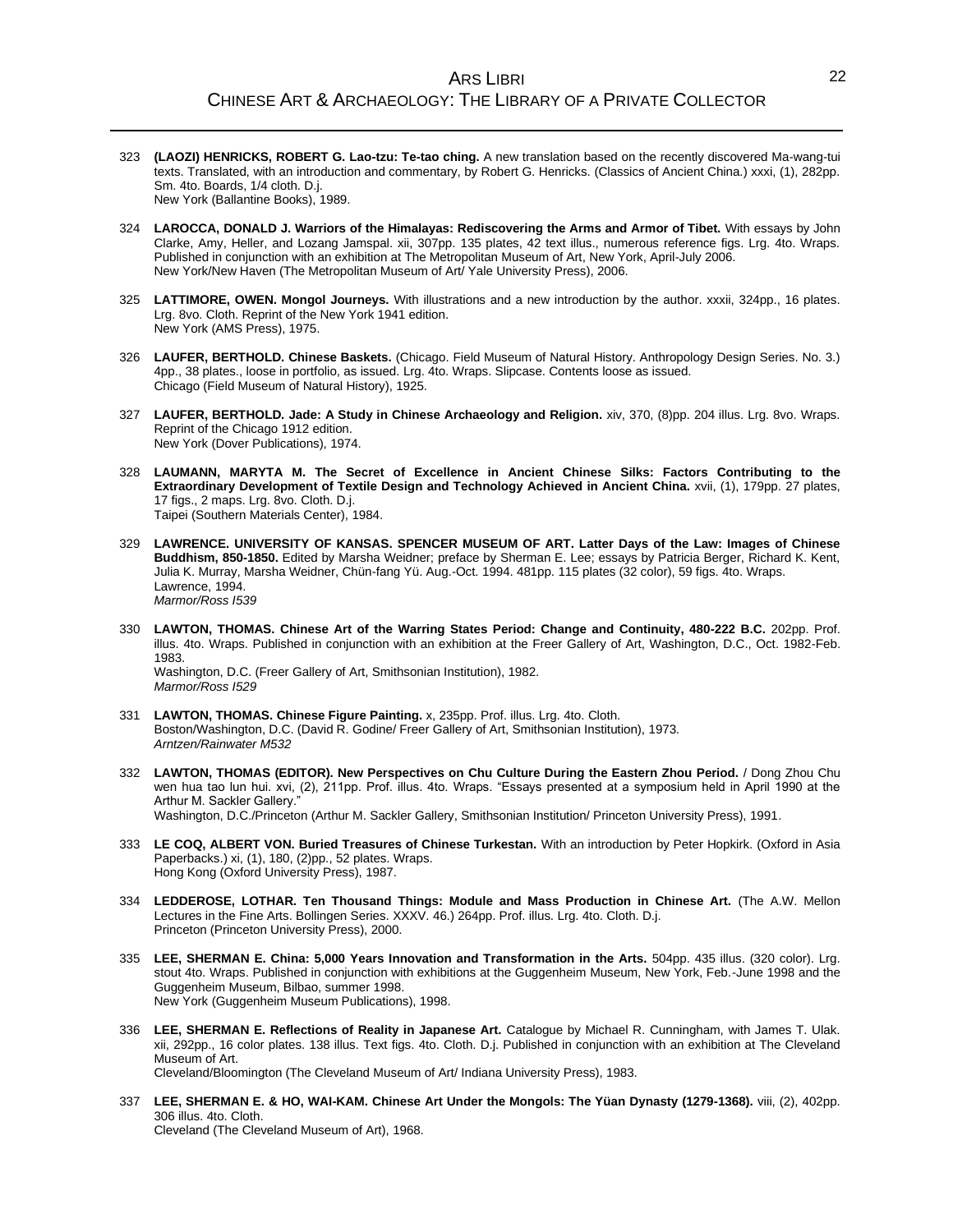*Arntzen/Rainwater I516*

- 338 **LEE YU-KUAN. Oriental Lacquer Art.** 394pp. 264 illus. 4to. Cloth. D.j. New York/Tokyo (Weatherhill), 1972. *Marmor/Ross P976*
- 339 **LEFEBVRE D'ARGENCÉ, RENÉ-YVON. Chinese Jades in the Avery Brundage Collection.** 184pp. 80 color plates. Sm. sq. 4to. Wraps. Second revised edition.

San Francisco (Asian Art Museum of San Francisco), 1977.

- 340 **LEGGE, JAMES. The Chinese Classics.** With a translation, critical and exegetical notes, prolegomena, and copious indexes. Second edition, revised. 5 vols. I: Confucian Analects; The Great Learning; Th Doctrine of the Mean. With a biographical note by L.T. Ride. II: The Works of Mencius. III: The Shoo King. IV: The She King. V: The Ch'un Ts'ew and The Tso Chuen. Lrg. stout 4to. Cloth. "Reprinted from the last editions [1893-95] of the Oxford University Press. A number of errata listed by James Legge have been corrected in the text. Added at the front of each volume are concordance tables to later translations in English, French, and German, and to the Shih-san-ching chu-shu fu chiao-k`an-chi ... Shanghai, 1935." Hong Kong (Hong Kong University Press), 1970.
- 341 **LEIDY, DENISE PATRY, ET AL. Chinese Decorative Arts.** [By] Denise P. Leidy, Wai-fong Anita Siu, James C.Y. Watt. (The Metropolitan Museum of Art Bulletin. Vol. 55#1.) 71pp. Prof. illus. 4to. Wraps. New York (The Metropolitan Museum of Art), 1997.
- 342 **LERNER, MARTIN. Blue & White: Early Japanese Export Ware.** (70)pp. 80 illus. 4to. Wraps. First published in conjunction with an exhibition at The Metropolitan Museum of Art, New York, Nov. 1976-Sept. 1977. New York (The Metropolitan Museum of Art), 1978.
- 343 **LERNER, MARTIN & KOSSAK, STEVEN. The Lotus Transcendent: Indian and Southeast Asian Art from the Samuel Eilenberg Collection.** 245pp. 187 illus. Lrg. 4to. Cloth. D.j. Published in conjunction with an exhibition at The Metropolitan Museum of Art, New York, Oct. 1991-June 1992. New York (The Metropolitan Museum of Art), 1991.
- 344 **LESKOV, A.M. The Maikop Treasure.** x, 294pp. Prof. illus. 4to. Cloth. D.j. Philadelphia (University of Pennsylvania Museum of Archaeology and Anhropology), 2008.
- 345 **LI, FALIN. Shandong Han hua xiang shi yan jiu.** 2, 108pp., 14 folding plates. 4to. Wraps. Jinan (Qi Lu shu she), 1982.
- 346 **LI JI. The Beginnings of Chinese Civilization.** Three lectures illustrated with finds at Anyang. [By] Li Chi. xvii, (1), 123pp. 50 plates. Sm. 4to. Wraps. Seattle/London (University of Washington Press), 1968.
- 347 **[LI, WEN (EDITOR).] Yue wang Goujian jian yu Wu wang Fuchai mao.** Bian zhe Hubei sheng bo wu guan; bian ji Li Wen; she ying Pan Bingyuan./ The Sword of Gou Jian, King of Yue State, and, The Spear of Fu Chai, King of Wu State. 16pp. 14 illus. Sm. sq. 4to. Wraps. Parallel texts in Chinese and English. Xianggang (Zhongguo wen wu zhan lan guan), 1984.
- 348 **LI, XUEQIN. Eastern Zhou and Qin Civilizations.** Translated by K.C. Chang. (Early Chinese Civilizations Series.) xvi, 527pp. 212 illus. Sm. 4to. Cloth. D.j. New Haven/London (Yale University Press), 1985.
- 349 **LI, XUEQIN. Qing tong qi. I: Shang.** Zhongguo mei shu quan ji bian ji wei yuan hui; [ben juan zhu bian Li Xueqin]. (Zhongguo mei shu quan ji. Gong yi mei shu bian. 4.) (6), 215, (3), 83pp. Prof. illus. Lrg. 4to. Cloth. D.j. Slipcase. Beijing (Wen wu chu ban she/ Fa xing zhe Xin hua shu dian Beijing fa xing suo), 1985.
- 350 **LI, YU. Li Yü's Twelve Towers.** Retold by Nathan Mao. xv, (1), 137pp. Cloth. D.j. Hong Kong (The Chinese University of Hong Kong), 1975.
- 351 **LI, ZEHOU. The Path of Beauty: A Study of Chinese Aesthetics.** 271, (1)pp. Prof. illus. (numerous color). Lrg. 4to. Cloth. D.j. Beijing (Morning Glory Publishers), 1988.
- 352 **LI, ZHIYAN & CHENG, WEN. Chinese Pottery and Porcelain.** (Traditional Chinese Arts and Culture.) 209pp. 67 illus., 39 text figs. 4to. Wraps. D.j. Beijing (Foreign Languages Press), 1989.
- 353 **LI, ZHUJIN, ET AL. (EDITORS). Artists and Patrons: Some Social and Economic Aspects of Chinese Painting.** Editors: Chu-tsing Li, James Cahill, Wai-kam Ho. Contributors: Claudia Brown, Ginger Cheng-chi Hsu, Alice R.M. Hyland, Hongnam Kim, Jason Chi-sheng Kuo, Stella Yu Lee, Julia Murray, Sewall Oertling II, Steven D. Owyoung, Daphne Lange Rosenzweig, David Sensabaugh, Ginger Tong, Marsha Smith Weidner, Kswan S. Wong, Marshall Wu, Louise Yuhas. (14),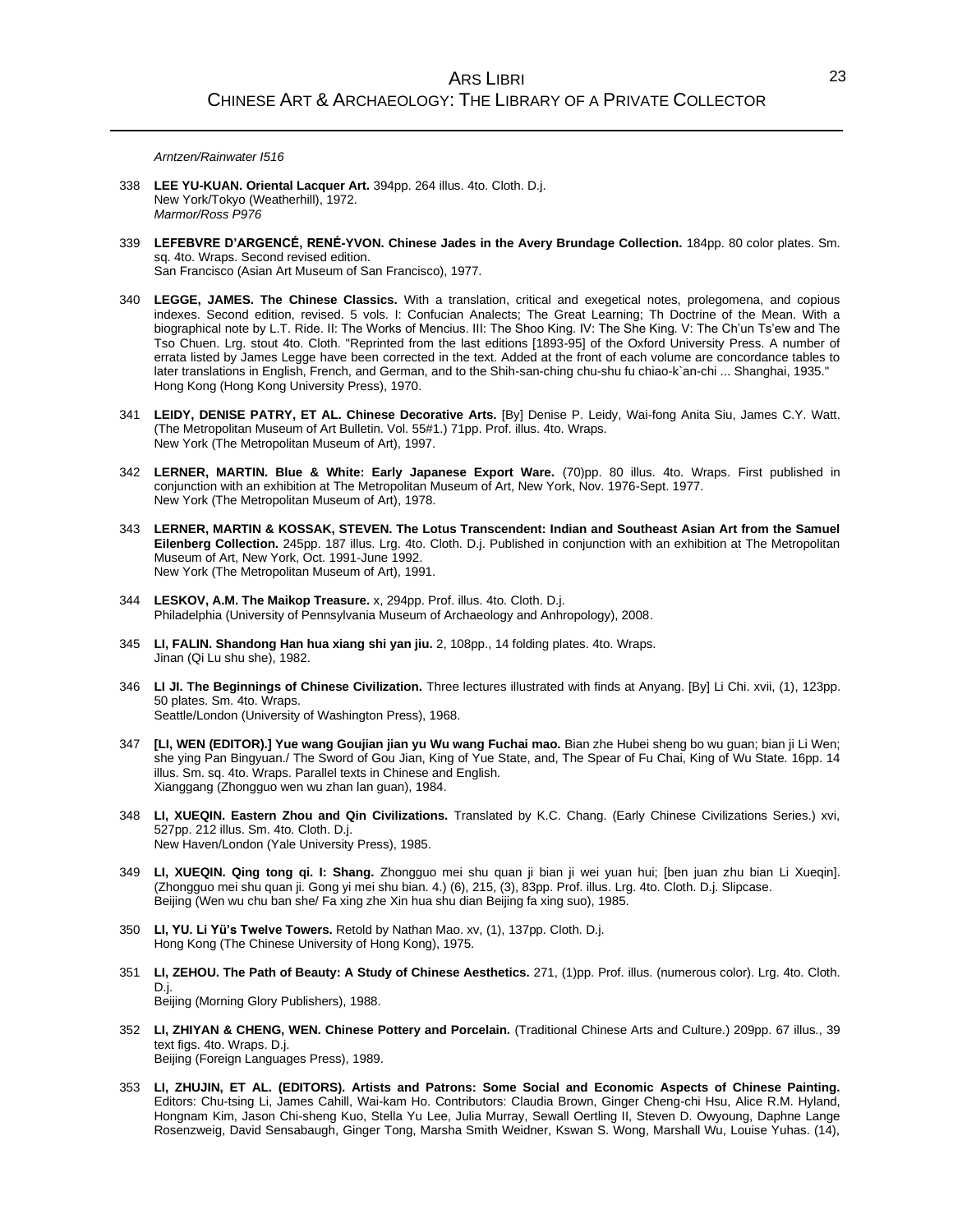248pp. 42 illus. Tall 4to. Wraps. "The papers in this volume were delivered in the Workshop on Chinese painting held at the Nelson-Atkins museum of art, Kansas city, in November 1980." Seattle (University of Washington Press), 1989.

- 354 **(LIANG, SSU-CH'ENG & LIN, HUI-YIN) FAIRBANK, WILMA. Liang and Lin: Partners in Exploring China's Architectural Past.** xiv, (6), 207pp. 30 illus. Sm. 4to. Cloth. D.j. Philadelphia (University of Pennsylvania Press), 1994.
- 355 **LIANG, YEA-JEN & LOUIS, FRANÇOIS. An Index of Gold and Silver Artifacts Unearthed in the People's Republic of China.** [By] Ueajen Liang-Lee and François Louis. 80pp. Lrg. 4to. Wraps. Zürich (Museum Rietberg), 1996.
- 356 **[LIAO, PIN & WANG, TIANXING (EDITORS).] Beijing gu cha ming si./ Ancient Temples in Beijing.** 172, (4)pp. Prof. illus. in color. 4to. Wraps. Parallel texts in Chinese and English. Beijing (Zhongguo shi jie yu chu ban she/ Zhongguo guo ji tu shu mao yi zong gong si fa xing), 1995.
- 357 **LIEU, SAMUEL N.C. Manichaeism in Central Asia and China.** (Nag Hammadi and Manichaeaen Studies. 45.) xiii, (1), 258pp. Sm. 4to. Cloth. D.j. Leiden/Boston (Brill), 1998.
- 358 **LIN, JAMES C.S. The Immortal Stone: Chinese Jades from the Neolithic Period to the Twentieth Century.** 160pp. Prof. illus. Sq. 4to. Cloth. D.j. London/Cambridge (Scala/ The Fitzwilliam Museum), 2009.
- 359 **LIN, SHUEN-FU. The Transformation of the Chinese Lyrical Tradition: Chiang K'uei and Southern Sung Tz'u Poetry.** xii, 249, (1)pp. Lrg. 8vo. Cloth. D.j. Princeton (Princeton University Press), 1967.
- 360 **LIN, SHUEN-FU & OWEN, STEPHEN (EDITORS). The Vitality of the Lyric Voice: Shih Poetry from the Late Han to the T'ang.** xiv, 405, (3)pp. Lrg. 8vo. Cloth. D.j. Princeton (Princeton University Press), 1986.
- 361 **LIU, CARY Y. & CHING, DORA C.Y. (EDITORS). Arts of the Sung and Yüan: Ritual, Ethnicity, and Style in Painting.** 213pp. Prof. illus. Sm. 4to. Wraps. Papers prepared for an international symposium organized by The Art Museum, Princeton University, in conjunction with the exhibition "Splendors of Imperial China: Art Treasures from the National Palace Museum, Taipei" at the Metropolitan Museum of Art, New York. Princeton (The Art Museum, Princeton University), 1999.
- 362 **LIU, CARY Y., ET AL. Recarving China's Past: Art, Archaeology, and Architecture of the "Wu Family Shrines."** [By] Cary Y. Liu, Michael Nylan, Anthony Barbieri-Low. Edited by Naomi Noble Richard. With a keynote essay by Michael Loewe, and contributions by 18 other contributors. 617, (1)pp. Prof. illus. Lrg. sq. 4to. Wraps. Published in conjunction with an exhibition at the Princeton University Art Museum, March-June 2005. Princeton/New Haven (Princeton University Art Museum/ Yale University Press), 2005.
- 363 **LIU, CARY Y., ET AL. (EDITORS). Character & Context in Chinese Calligraphy.** Edited by Cary Y. Liu, Dora C.Y. Ching, and Judith G. Smith. 295pp. Prof. illus. 4to. Wraps. Papers prepared for an international symposium organized by The Art Museum, Princeton University, in conjunction with the exhibition "The Embodied Image: Chinese Calligraphy from the John B. Elliott Collection." Princeton (The Art Museum, Princeton University), 1999.
- 364 **LIU, JAMES J.Y. The Chinese Knight-Errant.** xiv, 242, (2)pp. Cloth. Reprint of the London 1967 edition. Taipei (Southern Materials Center), n.d.
- 365 **LIU, YANG & CAPON, EDMUND. Translucent World: Chinese Jade from the Forbidden City.** / Jing ying de shi jie: Gu gong cang Zhongguo gu dai yu qi. 229, (3)pp. 157 color illus., text illus. Lrg. sq. 8vo. Wraps. Published in conjunction with an exhibition at the Art Gallery of New South Wales, Sydney, Aug.-Nov. 2007. Sydney (Art Gallery of New South Wales), 2007.
- 366 **LOEHR, MAX. The Great Painters of China.** 336pp. 185 illus. (15 color). 4to. Cloth. D.j. \New York (Harper & Row), 1980. *Marmor/Ross M603*
- 367 **LOEHR, MAX. Relics of Ancient China from the Collection of Dr. Paul Singer.** 170, (2)pp. Prof. illus. 4to. Cloth. Reprint of the New York 1965 edition. New York (Asia House Gallery/ Arno Press), 1976. *Arntzen/Rainwater K209*; *Cf. Marmor/Ross K355*
- 368 **LOEHR, MAX. Ritual Vessels of Bronze Age China.** 183pp. 80 plates, text figs. 43to. Cloth. D.j. Published in conjunction with an exhibition at The Asia Society, New York, fall 1968.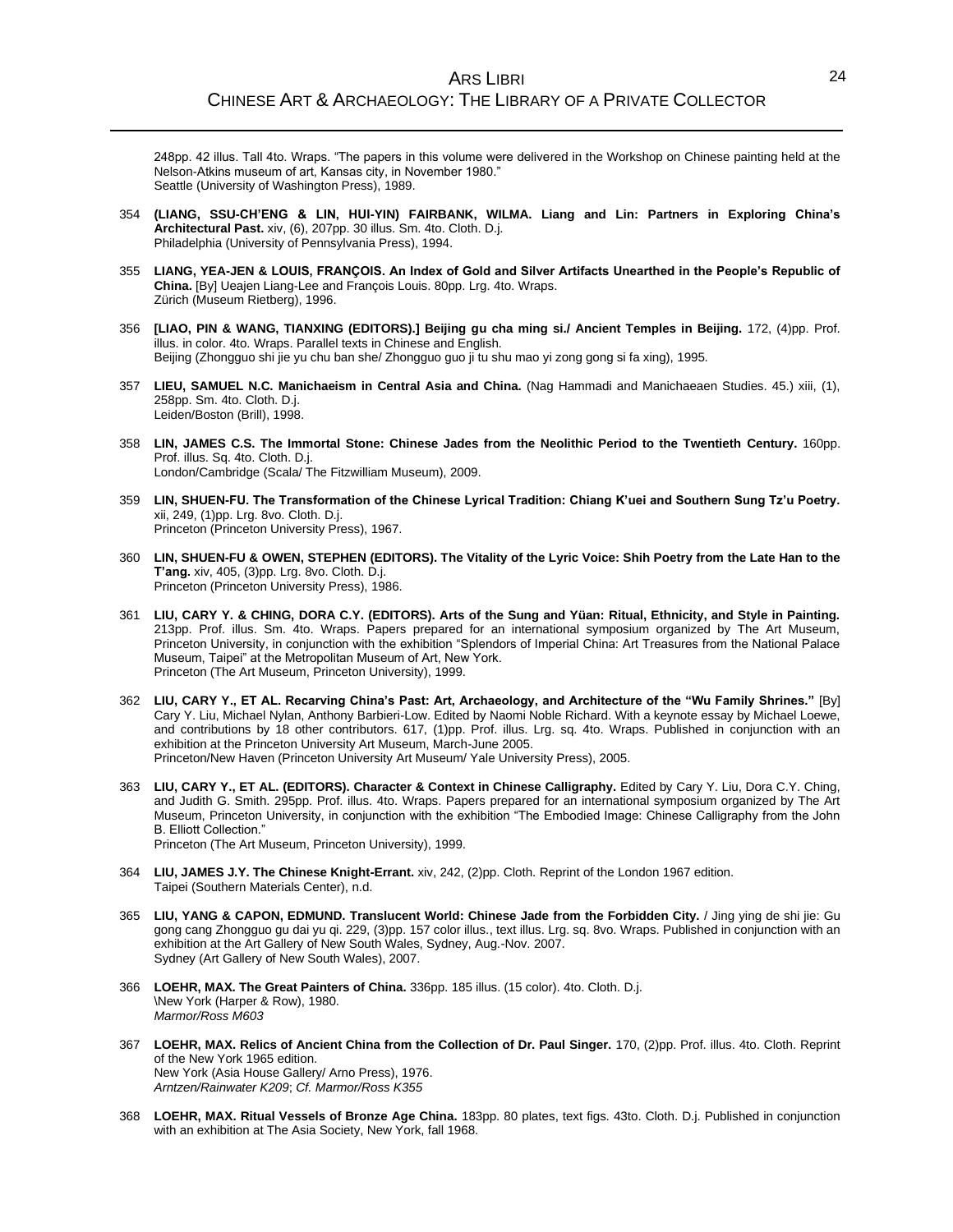New York (The Asia Society), 1968. *Arntzen/Rainwater K210*

- 369 **LOEWE, MICHAEL. Crisis and Conflict in Han China, 104 BC to AD 9.** 340pp. 4 plates. Sm. 4to. Cloth. D.j. London (George Allen & Unwin), 1974.
- 370 **LOEWE, MICHAEL. Divination, Mythology and Monarchy in Han China.** (University of Cambridge Oriental Publications. 48.) xvii, (3), 353, (3)pp. 18 figs. Sm. 4to. Cloth. D.j. Cambridge (Cambridge University Press), 1994.
- 371 **LOEWE, MICHAEL. Everyday Life in Early Imperial China During the Han Period 202 BC-AD 220.** 208pp. 95 illus. Lrg. 8vo. Boards, 1/4 cloth. D.j. New York (Dorset Press), 1988.
- 372 **LOEWE, MICHAEL & SHAUGHNESSY, EDWARD L. (EDITORS). The Cambridge History of Ancient China: From the Origins of Civilization to 221 B.C.** xxix, (3), 1148pp. Prof. illus. Sm. stout 4to. Cloth. D.j. Cambridge (Cambridge University Press), 1999.
- 373 **LONDON. BERWALD ORIENTAL ART. China 2000: Two Millennia of Chinese Art.** Nov. 2000. 59, (1)pp. 26 color plates, reference illus. Lrg. 4to. Cloth. D.j. London, 2000.
- 374 **LONDON. BLUETT & SONS. Ancient Chinese Inlaid Bronzes: Late Warring States - Early Western Han Periods.** Text by Emma Cadwalader Bunker. 14, (18)pp. 3 color plates, 6 figs. Lrg. 4to. Wraps. London, [1989].
- 375 **LONDON. BLUETT & SONS. Dr Newton's Zoo: A Study of Post-Archaic Small Jade Carvings.** July 1981. Text by Brian Morgan. 47, (1)pp. 4 color plates, 100 text illus. Tall 4to. Wraps. London, 1981.
- 376 **LONDON. BLUETT & SONS. Oriental Art.** Foreword by Brian Morgan. (38)pp. 24 color illus. Tall 4to. Wraps. London, [1988].
- 377 **LONDON. BRITISH MUSEUM. Chinese Ivories from the Shang to the Qing.** May-Aug. 1984. Catalogue by C. Clunas, P. Fawcett, D. Gillman, J. Watt. William Watson, editor. 200pp. 340 illus. (20 color). 4to. Cloth. D.j. Organized by The Oriental Ceramic Society. London, 1984. *Marmor/Ross K353*
- 378 **LONDON. BRITISH MUSEUM. Ming: 50 Years That Changed China.** Edited by Craig Clunas and Jessica Harrison-Hall. Sept. 2014-Jan. 2015. 312pp. Prof. illus. in color. Lrg. 4to. Wraps. London, 2014.
- 379 **LONDON. BRUNEI GALLERY. SCHOOL OF ORIENTAL AND AFRICAN STUDIES, UNIVERSITY OF LONDON. Collectors, Curators, Connoisseurs: A Century of the Oriental Ceramic Society 1921-2021.** Edited by Sarah Wong and Stacey Pierson. Oct.-Dec. 2021. 336pp. Prof. illus. Lrg. 4to. Cloth. D.j. London (Oriental Ceramic Society), 2021.
- 380 **LONDON. PERCIVAL DAVID FOUNDATION OF CHINESE ART, UNIVERSITY OF LONDON, SCHOOL OF ORIENTAL AND AFRICAN STUDIES. Illustrated Catalogue of Ting and Allied Wares.** By Margaret Medley. 39, (1)pp., 15 plates. Sm. 4to. Wraps. London (School of Oriental and African Studies), 1980. *Arntzen/Rainwater P373*
- 381 **LONDON. ESKENAZI. Chinese Works of Art from the Stoclet Collection.** Exhibition at PaceWildenstein, New York, March-April 2003. 38, (2)pp. 16 color plates. Tall 4to. Cloth. D.j. London, 2003.
- 382 **LONDON. SAM FOGG. Manuscripts of the Silk Road.** Texts by Ramsey Fendall and Will Kwiatkowski. 52pp. 21 color plates, text illus. 4to. Wraps. London, 2004.
- 383 **LONDON. BEN JANSSENS ORIENTAL ART & LONDON. RUPERT WACE ANCIENT ART LTD. Ancient Bronzes from China, Ordos and the Steppes.** Nov. 2007. (4), 68pp. Prof. illus. in color. Wraps. London, 2007.
- 384 **LONDON. KNAPTON RASTI. Jade.** Nov. 2005. (80)pp. Prof. illus. 4to. Wraps. London, 2005.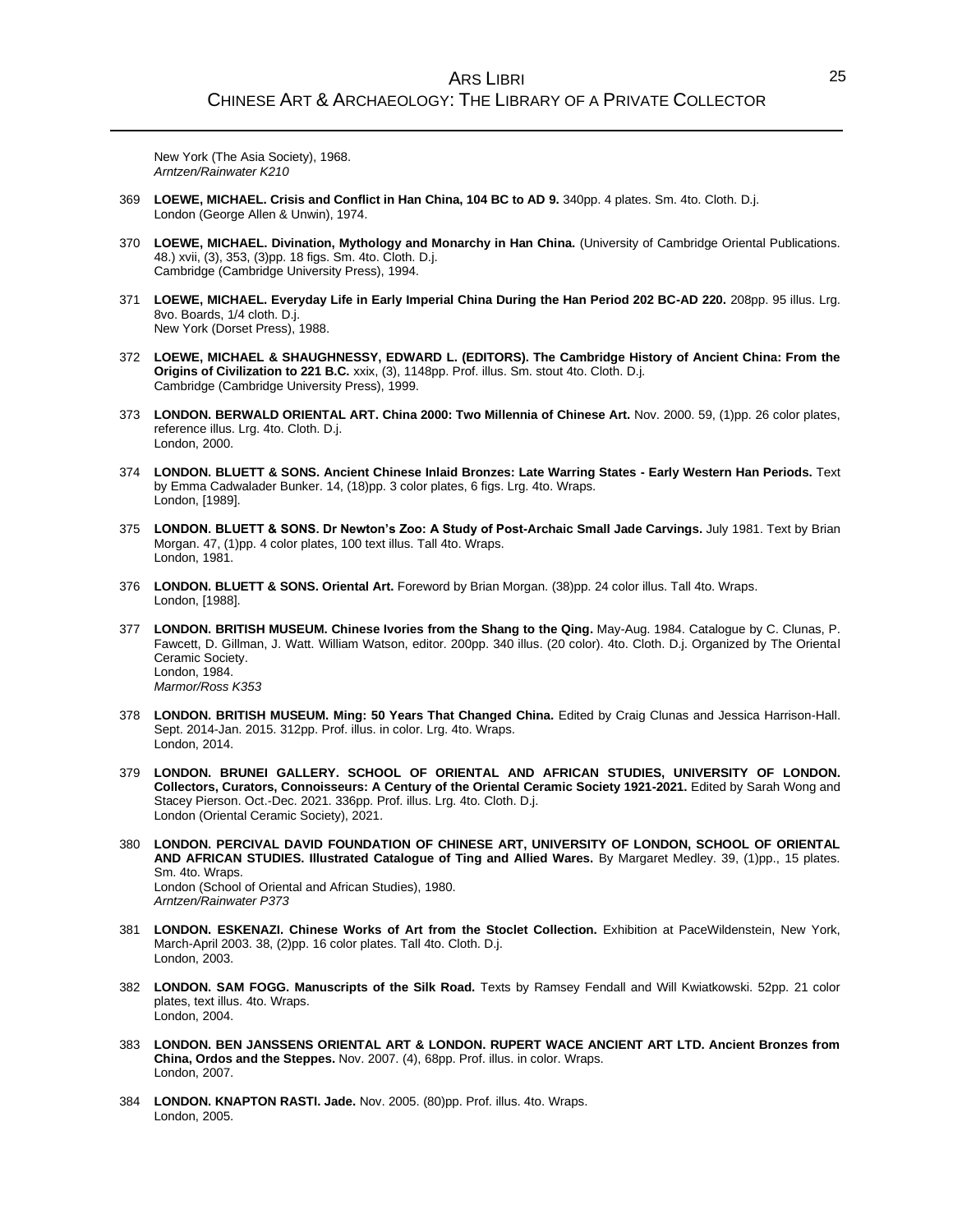- 385 **LONDON. KNAPTON RASTI. Oriental Art.** Nov. 2005. (52)pp. 26 color plates. Lrg. 4to. Wraps. London, 2005.
- 386 **LONDON. S. MARCHANT & SON. Exhibition of Post-Archaic Chinese Jades.** June 1995. 80pp. 107 color plates. 4to. Cloth. D.j. London, 1995.
- 387 **LONDON. SYDNEY L. MOSS, LTD. Documentary Chinese Works of Art: In Scholars' Taste.** Catalogue by Paul Moss. 244pp. 161 illus. (mostly color). 4to. Wraps. London, 1983.
- 388 **LONDON. ORIENTAL CERAMIC SOCIETY. Catalogue of an Exhibition of the Arts of the Sung Dynasty.** June-July 1960. Introduction by Basil Gray. (26)pp., 8 plates. 4to. Wraps. London, 1960.
- 389 **LONDON. ORIENTAL CERAMIC SOCIETY. The World in Monochromes: An Exhibition of Single-Coloured Ceramics from Members of The Oriental Ceramic Society.** Held at the Brunei Gallery, School of Oriental and African Studies. April-June 2009. Exhibition committee: Rosemary Scott, [et al]. 131, (1)pp. 290 color illus. Lrg. 4to. Wraps. London, 2009.
- 390 **LONDON. PRIESTLEY & FERRARO CHINESE ART. Chinese Ceramic Pillows.** Spring 2005. (32)pp. 14 color plates, 3 figs. Lrg. 8vo. Wraps. London, 2005.
- 391 **LONDON. PRIESTLEY & FERRARO CHINESE ART. Kilns & Conquerors: Chinese Ceramics from the 10th to the 14th Century.** An exhibition for Asian Art in London, November 2001. (64)pp. 26 color plates. Lrg. 8vo. Cloth. D.j. London, 2001.
- 392 **LONDON. PRIESTLEY & FERRARO CHINESE ART. Longquan Celadon: Southern Song to Early Ming.** Spring 2006. (48)pp. 17 color plates, text and reference illus. Lrg. 8vo. Cloth. D.j. London, 2006.
- 393 **LONDON. ROYAL ACADEMY OF ARTS. The Genius of China.** An exhibition of archaeological finds of the People's Republic of China. Sept. 1973-Jan. 1974. 159pp. Prof. illus. Sq. 4to. Wraps. London, 1973.
- 394 **LONDON. ROYAL ACADEMY OF ARTS. The Great Japan Exhibition: Art of the Edo period, 1600-1868.** Edited by William Watson. 365, (1)pp. Prof. illus. Lrg. 4to. Wraps. London, 1981.
- 395 **LONDON. SOTHEBY'S. The Emperor's Broken China: Reconstructing Chenghua Porcelain. An exhibition of Chinese porcelains of the Chenghua period (1465-1487) recently excavated from the imperial kiln site at Jingdezhen in South China.** Edited by Regina Krahl. With contributions by Liu Xinyuan, Ts'ai Ho-pi, Julian Thompson. Aug.-Sept. 1995. 132pp. Prof. illus. 4to. Wraps. D.j. London, 1995.
- 396 **LONDON. SOTHEBY'S. Fine Chinese Ceramics and Works of Art.** Sale, Dec. 12, 1989. 223, (7)pp. Prof. illus. 4to. Wraps. London, 1989.
- 397 **LONDON. SPINK. Chinese Jade: An Important Private Collection.** Nov.-Dec. 1991. Text by Vivian Chung de Oyarbide. 84pp. 164 color illus. 4to. Wraps. London, 1991.
- 398 **LONDON. SPINK. An Exhibition of Fine Jade.** Text by Roger Keverne. 28pp. 86 illus. Sm. sq. 4to. Wraps. London, [1981].
- 399 **LONDON. SPINK. Form & Function: Furniture & Accessories from China, Korea and Japan.** Dec. 1997. 58, (2)pp. Prof. illus. 4to. Wraps. London, 1997.
- 400 **LOS ANGELES. LOS ANGELES COUNTY MUSEUM OF ART. The Quest for Eternity: Chinese Ceramic Sculptures from the People's Republic of China.** Texts by Albert E. Dien, Robert L. Thorp, Wang Renbo, George Kuwayama. xiii, (1), 161pp. Prof. illus. Lrg. 4to. Wraps. Los Angeles, 1987.
- 401 **LOS ANGELES. SOTHEBY PARKE BERNET. Fine Chinese Jade.** Sale, June 14, 1979. (Sale 253.) (60)pp. Prof. illus. Sq. 4to. Wraps. Los Angeles, 1979.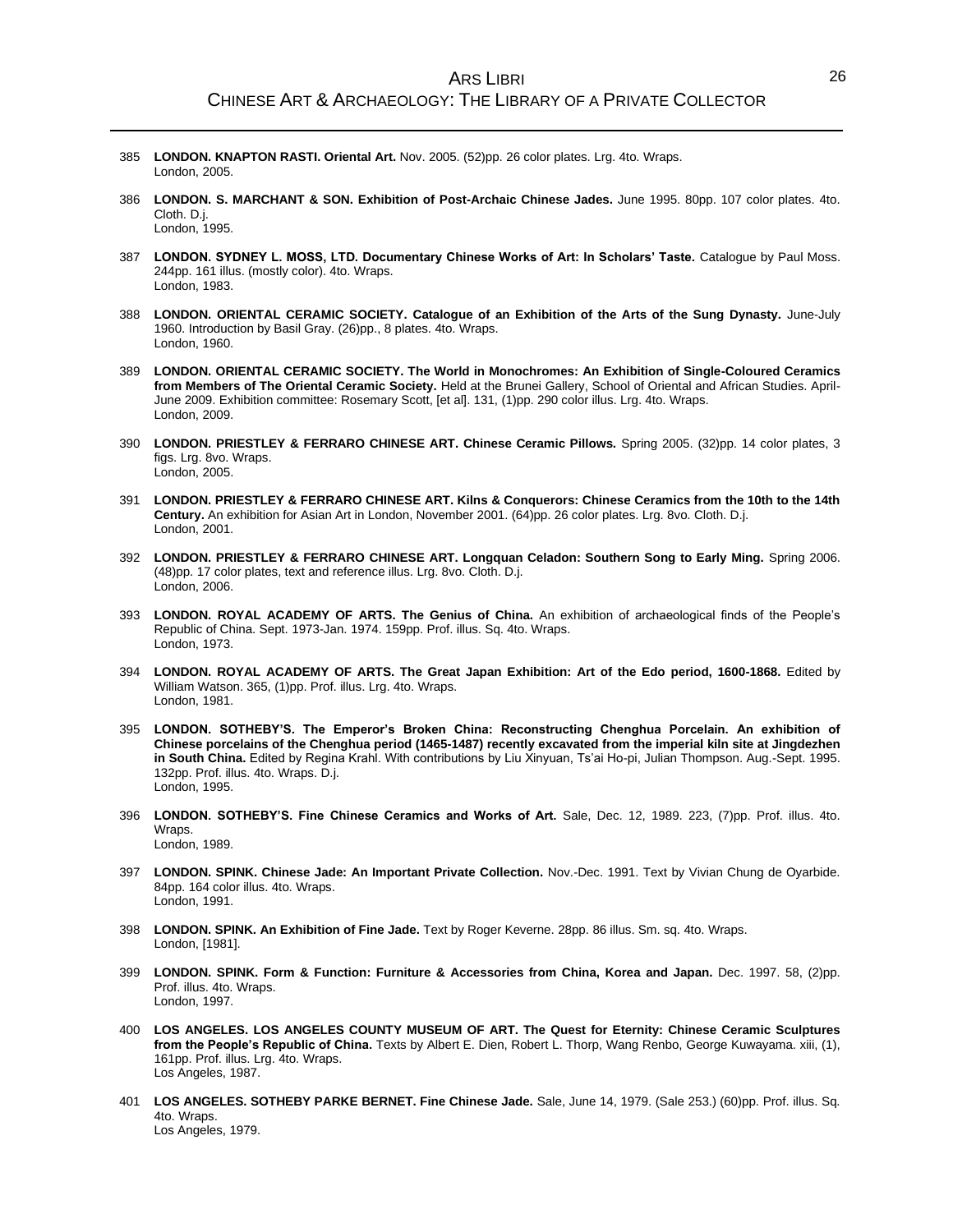- 402 **LOTI, PIERRE. Japan (Madame Chrysanthème).** 335pp. 200 illus. Lrg. 8vo. Publisher's dec. cloth. New York/London (J. Pott & Co./ T. Werner Laurie), [1915?].
- 403 **LU, XUN. A Brief History of Chinese Fiction.** Third edition. (8), 437pp., 23 plates, 1 folding chart. Boards, 1/4 cloth. D.j. Peking (Foreign Languages Press), 1976.
- 404 **LU, YAW, ET AL. Spirit of Han.** Text contributions: Lu Yaw & Chi-Yun Chen, Abu Ridho, Eng-Lee Seok Chee, Rosemary E. Scott, Candace J. Lewis, Chen Huasha. Editor: Aileen Lau. 190, (2)pp. 211 color illus., text figs. Sm. folio. Cloth. D.j. Singapore (The Southeast Asian Ceramic Society/ Sun Tree Publishing), 1991.
- 405 **LUGANO. FONDATION THYSSEN-BORNEMISZA, VILLA FAVORITA. Lost Empire of the Silk Road: Buddhist art from Khara Khoto (X-XIIIth century).** Edited by Mikhail Piotrovsky. June-Oct. 1993. (The State Hermitage Museum.) 292pp. 87 plates, 78 text illus. Lrg. 4to. Wraps. Milano (Electa), 1993.
- 406 **LUNSINGH SCHEURLEER, PAULINE (EDITOR). Asiatic Art in the Rijksmuseum, Amsterdam.** With contributions by A.J. Bernet Kempers, A.L. den Blaauwen, A.M.E. Draak, J. Fontein, W. van Gulik, O.R. Impey, P. Lunsingh Scheurleer, A.H. van der Meijden, B.C.A. Walraven. 190, (2)pp. 206 illus. Sm. 4to. Wraps. Amsterdam (Meulenhoff/Landshoff/ Vereniging van Vrienden der Aziatische Kunst), 1985.
- 407 **LUO, GUANZHONG. Lo Kuan-chung's Romance of the Three Kingdoms: "San kuo chih yen-i."** Translated by C.H. Brewitt-Taylor. 2 vols. xviii, (2), 638pp.; viii, (2), 623, (1)pp. Lrg. 8vo. Cloth. Reprint of the Shanghai 1925 edition. Rutland, Vermont/Tokyo (Charles E. Tuttle), 1975.
- 408 **LYONS, ELIZABETH. Archaic Chinese Jades: Mr. and Mrs. Ivan B. Hart Collection.** Catalogue by Elizabeth Lyons. Edited by Robert J. Poor. With an introduction by Charles Macsherry. 70pp. 50 illus. Wraps. Northampton (Smith College Museum of Art), 1963.
- 409 **MACAU. MUSEU LUÍS DE CAMÕES. Catálogo - Catalogue. Jia mei shi bo wu guan: Shuo ming shu.** (26)pp. 1 plan. Sm. 4to. Wraps. Parallel texts in Portuguese, English, and Chinese. Macau, n.d.
- 410 **MACAU. MIN ZHENG ZONG SHU. Jin hou gu yu : Shanxi Jin hou mu di yu qi jing pin zhan.** / Jade do Império Jin: Relíquias dos mausoléus do Império Jin da Província de Shanxi./ Jades of Jin's Empire: Relics of Jin's Empire Mausoleum of Janxi Province. Nov. 2002-Jan. 2003. 167pp. 57 color plates, 57 catalogue illus., text and reference figs. Lrg. 4to. Wraps. Parallel texts in Chinese, Portuguese and English. Aomen (Aomen Tebie Xingzhengqu min zheng zong shu wen hua kang ti bu), 2002.
- 411 **MCCAUSLAND, SHANE. First Masterpiece of Chinese Painting: The Admonitions Scroll.** 143pp. 85 illus. Sm. sq. 4to. Cloth. D.j. London (The British Museum Press), 2003.
- 412 **MACLEOD, CALUM & MAYHEW, BRADLEY. Uzbekistan: The Golden Road to Samarkand.** Fifth edition. 335, (3)pp. 82 color illus., 23 maps. Lrg. 8vo. Wraps. Hong Kong (Odyssey), 2004.
- 413 **MAKEHAM, JOHN. China: The World's Oldest Living Civilization Revealed.** Contributors: Paul D. Buell, [et al.] (Ancient Civilizations.) 368pp. Prof. illus. (numerous color). Lrg. 4to. Boards. D.j. London (Thames & Hudson), 2008.
- 414 **MALLORY, J.P. & MAIR, VICTOR H. The Tarim Mummies: Ancient China and the Mystery of the Earliest Peoples from the West.** 352pp. 190 illus. (13 color). 4to. Cloth. D.j. London (Thames & Hudson), 2000.
- 415 **MAO, DUN. Spring Silkworms, and Other Stories.** (6), 237pp. Frontis. Boards, 1/4 cloth. D.j. First published 1956. Beijing (Foreign Languages Press), 1979.
- 416 **MARTIN, H. DESMOND. The Rise of Chingis Khan and His Conquest of North China.** Introduction by Owen Lattimore. Edited by Eleanor Lattimore. xvii, (1), 360pp. 3 folding maps, loose in rear pocket, as issued. Frontis., maps in text. Sm. 4to. Cloth. Reprint of the Baltimore 1950 edition. New York (Octagon Books), 1981.
- 417 **MARTYNOV, ANATOLY I. The Ancient Art of Northern Asia.** Translated by Demitri B. Shimkin and Edith M. Shimkin. xvii, (1), 300, (2)pp. 147 illus. 4to. Cloth. D.j. Urbana/Chicago (University of Illinois Press), 1991.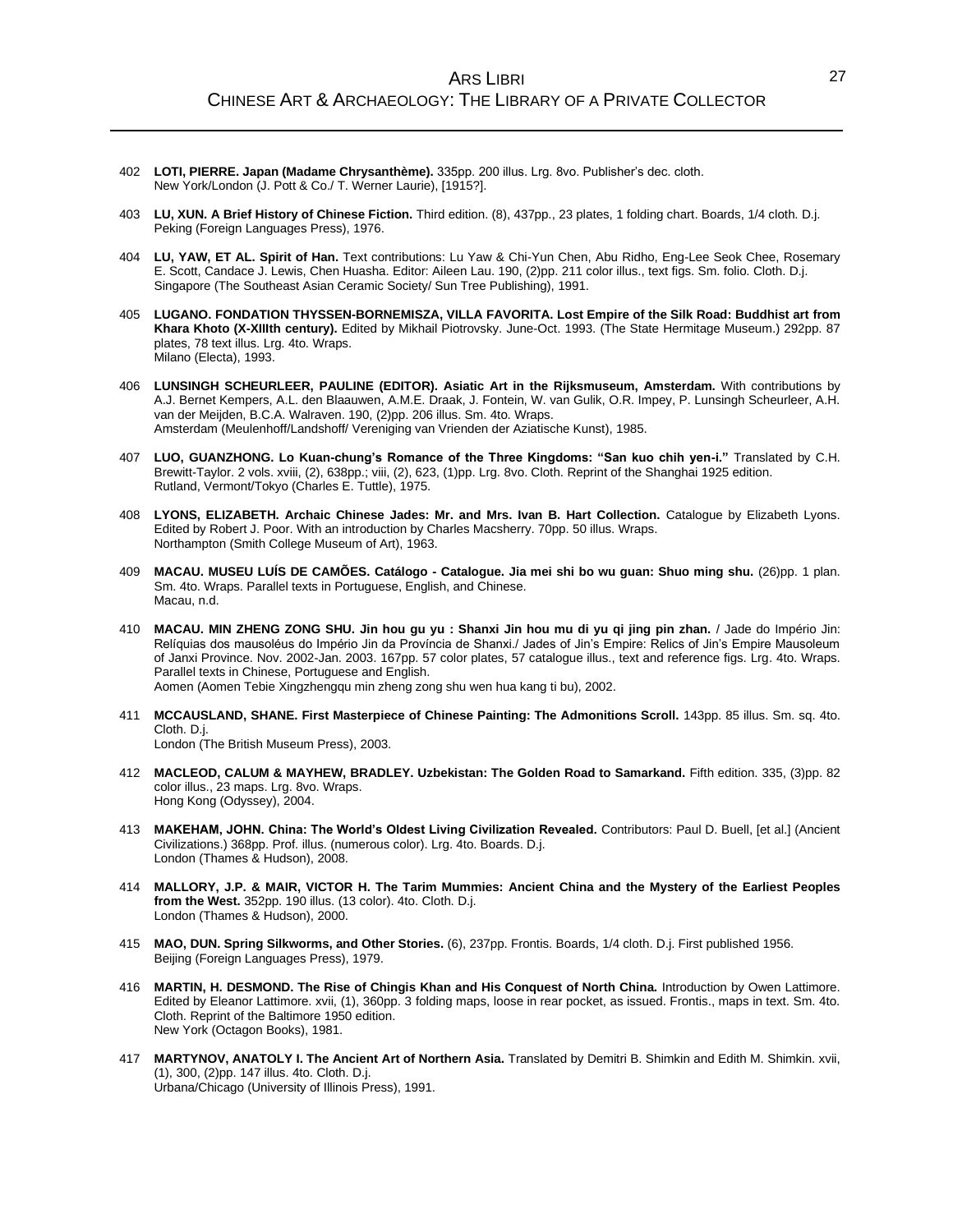- 418 **MARZUKI, YAZIR & AWUY, FRED D. Namo Buddhaya: Ere zij Buddha. [Het monument van eerbetoon an Buddha, de Borobudur].** / Glory to Buddha. [The Monument of Hommage to Buddha, Chandi Borobudur]. 108pp. Prof. illus. 4to. Wraps. Parallel texts in Dutch and English. Amsterdam (Rynja), 1973.
- 419 **MAXWELL, ROBYN. Textiles of Southeast Asia: Tradition, Trade and Transformation.** 432pp. 580 illus. Lrg. 4to. Cloth. D.j.

Canberra/Melbourne (Australian National Gallery/ Oxford University Press), 1990.

- 420 **MEDLEY, MARGARET. The Chinese Potter: A Practical History of Chinese Ceramics.** 288pp., 8 color plates. 215 illus. 4to. Cloth. D.j. Oxford (Phaidon), 1976. *Arntzen/Rainwater P375*
- 421 **MEDLEY, MARGARET. T'ang Pottery and Porcelain.** (The Faber Monographs on Pottery and Porcelain.) 151, (1)pp., 16 color plates. 143 illus. Sm. 4to. Cloth. D.j. London/Boston (Faber and Faber), 1981. *Marmor/Ross P560*
- 422 **MEDLEY, MARGARET. Yüan Porcelain and Stoneware.** xii, 139, (1)pp., 132 plates (8 color). 1 map. Sm. 4to. Cloth. D.j. Second printing. London (Faber and Faber), 1977.
- 423 **MEDLEY, MARGARET (EDITOR). Chinese Painting and the Decorative Style.** A colloquy held 23-25 June 1975. (Colloquies on Art & Archaeology in Asia. 5.) (12), 165pp. Prof. illus. Sm. 4to. Wraps. Texts by 9 contributors. London (Percival David Foundation of Chinese Art, University of London, School of Oriental and African Studies), [1976]. *Marmor/Ross R31*
- 424 **MENZIES, JAMES MELLON. The Shang Ko: A Study of the Characteristic Weapon of the Bronze Age in China During the Period 1311-1039 B.C.** xvii, (3), 406, (2)pp., 82 plates. 4to. Wraps. Toronto (Far Eastern Department, Royal Ontario Museum, University of Toronto), 1965.
- 425 **MICHAELSON, CAROL. Gilded Dragons: Buried Treasures from China's Golden Ages.** 176pp. 205 illus. (180 color). 4to. Wraps. London (Britsh Museum Press), 1999.
- 426 **MICHAUD, ROLAND & MICHAUD, SABRINA. Caravans to Tartary.** (104)pp. 81 illus. (76 color), 1 map. Oblong 4to. Wraps. London/New York (Thames and Hudson), 1985. *Cf. Creswell Suppl. II, 92*
- 427 **MINNEAPOLIS. THE MINNEAPOLIS INSTITUTE OF ARTS. Chinese Jades: Archaic and Modern, from The Minneapolis Institute of Arts.** Foreword by Samuel Sachs II; introduction by Na Chih-liang. 176pp. 15 color plates, 235 illus., 9 figs. 4to. Boards. D.j. Rutland/ Tokyo (Charles E. Tuttle Co.), 1977.
- 428 **MINO, YUTAKA. Freedom of Clay and Brush Through Seven Centuries in Northern China: Tz'u-chou Type Wares, 960-1600 A.D.** Catalogue with the assistance of Katherine R. Tsiang. 264pp. 117 plates (8 color), 316 text illus., reference figs. 4to. Wraps. Published in conjunction with exhibitions at the Indianapolis Museum of Art, Nov. 1980-Jan. 1981, and two additional venues. Bloomington (Indiana University Press), 1980.
	-
- 429 **MINO, YUTAKA & TSIANG, KATHERINE R. Ice and Green Clouds: Traditions of Chinese Celadon.** 240pp. 86 plates (partly color). Lrg. 4to. Wraps. Published in conjunction with an exhibition at the Indianapolis Museum of Art, Jan.-March, 1987. Indianapolis (Indiana University Press), 1987.
- 430 **MITCHELL, T.C. Oxus: Der Oxus-Schatz aus dem British Museum, London.** / The Oxus Treasure from the British Museum, London. 40pp. 12 color plates, 1 map. Sm. sq. 4to. Wraps. Parallel texts in German and English. Zürich (Museum Rietberg), 1989.
- 431 **MORGAN, DAVID. The Mongols.** (The Peoples of Europe.) xviii, 238pp. Prof. illus. Sm. 4to. Wraps. Oxford (Blackwell), 1990.
- 432 **MOTE, F.W. Imperial China, 900-1800.** xix, (3), 1107pp. Illus. Stout 4to. Boards, 1/4 cloth. D.j. Cambridge/London (Harvard University Press), 1999.
- 433 **MOWRY, ROBERT D. Hare's Fur, Tortoiseshell, and Partridge Feathers: Chinese Brown- and Black-Glazed Ceramics, 400-1400.** With contributions by Eugene Farrell, Nicole Coolidge Rousmaniere. 280pp. 12 color illus. 4to. Wraps.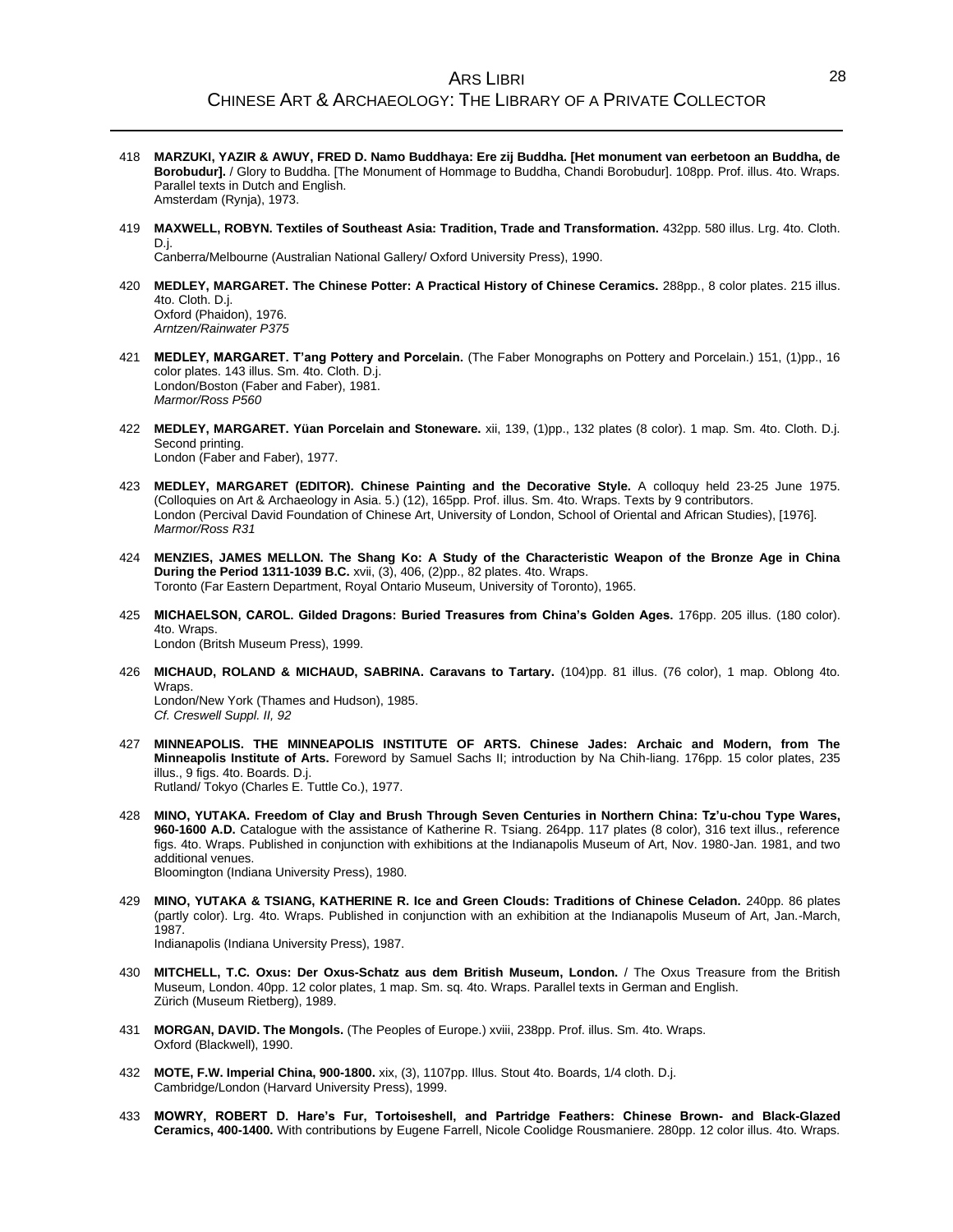Published in conjunction with an exhibition at the Arthur M. Sackler Museum, Harvard University Art Museums, Cambridge, Massachusetts, Dec. 1995-March 1996. Cambridge (Harvard University Art Museums), 1995. *Marmor/Ross P561*

434 **MOWRY, ROBERT D. (EDITOR). Modern and Contemporary Chinese Ink Paintings from the Chu-tsing Li Collection, 1950-2000.** With contributions by Janet Baker, Claudia Brown, Arnold Chang, Chun-yi Lee, and Melissa Moy. 244pp. 63 color plates, 63 reproductions of signatures and seals. Lrg. 4to. Wraps. Published in conjunction with exhibitions at the Arthur M. Sackler Museum, Harvard University Art Museums, Cambridge, Nov. 2007-Jan. 2008, and three subsequent venues.

Cambridge/New Haven (Harvard University Art Museums/ Yale University Press), 2007.

- 435 **MULLIKIN, MARY AUGUSTA & HOTCHKIS, ANNA M. The Nine Sacred Mountains of China: An Illustrated Record of Pilgrimages Made in the Years 1935-1936.** xx, 156pp. 92 illus. (partly tipped-in color). 4to. Cloth. D.j. Hong Kong (Vetch and Lee), 1973.
- 436 **MUNAKATA, KIYOHIKO. Sacred Mountains in Chinese Art.** vii, (1), 200pp. 100 plates, numerous reference figs. Folio. Wraps. Published in conjunction with exhibitions at the Krannert Art Museum, University of Illinois Urbana-Champaign, Nov.- Dec. 1990 and The Metropolitan Museum of Art, New York, Jan.-March 1991. Urbana-Champaign/Chicago (Krannert Art Museum. University of llinois Press), 1990. *Marmor/Ross I531*
- 437 **MURASE, MIYEKO. Bridge of Dreams: The Mary Griggs Burke Collection of Japanese Art.** xiv, 450pp. 449 illus. (320 color). Lrg. 4to. Cloth. D.j. Published in conjunction with an exhibition at The Metropolitan Museum of Art, New York, March-June 2000.

New York (The Metropolitan Museum of Art), 2000.

- 438 **MURASE, MIYEKO. Emaki: Narrative Scrolls from Japan.** 175, (1)pp. Prof. illus. 4to. Wraps. Published in conjunction with an exhibition at The Asia Society, New York, Fall 1983. New York (The Asia Society), 1983.
- 439 **MURCK, ALFREDA. Poetry and Painting in Song China: The Subtle Art of Dissent.** (Harvard-Yenching Institute Monograph Series. 50.) xxi, (5), 406pp. 44 text illus. 4to. Wraps. Cambridge (Harvard University Asia Center for the Harvard-Yenching Institute/ Harvard University Press), 2001.
- 440 **MURCK, ALFREDA & FONG, WEN C. (EDITORS). Words and Images: Chinese Poetry, Calligraphy, and Painting.** xxii, 589pp. 255 illus. Lrg. 4to. Cloth. D.j. New York/Princeton (The Metropolitan Museum of Art/ Princeton University Press), 1991. *Marmor/Ross M604*
- 441 **MURCK, CHRISTIAN F. (EDITOR). Artists and Traditions: Uses of the Past in Chinese Culture.** xxii, (2), 230pp. Prof. illus. 4to. Cloth. D.j. Colloquium following the exhibition "In Pursuit of Antiquity" at The Art Museum, Princeton University, with texts by 15 contributors. Princeton (The Art Museum, Princeton University), 1976.
- 442 **MUSASHI, MIYAMOTO. A Book of Five Rings.** Translated by Victor Harris. (6), 92, (4)pp. Prof. illus. Lrg. sq. 8vo. Cloth. D.j. Seventh printing. Woodstock (The Overlook Press), [1974].
- 443 **NAGOYA. NAGOYA-SHI HAKUBUTSUKAN. Nankin Hakubutsuin ten.** / Art Treasures from the Nanjing Museum Collection. March-May 1981. 161pp. Prof. illus. Sq. 4to. Wraps. The exhibition subsequently traveled to two additional venues in Osaka and Tokyo. Nagoya-shi, 1981.
- 444 **NANTES. MUSÉE D'HISTOIRE DE NANTES. La soie et le canon: France-Chine 1700-1860.** [Par] Bertrand Guillet, Alain Croix, Marie-Catherine Rey, Jean-Paul Desroches, June-Nov. 2010. 230, (1)pp. Prof. illus. in color. Lrg. 4to. Cloth. D.j. Nantes, 2010.
- 445 **NARA. NARA KOKURITSU HAKUBUTSUKAN. Shosoin ten mokuroku.** / Exhibition of Shoso-in Treasures. Oct.-Nov. 1979. 74, (1), 24pp., 4 color plates. Prof. illus. Sm. 4to. Wraps. Nara-shi, Showa 54 [1979].
- 446 **NARAZAKI, MUNESHIGE. The Japanese Print: Its Evolution and Essence.** Adapted by C.H. Mitchell. 274pp. 107 tippedin color plates, 1 folding chart. Folio. Cloth. D.j. Slipcase. Seventh printing. Tokyo/Palo Alto, California (Kodansha International), 1979.
- 447 **NEEDHAM, JOSEPH. Clerks and Craftsmen in China and the West: Lectures and Addresses on the History of Science and Technology.** Based largely on collaborative work with Wang Ling, Lu Gwei-djen, Ho Ping-yü. xix, (1),469, (1)pp. 95 illus., 98 figs. 4to. Cloth. D.j.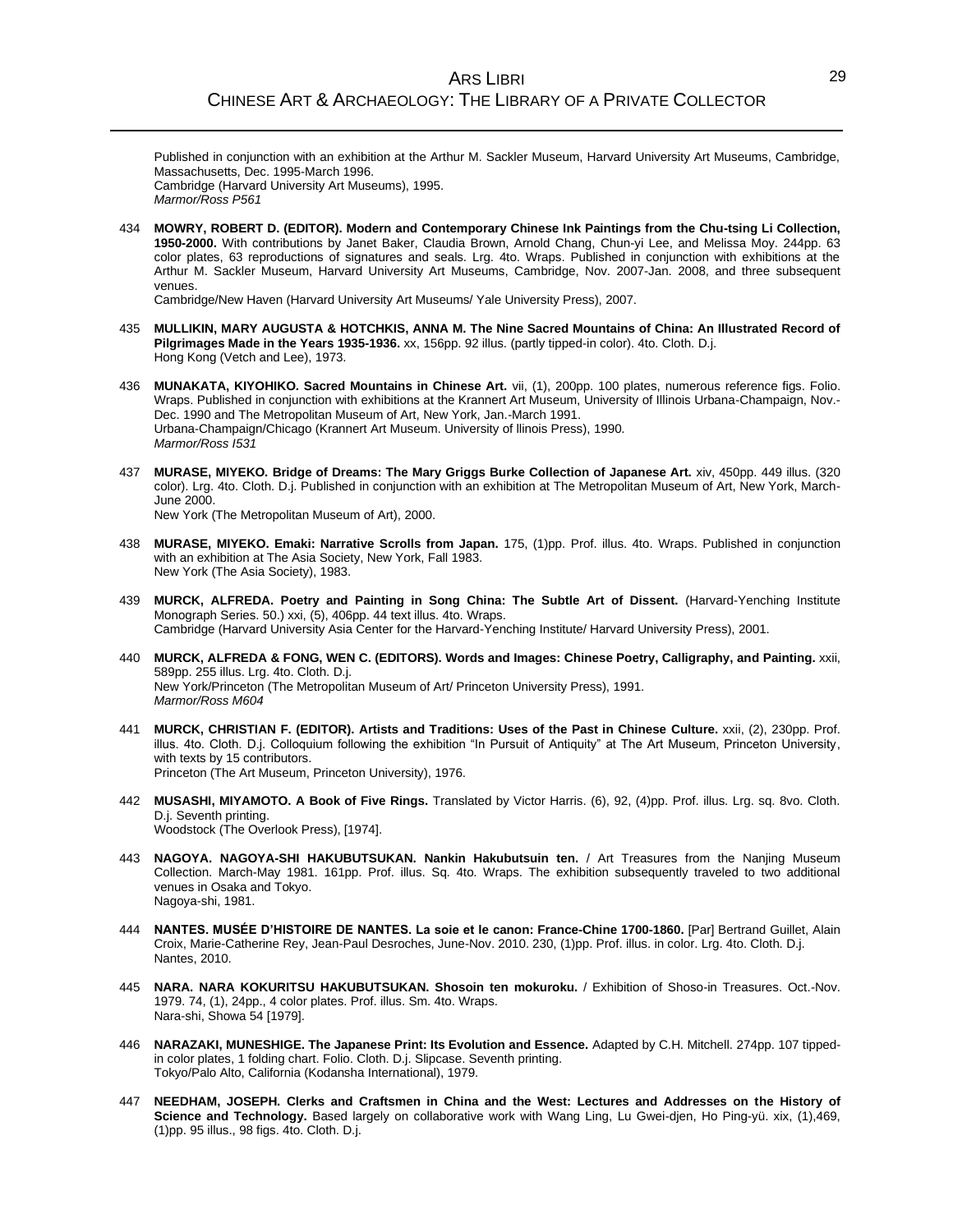Cambridge (University Press), 1970.

448 **NEEDHAM, JOSEPH, ET AL. Science and Civilisation in China.** With the research assistance of Wang Ling. Vols. 1 - 3; 4 Parts 1-3; 5 Parts 1-5, 7, 9, 12-13; 6 Parts 1-3; 7 Parts 1, as follows:

I: Introductory Orientations. xxxviii, 318pp., 2 lrg. folding maps.

II: History of Scientific Thought. xxii, (2), 696, (2)pp.

III: Mathematics and the Sciences of the Heavens and the Earth. xlvii, (1), 877pp.

IV, 1: Physics and Physical Technology. Part I: Physics. With the special co-operation of Kenneth Girdwood Robinson. xxxiv, 433pp.

IV, 2: Physics and Physical Technology. Part II: Mechanical Engineering. xxxiv, (2), 759pp.

IV, 3: Physics and Physical Technology. Part III: Civil Engineering and Nautics. With the collaboration of Wang Ling and Lu Gwei-djen. lvii, (3), 931pp.

V, 1: Chemistry and Chemical Technology. Part I: Paper and Printing. By Tsien Tsuen-hsuin. xxxv, (1), 485pp.

V, 2: Chemistry and Chemical Technology. Part II: Spagyrical Discovery and Invention: Magisteries of Gold and Immortality. With the collaboration of Lu Gwei-dien. xxxii, 510pp.

V, 3: Chemistry and Chemical Technology. Part III: Spagyrical Discovery and Invention: Historical Survey, from Cinnabar Elixirs to Synthetic Insulin. With the collaboration of Ho Ping-yü and Lu Gwei-djen. xxxv, (1), 481pp.

V, 4: Chemistry and Chemical Technology. Part IV: Spagyrical Discovery and Invention: Apparatus, Theories and Gifts. With the collaboration of Ho Ping-yü, Lu Gwei-djen and a contribution by Nathan Sivin. xlviii, 772pp.

V, 5: Chemistry and Chemical Technology. Part V: Spagyrical Discovery and Invention: Physiological Alchemy. With the collaboration of Lu Gwei-djen. xxxiii, (1), 574pp.

V, 7: Chemistry and Chemical Technology. Part 7: Military Technology; the Gunpowder Epic. With the collaboration of Ho Ping-yü (Ho Peng Yoke), Lu Gwei-djen and Wang Ling. xxxiii, (1), 703pp.

V, 9: Chemistry and Chemical Technology. Part IX: Textile Technology: Spinning and Reeling. By Dieter Kuhn. xxxiv, 520pp. V, 12: Chemistry and Chemical Technology. Part XII: Ceramic Technology. Editor: Rose Kerr. By Rose Kerr and Nigel Wood with contributions from Ts'ai Mei-fen and Zhang Fukang. xlix, (1), 918pp.

V, 13: Chemistry and Chemical Technology. Part XIII: Mining. By Peter J. Golas. xxvi, 538pp.

VI, 1: Biology and Biological Technology. Part I: Botany. With the collaboration of Lu Gwei-djen and a special contribution by Huang Hsing-tsung. xxxii, 718pp.

VI, 2: Biology and Biological Technology. Part II: Agriculture. By Francesca Bray. xxvii, (1), 724pp.

VI, 3: Biology and Biological Technology. Part III: Agro-Industries and Forestry. Agro-Industries: Sugarcane Technology, by Christian Daniels. Forestry, by Nicholas K. Menzies. xxviii, (3), 740pp.

VII, 1: Language and Logic. By Christoph Harbsmeier. xxiv, 479, (1)pp. 4to. Cloth. D.j. Various printings.

Cambridge (University Press), 1959-2005.

449 **NEILL, MARY GARDNER. The Communion of Scholars: Chinese Art at Yale.** 144, (4)pp. Prof. illus. 4to. Wraps. Published in conjunction with exhibitions at the China House Gallery, New York, March-May 1982, and two subsequent venues.

New York (China Institute in America), 1982.

450 **NELSON, SARAH MILLEDGE (EDITOR). The Archaeology of Northeast China: Beyond the Great Wall.** 263pp. Prof. illus. Sm. 4to. Cloth. D.j.

London/New York (Routledge), 1995.

- 451 **NEW DELHI. INDIRA GANDHI NATIONAL CENTRE FOR THE ARTS. Mogao Grottoes, Dunhuang: An Exhibition of Buddhist Cave Paintings from China.** 26, (2)pp. Illus. 4to. Wraps. New Delhi, [1991].
- 452 **NEW YORK. ASIA SOCIETY. The Art of the Korean Potter: Silla, Koryo, Yi.** Foreword by Gordon Bailey Washburn; preface by Robert P. Griffing, Jr. 131pp., 8 color plates. 106 illus. 4to. Boards. D.j. The exhibition was subsequently shown at the Royal Ontario Museum, Toronto, and the Art Institute of Chicago. Presentation copy, inscribed by R.P. Griffing, Jr. New York, 1968. *Arntzen/Rainwater P384*
- 453 **NEW YORK. ASIA SOCIETY. GALLERIES. The Chinese Scholar's Studio: Artistic Life in the Late Ming Period. An exhibition from the Shanghai Museum.** Editors: Chu-tsing Li, James C.Y. Watt. Contributors: James C.Y. Watt, Chu-tsing Li, Wai-kam-Ho, Zhu Xuchu, Wang Qingzheng, Robert D. Mowry. Oct. 1987-Jan. 1988. 218pp. Prof. illus. Lrg. 4to. Wraps. London (Thames and Hudson), 1987. *Marmor/Ross I530*
- 454 **NEW YORK. THE ASIA SOCIETY. Cultures at Crossroads: Southeast Asian Textiles from the Australian National Gallery.** Sept. 1992-Jan. 1993. Edited by Graham Grayston. (Australian National Gallery, Canberra: Studies on Asian Art. 2.) vii, (1), 87, (1)pp. Prof. illus. (partly color). 4to. Wraps. New York, 1992.
- 455 **NEW YORK. ASIA SOCIETY. Japanese Ghosts & Demons: Art of the Supernatural.** Edited by Stephen Addiss. June-Sept. 1985. 192pp. Prof. illus. 4to. Wraps. The exhibition subsequently traveled to three additional venues. New York (George Braziller), 1985.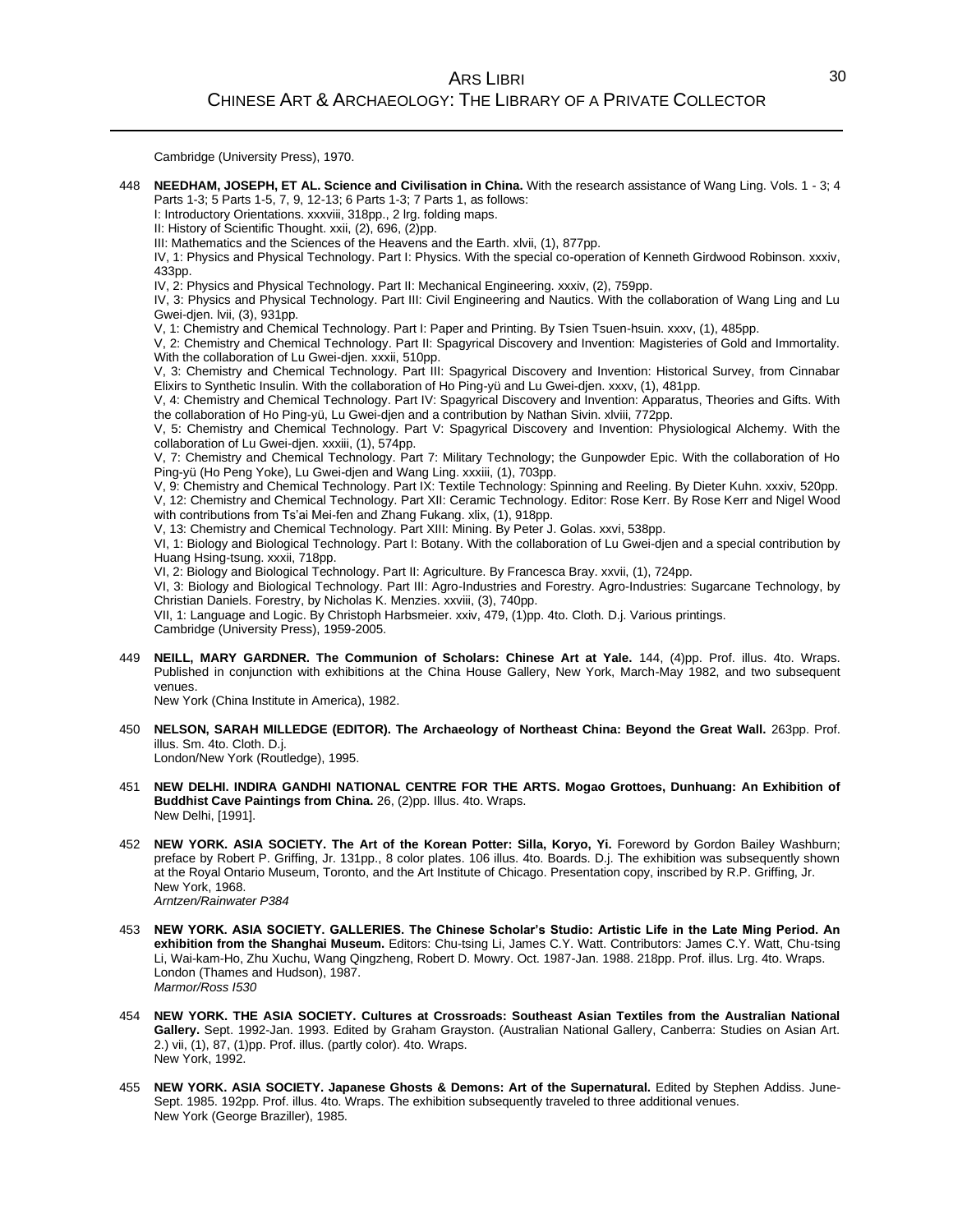- 456 **NEW YORK. ASIA SOCIETY MUSEUM. Monks and Merchants: Silk Road Treasures from Northwest China: Gansu and Ningxia, 4th-7th Century.** [By] Annette L. Juliano and Judith A. Lerner with essays by Michael Alram, Chen Bingying, Albert E. Dien, Luo Feng, Boris I. Marshak. Oct. 2001-Jan. 2002. 352pp. Prof. illus. Lrg. 4to. Wraps. New York, 2001.
- 457 **NEW YORK. ASIA SOCIETY. Treasures of Asian Art: The Asia Society's Mr. and Mrs. John D. Rockefeller 3rd Collection.** By Denis Patry Leidy. With a contribution by Sherman E. Lee. 319, (1)pp. 304 illus. (232 color). Lrg. 4to. Wraps. New York, 1994.
- 458 **NEW YORK. CHINA HOUSE GALLERY. Ceramics in the Liao Dynasty: North and South of the Great Wall.** By Mino Yutaka. March-May 1973. 86pp. 60 plates. Sm. sq. 4to. Wraps. New York, 1973.
- 459 **NEW YORK. CHINA HOUSE GALLERY. Foreigners in Ancient Chinese Art. From Private and Museum Collections.** March-May 1969. By Ezekiel Schloss. (48)pp. 66 illus. 4to. Wraps. New York, 1969.
- 460 **NEW YORK. CHINA HOUSE GALLERY. Ritual and Power: Jades of Ancient China.** April-June 1988. [By] Elizabeth Childs-Johnson. 23, (1)pp. Prof. illus. Lrg. 4to. Wraps. New York, 1988.
- 461 **NEW YORK. CHINA HOUSE GALLERY, CHINA INSTITUTE IN AMERICA. Selections of Chinese Art from Private Collections.** Oct. 1986-Jan. 1987. 111, (1)pp. Prof. illus. (partly color). 4to. Wraps. New York, 1986.
- 462 **NEW YORK. CHINA HOUSE GALLERY. Treasures from The Metropolitan Museum of Art.** By Laurance Roberts. Oct.- Nov. 1979. 93, (3)pp. 64 plates. 4to. Wraps. New York, 1979.
- 463 **NEW YORK. CHINA INSTITUTE IN AMERICA/CHINA HOUSE GALLERY & SEATTLE. SEATTLE ART MUSEUM. China's Influence on American Culture in the 18th and 19th Centuries.** A special Bicentennial exhibition drawn from private and museum collections. Catalog by Henry Trubner and William Jay Rathbun assisted by Yin-wah Ashton. April-June/ Oct.-Nov. 1976. 94, (6)ppp. 67 illus. Sm. 4to. Wraps. New York/Seattle, 1976.
- 464 **NEW YORK. CHRISTIE'S. Fine Chinese Art from the Arthur M. Sackler Collections.** Sale, March 18, 2009. 118pp. Prof. illus. 4to. Wraps. New York, 2009.
- 465 **NEW YORK. CHRISTIE'S. Fine Chinese Ceramics and Works of Art.** Sale, June 2, 1994. 259, (7)pp. Prof. illus. 4to. Wraps. New York, 1994.
- 466 **NEW YORK. CHRISTIE'S. Fine Chinese Ceramics, Jades and Works of Art.** Sale, Sept. 19, 2007. 423pp. Prof. illus. 4to. Wraps. New York, 2007.
- 467 **NEW YORK. CHRISTIE'S. Fine Chinese Ceramics & Works of Art Including Jades from the Fine Arts Museums of San Francisco.** Sale, March 18-29, 2009. 252pp. Prof. illus. 4to. Wraps. New York, 2009.
- 468 **NEW YORK. CHRISTIE'S. Important Chinese Works of Art from the Arthur M. Sackler Collections.** Sale, Dec. 1, 1994. 219, (1)pp. 187 color illus. 4to. Cloth. D.j. New York, 1994.
- 469 **NEW YORK. CHRISTIE'S. Masterpieces of Chinese Sculpture from a Private Collection.** Sale, Sept.16, 1999. 119pp. Prof. illus. 4to. Wraps. New York, 1999.
- 470 **NEW YORK. COLUMBIA UNIVERSITY. Early Chinese Art and the Pacific Basin.** A photographic exhibition. Aug.-Sept. 1967. xvi, 152pp. Prof. illus. Sm. sq. 4to. Wraps. New York, 1967.
- 471 **NEW YORK. IBM GALLERY OF SCIENCE AND ART. The Rise of a Great Tradition: Japanese Archaeological Ceramics from the Jomon through Heian Periods (10,500 BC-AD 1185).** Dec. 1990-Feb. 1991. Co-organized by the Japan Society and the Agency for Cultural Affairs, Government of Japan. 112pp. Prof. illus. (numerous color). Lrg. 4to. Wraps. (head of spine chipped).

New York (Agency for Cultural Affairs, Governemnt of Japan/ Japan Society), 1990.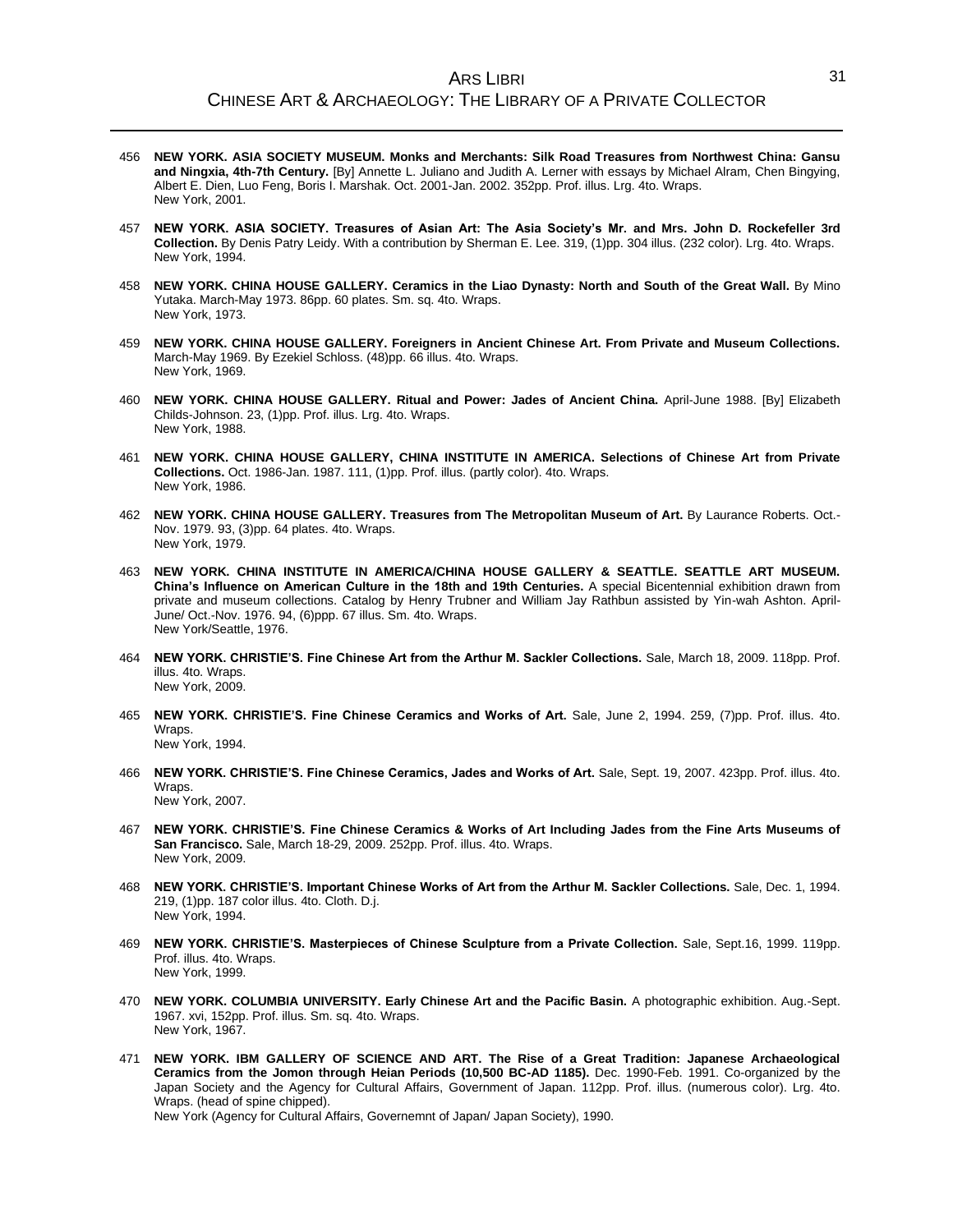## ARS LIBRI CHINESE ART & ARCHAEOLOGY: THE LIBRARY OF A PRIVATE COLLECTOR

- 472 **NEW YORK. JAPAN SOCIETY GALLERY. Contemporary Japanese Art in America I: Arita, Nakagawa, Sugimoto.** May-June 1987. Text by Alexandra Munroe. 81, (1)pp. 22 plates (15 color). Lrg. 4to. Wraps. New York, 1987.
- 473 **NEW YORK. JAPAN SOCIETY GALLERY. Transmitting the Forms of Divinity: Early Buddhist Art from Korea and Japan.** [By] Washizuka Hiromitsu, Park Youngbok and Kang Woo-Bang. Contributors: Ariga Yoshitaka, Jonathan W. Best, Choi Eung-Chon, Kim Lena, Konno Toshifumi, Kwak Dong-Seok, Onishi Shuya, Nancy Shatzman Steinhardt, Tanabe Saburosuke. Edited by Naomi Noble Richard. April-June 2003. 384pp. Prof. illus. (92 color plates). Lrg. 4to. Cloth. D.j. New York, 2003.
- 474 **NEW YORK. J.J. LALLY & CO. Ancient China: Jades, Bronzes & Ceramics.** March-April 1999. (70)pp. 42 color illus., reference figs. 4to. Wraps. New York, 1999.
- 475 **NEW YORK. J.J. LALLY & CO. Ancient China: Music & Ritual.** March-April 2001. (48)pp. 24 color plates. 4to. Wraps. New York, 2001.
- 476 **NEW YORK. J.J. LALLY & CO. Ancient Chinese Ceramics and Tomb Sculptures.** March-April 2000. (46)pp. 22 color plates. 4to. Wraps. D.j. New York, 2000.
- 477 **NEW YORK. J.J. LALLY & CO. Ancient Chinese Tomb Sculpture.** March-April 2004. (48)pp. 20 color plates. 4to. Wraps. New York, 2004.
- 478 **NEW YORK. J.J. LALLY & CO. Archaic Chinese Bronzes, Jades and Works of Art.** June 1994. Text by Tzehuey Chiou-Peng. (110)pp. 64 color plates, 23 figs., reference illus. Lrg. 4to. Cloth. D.j. New York, 1994.
- 479 **NEW YORK. J.J. LALLY & CO. Arts of Ancient China.** May-June 1990. (86)pp. 44 color plates. 4to. Wraps. New York, 1990.
- 480 **NEW YORK. J.J. LALLY & CO. Arts of the Han Dynasty.** March-April 1998. (62)pp., 31 color plates, reference figs. 4to. Wraps. New York, 1998.
- 481 **NEW YORK. J.J. LALLY & CO. Chinese Archaic Bronzes, Sculpture and Works of Art.** June 1992. Text by Annette L. Juliano. (126)pp. 48 color plates, 11 figs. 4to. Cloth. D.j. New York, 1992.
- 482 **NEW YORK. J.J. LALLY & CO. Chinese Archaic Jades and Bronzes.** From the estate of Professor Max Loehr and others. June 1993. (110)pp. Prof. illus. 4to. Cloth. D.j. New York, 1993.
- 483 **NEW YORK. J.J. LALLY & CO. Chinese Ceramics and Works of Art.** Inaugural exhibition. Dec. 1986. (78)pp. 47 color plates. 4to. Wraps. New York, 1986.
- 484 **NEW YORK. J.J. LALLY & CO. Chinese Porcelain and Silver in the Song Dynasty.** March-April 2002. (66)pp. 35 color plates, reference illus. 4to. Wraps. New York, 2002.
- 485 **NEW YORK. J.J. LALLY & CO. Chinese Works of Art.** May-June 1988. (92)pp. 60 color plates. 4to. Wraps. New York, 1988.
- 486 **NEW YORK. J.J. LALLY & CO. Early Dynastic China: Works of Art from Shang to Song.** March-April 1996. (100)pp. 47 color plates, reference illus. Lrg. 4to. Cloth. D.j. New York, 1996.
- 487 **NEW YORK. THE METROPOLITAN MUSEUM OF ART. Along the Ancient Silk Routes: Central Asian Art from the**  West Berlin State Museums. April-June 1982. Introduction by Herbert Härtel; catalogue by H. Härtel and Marianne Yaldiz with contributions by Raoul Birnbaum, Martin Lerner, and Willibald Veit. 223, (1)pp. Prof. illus. 4to. Wraps. New York, 1982. *Marmor/Ross I524*
- 488 **NEW YORK. THE METROPOLITAN MUSEUM OF ART. The Golden Deer of Eurasia: Scythian and Sarmatian Treasures from the Russian Steppes.** The State Hermitage, Saint Petersburg, and the Archaeological Museum, Ufa. Edited by Joan Aruz, Ann Farkas, Andrei Alekseev, and Elena Korolkova. Oct. 2000-Feb. 2001. 303pp. 212 color illus., 98 figs. Lrg. 4to. Cloth. D.j.

New York/New Haven (The Metropolitan Museum of Art/ Yale University Press), 2000.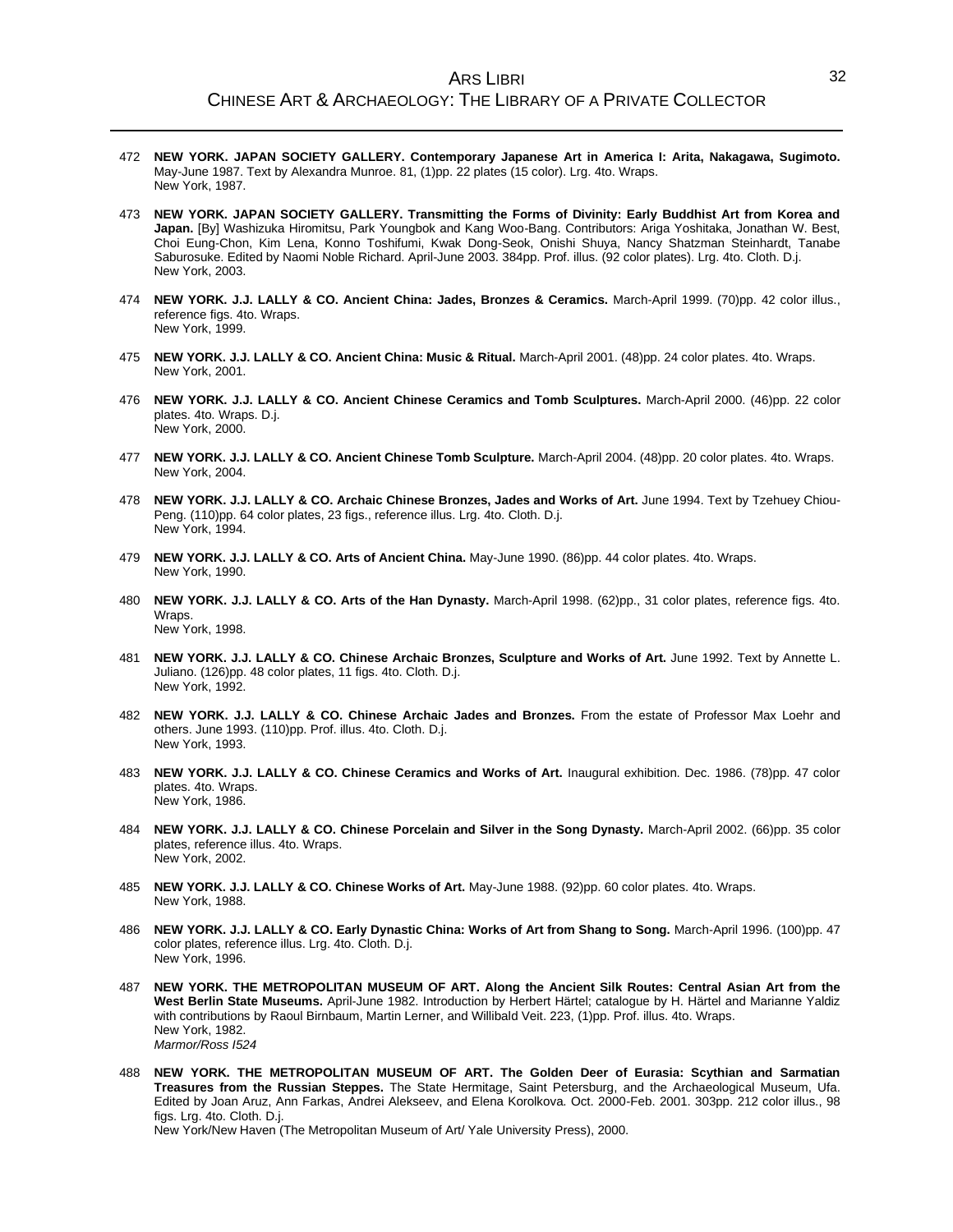- 489 **NEW YORK. THE METROPOLITAN MUSEUM OF ART. The Great Bronze Age of China.** An exhibition from the People's Republic of China. April-July 1980. Edited by Wen Fong. xv, (3), 386pp. 251 illus. (121 color), 10 maps. Lrg. 4to. Cloth. D.j. New York (The Metropolitan Museum of Art/ Alfred A. Knopf), 1980. *Marmor/Ross I527*
- 490 **NEW YORK. THE METROPOLITAN MUSEUM OF ART. The Legacy of Genghis Khan: Courtly Art and Culture in Western Asia, 1256-1353.** Edited by Linda Komaroff and Stefano Carboni. Nov. 2002-Feb. 2003. xiv, 322pp. 280 illus. (200 color). Lrg. 4to. Wraps. New York, 2002.
- 491 **NEW YORK. THE PIERPONT MORGAN LIBRARY. Catalogue of the Exhibition of Chinese Calligraphy and Painting in the Collection of John M. Crawford, Jr.** Catalogue edited by Laurence Sickman. Foreword by John M. Crawford, Jr. Calligraphy essay by Lien-Sheng Yang. 53, (3)pp., 25 plates. 4to. Wraps. The exhibition subsequently traveled to two additional venues. New York, 1962. *Arntzen/Rainwater M529*
- 492 **NEW YORK. SOTHEBY PARKE BERNET INC. Fine Chinese Jades and Works of Art.** Sale, Feb. 28, 1980. (Sale Number 4346.) (106)pp. Prof. illus. Sq. 4to. Wraps. New York, 1980.
- 493 **NEW YORK. SOTHEBY PARKE BERNET INC. Japanese and Other Asian Works of Art.** Including Korean, Tibetan, Nepalese, Indian and Southeast Asian works of art, ceramics, swords, fittings, armor, various works of art, prints, paintings, illustrated books and screens. Property of various owners. Sale, July 1-3, 1980. (Sale no. 4406.) Ca. (300)pp. Prof. illus. (partly color). Sq. 4to. Wraps. New York, 1980.
- 494 **NEW YORK. SOTHEBY'S. Fine Chinese Ceramics and Works of Art.** Sale, Dec. 3, 1986. (134)pp. Prof. illus. 4to. Wraps. New York, 1986.
- 495 **NEW YORK. SOTHEBY'S. Fine Chinese Ceramics and Works of Art.** Sale, June 3, 1987. (Sale No. 5592.) (142)pp. Prof. illus. (partly color). 4to. Wraps. New York, 1987.
- 496 **NEW YORK. SOTHEBY'S. Fine Chinese Ceramics and Works of Art.** Sale, June 1, 1988. (102)pp. Prof. illus. 4to. Wraps. New York, 1988.
- 497 **NEW YORK. SOTHEBY'S. Fine Chinese Ceramics and Works of Art.** Sale, May 30, 1990. (106)pp. Prof. illus. 4to. Wraps.

New York, 1990.

- 498 **NEW YORK. THE METROPOLITAN MUSEUM OF ART. A Decade of Collecting, 1984-1993: Friends of Asian Art Gifts.** Sept. 1993-Jan. 1994. 64pp. Prof. illus. 4to. Wraps. New York, 1993.
- 499 **NORTHAMPTON. SMITH COLLEGE. MUSEUM OF ART. The Bodhisattva and the Goddess: Deities of Compassion in Buddhist and Hindu Art.** Catalogue prepared by Marylin Rhie with essays by Dennis Hudson and Taitetsu Unno. April-May 1980. v, (1), 68pp. 42 plates. Oblong 4to. Wraps. Nothampton, 1980.
- 500 **O'BANNON, GEORGE W. The Turkoman Carpet.** 168pp. 24 plates with over 60 color illus., 100 figs. Lrg. 4to. Cloth. D.j. London (Duckworth), 1974. *Creswell Suppl. II, 543*
- 501 **ORIENTAL CERAMICS. THE WORLD'S GREAT COLLECTIONS. VOL. 11: THE METROPOLITAN MUSEUM OF ART, NEW YORK.** Introduction, selection and notes by Suzanne G. Valenstein, Julia Meech-Pekarik, Marilyn Jenkins. 179pp. 368 illus. (90 color), 4 plates of marks, 91 figs. Lrg. folio. Cloth. Slipcase. Toikyo/New York (Kodansha), 1982.
- 502 **OUYANG, ZHONGSHI & FONG, WEN C. Chinese Calligraphy.** [Contributions by] Cao Baolin, Cong Wenjun, Huang Dun, Wang Jingxian, Wang Shizheng, Wang Yuchi, Ye Peigui, Zhou Junjie, Zhu Huantian, Qianshen Bai, Uta Lauer, Craig Shaw. Translated and edited by Wang Youfen. (The Culture & Civilization of China.) 511, (3)pp. Prof. illus. (mostly in color). Lrg. 4to. Cloth. D.j. Texts by 12 contributors. New Haven/Beijing (Yale University Press/ Foreign Languages Press), 2008.
- 503 **OWEN, STEPHEN. The Great Age of Chinese Poetry: The High T'ang.** xv, (3), 440pp. 4to. Cloth. New Haven/London (Yale University Press), 1981.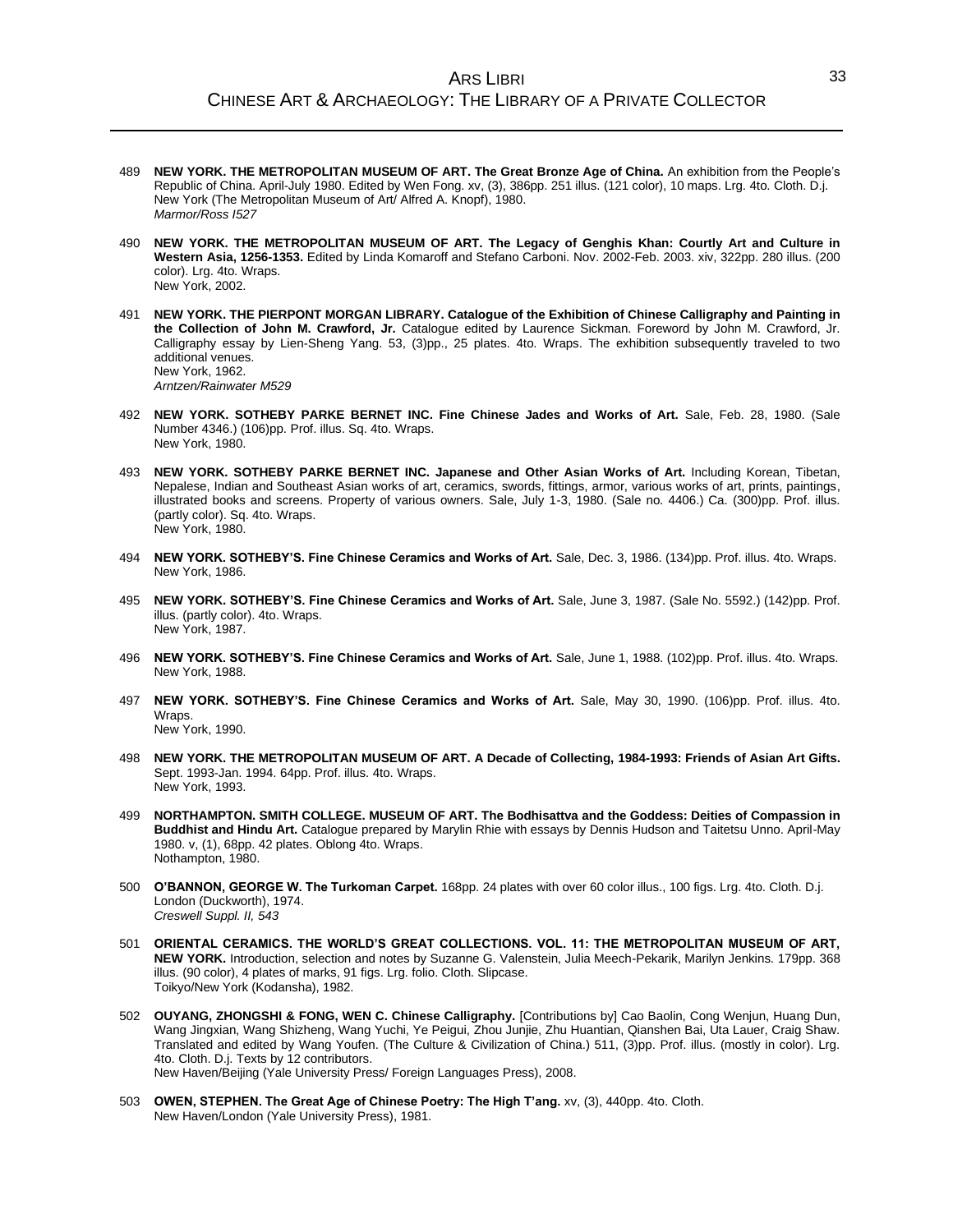- 504 **OWEN, STEPHEN. Traditional Chinese Poetry and Poetics: Omen of the World.** vii, (3), 303pp. Lrg. 8vo. Cloth. D.j. Madison (University of Wisconsin Press), 1985.
- 505 **OXFORD. ASHMOLEAN MUSEUM. Iron in the Fire: The Chinese Potters' Exploration of Iron Oxide Glazes.** May-June 1988. 88pp. 12 color plates, 100 illus., text figs. 4to. Wraps. London (Oriental Ceramic Society), 1988.
- 506 **PAL, PRATAPADITYA. The Ideal Image: The Gupta Sculptural Tradition and its Influence.** 144pp. 96 plates. Oblong 4to. Cloth. D.j. Published in conjunction with exhibitions at The Asia Society, New York, fall 1978, and two additional venues. New York (The Asia Society), 1978.
- 507 **PALM SPRINGS, CALIFORNIA. PALM SPRINGS DESERT MUSEUM. Jade in Chinese Culture: Magic, Art and Order.** Feb.-April 1990. 155pp. 166 color illus. Lrg. 4to. Wraps. Palm Springs, 1990.
- 508 **PAO, KUO-YI. Studies on the Secret History of the Mongols.** (Indiana University Publications: Uralic and Altaic Series. 58.) vii, (1), 163pp. Lrg. 8vo. Wraps. Bloomington/The Hague (Indiana University/ Mouton & Co.), 1965.
- 509 **PARIS. INSTITUT DU MONDE ARABE. Terres secrètes de Samarcande: Céramiques du VIIIe au XIIIe siècle.** June-Sept. 1992. 127pp. Prof. illus. Lrg. 4to. Wraps. The exhibition subsequently traveled to two additional venues. Paris, 1992.
- 510 **PASADENA. PACIFIC ASIA MUSEUM. Chinese Jade: The Image from Within.** Catalogue: Suzanne Haney Foster. 98pp. Illus. (partly color). 4to. Wraps. First edition. Pasadena, 1986.
- 511 **PEARLS OF THE MIDDLE KINGDOM: A SELECTION OF ARTICLES FROM THE NATIONAL PALACE MUSEUM MONTHLY OF CHINESE ART.** 169, (1)pp. Prof. illus. Lrg. 4to. Cloth. D.j. Taipei (National Palace Museum), 1993.
- 512 **PELLIOT, PAUL. Notes on Marco Polo.** Ouvrage posthume. 2 vols. + Index. xii, 885, (3)pp.; ii, 305pp. Lrg. 4to. Cloth. Paris (Imprimerie Nationale/ Librairie Adrien-Maisonneuve), 1959-1973.
- 513 **PIRAZZOLI-T'SERSTEVENS, MICHÈLE. The Han Dynasty.** 240pp. 158 plates (30 color). Lrg. 4to. Cloth. D.j. Slipcase. New York (Rizzoli), 1982.
- 514 **PIRIYA KRAIRŒK. The Roots of Thai Art.** [By] Piriya Krairiksh. Photography by Piriya Krairiksh and Pisarn Piemmettawat. 416pp. Prof. illus. Lrg. 4to. Cloth. D.j. Bangkok (River Books), 2012.
- 515 **POPE, JOHN ALEXANDER. Fourteenth-Century Blue-and-White: A Group of Chinese Porcelains in the Topkapu Sarayi Müzesi, Istanbul.** Revised edition. (Freer Gallery of Art. Occasional Papers. Vol. 2#1.) vi, 85pp., 40 plates. Wraps. Washington (Smithsonian Institution), 1970.
- 516 **PORKERT, MANFRED. The Theoretical Foundations of Chinese Medicine: Systems of Correspondence.** (M.I.T. East Asian Science Series. 3.) xvi, 368pp. 81 illus. Sm. 4to. Wraps. Cambridge/London (The MIT Press), 1985.
- 517 **PORTAL, JANE & KINOSHITA, HIROMI (EDITORS). The First Emperor: China's Terracotta Army.** 240pp. Prof. illus. Lrg. 4to. Cloth. D.j. Published in conjunction with an exhibition at the British Museum, London, Sept. 2007-April 2008. London (The British Museum Press), 2007.
- 518 **PORTLAND. PORTLAND ART MUSEUM. Masterworks in Wood: China and Japan.** [By] Donald Jenkins with the assistance of Robin Scribnick. Nov.-Dec. 1976. 136pp. 70 plates, text figs. 4to. Wraps. Portland, 1976.
- 519 **POWERS, MARTIN J. Art & Political Expression in Early China.** xiv, 438pp. 152 illus. 4to. Cloth. D.j. New Haven/ London (Yale University Press), 1991. *Marmor/Ross K359*
- 520 **PRIEST, ALAN. Chinese Sculpture in The Metropolitan Museum of Art.** 81, (3)pp., 132 plates. 4to. Cloth. Reprint of the New York 1944 edition. New York (Arno Press), 1974. *Rowland p. 60*
- 521 **PRINCETON. PRINCETON UNIVERSITY. THE ART MUSEUM. In Pursuit of Antiquity: Chinese paintings of the Ming and Ch'ing Dynasties from the Collection of Mr. and Mrs. Earl Morse.** By Roderick Whitfield with an addendum by Wen Fong. May-July 1969. 240pp. Prof. illus. 4to. Cloth. D.j. The exhibition subsequently traveled to 11 additional venues.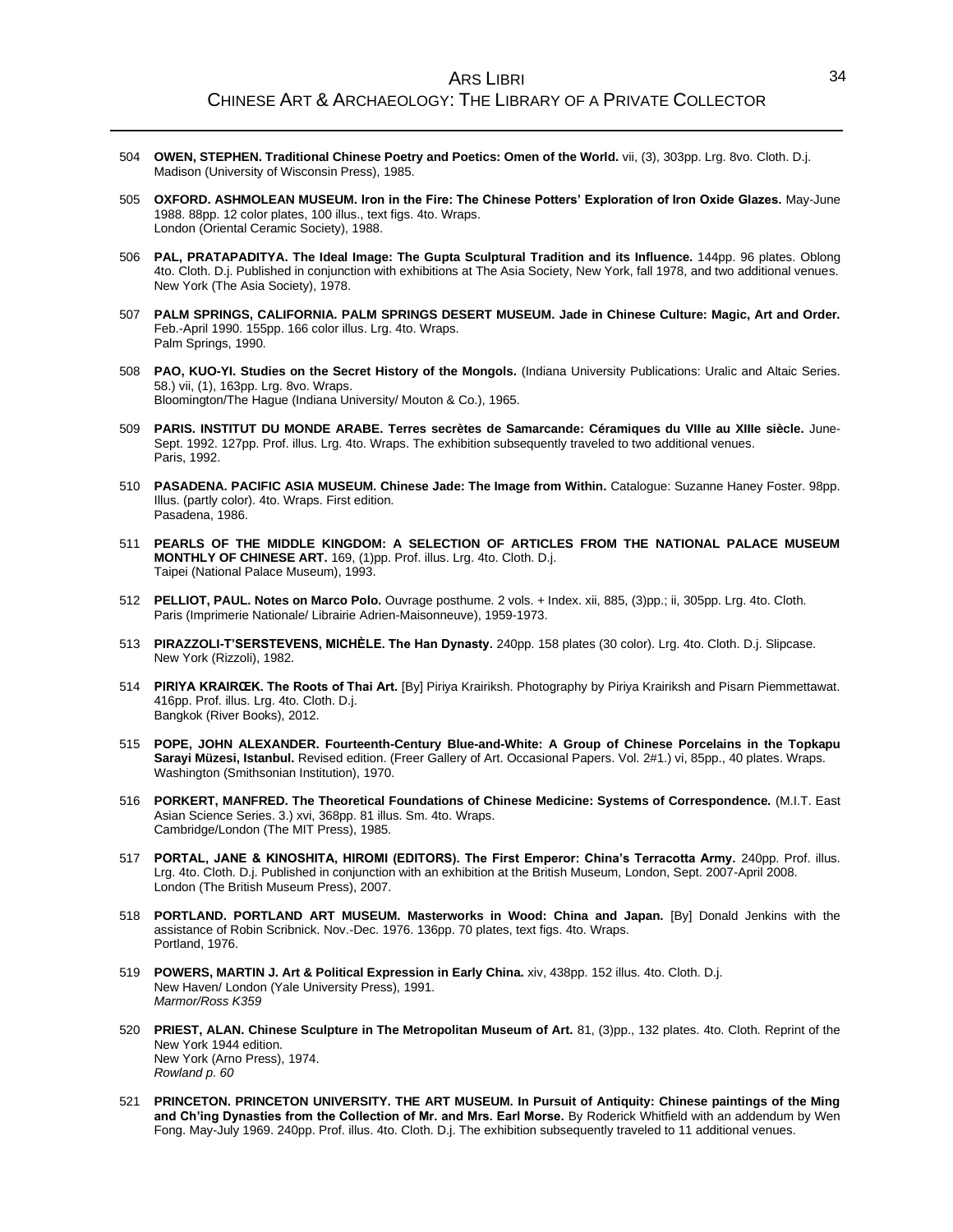Princeton, 1969. *Arntzen/Rainwater M552*

- 522 **PRZHEVAL'SKII, NIKOLAI MIKHAILOVICH. Mongolia, the Tangut Country, and the Solitudes of Northern Tibet: Being a Narrative of Three Years' Travel in Eastern High Asia.** By N. Prejevalsky, of the Russian Staff Corps... Translated by E. Delmar Morgan. With introduction and notes by Henry Yule. 2 vols. 50, (2), 287pp., 11 plates, 1 folding map; xii, 320pp., 14 plates. Lrg. 8vo. Cloth. Reprint of the London 1876 edition. Farnborough, Hants. (Gregg International Publishers), 1968.
- 523 **PUYO, CHUNGCHEONGNAM-DO. KUNGNIP PUYO PANGMULGWAN. Puyo pangmulgwan chinyolp'um togam: Sonsa, Paekche munhwa.** / Selected Treasures of the Buyeo National Museum. (8)pp., 20 color plates, 54pp. 165 illus. hors texte. 4to. Wraps. D.j. English-language summary. Soul T'ukpyolsi (Samhwa Ch'ulp'ansa), 1977.
- 524 **QI, XIAOSHAN & WANG, BO (EDITORS). Si chou zhi lu: Xinjiang gu dai wen hua.** Xinjiang Weiwuerzu Zizhiqu dui wai wen hua jiao liu xie hui, Xinjiang xin bo yi gong yi pin shang dian bian; Qi Xiaoshan, Wang Bo bian zhu./ The Ancient Culture in Xinjiang Along the Silk Road. 303, (1)pp. Prof. illus. Lrg. 4to. Wraps. Parallel texts in Chinese and English. Wulumuqi Shi (Xinjiang ren min chu ban she), 2008.
- 525 **QINGHAI CAI TAO.** Qinghai sheng wen wu kao gu dui bian. 7, (1), 3, (3), 31pp., 30 plates with 32 color illus. 185 illus. hors texte. 1 text figs. 4to. Wraps. Beijing (Wen wu chu ban she/ Xin hua shu dian fa xing), 1980.
- 526 **QINGHAI LIUWAN: LEDU LIUWAN YUAN SHI SHE HUI MU DI** Qinghai sheng wen wu guan li chu kao gu dui, Zhongguo she hui ke xue yuan kao gu yan jiu suo; Zhongguo she hui ke xue yuan kao gu yan jiu suo bian ji. (Zhongguo tian ye kao gu bao gao ji. Kao gu xue zhuan kan. Ding zhong. Di 28 hao.) 2 vols. 7, (1), 408pp. Prof. illus.; 7, (1)pp., 212 plates (partly in color). 4to. Boards, 1/4 cloth. English-language summary "Excavation of a Primitive Society Cemetery at Liuwan in Qinghai." Beijing (Wen wu chu ban she), 1984.
- 527 **RATCHNEVSKY, PAUL. Genghis Khan: His Life and Legacy.** Translated and edited by Thomas Nivison Haining. xvii, (1), 313pp. 25 illus., 1 double-page map. Sm. 4to. Cloth. D.j. Oxford/Cambridge, Mass. (Blackwell), 1992.
- 528 **RAWSON, JESSICA. Ancient China: Art and Archaeology.** 240pp. 192 illus. Sm. 4to. Wraps. New York (Harper & Row), 1980.
- 529 **RAWSON, JESSICA. Chinese Ornament: The Lotus and the Dragon.** 240pp., 4 color plates with 12 illus. 212 text illus. Lrg. 4to. Wraps. London (British Museum Publications), 1984. *Marmor/Ross P73*
- 530 **RAWSON, JESSICA. Western Zhou Ritual Bronzes from the Arthur M. Sackler Collections.** (Ancient Chinese Bronzes from the Arthur M. Sackler Collections. 2.) 2 vols. 776pp. 129 color plates, numerous text illus. Folio. Leatherette. Slipcase. Washington/Cambridge (The Arthur M. Sackler Foundation/ Arthur M. Sackler Museum, Harvard University), 1990.
- 531 **RAWSON, JESSICA & BUNKER, EMMA C. Ancient Chinese and Ordos Bronzes** 362pp. 234 color plates. Lrg. 4to. Cloth. D.j. Published in conjunction with an exhibition at the Hong Kong Museum of Art, Oct.-Dec. 1990, presented jointly by the Oriental Ceramic Society of Hong Kong and the Urban Council of Hong Kong. Hong Kong/London (Christie's Swire/ Eskenazi), 1990.
- 532 **RAWSON, JESSICA (EDITOR). Mysteries of Ancient China: New Discoveries from the Early Dynasties.** 303pp. Prof. illus. Lrg. 4to. Wraps. Published in conjunction with an exhibition at The British Museum, 1996. London (British Museum Press), 1996.
- 533 **RAWSON, PHILIP. The Art of Tantra.** (World of Art.) 216pp. 169 illus. (25 color). Wraps. Reprint of the 1985 edition. New York (Thames and Hudson), 1988.
- 534 **RECENT DISCOVERIES IN CHINESE ARCHAEOLOGY.** 28 articles by Chinese archaeologists describing their excavations. (2), 107pp., 12 color plates. Numerous text illus. 4to. Wraps. D.j. Beijing (Foreign Languages Press), 1984.
- 535 **REED, MARCIA & DEMATTÈ, PAOLA (EDITORS). China on Paper: European and Chinese Works from the Late Sixteenth to the Early Nineteenth Century.** 235, (3)pp. 88 illus. (partly color). Lrg. 4to. Boards. D.j. Published in conjunction with an exhibition at the Getty Research Institute, Los Angeles, Nov. 2007-Feb. 2008. Los Angeles (Getty Research Institute), 2007.
- 536 **REEDER, ELLEN D. (EDITOR). Scythian Gold: Treasures from Ancient Ukraine.** With essays by Esther Jacobson, Lada Onyshkevych, Ellen Reeder, Michael Treister, P.P. Toplochlo and S.V. Polin, V.I. Murzin, Tetiana Bohush and Halyna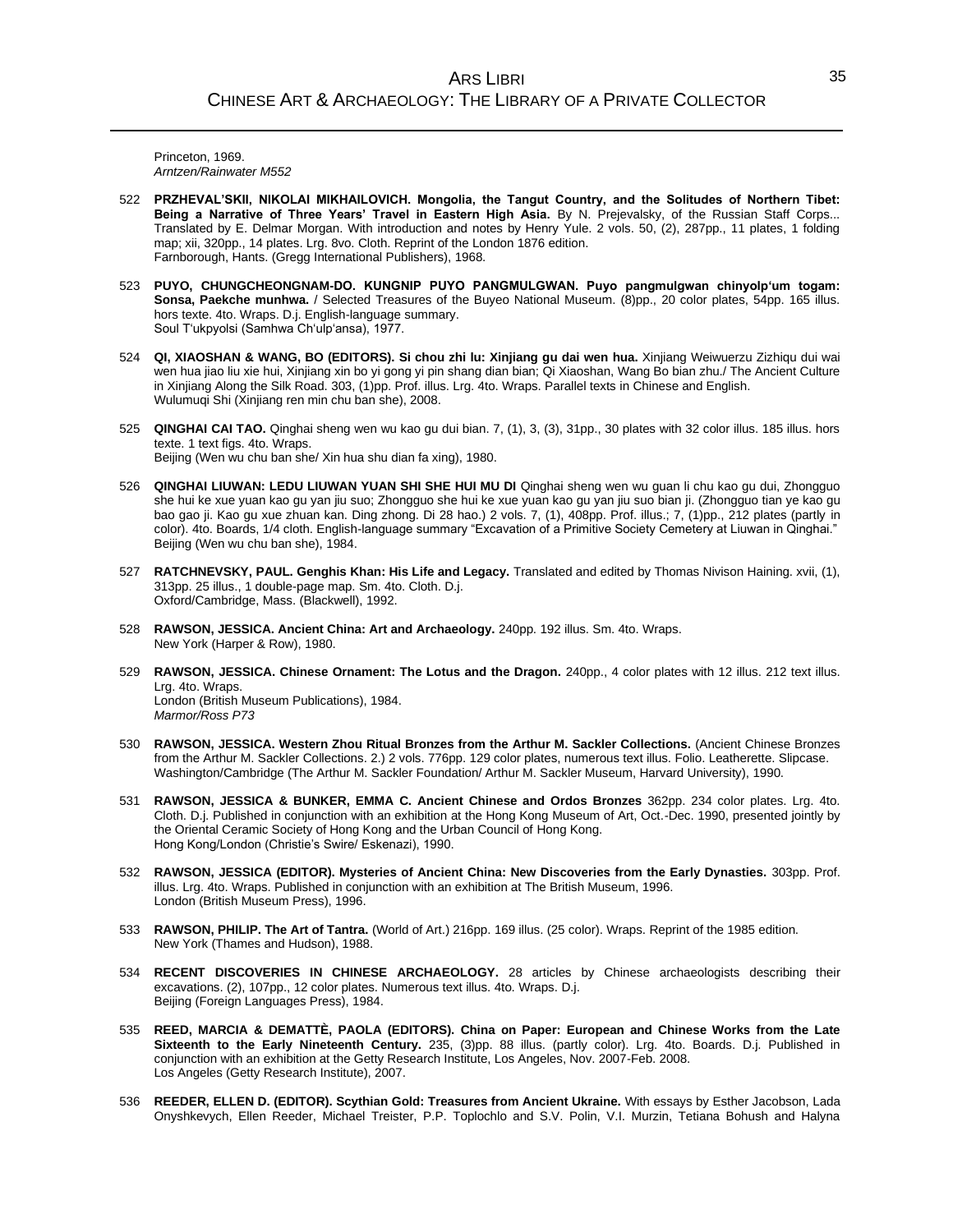Buzian, Svitlana Korets'ka and Liudmyla Strokova, Olena Pidvysots'ka. 352pp. 295 illus. (240 color). Lrg. 4to. Wraps. Published in conjunction with a travelling exhibition. New York (Harry N. Abrams), 1999.

- 537 **RELICS SALVAGED FROM THE SEABED OFF SINAN.** Materials I [all published]. Compiled by The Bureau of Cultural Properties, Ministry of Culture and Information. 339pp. 203 plates (120 color) with 301 illus. (170 color), text figs. Lrg. 4to. Cloth. Slipcase. [Seoul] (Dong Hwa Publishing Co.), 1985.
- 538 **REXROTH, KENNETH. One Hundred Poems from the Chinese.** xi, (1), 147, (1)pp. Illus. Wraps. Ninth printing. New York (New Directions Books), [1971].
- 539 **RHIE, MARYLIN M. & THURMAN, ROBERT A.F. Wisdom and Compassion: The Sacred Art of Tibet.** / Ses rab dan sñin rjei rol pa. 412pp. 278 illus. (263 color), 2 maps. Lrg. 4to. Cloth. D.j. Published in conjunction with an exhibition at the Asian Art Museum, San Francisco, April-Aug. 1991. New York (Harry N. Abrams), 1991. *Marmor/Ross I576*
- 540 **RICE, TONY. Voyages of Discovery: Three Centuries of Natural History Exploration.** Introduction by David Bellamy. 335pp. Prof. illus. Sm. folio. Cloth. D.j. London/New York (The Natural History Museum/ Clarkson Potter), 1999.
- 541 **RICHARD, NAOMI NOBLE (EDITOR). Rethinking Recarving: Ideals, Practices, and Problems of the "Wu Family Shrines" and Han China.** Texts by Cary Y. Liu, Michael Loewe, Lydia Thompson, Zheng Yan, Susan N. Erickson, Klaas Ruitenbeek, Jiang Yingju, Miranda Brown, Michael Nylan, Hsing I-tien, Eileen Hsiang-ling Hsu, Lillian Lan-ying Tseng, and Qianshen Bai. 383, (1)pp. 219 illus. 4to. Wraps. Symposium, April 30-May 1, 2005, published in conjunction with an exhibition at the Princeton University Art Museum, March-June 2005. Princeton/New Haven (Princeton University Art Museum/ Yale University Press).
- 542 **ROSENFIELD, JOHN M. & TEN GROTENHUIS, ELIZABETH. Journey of the Three Jewels: Japanese Buddhist Paintings from Western Collections.** 203pp. Prof. illus. 4to. Wraps. Published in conjunction with an exhibition at the Asia Society, New York, Fall 1979. New York (Asia Society), 1979. *Marmor/Ross M662*
- 543 **ROSSABI, MORRIS. China and Inner Asia: From 1368 to the Present Day.** (Chinese History and Society.) 320pp. 4 maps. Lrg. 8vo. Cloth. D.j. London (Thames and Hudson), 1975.
- 544 **ROSSABI, MORRIS. Khubilai Khan: His Life and Times.** xvii, (1), 326pp. Illus., 1 map. Sm. 4to. Wraps. Berkeley/Los Angeles (University of California Press), 1988.
- 545 **ROSSABI, MORRIS (EDITOR). China Among Equals: The Middle Kingdom and Its Neighbors, 10th-14th Centuries.** xiv, 490pp. Lrg. 8vo. Wraps. Berkeley/Los Angeles (University of California Press), 1983.
- 546 **ROTH, H. LING. Oriental Silverwork, Malay and Chinese: A Handbook for Connoisseurs, Collectors, Students and Silversmiths.** (2), 300pp. 170 illus. Lrg. 4to. Cloth. D.j. Reprint of the London 1910 edition. Kuala Lumpur (University of Malaya Press), 1966.
- 547 **ROUSMANIERE, NICOLE COOLIDGE (EDITOR). Kazari: Decoration and Display in Japan, 15th-19th Centuries.** Foreword by Tsuji Nobuo. Essays by John T. Carpenter, Timothy Clark, Kawai Mastomo, Nagasaki Iwao, Nicole Coolidge Rousmaniere, Tamamuchi Satoko, Yasumura Toshinobu. 304pp. 184 color illus. Lrg. 4to. Wraps. Published in conjunction with an exhibition organized by The Japan Society, New York, and the British Museum, London. London (British Museum Press), 2012.
- 548 **ROWLAND, BENJAMIN, JR. The Harvard Outline and Reading Lists for Oriental Art.** Third edition. (4), 77pp. Wraps. Slightly water-damaged. Cambridge (Harvard University Press), 1967.
- 549 **ROWLEY, GEORGE. Principles of Chinese Painting.** Third printing. (Princeton Monographs in Art and Archaeology. 24. ) (10), 85, (3)pp., 47 plates. 4to. Wraps. Princeton (Princeton University Press), 1974. *Arntzen/Rainwater R52*; *Chamberlin 2469*
- 550 **RUDENKO, SERGEI I. Frozen Tombs of Siberia: The Pazyryk Burials of Iron Age Horsemen.** Translated and with a preface by M.W. Thompson. xxxvi, 340pp., 180 plates (33 color). 146 text figs. 4to. Cloth. Berkeley/Los Angeles (University of California Press), 1970.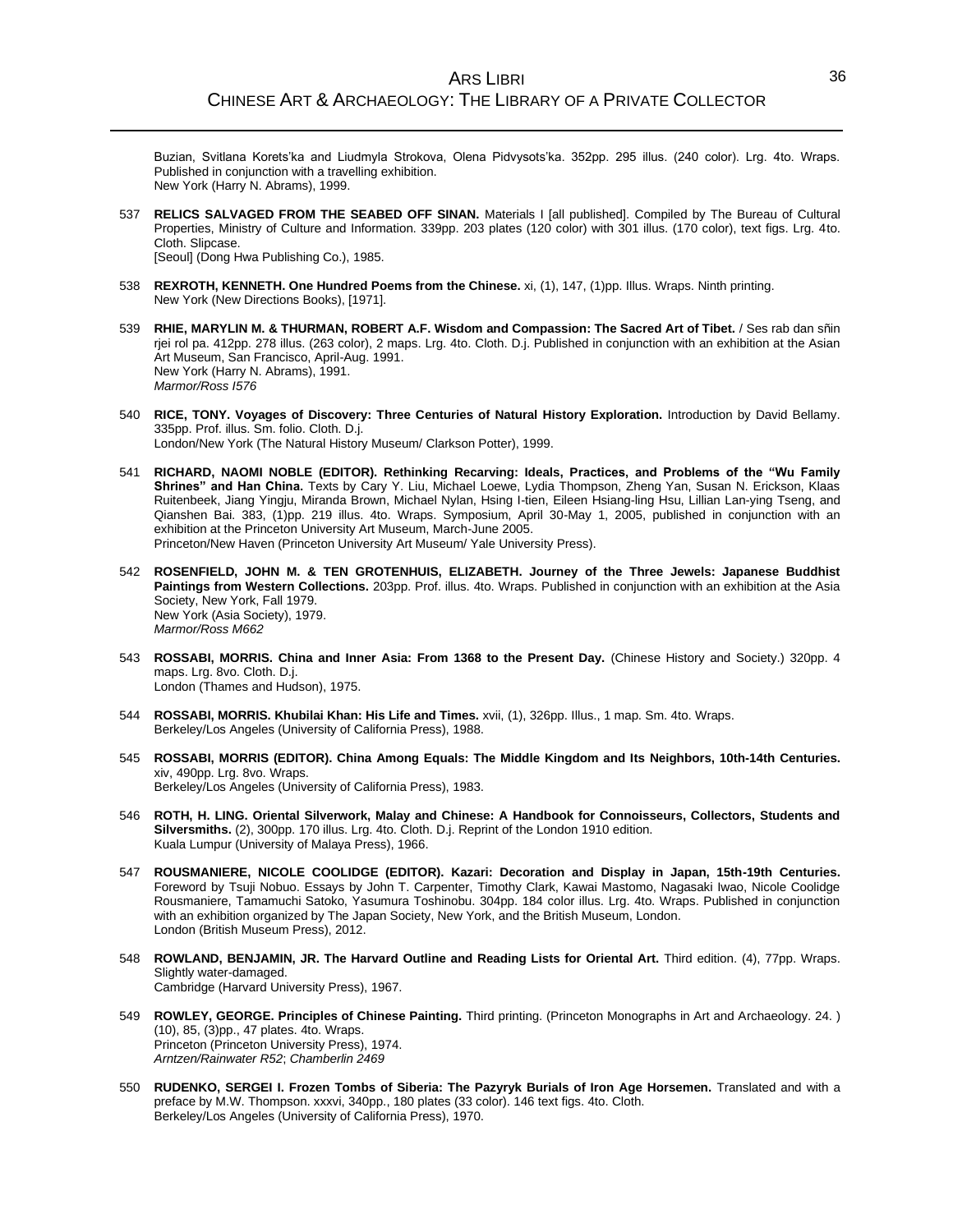- 551 **RUDOLPH, RICHARD C. Han Tomb Art of West China: A Collection of First- and Second-Century Reliefs.** In collaboration with Wen Yu. vii, (3), 67, (3)pp. 100 illus. hors texte. 3 text illus. Lrg. 4to. Cloth. Berkeley/Los Angeles (University of California Press), 1951. *Arntzen/Rainwater K215*; *Lucas p. 24*
- 552 **SALMONY, ALFRED. Carved Jade of Ancient China.** 85, (1)pp., 72 plates. Sm. folio. Cloth. D.j. Unabridged facsimile, limited to 1000 copies, of the Berkeley 1938 edition. London (Hang-Shan Tang), 1982.
- 553 **SALMONY, ALFRED. Chinese Jade Through the Wei Dynasty.** v, (1), 287, (1)pp., 46 plates with numerous illus. 4to. Cloth. New York (The Ronald Press Company), 1963.

*Arntzen/Rainwater P713*

- 554 **SAN ANTONIO. SAN ANTONIO MUSEUM OF ART. 5,000 Years of Chinese Jade: Featuring Selections from the National Museum of History, Taiwan and the Arthur M. Sackler Gallery, Smithsonian Institution.** [By] John Johnston and Chan Lai Pik. With an essay by Lin Shwu Shin. Oct. 2011-Feb. 2012. 130pp. 89 color illus. 4to. Wraps. San Antonio, 2011.
- 555 **SAN DIEGO. SAN DIEGO MUSEUM OF ART. Ringing Thunder: Tomb Treasures from Ancient China. Selections of Eastern Zhou Dynasty material from the Hubei Provincial Museum, People's Republic of China.** [By] Caron Smith, Sung Yu. Additional essays by Shu Zhimei, Chen Zhongxing, Wang Jichao, Joseph C.Y. Chen. 133pp. 102 color illus., text figs. 4to. Wraps. San Diego, 1999.
- 556 **SAN FRANCISCO. ASIAN ART MUSEUM. Bronze Vessels of Ancient China in the Avery Brundage Collection.** By René-Yvon Lefebvre d'Argencé. 144pp. 60 color plates. Sq. 4to. Wraps. San Francisco, 1977.
- 557 **SAN FRANCISCO. ASIAN ART MUSEUM. A Decade of Collecting: An Exhibition Celebrating the 10th Anniversary of the Asian Art Museum of San Francisco, The Avery Brundage Collection.** Winter 1976-Spring 1977. Introduction by René-Yvon Lefèbvre d'Argencé. 191, (1)pp. 298 illus. (18 color). Lrg. 4to. Wraps. San Francisco, 1976.
- 558 **SAN FRANCISCO. ASIAN ART MUSEUM. 5,000 Years of Korean Art.** May-Sept. 1979. 192pp. Prof. illus. 4to. Wraps. The exhibition subsequently traveled to 6 additional venues. San Francisco, 1979.
- 559 **SAN FRANCISCO. ASIAN ART MUSEUM. Treasures from the Shanghai Museum: 6,000 Years of Chinese Art.** / Liu qian nian di Zhongguo yi shu zhan lan. May-Sept. 1983. Edited by René-Yvon Lefebvre d'Argencé. 191, (3)pp. 217 plates (53 illus.). 4to. Wraps. The exhibition subsequently traveled to three additional venues. San Francisco, 1983.
- 560 **SAN FRANCISCO. CENTER OF ASIAN ART AND CULTURE. The Hans Popper Collection of Oriental Art: A Selection of 131 Chinese Ancient Bronzes, Sculptures, Ceramics and Korean Celadons.** Oct.-Nov. 1973. By René-Yvon Lefebvre d'Argencé. 192, (4)pp. 131 illus. (partly color). Sm. sq. 4to. Wraps. The exhibition subsequently traveled to four additional venues.

Tokyo (Kodansha International), 1973.

- 561 **SAN FRANCISCO. THE CHINESE CULTURE CENTER OF SAN FRANCISCO. Stories from China's Past: Han Dynasty Pictorial Tomb Reliefs and Archaeological Objects from Sichuan Province, People's Republic of China.** / Zhonghua Renmin Gongheguo: Sichuan Han dai hua xiang zhuan yu kao gu wen wu zhan lan. An exhibition organized by Lucy Lim. Foreword by Alexander C. Soper. Introduction by Richard C. Rudolph. Contributors: Kenneth J. DeWoskin, Gao Wen, Lucy Lim, Martin J. Powers, Wu Hung, Yu Dezhang. 209, (1)pp. 23 color plates, over 70 illus. Lrg. sq. 4to. Wraps. San Francisco, 1987. *Marmor/Ross I533*
- 562 **SAN FRANCISCO. CRAFT & FOLK ART MUSEUM. Classical Chinese Wood Furniture.** Curated by Sandra Lok Fu Chin. Introduction by Lark Mason. Sept.-Nov. 1992. 47pp. Prof. illus. Sm. 4to. Wraps. San Francisco, 1992.
- 563 **SARIANIDI, VICTOR. The Golden Hoard of Bactria: From the Tillya-tepe Excavations in Northern Afghanistan.** 258, (2)pp. 420 illus. (166 color). Sm. folio. Leatherette. D.j. New York/Leningrad (Harry N. Abrams/ Aurora), 1985.
- 564 **SASSOON, CAROLINE. Chinese Porcelain Marks from Kenya: Aspects of Trade in the Indian Ocean, XIV-XIX Centuries.** (BAR International Series [Supplementary]. 433.) (2), 140, (6)pp. Prof. illus. Lrg. 4to. Wraps. Oxford (British Archaeological Reports), 1978.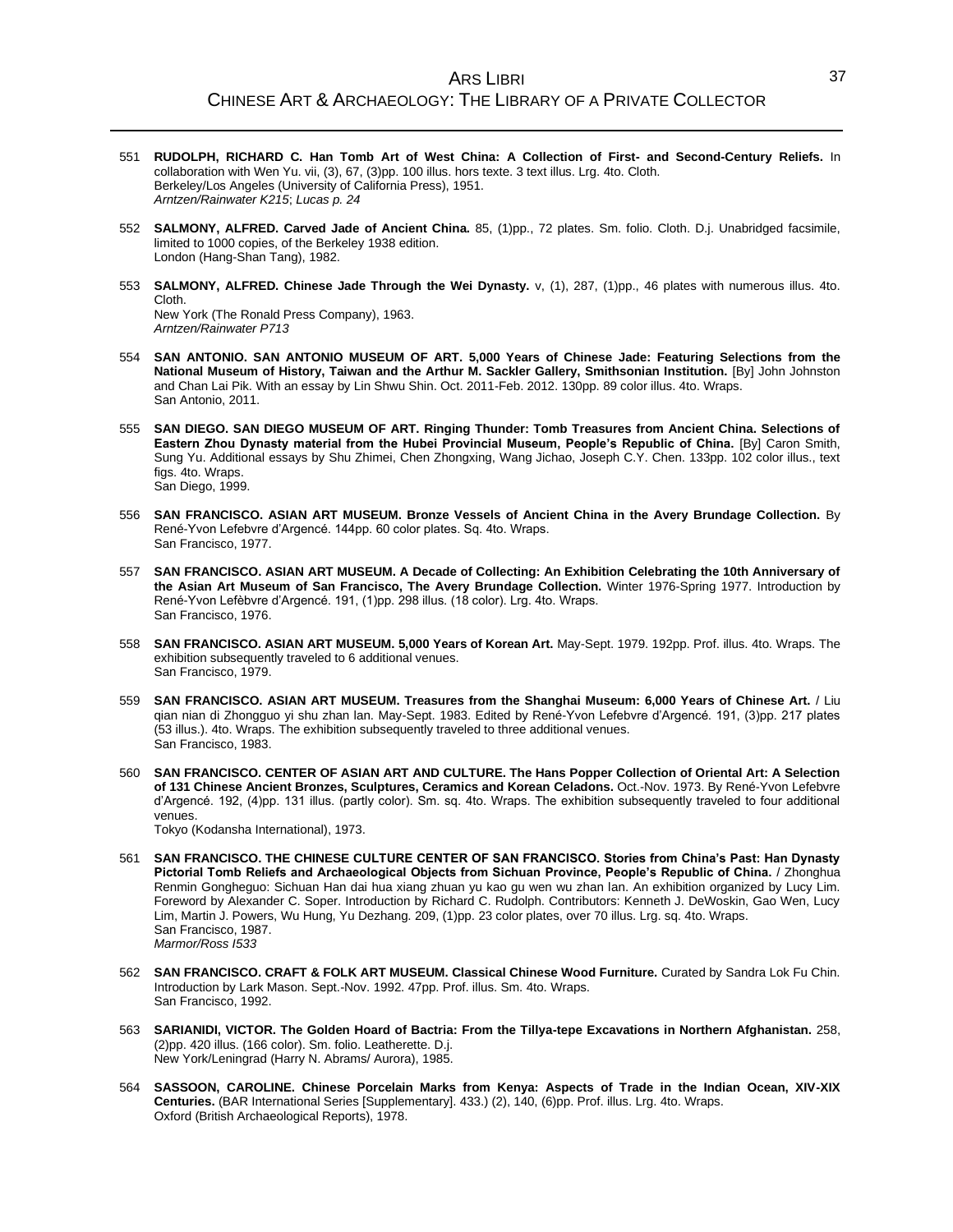565 **SAUSSY, HAUN. The Problem of a Chinese Aesthetic.** (Meridian: Crossing Aesthetics.) xvi, (2), 296, (2)pp. Lrg. 8vo. Cloth. D.j.

Stanford (Stanford University Press), 1993.

- 566 **SAWYER, RALPH D. Ancient Chinese Warfare.** With the bibliographic collaboration of Mei-chün Lee Sawyer. xiv, 554pp. Sm. 4to. Boards. D.j. New York (Basic Books), 2011.
- 567 **SCHLOSS, EZEKIEL. Art of the Han.** 109, (3)pp. 82 illus. 4to. Wraps. Published in conjunction with an exhibition at the China House Gallery, New York, March-May 1979. New York (China House Gallery/China Institute in Amerrica), 1979.
- 568 **SCHORTA, REGULA (EDITOR). Central Asian Textiles and Their Contexts in the Early Middle Ages.** With contributions by A.D.H. Bivar, Jordine Ebert, Richard N. Frye, Amu Heller, Han Jinke, Judith H. Hofenk de Graaf, Li Wenying, Lin Chunmei, Moris I. Marshak, Valentina I. Raspopova, Wilma G.Th Roeloffs, Sabine Schrenk, Angela Sheng, Wu Min, Xu Xinguo, Marianne Yaldiz, Yokohari Kazuko, Zhao Feng. (Riggisberger Berichte. 9.) 316pp. Prof. illus. Sm. folio. Wraps. Riggisberg (Abegg-Stiftung), 2006.
- 569 **SCHROEDER, ULRICH VON. The Golden Age of Sculpture in Sri Lanka: Masterpieces of Buddhist and Hindu Bronzes from Museums in Sri Lanka.** 158, (2)pp. 52 color plates, text figs., 1 map. Lrg. 4to. Wraps. Published in conjunction with exhibitions at the Musée National des Arts Asiatiques-Guimet, Paris; the Rietberg Museum, Zürich, and the Arthur M. Sackler Gallery, Washington, D.C. Hong Kong (Visual Dharma Publications), 1992.
- 570 **SCHWARTZ, BENJAMIN I. The World of Thought in Ancient China.** (10), 490pp. 4to. Cloth. D.j. Cambridge/London (The Belknap Press of Harvard University Press), 1985.
- 571 **SCOTT, ROSEMARY E. (EDITOR). Chinese Jades.** (Colloquies on Art & Archaeology in Asia. 18.) 262pp. Prof. illus. 4to. Wraps. London (University of London, Percival David Foundation of Chinese Art, School of Oriental and African Studies), [1997]. *Marmor/Ross R31*
- 572 **SCOTT, ROSEMARY E. (EDITOR). The Porcelains of Jingdezhen.** (Colloquies on Art & Archaeology in Asia. No. 16.) 256pp. Prof. illus. 4to. Wraps. "Held June 15-17 1992 in celebration of the 100th anniversary of the birth of Sir Percival David and the 40th anniversary of the opening of the Percival David Foundation." London (Percial David Foundation of Chinese Art), 1992. *Marmor/Ross R31*
- 573 **SCOTT, ROSEMARY & GUY, JOHN (EDITORS). South East Asia & China: Art, Interaction & Commerce.** A colloquy held June 6-8, 1994. (Colloquies on Art & Archaeology in Asia. 17.) 287pp. Prof. illus. Lrg. 4to. Wraps. London (University of London, Percival David Foundation of Chinese Art, School of Oriental and African Studies), 1995. *Marmor/Ross R31*
- 574 **SEGALEN, VICTOR. The Great Statuary of China.** Edited by Madame A. Joly-Segalen. Afterword by Vadime Elisseeff. 192pp. 59 illus. 4to. Cloth. Chicago/ London (The University of Chicago Press), 1978. *Marmor/Ross K360*
- 575 **SEOUL. KUNGNIP CHUNGANG PANGMULGWAN. Han'guk misul och'onnyon.** / 5,000 Years of Korean Arts, National Museum of Korea. 339, (3)pp. Prof. illus. 4to. Cloth. Slipcase. Parallel texts in Korean and English. Soul Tukpyolsi (Kwangmyong Ch'ulp'ansa), 1976.
- 576 **SERRUYS, HENRY. Trade Relations: The Horse Fairs (1400-1600).** (Mélanges Chinois et Bouddhiques. 17./ Sino-Mongol Relations During the Ming. 3.) 288pp., 2 folding map. Sm. 4to. Wraps. Bruxelles (Institut Belge des Hautes Études Chinoises), 1975.
- 577 **SHANGHAI. SHANGHAI BO WO GUAN. Shanghai bo wu guan Zhongguo gu dai yu ji guan.** / Shanghai Museum: Ancient Chinese Jade Gallery. 40pp. Prof. illus. Tall 4to. Wraps. Parallel texts in Chinese and English. Shanghai, n.d.
- 578 **SHAUGHNESSY, EDWARD L. Sources of Western Zhou History: Inscribed Bronze Vessels.** xix, (1), 333pp. Prof. illus. Sm. 4to. Cloth. D.j. Berkeley/Los Angeles (University of California Press), 1991.
- 579 **SHAUGHNESSY, EDWARD L. (EDITOR). New Sources of Early Chinese History: An Introduction to the Reading of Inscriptions and Manuscripts.** (Early China Special Monograph Series. 3.) ix, (1), 316pp. 36 illus. Sm. 4to. Leatherette. Berkeley (The Society for the Study of Early China/ The Institute of East Asian Studies, University of California, Berkeley),

1997.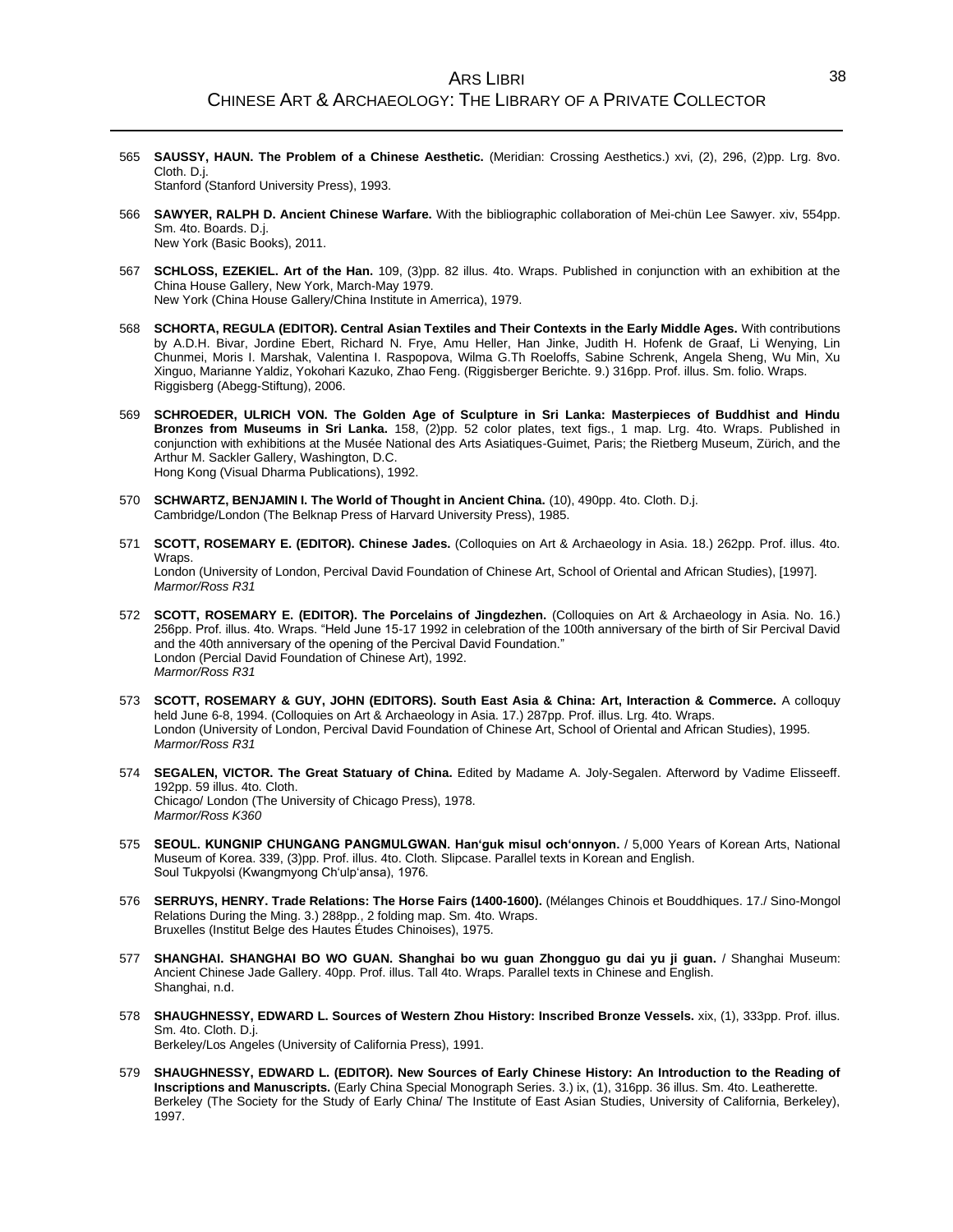- 580 **SHE YING ZHONGGUO.** / [The Face of China, 1860-1912]. 163, (3)pp. Prof. illus. Lrg. 8vo.Wraps. Taibei Shi (Xiong shi tu shu gong si), Minguo 68 [1979].
- 581 **SHEAF, COLIN & KILBURN, RICHARD. The Hatcher Porcelain Cargoes: The Complete Record.** 192pp. 212 illus. (138 color). 4to. Cloth. D.j. Oxford (Phaidon/ Christie's), 1988.
- 582 **SHEN, HSUEH-MAN (EDITOR). Gilded Splendor: Treasures of China's Liao Empire (907-1125).** 391, (1)pp. Prof. illus. (121 color plates). Lrg. 4to. Boards. Published in conjunction with an exhibition at the Asia Society and Museum, New York, Oct.-Dec. 2006. New York (Asia Society), 2006.
- 583 **SHEN, ZHIYU (EDITOR). The Shanghai Museum of Art.** 338pp. 246 color illus. Lrg. 4to. Cloth. D.j. New York (Harry N. Abrams), 1983.
- 584 **SHI, NAI'AN. Water Margin.** Written by Shih Nai-an. Translated by J.H. Jackson. 5th edition. 2 vols. (24), 917pp. Cloth. D.j. Ascribed to either Shih Nai'an or Lo Kuan-chung. Hong Kong (The Commercial Press), 1976.
- 585 **SHIBA, YOSHINOBU. Commerce and Society in Sung China.** (The University of Michigan, Center for Chinese Studies: Michigan Abstracts of Chinese and Japanese Works on Chinese History. 2.) ix, (2), 228, (4)pp. 1 map. Lrg. 8vo. Wraps. Ann Arbor (The University of Michigan, Center for Chinese Studies), 1970.
- 586 **SINGAPORE. THE EMPRESS PLACE. War & Ritual: Treasures from the Warring States, 475-221 B.C.** Editors: Grace Wong, Lesley Yeow. 142, (2)pp. Prof. illus. in color. Sq. 4to. Cloth. D.j. Singapore, 1993.
- 587 **SINGAPORE. SOUTHEAST ASIAN CERAMIC SOCIETY. Chinese Celadons and Other Related Wares in Southeast Asia.** Texts by W. Willetts, M.V. Quie, J. Ayers, S.R. Parker, D.P.M. Shariffuddin and M. Omar, G. Wong. 312pp. 275 color illus. Lrg. 4to. Cloth. D.j. Published in conjunction with an exhibition at the National Museum, Singapore, June 1979. Singapore (Arts Orientalis), 1979.
- 588 **SINGER, PAUL. Early Chinese Gold & Silver.** 72pp. 103 illus. Sm. sq. 4to. Wraps. Published in conjunction with an exhibition at the China House Gallery, New York, Oct. 1971-Jan. 1972. New York (China Institute in America), 1971.
- 589 **SINGER, PAUL. Early Chinese Miniatures.** 95, (1)pp. 224 illus. Sm. 4to. Wraps. Published in conjunction with an exhibition at the China House Gallery, New York, March-May 1977. New York (China House Gallery/ China Institute in America), 1977.
- 590 **SINOR, DENIS (EDITOR). The Cambridge History of Early Inner Asia.** x, 518pp. Sm. 4to. Cloth. D.j. Cambridge (Cambridge University Press), 1994.
- 591 **SIRÉN, OSVALD. Billeder fra Kina.** Fotografier og tekst av Osvald Sirén. 80, (2)pp. 128 illus. hors texte. Sm. folio. Orig. wraps. Acetate d.j. Edition limited to 600 copies. Rare. København (Gyldendalske Boghandel), 1937.
- 592 **SIRÉN, OSVALD. The Chinese on the Art of Painting: Translations and Comments.** (6), 261pp., 21 plates. Sm. 4to. Cloth. First edition. Peiping (Henri Vetch), 1936.
- 593 **SIREN, OSVALD. Chinese Painting: Leading Masters and Principles.** 7 vols. Prof. illus. Lrg. 4to. Cloth. Reprint of the New York 1956-1958 edition. New York (Hacker Art Books), 1973.
- 594 **SIREN, OSVALD. Gardens of China.** xiv, 141, (3)pp., 11 color plates. 208 illus. hors texte. Text figs. Lrg. 4to. Cloth. New York (The Ronald Press Company), 1949. *Arntzen/Rainwater J347*; *Cf. Marmor/Ross J563*
- 595 **SKRINE, C.P. Chinese Central Asia.** With an introduction by Francis Younghusband. xvi, 302pp. 51 illus. hors texte. Sm. 4to. Cloth. Reprint of the London 1926 edition. New York/London (Barnes & Noble/ Methuen & Co.), 1971.
- 596 **SMITH, CYRIL STANLEY. A Search for Structure: Selected Essays on Science, Art, and History.** x, 410pp. Prof. illus. 4to. Cloth. D.j. Cambridge/London (The MIT Press), 1981.
- 597 **SMITH, JUDITH G. & FONG, WEN C. (EDITORS). Issues of Authenticity in Chinese Painting.** 317, (1)pp. Prof. illus. 4to. Wraps. Published in conjunction with a symposium Dec. 11, 1999 at The Metropolitan Museum of Art, New York,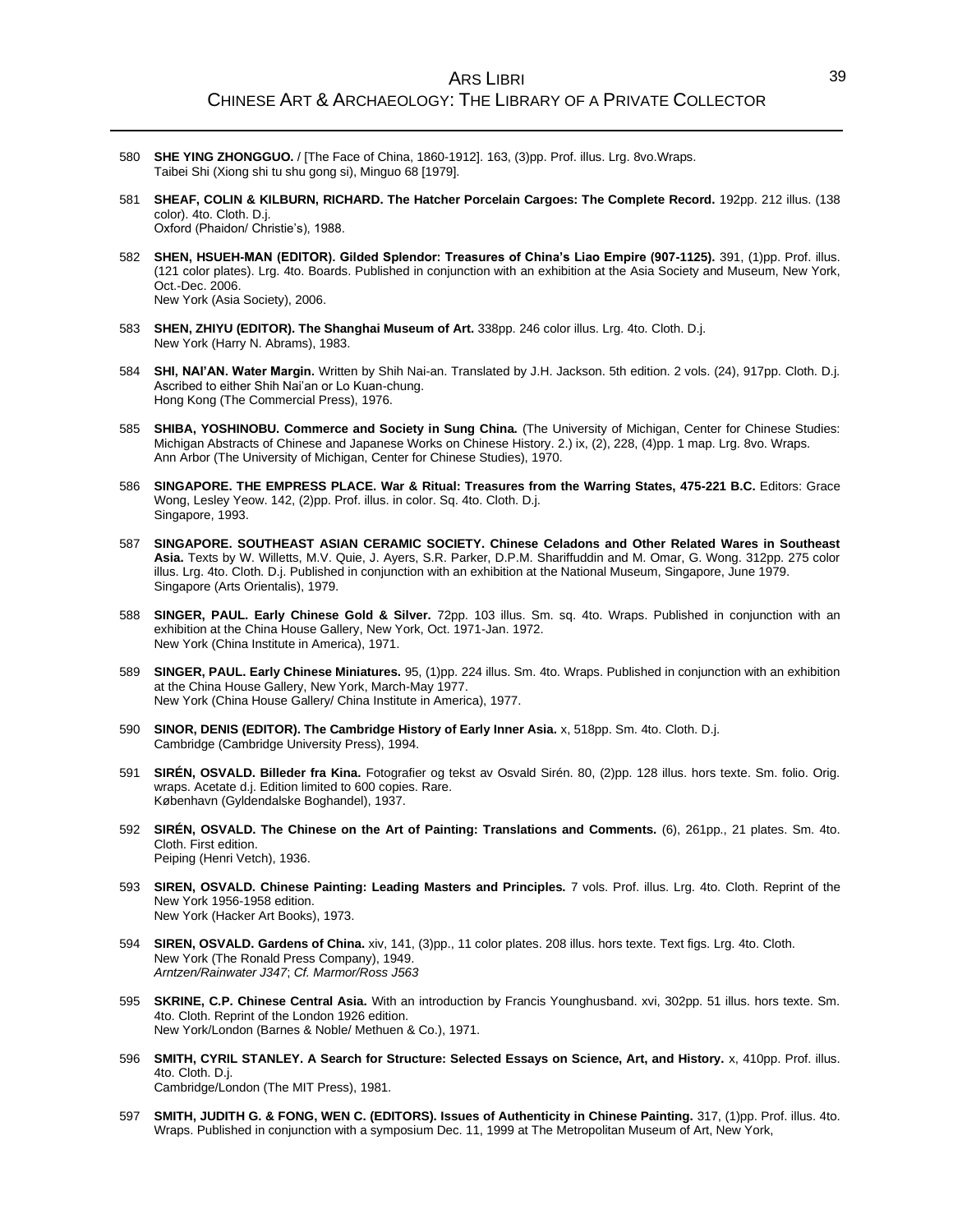New York (Department of Asian Art, The Metropolitan Museum of Art), 1999.

- 598 **SMITH, PHILIP CHADWICK FOSTER. The Empress of China:** xviii, 331pp. 71 illus., facsimile. 4to. Cloth. D.j. Philadelphia (Philadelphia Maritime Museum), 1984.
- 599 **SMITH, R.B. & WATSON, W. (EDITORS). Early South East Asia: Essays in Archaeology, History and Historical Geography.** (School of Oriental and African Studies, University of London.) xv, (3), 561pp., 5 maps. Illus. 4to. Cloth. D.j. New York/Kuala Lumpur (Oxford University Press), 1979.
- 600 **SO, JENNY F. Early Chinese Jades in the Harvard Art Museums.** 359, (1)pp. Prof. illus. Lrg. 4to. Boards. Cambridge (Harvard University Art Museums), 2019.
- 601 **SO, JENNY F. & BUNKER, EMMA C. Traders and Raiders on China's Northern Frontier.** 203, (1)pp. 103 illus. Lrg. 4to. Wraps. Published in conjunction with an exhibition at the Arthur M. Sackler Gallery, Smithsonian Institution, Washington, D.C., Nov. 1995-Sept. 1996. Washington/Seattle (Smithsonian Institution/ University of Washington Press), 1995.
- 602 **SO, JENNY F. (EDITOR). Song mo feng hua: Qidan yi shu yu wen hua.** / Noble Riders from Pines and Deserts: The Artistic Legacy of the Qidan. 436, (2)pp. Prof. illus. Lrg. 4to. Cloth. D.j. Parallel texts in Chinese and English. Xianggang (Xianggang Zhong wen da xue wen wu guan), 2004.
- 603 **(SONG, LIAN) SCHURMANN, HERBERT FRANZ. Economic Structure of the Yüan Dynasty: Translation of Chapters 93 and 94 of the Yüan shih.** (Harvard-Yenching Institute Studies. 16.) xviii, 248pp., 3 maps. 4to. Wraps. Cambridge (Harvard University Press), 1956.
- 604 **SOPER, ALEXANDER C. A Case of Meaningful Magic.** (9th Presentation of the Charles Lang Freer Medal.) 48pp. 24 illus. Lrg. 8vo. Wraps. Washington (Freer Gallery of Art), 1990.
- 605 **SOUTH BRISBANE. QUEENSLAND ART GALLERY. Treasures from the Shanghai Museum.** 143pp. 80 color plates, text illus. 4to. Wraps. South Brisbane, 1990.
- 606 **SOYMIÉ, MICHEL (EDITOR). Nouvelles contributions aux études de Touen-houang.** (Centre de Recherches d'Histoire et de Philologie de la IVe Section de l'École pratique des Hautes Études. II: Hautes études orientales. 17.) x, (2), 329pp., 44 plates. Sm. 4to. Wraps. Genève (Librairie Droz), 1981.
- 607 **SPENCE, JONATHAN D. The Death of Woman Wang.** xvii, (3), 169pp. Figs. Cloth. D.j. New York (The Viking Press), 1978.
- 608 **SPENCE, JONATHAN D. God's Chinese Son: The Chinese Heavenly Kingdom of Hong Xiuquan.** xxv, (3), 400pp. Illus. Sm. 4to. Cloth. D.j. New York/London (W.W. Norton & Company), 1996.
- 609 **SPENCE, JONATHAN D. Ts'ao Yin and the K'ang-hsi Emperor, Bondservant and Master.** xiv, (2), 329, (3)pp. 1 map. Cloth. D.j. Summaries in Japanese and Chinese. Reprint of the New Haven 1966 edition. Taibei Shi (Rainbow-Bridge Book), 1973.
- 610 **SPIRO, AUDREY. Contemplating the Ancients: Aesthetic and Social Issues in Early Chinese Portraiture.** xv, (1), 259pp. 59 illus. Sm. 4to. Cloth. D.j. Berkeley/Los Angeles (University of California Press), 1990.
- 611 **SPULER, BERTOLD. History of the Mongols: Based on Eastern and Western Accounts of the Thirteenth and Fourteenth Centuries.** x, (4), 221pp. 3 maps. Lrg. 8vo. Cloth. D.j.
- Berkeley/Los Angeles (University of California Press), 1972. 612 **STAMEN, JEFFREY P. & VOLK, CYNTHIA. A Culture Revealed: Kangxi-Era Chinese Porcelain from the Jie Riu Tang Collection.** With Yibin Ni./ Wen cai zhuo ran: Jie rui tang cang Kang xi sheng shi. 251pp. Prof. illus. in color. Lrg. 4to. Dec.
- cloth gilt. Contents and introduction in parallel English and Chinese. [Boston] (Jieruitang Publishing), [2017]. 613 **STANFORD. STANFORD UNIVERSITY. MUSEUM AND ART GALLERY. Arts of the Chou Dynasty.** Feb.-March 1958.
- Introductory text by John D. La Plante. 64pp. 207 illus. Oblong 4to. Wraps. Stanford, 1958.
- 614 **STANLEY-BAKER, JOAN. Japanese Art.** 216pp. 167 illus. (20 color). Wraps. New York (Thames and Hudson), 1984.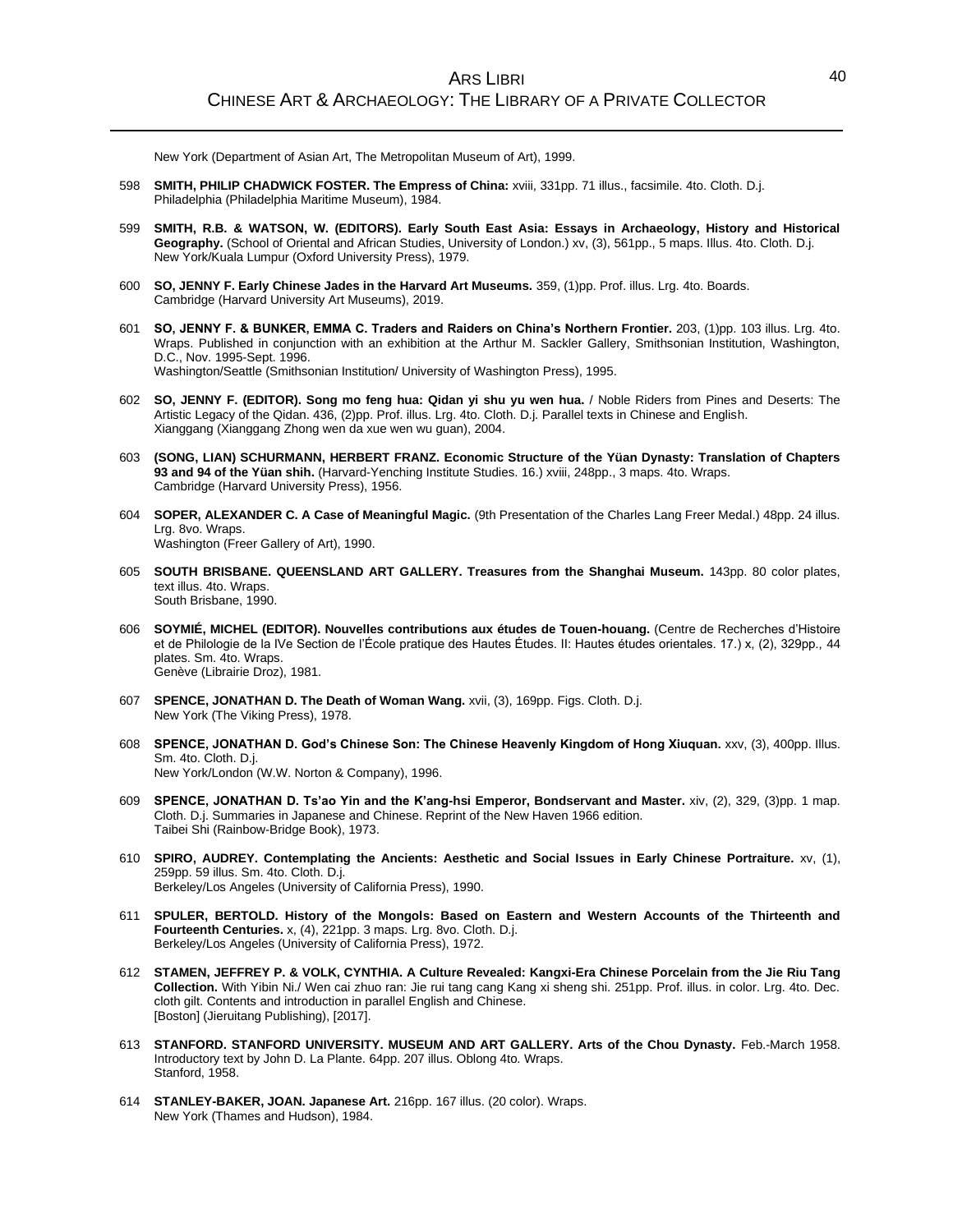- 615 **STARK, SÖREN & RUBINSON, KAREN S. (EDITORS). Nomads and Networks: The Ancient Art and Culture of Kazakhstan.** With Zainolla S. Samashev and Jennifer Y. Chi. Including contributions by Nursan Alimbai, Nikolay A. Bokovenko, Claudia Chang, Bryan K. Hanks, Sagynbay Myrgabayev, Karen S. Rubinson, Zainolla S. Samashev, Sören Stark, and Abdesh T. Toleubaev. 195, (1)pp. Prof. illus. in color. Lrg. 4to. Cloth. D.j. New York/Princeton (Institute for the Study of the Ancient World, New York University/ Princeton University Press), 2012.
- 616 **STARR, S. FREDERICK. Lost Enlightenment: Central Asia's Golden Age from the Arab Conquest to Tamerlane.** xxxvii, (5), 634pp. 29 color illus. hors texte. Numerous text figs. Sm. 4to. Boards, 1/4 cloth. D.j. Princeton/Oxford (Princeton University Press), 2013.
- 617 **STEENSGAARD, NIEL. The Asian Trade Revolution of the Seventeenth Century: The East India Companies and the Decline of the Caravan Trade.** 441pp. Sm. 4to. Wraps. Chicago/London (The University of Chicago Press), 1974.
- 618 **STEIN, M. AUREL. Ruins of Desert Cathay: Personal Narrative of Explorations in Central Asia and Westernmost China.** 3 vols. xxxviii, 546, xxi, (1), 517, (3)pp., 13 color plates and panoramas, 3 folding maps. Frontis. in color, 333 illus. Sm. 4to. Cloth. Reprint of the London 1912 edition. New York/London (Benjamin Blom), 1968.
- 619 **(STEIN, AUREL) MIRSKY, JEANNETTE. Sir Aurel Stein, Archaeological Explorer.** xiii, (1), 585pp. 34 illus. hors texte. Text figs. Sm. 4to. Cloth. D.j. Chicago/London (The University of Chicago Press), 1977.
- 620 **(STEIN, AUREL) WHITFIELD, SUSAN. Aurel Stein on the Silk Road.** 143pp. 104 illus. (68 color). Oblong 4to. Cloth. D.j. London (The British Museum Press), 2004.
- 621 **(STEIN COLLECTION) WHITFIELD, RODERICK. The Art of Central Asia: The Stein Collection in the British Museum.** 3 vols., as follows:
	- 1: Paintings from Dunhuang, I. 344pp. 66 color plates, 113 illus., text and reference figs.
	- 2: Paintings from Dunhuang, II. 358pp. 84 color plates, 163 illus., text and reference figs.
	- 3: Textiles, Sculpture and Other Arts. 362pp. 120 color plates, 162 illus., text and reference figs. Folio. Cloth, 1/4 vellum. Clamshell boxes (sloth). Edition limited to 550 copies.

Tokyo/London (Kodansha International/ The Trustees of the British Museum), 1982-1985.

- 622 **STEINHARDT, NANCY SHATZMAN (EDITOR). Chinese Architecture.** [By] Fu Xinian, Guo Daiheng, Liu Xujie, Pan Guxi, Qiao Yun, Sun Dazhang. English text edited and expanded by Nancy S. Steinhardt. (The Culture & Civilization of China.) (8), 366pp. Prof. illus. Lrg. 4to. Cloth. D.j. New Haven/Beijing (Yale University Press/ New World Press), 2002.
- 623 **STUART, JAN & RAWSKI, EVELYN S. Worshiping the Ancestors: Chinese Commemorative Portraits.** 216pp. Prof. illus. (numerous color). Lrg. 4to. Wraps. Published in conjunction with an exhibition at the Freer Gallery of Art and Arthur M. Sackler Gallery, Washington, D.C., June-Sept. 2001. Washington (Freer Gallery of Art and Arthur M. Sacklery Gallery), 2001.
- 624 **SULLIVAN, MICHAEL. The Birth of Landscape Painting in China.** xvii, (1), 213, (3)pp. 149 illus. hors texte. 4to. Cloth (front inner hinge cracked). Berkeley/Los Angeles (University of California Press), 1962. *Arntzen/Rainwater M551*
- 625 **SULLIVAN, MICHAEL. Chinese Landscape Painting. Vol. II: The Sui and T'ang Dynasties.** xiv, (2), 191, (1)pp. 298 illus. hors texte. 4to. Cloth. D.j. Berkeley/Los Angeles (University of California Press), 1980. *Marmor/Ross M606*
- 626 **SULLIVAN, MICHAEL. The Meeting of Eastern and Western Art.** Revised and expanded edition. 306pp. 175 illus. 4to. Cloth. D.j. Berkeley (University of California Press), 1989.
- 627 **SULLIVAN, MICHAEL. Symbols of Eternity: The Art of Landscape Painting in China.** xiii, (5), 205pp. 115 illus. 4to. Cloth. D.j. Stanford (Stanford University Press), 1979. *Gombrich: Story of Art, p. 647 (citing Oxford edition)*
- 628 **SULLIVAN, MICHAEL. The Three Perfections: Chinese Painting, Poetry and Calligraphy.** 64pp. 34 plates. Sm. 4to. Wraps. New York (George Braziller), 1980.
- 629 **SUN, ZHIXIN. Jades of the Liangzhu Culture.** xvi, 246pp. 62 illus. hors texte. Lrg. 8vo. Wraps. Ph.D. thesis, Princeton University 1996, in microfilm photocopy.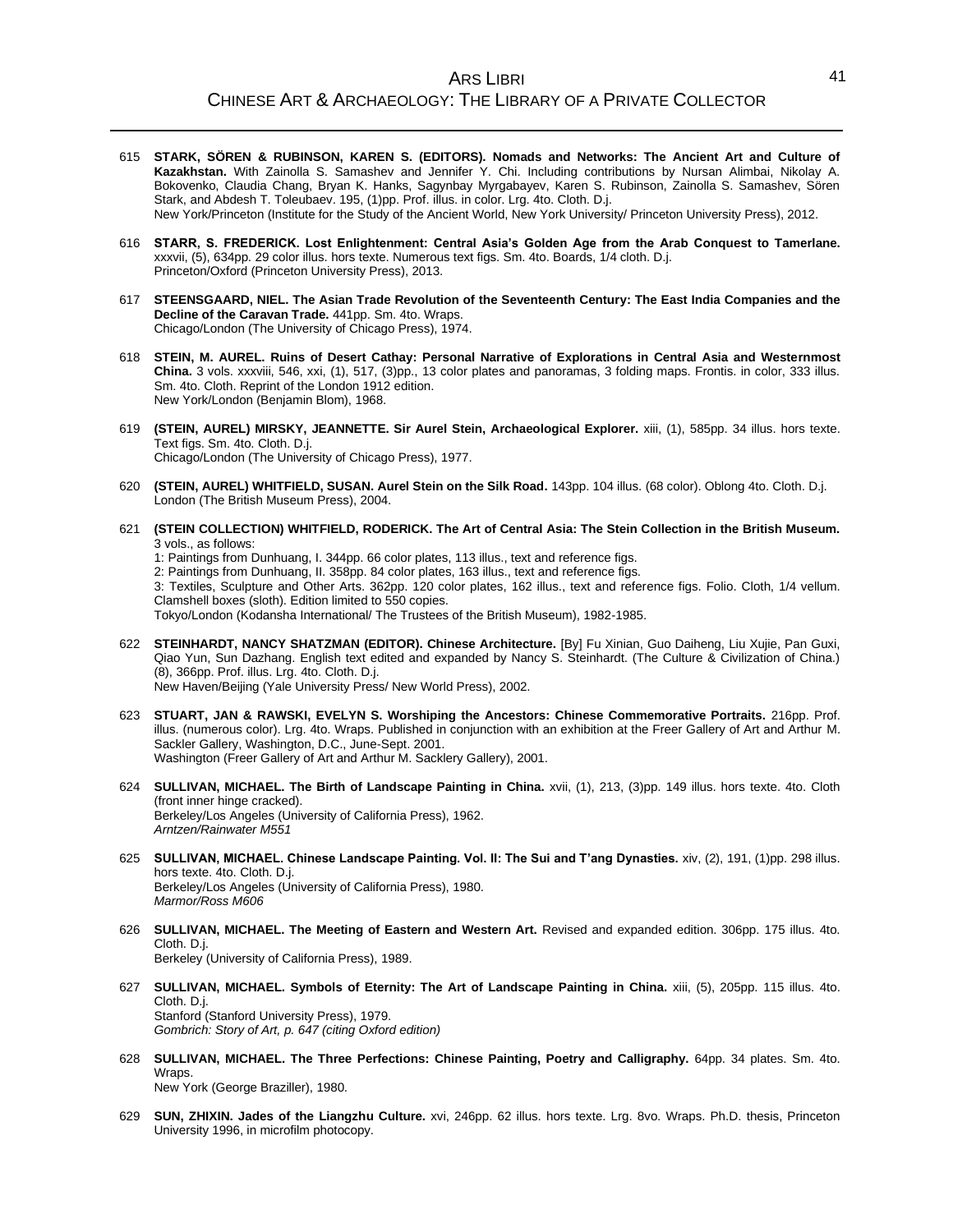Ann Arbor (UMI Dissertation Service), 1997.

- 630 **TAIPEI. NATIONAL MUSEUM OF HISTORY. Tang san cai.** / Tri Color Pottery of the T'ang Dynasty. (8), 92pp. 50 color plates. 4to. Cloth. D.j. Slipcase. Parallel texts in Chinese and English. Taibei Shi (Zhonghua Minguo guo li li shi bo wu guan), 1977.
- 631 **TAIPEI. NATIONAL MUSEUM OF HISTORY. Zhongguo gu dai tao qi.** / Ancient Chinese Pottery: Earthenware and Funerary Pottery in the National Museum of History. 129pp. 60 color plates. 4to. Cloth. D.j. Slipcase. Parallel texts in Chinese and English.

Taibei Shi (Zhonghua min guo guo li li shi bo wu guan), 1978.

- 632 **TAIPEI. NATIONAL PALACE MUSEUM. The Four Great Masters of the Yuan: Huang Kung-wang, Wu Chen, Ni Tsan, Wang Meng.** / Yuan si da jia: Huang Gongwang, Wu Zhen, Ni Zan, Wang Meng. (6), 88, (7), 215pp., 88 plates (partly folding). 4to. Cloth. Parallel texts in Chinese and English. Taipei, [1975].
- 633 **TAIPEI. NATIONAL PALACE MUSEUM. Gu gong ce ye xuan cui.** / Masterpieces of Chinese Painting in the National Palace Museum. 114pp. 50 color plates. 4to. Cloth. Acetate d.j. Slipcase. Parallel texts in Chinese and English. Taipei (Guo li gu gong bo wu yuan), [1974].
- 634 **TAIPEI. NATIONAL PALACE MUSEUM. Gu gong ci qi xuan cui.** / Masterworks of Chinese Porcelain in the National Palace Museum. 110pp. 50 color plates, 50 reference illus. 4to. Cloth. Acetate d.j. Slipcase. Parallel texts in Chinese and English. Taipei (Guo li gu gong bo wu yuan), [1974].
- 635 **TAIPEI. NATIONAL PALACE MUSEUM. Gu gong ren wu hua xuan cui.** / Masterpieces of Chinese Figure Painting in the National Palace Museum. 156pp. 50 color illus., text illus. 4to. Cloth. Acetate d.j. Slipcase. Parallel texts in Chinese and English. Taipei (Guo li gu gong bo wu yuan), [1976].
- 636 **TAIPEI. TAIPEI. GUO LI GU GONG BO WU YUAN. Gu gong suo cang Hendusitan yu qi te zhan tu lu.** / Catalogue of a Special Exhibition of Hindustan Jade in the National Palace Museum. 289pp. 82 color plates, 45 text illus. Lrg. sq. 4to. Wraps. Parallel texts in Chinese and English. Taibei (Gu gong bo wu yuan), 1983.
- 637 **TAIPEI. TAIPEI. GUO LI GU GONG BO WU YUAN. Gu gong suo cang Hendusitan yu qi te zhan tu lu.** / Catalogue of a Special Exhibition of Hindustan Jade in the National Palace Museum. 289pp. 82 color plates, 45 text illus. Lrg. sq. 4to. Wraps. Parallel texts in Chinese and English. Taibei (Gu gong bo wu yuan), 1983.
- 638 **TAIPEI. NATIONAL PALACE MUSEUM. Gu gong tong qi xuan cui.** / Masterworks of Chinese Bronze in the National Palace Museum. 109pp. 50 color plates, text figs., facsimiles of seals. 4to. Cloth. Acetate d.j. Slipcase. Parallel texts in Chinese and English. Taipei (Guo li gu gong bo wu yuan), [1974].
- 639 **TAIPEI. NATIONAL PALACE MUSEUM. Gu gong tong qi xuan cui. Xu ji.** / Masterworks of Chinese Bronze in the National Palace Museum. Supplement. 114pp. 50 color plates. 4to. Cloth. D.j. Acetate d.j. Slipcase. Parallel texts in Chinese and English. Taipei (Guo li gu gong bo wu yuan), [1973].
- 640 **TAIPEI. NATIONAL PALACE MUSEUM. Gu gong yu qi xuan cui. Xu ji.** / Masterworks of Chinese Jade in the National Palace Museum. Supplement. Preface by Chaing Fu-tsung. (6), 86pp. 50 color plates, reference illus. 4to. Cloth. Acetate d.j. Slipcase. Parallel texts in Chinese and English. Taipei (Guo li gu gong bo wu yuan), [1976].
- 641 **TAIPEI. NATIONAL PALACE MUSEUM. Qing dai hua fa lang te zhan mu lu.** / [Painted Enamels of the Ch'ing Dynasty]. (44)pp., 13 color plates. 151 illus. hors texte. Sq. 4to. Wraps. Parallel texts in Chinese and English. Taibei Shi (Guo li gu gong bo wu yuan), Minguo 68 [1979].
- 642 **TAIPEI. NATIONAL PALACE MUSEUM. Qiu jing shan shui hua te zhan tu lu.** / Special Exhibition of Autumn Landscapes. 91pp. Prof. illus. 4to. Wraps. English-language summary. Taibei Shi (Guo li gu gong bo wu yuan), 1989.
- 643 **TAMARIN, ALFRED & GLUBOK, SHIRLEY. Voyaging to Cathay: Americans in the China Trade.** 202, (4)pp. Prof. illus. Sm. oblong 4to. Boards, 1/4 cloth. D.j. New York (The Viking Press), 1976.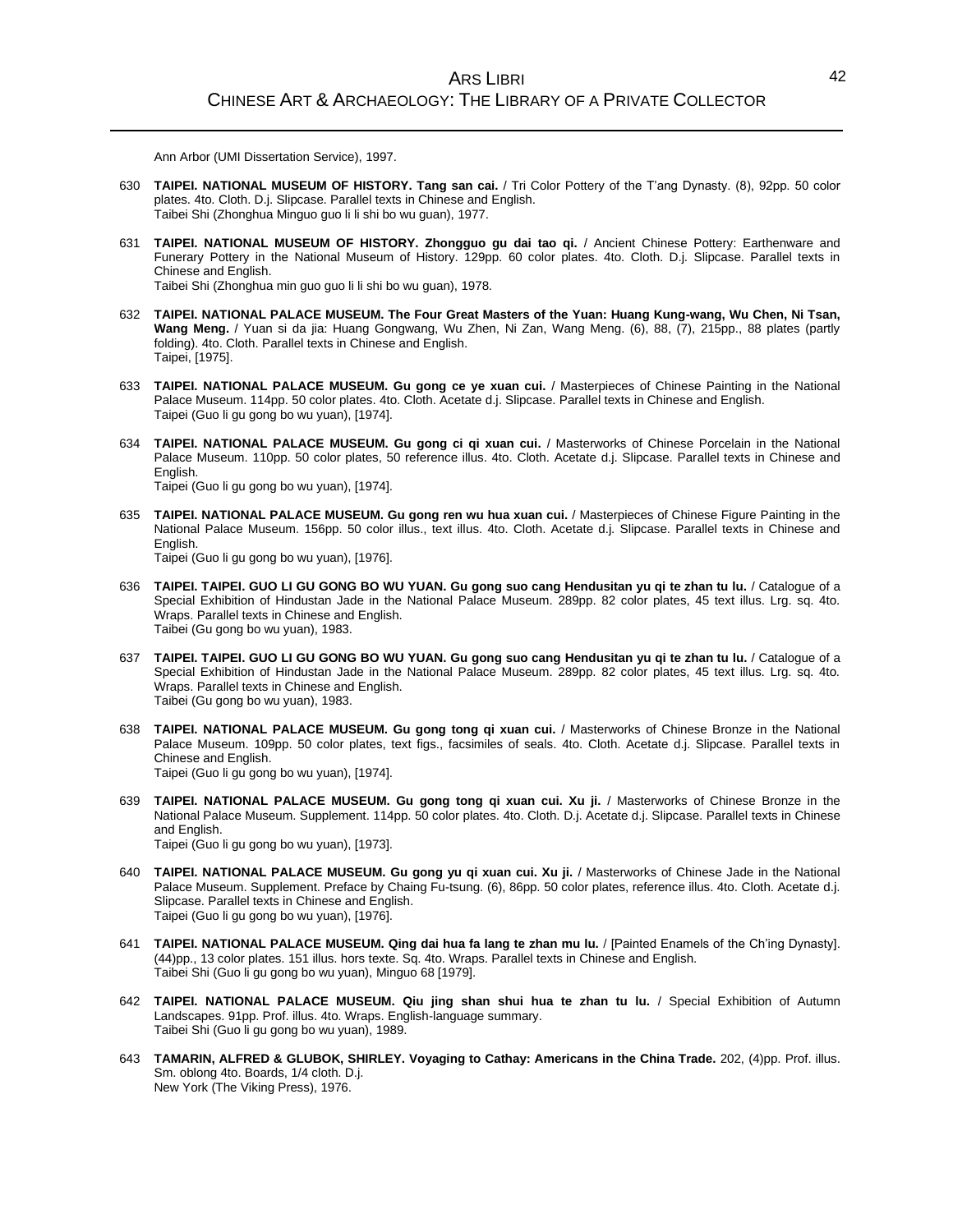- 644 **TANABE, KATSUMI. Silk Road Coins: The Hirayama Collection.** / [Hirayama Ikuo korekushon shiruku rodo no koin]. 116pp. Prof. illus. Tall 4to. Wraps. Parallel texts in English and Japanese. Published in conjunction with an exhibition at the British Museum, London, April-May 1993. Kamakura (The Institute of Silk Road Studies), 1993.
- 645 **TAYLOR, PAUL MICHAEL, ET AL. Beyond the Java Sea: Art of Indonesia's Outer Islands.** By Paul Michael Taylor and Lorraine V. Aragon with assistance from Annamarie L. Rice. 318pp. Prof. illus. Lrg. 4to. Wraps. Published in conjunction with an exhibition circulated by The National Museum of Natural History, Smithsonian Institution, Washington, D.C. New York (Harry N. Abrams), 1991.
- 646 **TEGGART, FREDERICK J. Rome and China: A Study of Correlations in Historical Events.** xvii, (1), 283pp. 14 maps (1 lrg. folding, hors texte). Cloth. Reprint of the Berkeley 1939 edition. Westport, Connecticut (Greenwood Press), 1983.
- 647 **TEISER, STEPHEN F. The Ghost Festival in Medieval China.** xvii, (1), 275pp. Frontis. Sm. 4to. Cloth. D.j. Princeton (Princeton University Press), 1988.
- 648 **THOMPSON, SARAH E. & HAROOTUNIAN, H.D. Undercurrents in the Floating World: Censorship and Japanese Prints.** viii, 104pp. 50 illus. 4to. Wraps. Published in conjunction with an exhibition at the Asia Society Galleries, New York, Oct. 1991-Jan. 1992. New York (Asia Society Galleries), 1992. *Marmor/Ross N184*
- 649 **THORP, ROBERT L. China in the Early Bronze Age: Shang Civilization.** (Encounters with Asia.) xxvii, (1), 292pp. Sm. 4to. Cloth. D.j.

Philadelphia (University of Pennsylvania Press), 2006.

- 650 **TOKYO. TOKYO KOKUTIRTSU KINDAI BIJUTSUKAN. Take no kogei: Kindai ni okeru tenkai.** / Modern Bamboo Craft. Feb.-March 1985. 158, (2)pp. Prof. illus. Sm. 4to. Wraps. Tokyo, Showa 60 [1985].
- 651 **TOKYO. TOKYO KOKURITSU HAKUBUTSUKAN. Koga bunmei tenran.** May-June 1986. 201, (3)pp. 136 color illus., 136 catalogue figs., text illus. 4to. Wraps. Tokyo, 1986.
- 652 **TOKYO. TOKYO KOKURITSU HAKUBUTSUKAN. Nyu Yoku Baku korekushon Nihon bijutsu meihin ten.** / A Selection of Japanese Art from the Mary and Jackson Burke Collection. May-June 1985. Ca. 200pp. Prof. illus. (partly color). Lrg. 4to. Wraps. Parallel text in English and Japanese. Tokyo, 1985.
- 653 **TOKYO. TOKYO KOKURITSU HAKUBUTSUKAN & OSAKA. OSAKA SHIRITSU BIJUTSUKAN. Chuka Jinmin Kyowakoku shiruku rodo bunbutsu ten: Sensei, Kanshuku, Shinkyo shutudo. Kan-To./ The Exhibition of Ancient Art Treasures of the People's Republic of China: Archaeological Finds of the Han to T'ang Dynasty Unearthed at Sites along the Silk Road.** March-May/ May-July 1979. 167, (1)pp. 118 color illus., text figs. Oblong 4to. Wraps. Englishlanguage list of exhibits. Tokyo/Osaka, 1979.
- 654 **TOKYO. URAGAMI SOKYU-DO CO. Kigenzen Chugoku toji. / Ancient Chinese Ceramics from the Neolithic Period to the Western Han.** 94, (2)pp. Prof. illus. Lrg. 4to. Cloth. Parallel texts in Japanese and English. Tokyo (Uragami Sokyu-do, Uragami Mitsuru), 1991.
- 655 **TRANSACTIONS OF THE ORIENTAL CERAMIC SOCIETY.** Vols. 40, 42-47, 49-68, 70-72, 74, 76, 78 [1973/1975- 2013/2014]. Lrg. 4to. Orig. cloth & wraps. London, 1976-2015. *Arntzen/Rainwater Q264*; *Prause p. 550*
- 656 **TREGEAR, MARY. Catalogue of Chinese Greenware.** (Ashmolean Museum, Oxford.) viii, (4), 84pp., 70 plates with 268 illus. Frontis. in color, 4 figs. Lrg. 4to. Cloth. D.j. Oxford (Clarendon Press), 1976.
- 657 **TREGEAR, MARY. Chinese Art.** (The World of Art.) 216pp. 162 illus. (20 color). Wraps. New York/Toronto (Oxford University Press), 1980.
- 658 **TSIANG, KATHERINE R. Echoes of the Past: The Buddhist Cave Temples of Xiangtangshan.** With contributions by Richard A. Born, Jinhua Chen. Albert E. Dien, Lec Maj, Nancy S. Steinhardt, Daisy Yiyou Wang, J. Keith Wilson, and Wu Hung. 269, (3)pp. Prof. illus. Lrg. 4to. Wraps. Published in conjunction with exhibitions at the Smart Museum of Art, The University of Chicago, Sept. 2010-Jan. 2011, and three subsequent venues. Chicago/Washington, D.C. (Smart Museum of Art, The University of Chicago/ Arthur M. Sackler Gallery, Smithsonian Institution), 2010.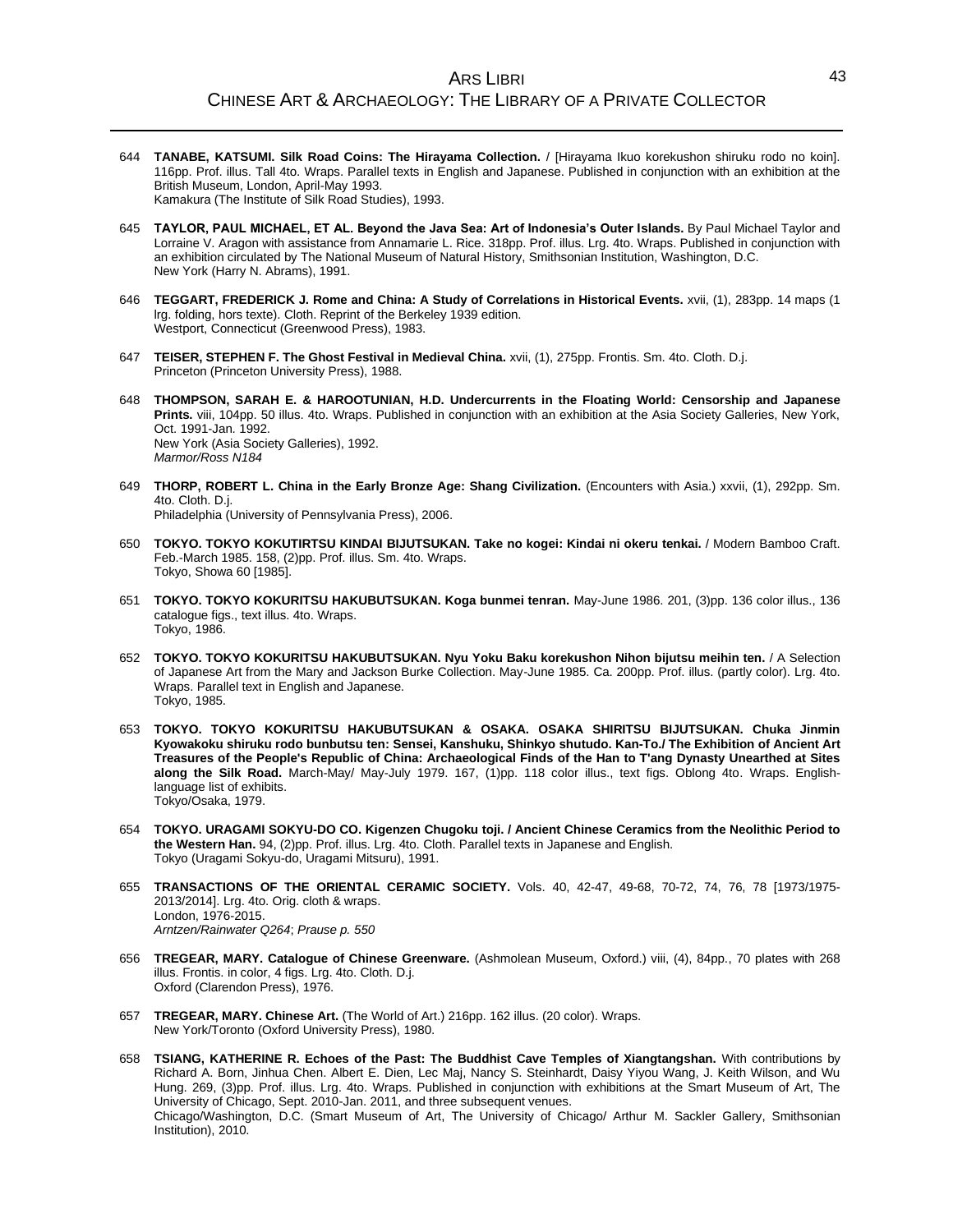- 659 **TUCKER, JONATHAN. The Silk Road: Art and History.** Photography by Antonia Tozer. 391, (1)pp. Prof. illus. (numerous color). Sm. folio. Cloth. D.j. Chicago (Art Media Resources), 2003.
- 660 **VAINKER, SHELAGH. Chinese Silk: A Cultural History.** 224pp. 137 illus. Oblong 4to. Cloth. D.j. London/New Brunswick, New Jersey (The British Museum Press/ Rutgers University Press), 2004.
- 661 **VALENSTEIN, SUZANNE G. Cultural Convergence in the Northern Qi Period: A Flamboyant Chinese Ceramic Container. A research monograph.** 158pp. Frontis., 89 illus. Sm. sq. 4to. Wraps. New York (Department of Asian Art, The Metropolitan Museum of Art), 2007.
- 662 **VALENSTEIN, SUZANNE G. A Handbook of Chinese Ceramics.** Revised and enlarged edition. xiii, (3), 331pp. 42 color plates, 298 illus. 4to. Cloth. D.j. New York (The Metropolitan Museum of Art), 1989. *Arntzen/Rainwater P378*
- 663 **VALENSTEIN, SUZANNE G. The Herzman Collection of Chinese Ceramics.** 123, (1)pp. Prof. illus. (100 color plates). Lrg. 4to. Cloth. D.j. With texts by the author reproduced from Orientations and The Antique Collector. Published on the occasion of an exhibition of the collection installed on the Great Hall Balcony at The Metropolitan Museum of Art, June-Aug. 1990.

New York (The Metropolitan Museum of Art), 1992.

- 664 **VAN DER SPRENKEL, SYBILLE. Legal Institutions in Manchu China: A Sociological Analysis.** (London School of Economics: Monographs on Social Anthropology. 24.) vi, 180pp. Lrg. 8vo. Wraps. London/New York (University of London, The Athlone Press/ Humanities Press), 1977.
- 665 **VANDIER-NICOLAS, NICOLE, ET AL. Bannières et peintures de Touen-Houang conservées au Musée Guimet.** Par [Nicole] Nicolas-Vandier, [Simone] Gaulier, [Françoise] Leblond, [Monique] Maillard et [Robert] Jera-Bezard. Sous la direction de Louis Hambis. (Mission Paul Pelliot: Documents archéologiques. XIV-XV.) 2 vols. xxiii, (3), 431, (5)pp., 19 plates; 133 plates with 216 illus. Sm. folio. Cloth. Paris (Académie des Inscriptions et Belles-Lettres/ Librairie Adrien-Maisonneuve), 1974-1976.
- 666 **VOGELSANG, WILLEM. The Afghans.** (The Peoples of Asia.) x, 382pp. 18 illus. Sm. 4to. Cloth. D.j. Oxford/Malden, Massachusetts (Blackwell Publishers), 2002.
- 667 **VOLLMER, JOHN E. In the Presence of the Dragon Throne: Ch'ing Dynasty Costume (1644-1911) in the Royal Ontario Museum.** 88pp. Prof. illus. Sm. oblong 4to. Wraps. Toronto (Royal Ontario Museum), 1977.
- 668 **VOLLMER, JOHN E., ET AL. Silk Roads - China Ships.** [By] John E. Vollmer, E.J. Keall, E. Nagai-Berthrong. xvi, 240pp. Prof. illus. Sq. 4to. WSraps. Published in conjunction with an exhibition at the Royal Ontario Museum, Toronto, Sept. 1983- Jan. 1984. Toronto (Royal Ontario Museum), 1983.
- 669 **WALDRON, ARTHUR. The Great Wall of China: From History to Myth.** (Cambridge Studies in Chinese History, Literature and Institutions.) xi, (3), 296pp. 13 illus., 1 double-page map. Sm. 4to. Cloth. D.j. Presentation copy, inscribed by the author. Cambridge (Cambridge University Press), 1990.
- 670 **WALEY, ARTHUR. The Poetry and Career of Li Po, 701-762 A.D.** (Ethical and Religious Classics of East and West. 3.) x, (2), 123pp. Sm. 8vo. Cloth. D.j. London (George Allen & Unwin), 1969.
- 671 **WALEY, ARTHUR. The Secret History of the Mongols, And Other Pieces.** 319pp. Lrg. 8vo. Cloth. Ex-library. London (George Allen & Unwin), 1963.
- 672 **WALEY, ARTHUR. Three Ways of Thought in Ancient China.** 275pp. Cloth. D.j. London (George Allen & Unwin), 1974.
- 673 **WANG, C.C. Album Leaves from the Sung and Yuan Dynasties.** 60pp. Prof. illus. Sm. sq. 4to. Wraps. Published in conjunction with an exhibition at the China House Gallery, New York, March-May 1970. New York (The China Institute in America), 1970.
- 674 **WANG, JING. The Story of Stone: Intertextuality, Ancient Chinese Stone Lore, and the Stone Symbolism in Dream of the Red Chamber, Water Margin, and The Journey to the West.** (Post-Contemporary Interventions.) x, (2), 347pp. Sm. 4to. Cloth.

Durham, North Carolina/London (Duke University Press), 1992.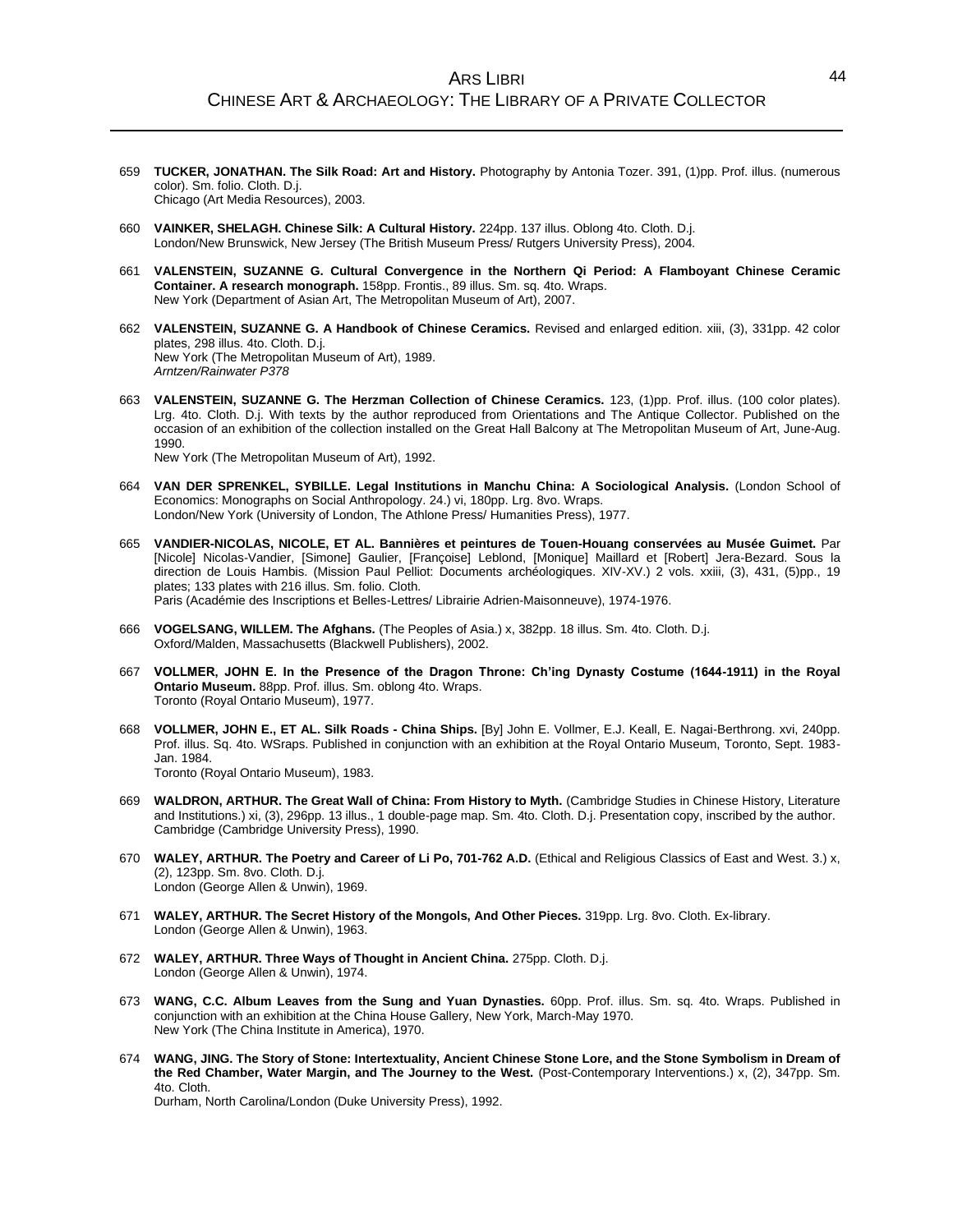- 675 **WANG, ZHONGSHU. Han Civilization.** Translated by K.C. Chang and collaborators. (Early Chinese Civilizations Series.) xx, 261pp. 320 illus. 4to. Cloth. D.j. New Haven/London (Yale University Press), 1982.
- 676 **WARNER, LANGDON. The Enduring Art of Japan.** xiii, (3), 114pp. 92 illus. hors texte. Sm. 4to. Cloth. D.j. Second printing.

Cambridge (Harvard University Press), 1958. *Lucas p. 25*; *Rowland p. 74*

- 677 **WASHINGTON. ARTHUR M. SACKLER GALLERY. Return of the Buddha: The Qingzhou Discoveries.** March-Aug. 2004. Editor: Lukas Nickel. 175pp. 33 color plates, 80 text and reference figs. Lrg. 4to. Cloth. D.j. London, 2004.
- 678 **WASHINGTON. FREER GALLERY OF ART. A Decade of Discovery: Selected Acquisitions, 1970-1980.** [By] Julia K. Murray. Nov. 1979-April 1980. 126pp. 100 illus. Lrg. 4to. Wraps. Washington, 1979.
- 679 **WASHINGTON. FREER GALLERY OF ART. Eugene and Agnes E. Meyer Memorial Exhibition.** Texts by T. Lawton and Hin-cheung Lovell. 77pp. 32 plates. 4to. Wraps. Washington, 1971.
- 680 **WASHINGTON. FREER GALLERY OF ART. The Freer Gallery of Art. I: China.** Preface by John Alexander Pope. Text by Thomas Lawton. 184pp. 131 plates (partly in color). Reference illus. Folio. Cloth. D.j. Slipcase. Washington, D.C./Tokyo (The Freer Gallery of Art/ Kodansha), 1972.
- 681 **WASHINGTON. FREER GALLERY OF ART & ARTHUR M. SACKLER GALLERY. Twelve Centuries of Japanese Art from the Imperial Collections.** Introduction by Ann Yonemura. Contributions by Hirabayashi Moritoku, Ohkuma Toshiyuki, Ohta Aya, James T. Ulak, and Yuyama Ken'ichi. Dec. 1997-March 1998. 224pp. 76 color plates. Sm. folio. Wraps. Washington (Smithsonian Institution Press), 1997. *Marmor/Ross I605*
- 682 **WASHINGTON. NATIONAL GALLERY OF ART. The Golden Age of Chinese Archaeology: Celebrated Discoveries from the People's Republic of China.** Edited by Xiaoneng Yang. Sept. 1999-Jan. 2000. 583pp. Prof. illus. Lrg. stout 4to. Wraps. The exhibition subsequently traveled to two additional venues in Houston and San Francisco. Washington, 1999.
- 683 **WASHINGTON. NATIONAL GALLERY OF ART. Japan: The Shaping of Daimyo Culture, 1185-1868.** Edited by Yoshiaki Shimizu. Oct. 1988-Jan. 1989. xi, (1), 402pp. 333 illus. Lrg. 4to. Wraps. Washington, D.C., 1988.
- 684 **WASHINGTON. NATIONAL GALLERY OF ART & KANSAS CITY. NELSON-ATKINS MUSEUM OF ART. The Chinese Exhibition.** An illustrated handlist of the exhibition of archaeological finds of the People's Republic of China. Dec. 1974- March 1975/ April-June 1975. 104pp. Prof. illus. (partly in color). Sq. 4to. Wraps. Washington, 1974.
- 685 **WASHINGTON. NATIONAL GALLERY OF ART & KANSAS CITY. NELSON-ATKINS MUSEUM OF ART. The Exhibition of Archaeological Finds of the People's Republic of China.** Dec. 1974-March 1975/ April-June 1975. 59pp. Sq. 4to. Wraps. Washington, 1974.
- 686 **WATSON, WILLIAM. Ancient China: The Discoveries of Post-Liberation Chinese Archaeology.** With an introduction by Magnus Magnusson. 104, (4)pp., 9 color plates. 85 text illus. Sm. 4to. Wraps. Greenwich (New York Graphic Society), 1974. *Arntzen/Rainwater I525*
- 687 **WATSON, WILLIAM. The Arts of China to AD 900.** (Yale University Press Pelican History of Art.) vi, (4), 276pp. 396 illus. Lrg. 4to. Cloth. D.j. New Haven/London (Yale University Press), 1995. *Marmor/Ross I40 & I536*; *Arntzen/Rainwater I18*
- 688 **WATSON, WILLIAM. Inner Asia and China in the pre-Han Period.** An inaugural lecture delivered on 2 December 1968. 28pp. Wraps. London (School of Oriental and African Studies, University of London), 1969.
- 689 **WATSON, WILLIAM. Style in the Arts of China.** 126, (2)pp. 146 illus. hors texte. Wraps. Harmondsworth (Pelican Books), 1974. *Gombrich: Story of Art, p. 647 (citing Penguin edition)*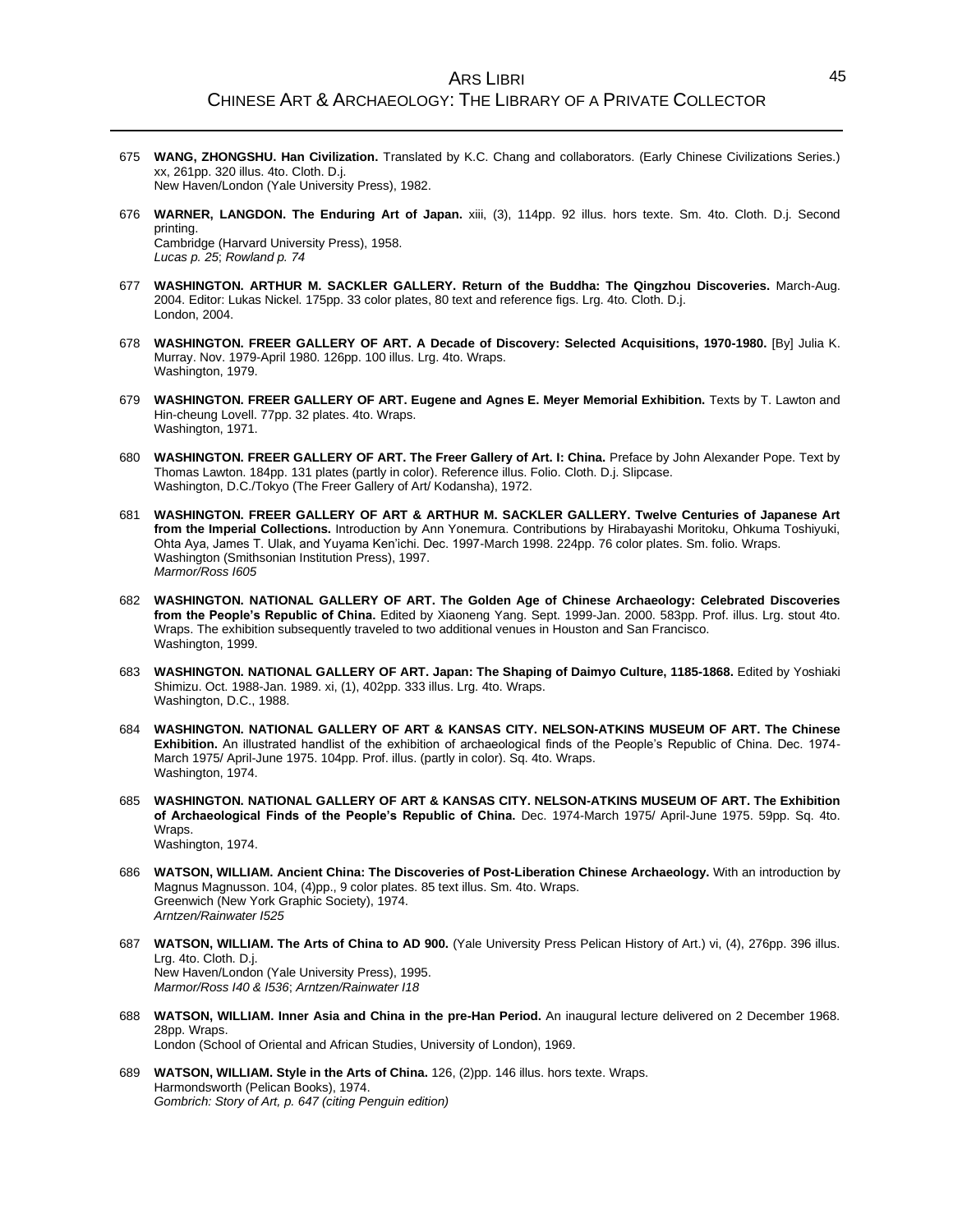- 690 **WATSON, WILLIAM (EDITOR). Lacquerwork in Asia and Beyond.** A colloquy held 22-24 June 1981. (Colloquies on Art & Archaeology in Asia. 11.) (6), 345pp. Prof. illus. Sm. 4to. Wraps. London (Percival David Foundation of Chinese Art, University of London, School of Oriental and African Studies), 1982. *Marmor/Ross R31*
- 691 **WATSON, WILLIAM (EDITOR). Landscape Style in Asia.** A colloquy held 25-27 June 1979. (Colloquies on Art & Archaeology in Asia. 9.) (4), 198pp. Prof. illus. Sm. 4to. Wraps. London (Percival David Foundation of Chinese Art, University of London, School of Oriental and African Studies), [1980]. *Marmor/Ross R31*
- 692 **WATSON, WILLIAM (EDITOR). Pottery and Metalwork in T'ang China.** [Their chronology & external relations.] Second edition. (Colloquies on Art and Archaeology in Asia. 1.) 86pp. 11 plates. Sm. 4to. Wraps. Colloquy held June 29-July 2, 1970. Texts by 11 contributors. London (Percival David Foundation of Chinese Art, University of London), 1976. *Marmor/Ross R31*
- 693 **WATSON, WILLIAM (EDITOR). The Westward Influence of the Chinese Arts: From the 14th to the 18th Century.** A colloquy held 26 to 29 June 1972. (Colloquies on Art & Archaeology in Asia. 3.) (6), 110, (6)pp., 28 plates. Text illus. Sm. 4to. Wraps. London (Percival David Foundation of Chinese Art, University of London, School of Oriental and African Studies), [1973]. *Marmor/Ross R31*
- 694 **WATT, JAMES C.Y. Chinese Jades from Han to Ch'ing.** 235pp. 229 illus. Sq. 4to. Wraps. Published in conjunction with an exhibition at The Asia Society, New York, Fall 1980. New York (The Asia Society), 1980. *Marmor/Ross P975*
- 695 **WATT, JAMES C.Y. The Sumptuous Basket: Chinese Lacquer with Basketry Panels.** 103pp. Prof. illus. 4to. Wraps. Published in conjunction with an exhibition at the China House Gallery, March-June 1985. Presentation copy, inscribed by the author. New York (China House Gallery, China Institute in America), 1985.

696 **WATT, JAMES C.Y. The World of Khubilai Khan: Chinese Art in the Yuan Dynasty.** With essays by Maxwell K. Hearn, Denise Patry Leidy, Zhixin Jason Sun, John Guy, Joyce Denney, Birgitta Augustin, Nancy S. Steinhardt. 342pp. 407 illus. (379 color plates). Lrg. 4to. Wraps. Published in conjunction with an exhibition at The Metropolitan Museum of Art, New York, Sept.-Jan. 2011.

New York/New Haven (The Metropolitan Museum of Art/ Yale University Press), 2011.

- 697 **WATT, JAMES C.Y. & BRENNAN FORD, BARBARA. East Asian Lacquer: The Florence and Herbert Irving Collection.**  xi, (1), 388pp. 178 color plates, reference and text illus. Lrg. 4to. Cloth. D.j. Published in conjunction with an exhibition at The Metropolitan Museum of Art, New York, Nov. 1991-Feb. 1992. New York (The Metropolitan Museum of Art), 1991. *Marmor/Ross P977*
- 698 **WATT, JAMES C.Y., ET AL. China: Dawn of a Golden Age, 200-750 AD.** [By] James C.Y. Watt, An Jiayao, Angela F. Howard, Boris I. Marshak, Su Bai, Zhao Feng. With contributions by Prudence O. Harper, Maxwell K. Hearn, Denise Patry Leidy, Chao-Hui Jenny Liu, Valentina Raspopova, Zhixin Sun. xxiv, 392pp. 514 illus. (479 color), 8 maps. Lrg. 4to. Cloth. D.j. Published in conjunction with an exhibition at The Metropolitan Museum of Art, New York, Oct. 2004-Jan. 2005. New York/New Haven (The Metropolitan Museum of Art/ Yale University Press), 2004.
- 699 **WATT, JAMES C.Y. & KNIGHT, MICHAEL. Chinese Jades from the Collection of the Seattle Art Museum.** 128pp. 109 illus., text figs. 4to. Wraps. Presentation copy, inscribed by J.C.Y. Watt. Seattle (Seattle Art Museum), 1989.
- 700 **WATT, JAMES C.Y. & LEIDY, DENISE PATRY. Defining Yongle: Imperial Art in Early Fifteenth-Century China.** 103pp. 41 color plates, 9 figs. 4to. Wraps. Published in conjunction with an exhibition at The Metropolitan Museum of Art, New York, April-July 2005 New York/New Haven (The Metropolitan Museum of Art/ Yale University Press), 2005.
- 701 **WEATHERFORD, JACK. The Secret History of the Mongol Queens: How the Daughters of Genghis Khan Rescued His Empire.** xvii, (3), 317pp. Figs. Sm. 4to. Cloth. D.j. New York (Crown), 2010.
- 702 **WECHSLER, HOWARD J. Offerings of Jade and Silk: Ritual and Symbol in the Legitimation of the T'ang Dynasty.** xiv, 313pp. Sm. 4to. Cloth. D.j.

New Haven/London (Yale University Press), 1985.

703 **WEIDNER, MARSHA (EDITOR). Flowering in the Shadows: Women in the History of Chinese and Japanese Painting.** xvi, (2), 315pp., 8 color plates. Prof. illus. 4to. Cloth. D.j.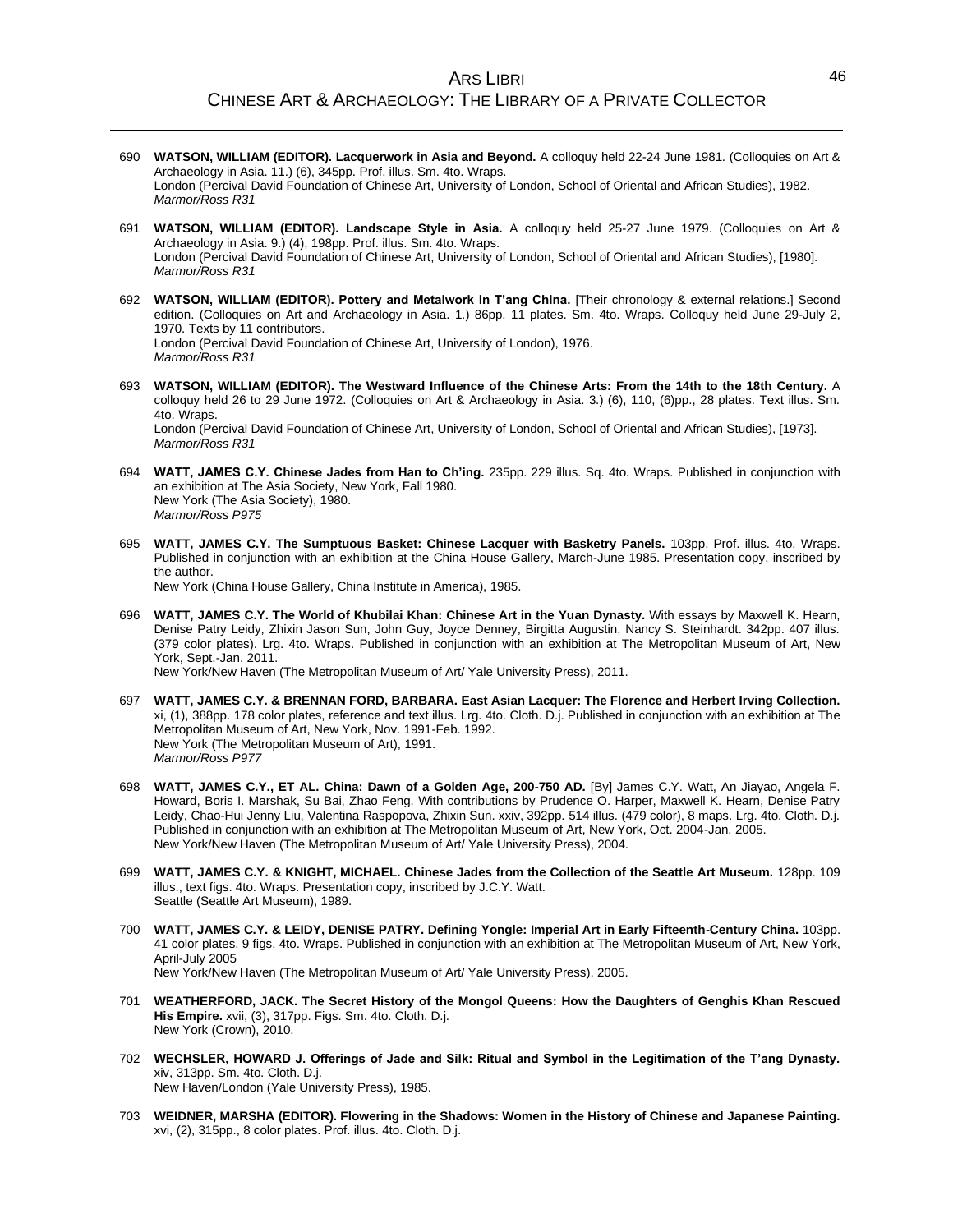Honolulu (University of Hawaii Press), 1990.

- 704 **WELLESLEY. WELLESLEY COLLEGE. JEWETT ARTS CENTER. Chinese Art: Symbols and Images.** April-June 1967. Catalogue by Max Loehr. 62pp. 34 illus. Sm. 4to. Wraps. Wellesley, 1967.
- 705 **WENG, WAN-GO. Chinese Painting and Calligraphy: A Pictorial Survey.** 69 examples from the John M. Crawford Collection. With a preface by Thomas Lawton. 155, (1)pp. 69 illus. 4to. Wraps. New York (Dover Publications), 1978.
- 706 **WENG, WANG-GO & YANG, BODA. The Palace Museum: Peking. Treasures of the Forbidden City.** 319, (1)pp. 600 illus. (160 color), 50 figs. Folio. Cloth. D.j. Presentation copy, inscribed by Weng Wang-go. New York (Harry N. Abrams), 1982.
- 707 **WHEELWRIGHT, CAROLYN (EDITOR). Word in Flower: The Visualization of Classical Literature in Seventeenth-Century Japan.** 123, (1)pp. 62 illus. 4to. Wraps. Published in conjunction with an exhibition at Yale University Art Gallery, New Haven, Sept.-Nov. 1989. New Haven (Yale University Art Gallery), 1989.
- 708 **WHITE, JULIA M. & BUNKER, EMMA C. Adornment for Eternity: Status and Rank in Chinese Ornament.** With contributions by Chen Peifen. 214, (1)pp. 113 color plates, 9 text figs. Lrg. 4to. Wraps. Published in conjunction with an exhibition of items from the Mengdieuxuan Collection owned by Betty Lo and Kenneth Chu at the Denver Art Museum, and two other venues, Oct. 1994-Sept. 1995. Parallel captions in English and Chinese; contributions in English and Chinese. Denver/Hong Kong (Denver Art Museum/ The Woods Publishing Company), 1994.
- 709 **WHITFIELD, RODERICK (EDITOR). The Problem of Meaning in Early Chinese Ritual Bronzes.** (Colloquies on Art & Archaeology in Asia. 15.) 176pp. Prof. illus. 4to. Wraps. London (Percival David Foundation of Chinese Art, School of Oriental and African Studies, University of London), 1993. *Marmor/Ross R31*
- 710 **WHITFIELD, SUSAN. Life Along the Silk Road.** xi, (3), 242pp., 16 plates (8 color). 1 map, illus. Lrg. 8vo. Wraps. Berkeley (University of California Press), 1999.
- 711 **WHITFIELD, SUSAN & SIMS-WILLIAMS, URSULA (EDITORS). The Silk Road: Trade, Travel, War and Faith.** 366pp. 306 illus. Lrg. 4to. Wraps. Published in conjunction with an exhibition at The British Library, London, May-Sept. 2004. London (The British Library), 2004.
- 712 **WIEGER, L. Chinese Characters: Their Origin, Etymology, History, Classification and Signification. A thorough study from Chinese documents.** Second edition, enlarged and revised according to the 4th French edition. 820pp. Sm. 4to. Wraps.

New York (Paragon Book Reprint Corp./ Dover Publications), [1965].

- 713 **WILHELM, RICHARD. Lectures on the I Ching: Constancy and Change.** (Bollingen Series. XIX:2.) xxiii, (1), 186, (2)pp. Cloth. D.j. Princeton (Princeton University Press), 1979.
- 714 **WOLF, ARTHUR P. (EDITOR). Studies in Chinese Society.** xii, 372pp. Figs. Lrg. 8vo. Wraps. Stanford (Stanford University Press), 1978.
- 715 **WONG, KWAN S. & ADDISS, STEPHEN. Masterpieces of Sung and Yüan Dynasty Calligraphy from the John M. Crawford Jr. Collection.** By Kwan S. Wong, assisted by Stephen Addiss; preface by Thomas Lawton. Oct. 1981-Jan. 1982. 86pp. 13 plates, 24 figs. Sm. folio. Wraps. Published in conjunction with exhibitions at the China House Gallery, China Institute in America, New York, Oct. 1981-Jan. 1982, and the Spencer Museum, University of Kansas, Lawrence, March-April 1982.

New York (China House Gallery, China Institute in America), 1981.

- 716 **WRIGGINS, SALLY HOVEY. Xuanzang: A Buddhist Pilgrim on the Silk Road.** With a foreword by Frederick W. Mote. xxiv, 263pp. Illus. Sm. 4to. Cloth. D.j. Presentation copy, inscribed by the author. Boulder (Westview Press), 1996.
- 717 **WRIGHT, ARTHUR F. The Sui Dynasty.** 237, (5)pp. 2 maps. Sm. 4to. Boards, 1/4 cloth. D.j. New York (Alfred A. Knopf), 1978.
- 718 **WRIGHT, ARTHUR F. (EDITOR). Studies in Chinese Thought.** With contributions by Derk Bodde, Schuyler Cammann, W. Theodore de Bary, Achilles Fang, Arnold Isenberg, J.R. Levenson, David Nivison, I.A. Richards, Arthur F. Wright. (Midway Reprints.) xiv, 317, (1)pp. Illus. Lrg. 8vo. Wraps. Chicago/London (The University of Chicago Press), 1976.
- 719 **[WU, CHENG'EN.] The Journey to the West.** Translated and edited by Anthony C. Yu. 4 vols. Sm. 4to. Wraps.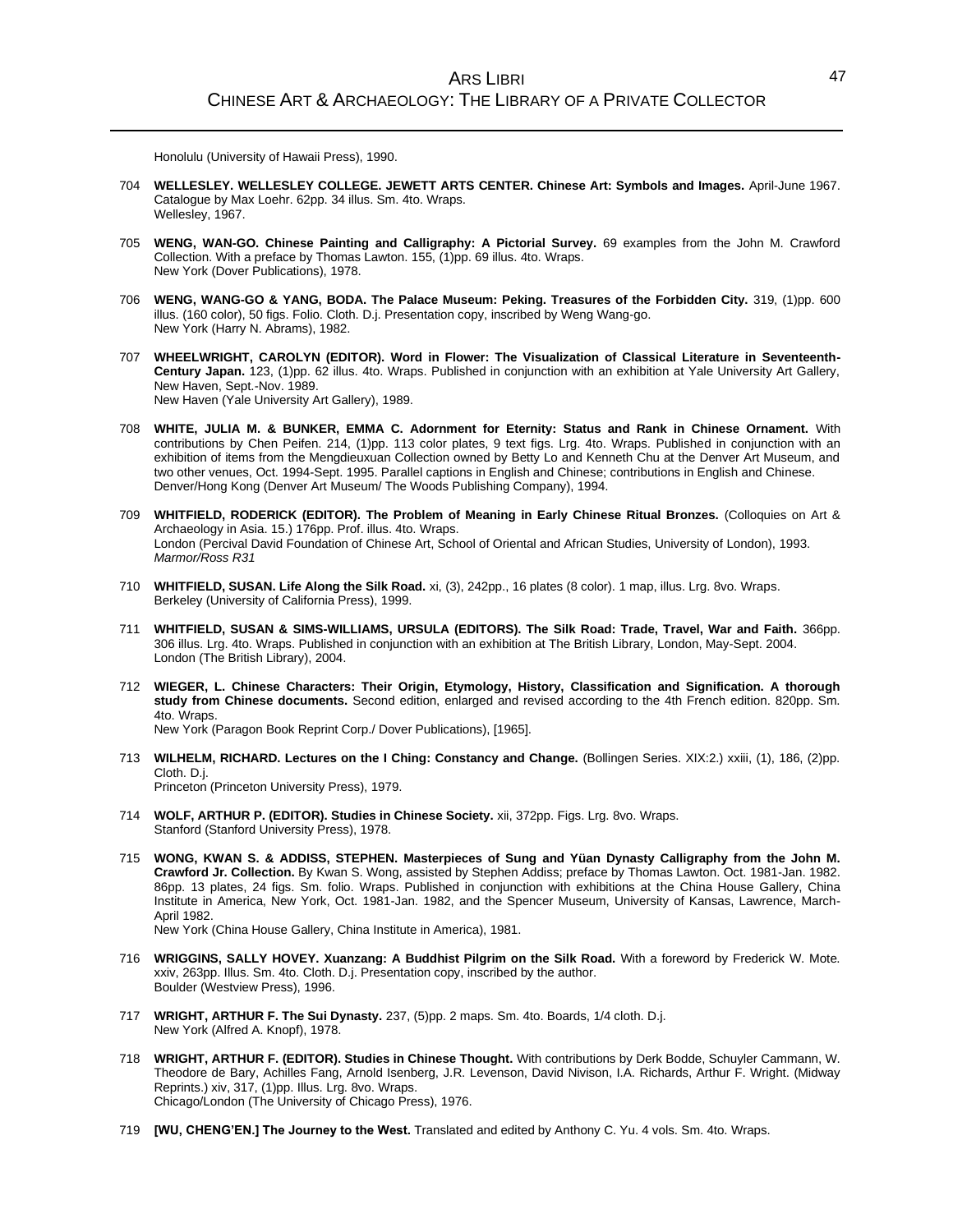Chicago/London (The University of Chicago Press), 1980.

720 **WU, HUNG. The Wu Liang Shrine: The Ideology of Early Chinese Pictorial Art.** xxiii, (1), 412pp. 151 illus., 1 map. 4to. Cloth. D.j.

Stanford (Stanford University Press), 1989.

- 721 **WU, HUNG (EDITOR). Han Tang zhi jian de shi jue wen hua yu wu zhi wen hua.** / [Between Han and Tang: Visual and Material Culture in a Transformative Period]. 12, 635pp. Prof. illus. Lrg. 4to. Leatherette. D.j. Parallel texts in Chinese and English. Beijing (Wen wu chu ban she), 2003.
- 722 **WU, HUNG & & MORGAN, BRIAN. Chinese Jades from the Mu-Fei Collection.** (144)pp. 79 color plates. Tall 4to. Cloth. Slipcase.

London (Bluett & Sons), 1990.

- 723 **WU QIAN NIAN ZHONGGUO LI DAI SHI XI BIAO.** 5000 nian Zhongguo li dai shi xi biao; Wu shi shi ji Zhongguo li nian biao. 257pp. Folio. Cloth. Taibei Shi (Taiwan xue sheng shu ju), Minguo 72 [1983].
- 724 **WU TUNG. Tales from the Land of Dragons: 1,000 Years of Chinese Painting.** 269pp. 306 illus. (153 color), catalogue figs. Lrg. 4to. Wraps. D.j. Published in conjunction with an exhibition at the Museum of Fine Arts, Boston, April-July 1997. Boston (Museum of Fine Arts), 1997.
- 725 **WU, ZHEFU, ET AL. Cai tao pian: Gansu Yangshao cai tao.** Zong bian ji Wu Zhefu, zhu bian Yuan Dexing, Chen Qingguang, mei shu bian ji Xiao Ziquan, Liu Yufen./ [Neolithic Painted Pottery: Yang-Shao Painted Pottery from Kansu Province]. (Zhonghua wu qian nian wen wu ji kan.) 2, 15, (1), 423pp. Prof. illus. Lrg. 4to. Buckram. D.j. Taibei Shi (Zhonghua wu qian nian wen wu ji kan bian ji wei yuan hui), [1983].
- 726 **WU, ZHEFU, ET AL. Gu yong pian.** Zong bian ji Wu Zhefu; zhu bian Hsu Chun; mei shu bian ji Huang Xiubi./ [Chinese Tombe [sic] Figurine: From Warring States Period to Sui Dynasty]. (Zhonghua wu qian nian wen wu ji kan.) 1, (1), 12, 218pp. Prof. illus. Lrg. 4to. Buckram. D.j. Taibei Shi (Zhonghua wu qian nian wen wu ji kan bian ji wei yuan hui), [1988].
- 727 **WUHAN. HUBEI SHENG BO WU GUAN. Hubei Suizhou Leigudun chu tu wen wu.** / The Unearthed Cultural Relics from Lei Gu Dun, Sui Zhou, Hu Bei Province. 104pp. Prof. illus. 4to. Wraps. Parallel texts in Chinese and English. [Beijing?] (Zhongguo wen wu zhan lan guan), 1984.
- 728 **XI'AN. HAN YANGLING BO WU GUAN. Han Yangling bo wu guan.** / Han Yangling Museum. 125, (3)pp. 220 illus. 4to. Wraps. Parallel texts in Chinese and English. Beijing (Wen wu chu ban she), 2007.
- 729 **XIA, NAI. Kao gu xue he ke ji shi.** (Kao gu xue zhuan kan. Jia zhong. Di 14 hao.) 150, (2)pp., 30 plates (8 color). Text figs. 4to. Wraps. English-language title-page and summary "Essays on Archaeology of Science and Technology in China." Beijing (Ke xue chu ban she), 1979.
- 730 **(XIAOXIAOSHENG) EGERTON, CLEMENT. The Golden Lotus.** A translation, from the Chinese original, of the novel Chin P'ing Mei by Clement Egerton. 4 vols. Lrg. 8vo. Cloth. D.j. First published 1939. London (Routledge & Kegan Paul), 1972.
- 731 **XINJIANG WEN WU GU JI DA GUAN.** / A Grand View of Xinjiang's Cultural Relics and Historic Sites. 439pp. Prof. illus. Lrg. 4to. Wraps.

Wulumuqi Shi (Xinjiang mei shu she ying chu ban she), 1999.

- 732 **XU, ZHUOYUN & LINDUFF, KATHERYN M. Western Chou Civilization.** [By] Cho-yun Hsu and Katheryn M. Linduff. (Early Chinese Civilization Series.) xxiv, (2), 421pp. Prof. illus. 4to. Cloth. D.j. New Haven/London (Yale University Press), 1988.
- 733 **YAMAUCHI, KAZUYA, ET AL. (EDITORS). Mural Paintings of the Silk Road: Cultural Exchanges Between East and West.** Proceedings of the 29th Annual International Symposium on the Conservation and Restoration of Cultural Property, National Research Institute of Cultural Properties, Tokyo, January 2006. Edited by Kazuya Yamauchi, Yoko Taniguchi and Tomoko Uno. xix, (1), 193pp. Prof. illus. Tall 4to. Wraps. London/Tokyo (Archetype Publications/ The Japan Center for International Cooperation in Conservation, National Research Institute for Cultural Properties), 2007.
- 734 **[YANG, BODA, ET AL.] Yu qi.** Zhongguo mei shu quan ji bian ji wei yuan hui; [ben juan zhu bian Yang Boda; fu zhu bian Zhou Nanquan; tu ban she ying Guo qun et al.]. (Zhongguo mei shu quan ji. Gong yi mei shu bian. 9.) (6), 25, (3), 200, (2), 117pp. Prof. illus. Lrg. 4to. Cloth. D.j. Slipcase. Beijing (Wen wu chu ban she/ Fa xing zhe Xin hua shu dian Beijing fa xing suo), 1986.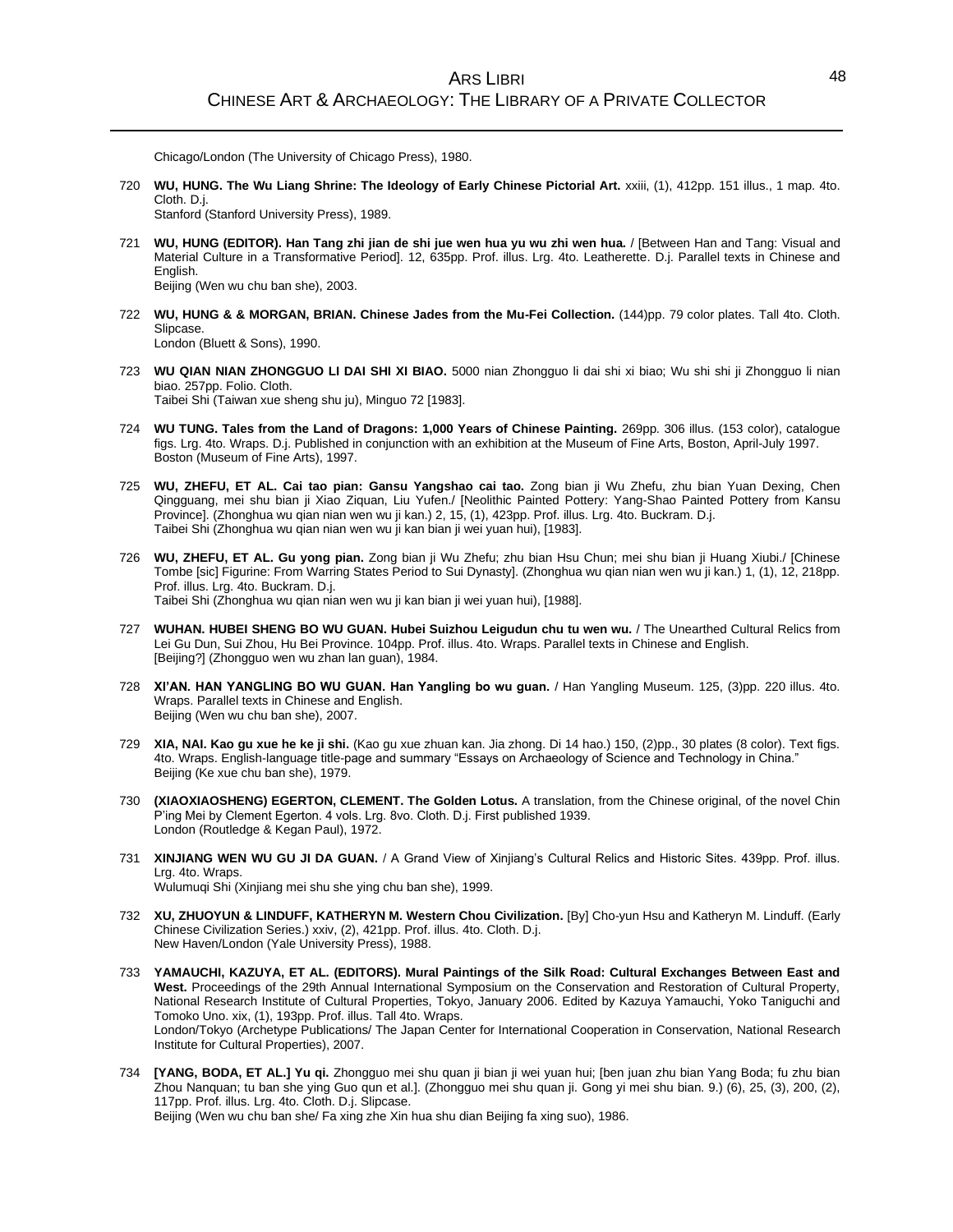- 735 **YANG, JIANFANG. Zhongguo chu tu gu yu.** / Jade Carving in Chinese Archaeology. [By] Yeung Kin-fong. (Xianggang Zhong wen da xue Zhongguo wen hua yan jiu suo Zhongguo kao gu yi shu yan jiu zhong xin zhuan kan/Centre for Chinese Archaeology and Art, Institute of Chinese Studies, The Chinese University of Hong Kong: Monograph Series. 6.) Vol. I [all published]. (4), 369, (3)pp., 95 plates (16 color). 4to. Boards. D.j. Parallel texts in Chinese and English. Xianggang (Zhong wen da xue chu ban she), 1987.
- 736 **YANG, JIANFANG. Zhongguo gu yu yan jiu lun wen ji.** / Treatises on Ancient Chinese Jade. [By] Yeung Kin Fong (Yang Jian-fang). 2 vols. ix, (3), 243pp.; (2), 246, (2)pp. Prof. illus. 4to. Wraps. Taibei Shi (Zhong zhi mei shu chu ban she), 2001.
- 737 **YANG, XIAONENG. Zhongguo Xia Shang diao su yi shu.** / Sculpture of Xia & Shang China. vii, (1), 302pp. 316 illus. (47 color). 4to. Cloth. D.j. English-language captions. Xianggang (Xianggang da dao wen hua you xian gong si), 1988.
- 738 **YANG, XIAONENG. Zhongguo yuan shi she hui diao su yi shu.** / Sculpture of Prehistoric China. 168pp. 176 illus. (25 color). 4to. Cloth. D.j. English-language captions. Xianggang (Xianggang da dao wen hua you xian gong si), 1988.
- 739 **YANG, XIAONENG (EDITOR). Chinese Archaeology: New Perspectives on China's Past in the Twentieth Century.** 2 vols. Vol. 1: Cultures and Civilizations Reconsidered. 523pp. Vol. 2: Major Archaeological Discoveries in Twentieth-Century China. 576pp. Prof. illus. in color. Folio. Cloth. D.j. Slipcase. New Haven/Kansas City (Yale University Press/ Nelson-Atkins Museum of Art), 2004.
- 740 **YANG, XIN, ET AL. The Art of the Dragon.** [By] Yang Xin, Li Yihua, Xu Naixiang. 214pp. 183 color illus. 4to. Cloth. D.j. Boston (Shambhala), 1988.
- 741 **YANG, XUANZHI. A Record of Buddhist Monasteries in Lo-yang.** By Yang Hsüan-chih. Translated by Yi-t'ung Wang. (Princeton Library of Asian Translations.) xxii, 310, (2)pp. 2 maps, 6 illus. 4to. Cloth. D.j. Princeton (Princeton University Press), 1984.
- 742 **YAO, QIAN & GU, BING. Liu chao yi shu.** Yao Qian, Gu Bing bian zhu; Guo Qun she ying. 6, 13, (1), 13, (1)pp., 234 plates (14 color). Folio. Cloth. Slipcase. Parallel texts in Chinese and English. Beijing (Wen wu chu ban she/ Xin hua shu dian fa xing), 1981.
- 743 **YAO, QIAN & GU, BING. Nan chao ling mu shi ke.** / [Stone Sculptures at the Mausoleums and Tombs of the Southern Dynasties]. (2), 11, (3), 17pp. 138 illus. hors texte. 4to. Wraps. D.j. Parallel texts in Chinese and English. Beijing (Wen wu chu ban she), 1981.
- 744 **YEO, S.T. & MARTIN, JEAN. Chinese Blue & White Ceramics.** 315pp. 229 color illus., figs. Lrg. 4to. Leatherette. D.j. Published in conjunction with an exhibition at the National Museum, Singapore, April 1978. Singapore (Arts Orientalis), 1978.
- 745 **YIP, WAI-LIM. Chinese Poetry: Major Modes and Genres.** xv, (1), 475, (1)pp. Lrg. 8vo. Cloth. D.j. Berkeley/Los Angeles (University of California Press), 1976.
- 746 **YOSHIKAWA, KOJIRO. Five Hundred Years of Chinese Poetry, 1150-1650: The Chin, Yuan, and Ming Dynasties.** Translated with a preface by John Timothy Wixted. Including an afterword by William S. Atwell. (Princeton Library of Asian Translations.) xix, (3), 215pp. 1 plate. Lrg. 4to. Wraps. Princeton (Princeton University Press), 1989.
- 747 **YU, MING. Chinese Jade.** (Introductions to Chinese Culture.) 145pp. Prof. illus. Wraps. Cambridge (Cambridge University Press), 2011.
- 748 **YUNGANG SHI KU.** Shanxi Sheng wen wu gong zuo wei yuan hui, Shanxi Yungang shi ku wen wu bao guan suo bian. (30)pp., 107 plates. Sq. 4to. Cloth. D.j. English-language translation "The Yunkang Caves," 29pp., loosely inserted, as issued. Beijing (Wen wu chu ban she/ Zhongguo guo ji shu dian fa xing), 1977.
- 749 **YUNNAN QING TONG QI.** Yunnan sheng bo wu guan bian. (2), 8, 5, (1), 216, 6, 4pp. 249 illus., text figs. Folio. Cloth. D.j. Slipcase. Beijing (Wen wu chu ban she), 1981.
- 750 **YUNNAN QING TONG QI LUN CONG** Yunnan qing tong qi lun cong bian ji zu bian. (2), 4, 210pp., 22 plates. Text illus. 4to. Wrans

Beijing (Wen wu chu ban she), 1981.

751 **ZENG, ZHAOYU, ET AL. Yinan gu hua xiang shi mu fa jue bao gao.** Nanjing bo wu yuan, Shandong sheng wen wu guan li chu he bian; Zeng Zhaoyu, Jiang Baogeng, Li Zhongyi he zhu. 1, (1), 8, 68pp., 105 plates (1 color; partly folding). 41 text illus. Folio. Cloth. D.j.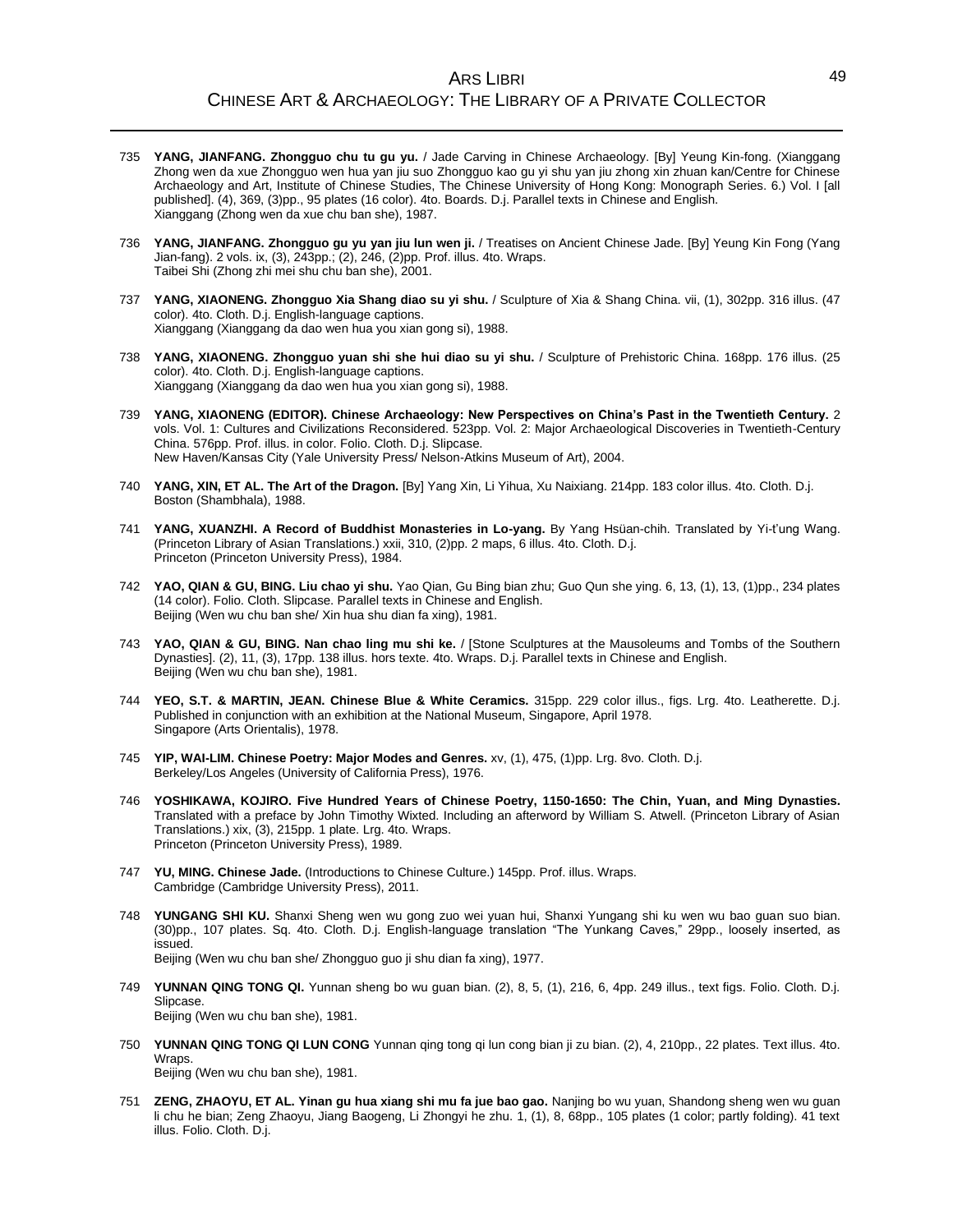[Beijing] (Wen hua bu wen wu guan li ju), 1956.

- 752 **ZHANG, HONGXING (EDITOR). Masterpieces of Chinese Painting: 700-1900.** Edited by Zhang Hongxing. With essays by Ling Lizhong, Itakura Masaaki, Charles Mason, Shane McCausland, Camille Schmitt, Clarissa von Spee. Catalogue introductions by Roderick Whitfield. 358, (2)pp. Prof. illus. in color. Lrg. 4to. Cloth. D.j. London (V&A Publishing.), 2013.
- 753 **ZHANG, XINGLIAN & ZHAO, SHUHAN. Zhong guo wen wu yu hui.** / A Glossary of Chinese Archaeology (Chinese-English). (4), 195pp. 12mo. Wraps. Taibei Shi (Ming wen), 1998.
- 754 **ZHANG, XINGLIAN & ZHAO, SHUHAN. Zhongguo kao gu ci hui: Han Ying dui zhao.** / A Glossary of Chinese Archaeology (Chinese-English). (4), 199pp. 12mo. Boards, 1/4 cloth. Beijing (Wai wen chu ban she), 1983.
- 755 **ZHENG, DEKUN. Jade Flowers and Floral Patterns in Chinese Decorative Art.** By Cheng Te-k'un. (Reprinted from The Journal of the Institute of Chinese Studies, Vol. II, No. 2.) (100)pp., 48 plates. 4to. Wraps. D.j. Edition limited to 600 copies. Hong Kong (The Chinese University Press), 1969.
- 756 **ZHENG, DEKUN. Zhongguo gu yu shu mu.** (Xianggang Zhong wen da xue Zhongguo wen hua yan jiu suo Zhongguo kao gu yi shu yan jiu zhong xin gong ju shu. 1.) x, 141pp. Sm. 4to. Cloth. D.j. Xianggang (Zhong wen da xue chu ban she), 1982.
- 757 **ZHENG, DEKUN, ET AL. (EDITORS). Proceedings of the Symposium on Painting & Calligraphy by Ming i-Min.** 31 August-3 September 1975, Art Gallery, The Institute of Chinese Studies, The Chinese University of Hong Kong. Guest editors: Cheng Te-k'un, Jao Tsung-i, J.C.Y. Watt./ Ming yi min shu hua yan tao hui ji lu. (The Journal of The Institute of Chinese Studies, The Chinese University of Hongkong. Vol. 8#2.) xii, (386)pp., 178 plates. 4to. Wraps. Hong Kong (The Institute of Chinese Studies, The Chinese University of Hong Kong), 1976.
- 758 **ZHENG, ZHENDUO. Wei da de yi shu chuan tong tu lu.** / [The Great Heritages of Chinese Art]. 2 vols. (32)pp., 84 plates; (24)pp., 76 plates. Foilio. Cloth. [Beijing] (Zhongguo gu dian yi shu chu ban she), [1951].
- 759 **ZHONGGUO GU QING TONG QI XUAN.** (46)pp., 108 plates (12 color). Sq. 4to. Wraps. D.j. Beijing (Wen wu chu ban she), 1976.
- 760 **ZHONGGUO GU YU RU MEN.** 46, (2)pp. Prof. illus. 4to. Wraps. No author is credited. N.p. (Privately Published), 1990.
- 761 **ZHOU, XUN & GAO, CHUNMING. 5000 Years of Chinese Costumes.** Editing: The Chinese Costumes Research Group of the Shanghai School of Traditional Operas. 256pp. 452 illus. (numerous color). Lrg. 4to. Cloth. D.j. Slipcase. San Francisco (China Books & Periodicals), 1987.
- 762 **ZHUGE, LIANG & LIU, JI. Mastering the Art of War:.** Translated and edited by Thomas Cleary. (Shambhala Dragon Editions.) ix, (1), 134, (2)pp. Sm. 4to. Wraps. Boston/Shaftesbury (Shambhala), 1989.

## MONOGRAPHS ON ARTISTS

- 763 Li, Zhujin. **The Autumn Colors on the Ch'iao and Hua Mountains. A landscape by CHAO MENG-FU.** (Artibus Asiae. Supplementum 21.) 109, (3)pp., 15 lrg. folding plates. Frontis. in color. Sm. folio. Cloth. D.j. Slipcase. Ascona (Artibus Asiae Publishers), 1965. *Arntzen/Rainwater R10*
- 764 Li, Zhujin. **The Freer Sheep and Goat and CHAO MENG-FU's Horse Paintings.** (Reprinted from "Artibus Asiae," vol. 30.) 48pp. 15 illus. hors texte. Lrg. 4to. Wraps. Ascona (Artibus Asiae Publishers), 1968.
- 765 Hong Kong. Alisan Fine Arts. **CUI ZUIFAN, Master of the Unbridled Brush.** / Dang dai guo hua da shi: Cui Zifan hua zhan. March 1992. Texts by Alice King and Lars Berglund. 62pp. 52 color plates. 4to. Wraps. Parallel texts in Chinese and English. Hong Kong, 1962.
- 766 (DONG, QICHANG) Ho, Wai-ching, et al. (editors). **Proceedings of the Tung Ch'i-ch'ang International Symposium.** Editor: Wai-ching Ho. Coeditors: Wai-kam Ho, Hin-cheung Lovell. xi, (439)pp. Prof. illus. 4to. Wraps. "Published on the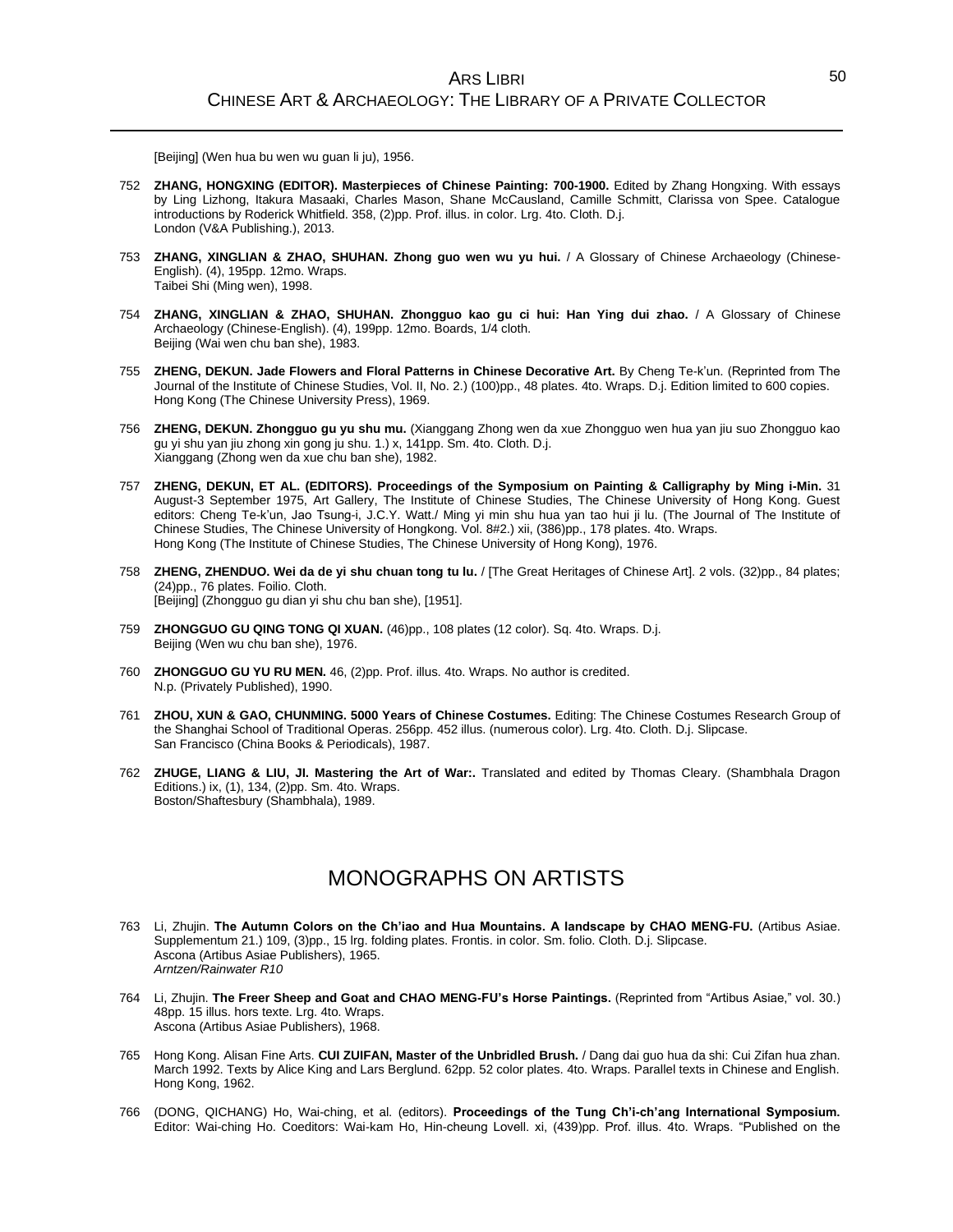occasion of the Tung Ch'i-ch'ang International Symposium held at the Nelson-Atkins Museum, Kansas City, Missouri from April 17 through April 19, 1992 in conjunction with the opening of the exhibition The Century of Tung Ch'i-ch'ang." Kansas City, Missouri (The Nelson-Atkins Museum of Art), 1991.

767 Taipei. National Palace Museum. **FAN KUAN xi shan xing lu.** 44pp. Prof. illus. (partly folding). Lrg. 4to. Wraps. Includes an English-language biography.

Taibei Shi (Guo li gu gong bo wu yuan), Minguo 68 [1979].

768 **SIDNEY D. GAMBLE's China, 1917-1932: Photographs of the Land and Its People.** Forewords by John Hersey and L. Carrington Goodrich. Introduction by Jonathan D. Spence. 191pp. Prof. illus. Lrg. 4to. Cloth. Chinese-style chalmshell box (cloth).

Washington, D.C. (Alvin Rosenbaum Projects), 1988.

- 769 Forrer, Matthi. **HIROSHIGE: Prints and Drawings.** With essays by Suzuki Juzo and Henry D. Smith II. 254, (6)pp. 142 plates, 4 text illus. 4to. Wraps. Published in conjunction with an exhibition at the Royal Academy of Arts, London, July-Sept. .<br>1997. München/New York (Prestel), 1997.
- 770 Narazaki, Muneshige. **HIROSHIGE: Famous Views.** English adaption by Richard L. Gage. (Masterworks of Ukiyo-e.) 96pp. 66 color plates (1 tipped-in). 4to. Wraps. D.j. Sixth printing. Tokyo/Palo Alto (Kodansha International), 1977.
- 771 Narazaki, Muneshige. **HIROSHIGE: The 53 Stations of the Tokaido** (Masterworks of Ukiyo-e.) 92pp. 72 illus. 4to. Wraps. 6th printing. Tokyo/New York (Kodansha International), 1979.
- 772 Forrer, Matthi. **HOKUSAI: Prints and Drawings.** 224pp. 154 illus. (126 color). Lrg. 4to. Wraps. Published in conjunction with an exhibition at the Royal Academy of Arts, London, Nov. 1991-Jan. 1992. München (Prestel), 1991. *Freitag 5419*
- 773 Hickman, Money L. & Sato, Yasuhiro. **The Paintings of JAKUCHU.** xi, (1), 224pp. 46 color plates, 49 illus. Lrg. 4to. Wraps. \Published in conjunction with exhibitions at The Asia Society Galleries, New York, Oct.-Dec. 1989 and the Los Angeles County Museum of Art, Dec. 1989-Feb. 1990. New York (The Asia Society), 1989.
- 774 Barnhart, Richard M. **LI KUNG-LIN's Classic of Filial Piety.** With essays by Robert E. Harris, Jr. and Hui-liang J. Chu. 176pp. 73 illus. (16 color). Lrg. 4to. Cloth. D.j. New York (The Metropolitan Museum of Art), 1993.
- 775 Edwards, Richard. **LI TI.** (Freer Gallery of Art. Occasional Papers. Vol. 3#3.) xii, (2), 50pp. 33 plates. Lrg. 8vo. Wraps. Washington (Smithsonian Institution), 1967. *Arntzen/Rainwater R27*
- 776 Karlsson, Kim, et al. (editors). **Eccentric Visions: The Worlds of LUO PING.** Edited by Kim Karlsson, Alfred Murck, and Michele Matteini. 303pp. Prof. illus. Lrg. 4to Boards. Published in conjunction with exhibitions at the Museum Rietberg, Zürich, April-July 2009, and The Metropolitan Museum of Art, New York, Oct. 2009-Jan. 2010. Zürich (Museum Rietberg), 2009.
- 777 Sturman, Peter Charles. **MI FU: Style and the Art of Calligraphy in Northern Song China.** (8), 276pp. 74 illus., 1 map. Sm. 4to. Boards. D.j. New Haven/London (Yale University Press), 1997.
- 778 PORTER, ELIOT. **All Under Heaven: The Chinese World.** With text by Jonathan Porter. 192pp. Prof. illus. Lrg. sq. 4to. Cloth. D.j. New York (Pantheon Books), 1983.
- 779 Edwards, Richard. **The Field of Stones: A Study of the Art of SHEN CHOU (1427-1509).** (Freer Gallery of Art: Oriental Studies. 5./ Smithsonian Institution. Publication 4433.) xxi, (1), 131, (1)pp., 51 plates. Folio. Cloth. Washington (Smithsonian Institution), 1962. *Arntzen/Rainwater R27*; *Freitag 11669*
- 780 Hochstadter, Walter. **The Real SHEN CHOU.** (Reprinted from "Journal of Oriental Studies," Vol. 5#1/2.) (26)pp., 4 plates. 4to. Wraps. Hong Kong (University of Hong Kong), 1959/1960.
- 781 Clapp, Anne de Coursey. **The Painting of T'ANG YIN.** xix, (1), 300pp., 7 color plates. 94 illus. 4to. Cloth. D.j. Chicago/London (The University of Chicago Press), 1991.